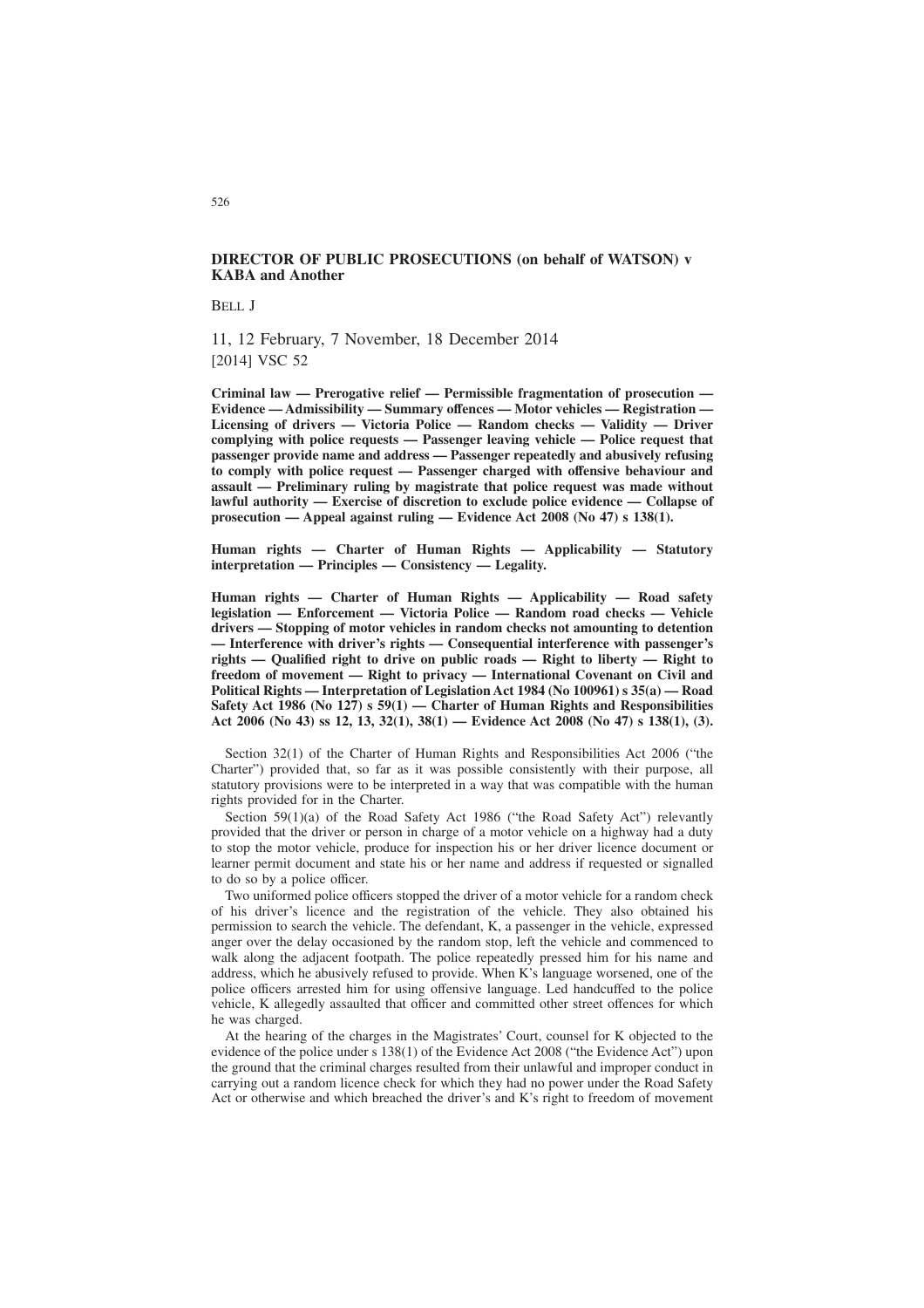under s 12 of the Charter. It was also submitted that demanding K's name and address was contrary to his right to privacy under s 13 of the Charter. At a preliminary hearing, the magistrate upheld both grounds of objection and exercised his discretion to refuse to admit their evidence, causing the prosecution to collapse. The prosecution sought judicial review of the magistrate's ruling.

**Held**, quashing the magistrate's ruling for error of law on the face of the record in relation to the ruling on s 59(1) of the Road Safety Act and remitting the proceeding to the magistrate for reconsideration of the exercise of the discretion under s 138(1) of the Evidence Act: (1) Despite the importance of the principle against fragmentation of criminal proceedings by the grant of prerogative relief, this was one of those exceptional cases in which judicial review should be granted upon the ground that the magistrate's ruling to exclude the evidence constituted an error of law on the face of the record and the discretion of the court should be exercised in favour of granting relief. The ruling of the magistrate, if upheld, would cause the complete collapse of the prosecution case. [11]–[18].

*Sankey v Whitlam* (1978) 142 CLR 1; *R v Iorlano* (1983) 151 CLR 678; *R v Judge Mullaly* [1984] VR 745; *Craig v South Australia* (1995) 184 CLR 163; *Rozenes v Beljajev* [1995] 1 VR 533; *Kirk v Industrial Court of New South Wales* (2010) 239 CLR 531; *Easwaralingam v Director of Public Prosecutions* (2010) 208 A Crim R 122 followed.

(2) The common law assumed the liberty of the individual and insisted upon positive lawful authority for any governmental interference therewith. In the context of that general principle, certain particular rights and freedoms of relevance to the present case had been recognised. They were most especially relevant in relation to the application of the principle of legality. Those rights and freedoms were liberty, freedom of movement and privacy (in a particular sense). [74].

*Entick v Carrington* (1765) 19 State Tr 1030; 95 ER 807; *Somerset v Stewart* (1772) Lofft 1; 98 ER 499; *Clough v Leahy* (1904) 2 CLR 139; *Rice v Connolly* [1966] 2 QB 414; *R v Eeet* [1983] Crim LR 806; *R v Therens* [1985] 1 SCR 613; (1985) 18 DLR (4th) 655; *Williams v R* (1986) 161 CLR 278; *Collins v Wilcock* [1984] 1 WLR 1172; *R v Grafe* (1987) 36 CCC (3d) 267; *Attorney-General v Guardian Newspapers [No 2]* [1990] 1 AC 109; *Hepburn v Chief Constable of Thames Valley Police* [2002] EWCA Civ 1841; *Minister for Immigration and Multicultural and Indigenous Affairs v Al Masri* (2003) 126 FCR 54; *Minister for Immigration and Citizenship v Haneef* (2007) 163 FCR 414; *Director of Public Prosecutions v Zierk* (2008) 184 A Crim R 582; *R v Grant* [2009] 2 SCR 353; *Antunovic v Dawson* (2010) 30 VR 355; *Director of Public Prosecutions v Hamilton* (2011) 33 VR 505; *Hamed v R* [2012] 2 NZLR 305; *R v Nguyen* (2013) 117 SASR 432 considered.

(3) There was, as an aspect of the common law right to freedom of movement, a qualified right to drive on the public roads which was to be exercised according to law, including the licensing and road safety legislation. [85].

*Melbourne Corporation v Barry* (1922) 31 CLR 174; *Richards v Stange* (unreported, Full Court, Supreme Court of Western Australia, 2 April 1982); *Cole v Whitfield* (1988) 165 CLR 360; *R (Gillan) v Commissioner of Police of the Metropolis* [2006] 2 AC 307 considered.

(4) Under the Charter, a routine check which involved stopping a motor vehicle for a brief period, examining the licence of the driver and inspecting the vehicle from the kerbside did not amount to physical detention of the driver (or passenger) such as to engage the right to liberty. As no more than this occurred in the present case, this right was not engaged for the purposes of the Charter. [112].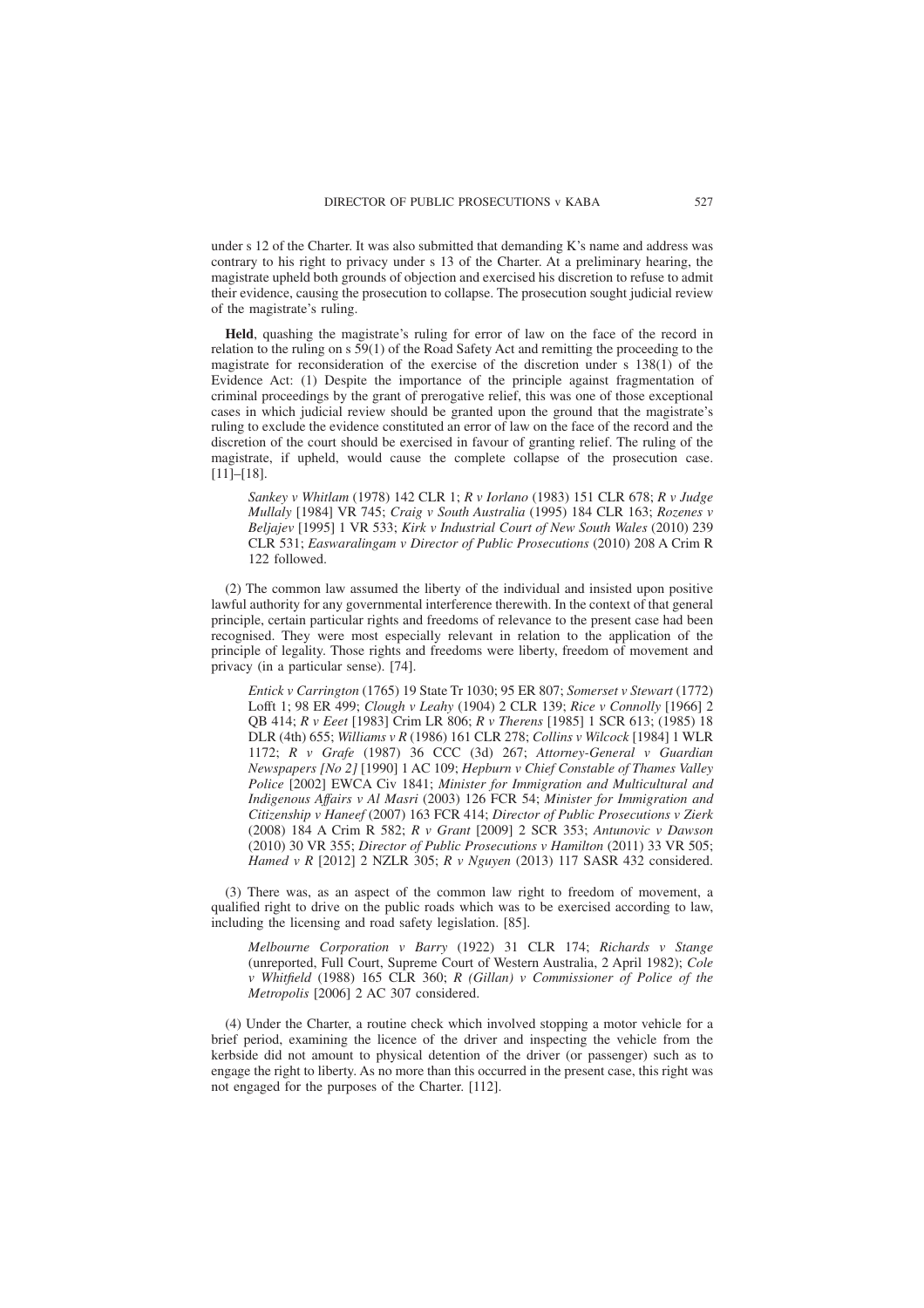*R v Waterfield* [1964] 1 QB 164; *Hoffman v Thomas* [1974] 1 WLR 374; *Brendlin v California* 551 US 249 (2007); *Secretary of State for the Home Department v JJ* [2008] 1 AC 385; *Re Kracke and Mental Health Review Board* (2009) 29 VAR 1; *Re Application under the Major Crimes (Investigative Powers) Act 2004* (2009) 24 VR 415; *Director of Public Prosecutions v Ali (No 2)* [2010] VSC 503; *Austin v UK* (2012) 55 EHRR 14 considered.

(5) When police stopped a vehicle to check on the licence of the driver and the registration of the vehicle, they interfered with the right to freedom of movement of the driver, and necessarily any passenger, under s 12 of the Charter. [118].

*Melbourne Corporation v Barry* (1922) 31 CLR 174; *Richards v Stange* (unreported, Full Court, Supreme Court of Western Australia, 2 April 1982); *Gerhardy v Brown* (1985) 159 CLR 70; *Cole v Whitfield* (1988) 165 CLR 360; *Kerr v Attorney-General* [1996] DCR 951; (1996) 4 HRNZ 270; *R (Gillan) v Commissioner of Police of the Metropolis* [2006] 2 AC 307; *Re Kracke and Mental Health Review Board* (2009) 29 VAR 1 considered.

(6) The driver of the vehicle stopped by police had no duty to state his name and address except as was imposed by the legislation in question. This information was personal to himself and represented an aspect of the privacy that was protected by s 13(a) of the Charter. Making a statutory demand for the driver's name and address interfered with this right. [132].

*R v Secretary of State for the Home Department; Ex parte Phansopkar* [1976] 1 QB 606; *Crowley v Murphy* (1981) 34 ALR 496; 52 FLR 123; *Morris v Beardmore* [1981] AC 446; *George v Rockett* (1990) 170 CLR 104; *R v Jefferies* [1994] 1 NZLR 290; *Stjerna v Finland* (1994) 24 EHRR 195; *Pretty v UK* (2002) 35 EHRR 1; *Von Hannover v Germany* (2005) 40 EHRR 1; *Unal Tekeli v Turkey* (2006) 42 EHRR 53; *Reklos v Greece* [2009] EMLR 16; *Re Kracke and Mental Health Review Board* (2009) 29 VAR 1; *Director of Housing v Sudi (Residential Tenancies)* [2010] VCAT 328; *PJB v Melbourne Health and State Trustees Ltd* (2011) 39 VR 373; *WBM v Chief Commissioner of Police* (2012) 43 VR 446 considered.

(7) Section 59 of the Road Safety Act interfered with human rights, particularly the privacy and freedom of movement of drivers. In the present case, the relevant and commonly understood rules of interpretation as developed by the courts and decreed by statute were the principles of consistency and legality and s 32(1) of the Charter. It was necessary to interpret the provision in question according to the command in s 35(a) of the Interpretation of Legislation Act 1984. [135]–[139].

*Jumbunna Coal Mine, NL v Victorian Coal Miners'Association* (1908) 6 CLR 309; *Chu Kheng Lim v Minister for Immigration and Ethnic Affairs* (1992) 176 CLR 1; *Dietrich v R* (1992) 177 CLR 292; *Coco v R* (1994) 179 CLR 427; *Minister of State for Immigration and Ethnic Affairs v Teoh* (1995) 183 CLR 273; *Buck v Comcare* (1996) 66 FCR 359; *Project Blue Sky Inc v Australian Broadcasting Authority* (1998) 194 CLR 355; *R v Secretary of State for the Home Department; Ex parte Simms* [2000] 2 AC 115; *R v Lord Chancellor; Ex parte Lightfoot* [2000] QB 597; *Royal Women's Hospital v Medical Practitioners Board of Victoria* (2006) 15 VR 22; *Minister for Immigration and Citizenship v Haneef* (2007) 163 FCR 414; *Evans v New South Wales* (2008) 168 FCR 576; *Zheng v Cai* (2009) 239 CLR 446; *R v Momcilovic* (2010) 25 VR 436; *Mastwyk v Director of Public Prosecutions* (2010) 27 VR 92; *PJB v Melbourne Health and State Trustees Ltd* (2011) 39 VR 373; *Lacey v Attorney-General* (2011) 242 CLR 573; *Momcilovic v R* (2011) 245 CLR 1; *Director of Public Prosecutions v Piscopo* (2011) 33 VR 182; *Slaveski v Smith* (2012) 34 VR 206; *Noone v Operation Smile (Australia) Inc* (2012) 38 VR 569; *WBM v Chief Commissioner of Police* (2012) 43 VR 446; *Director of Public*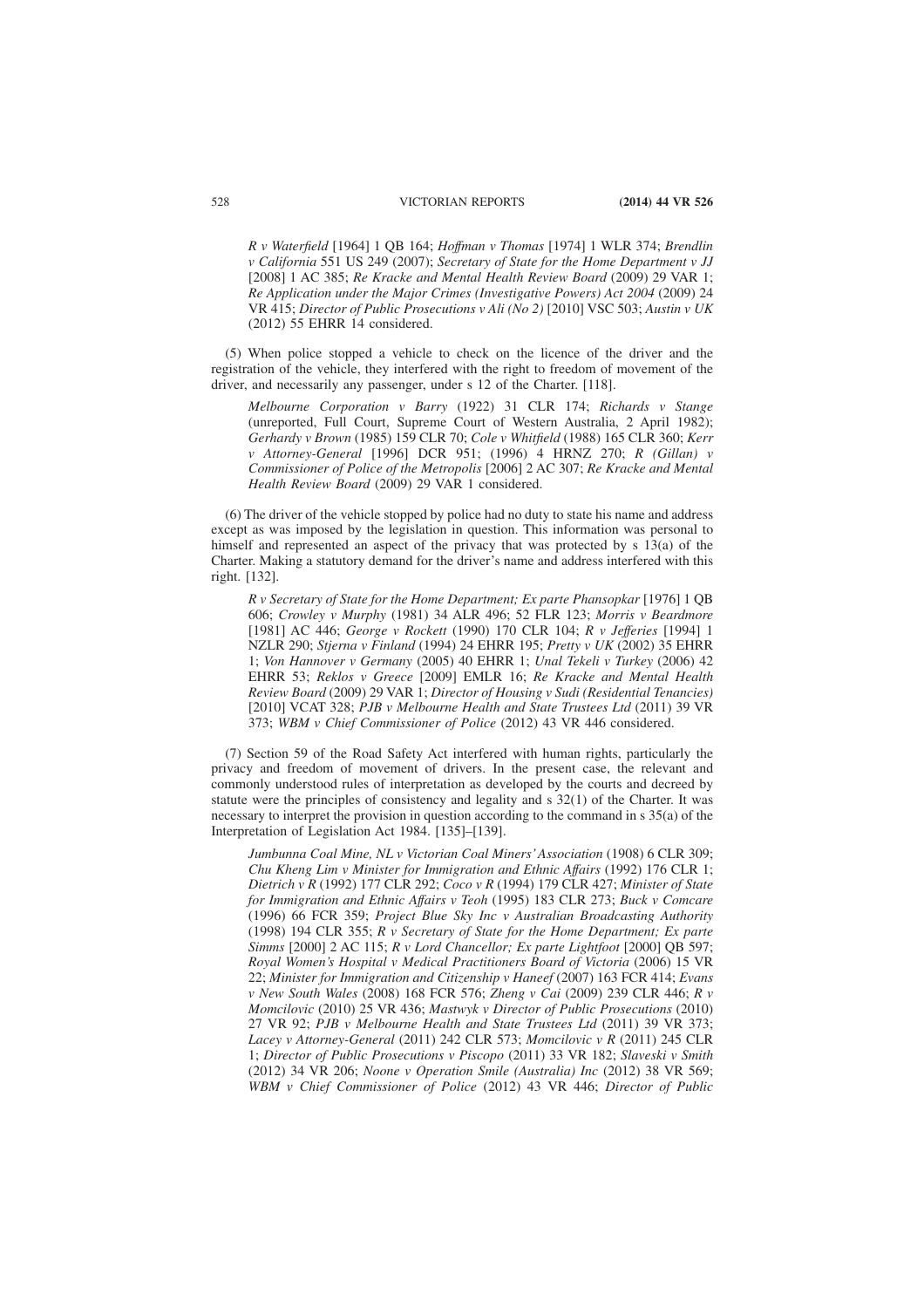*Prosecutions v Leys* (2012) 44 VR 1; *Lee v New South Wales Crime Commission* (2013) 251 CLR 196; *Australian Postal Corp v Sinnaiah* (2013) 213 FCR 449; *Victoria Police Toll Enforcement v Taha* [2013] VSCA 37; *Nigro v Secretary to the Department of Justice* (2013) 41 VR 359 considered.

(8) The history of the Road Safety Act, and its current provisions, revealed that the Victorian Parliament unmistakably intended that  $s$  59(1)(a) was to confer, by necessary implication, both a duty on drivers and a power to stop on police (and other officers). It was not reasonably open to interpret the provision otherwise. This conclusion was reached taking full account of the individual rights and freedoms and the human rights that were engaged under the principle of legality at common law and under s 32(1) of the Charter. It would be contrary to the plain and unmistakable intention of the Parliament to interpret the provisions as conferring only a duty on drivers and that interpretation was not warranted by s 32(1) of the Charter. [239]–[244].

(9) The magistrate correctly decided that, under s 138(1)(a) of the Evidence Act, the police questioning was improper and in contravention of Australian law because it was done without authority and in contravention of K's rights and freedoms at common law. He made no error in so deciding, indeed was correct to so decide. Asking K for his name and identification particulars breached his right of privacy under Art 17(1) of the International Covenant on Civil and Political Rights ("ICCPR"), and his right to freedom of movement under Art 12(1) of the ICCPR. This was a relevant discretionary consideration under s 138(3)(f). The magistrate was correct also in deciding that the police questioning of the defendant was improper and in contravention of Australian law because it was incompatible with human rights and therefore unlawful under s 38(1) of the Charter. [457]–[469].

(10) Under s 138(1)(b) of the Evidence Act a chain of causation must be shown between the impropriety or contravention and the obtaining of the evidence. It could be direct or indirect. Evidence of offending could be excluded where the impugned police conduct gave rise to the offending in circumstances that made it appropriate to find that the evidence was "obtained … in consequence of" that conduct. Where a person committed an offence by acting in a way that, viewed objectively, was disproportionate to impugned police conduct, the court might be compelled to find that the evidence of the offending was not, as a matter of causation, obtained in consequence of it. The magistrate did not accept that the defendant's reaction was so disproportionate that, as a matter of causation, the offending was not in consequence of impugned conduct of police. The magistrate was entitled to make those findings. [470]–[478].

(11) The magistrate's exercise of the discretion in s 138(1) of the Evidence Act not to admit the evidence appeared to have been based upon two legal grounds, one of which was in error. Therefore, it was not appropriate to allow it to stand. In the circumstances, the ruling should be quashed because of the error made with respect to the interpretation of s 59(1) of the Road Safety Act. The magistrate should reconsider the exercise of his discretion to refuse to admit the evidence on the basis that the conduct of the police officer was improper and unlawful by reason of the breach of the defendant's rights under common law and the Charter (and the ICCPR) which occurred. [479]–[484].

(12) The magistrate had erred in interpretating of s 59(1) of the Road Safety Act. Contrary to the magistrate's interpretation, police do have a power of random stop and check under that provision. The magistrate correctly determined that police exceeded their common law powers and breached the defendant's human rights under the Charter (and the ICCPR) by subjecting him to coercive questioning for his name and address. The proceeding will be remitted to the magistrate for reconsideration, upon that basis, of the exercise of his discretion to exclude the evidence under s 138(1) of the Evidence Act. [485]–[487].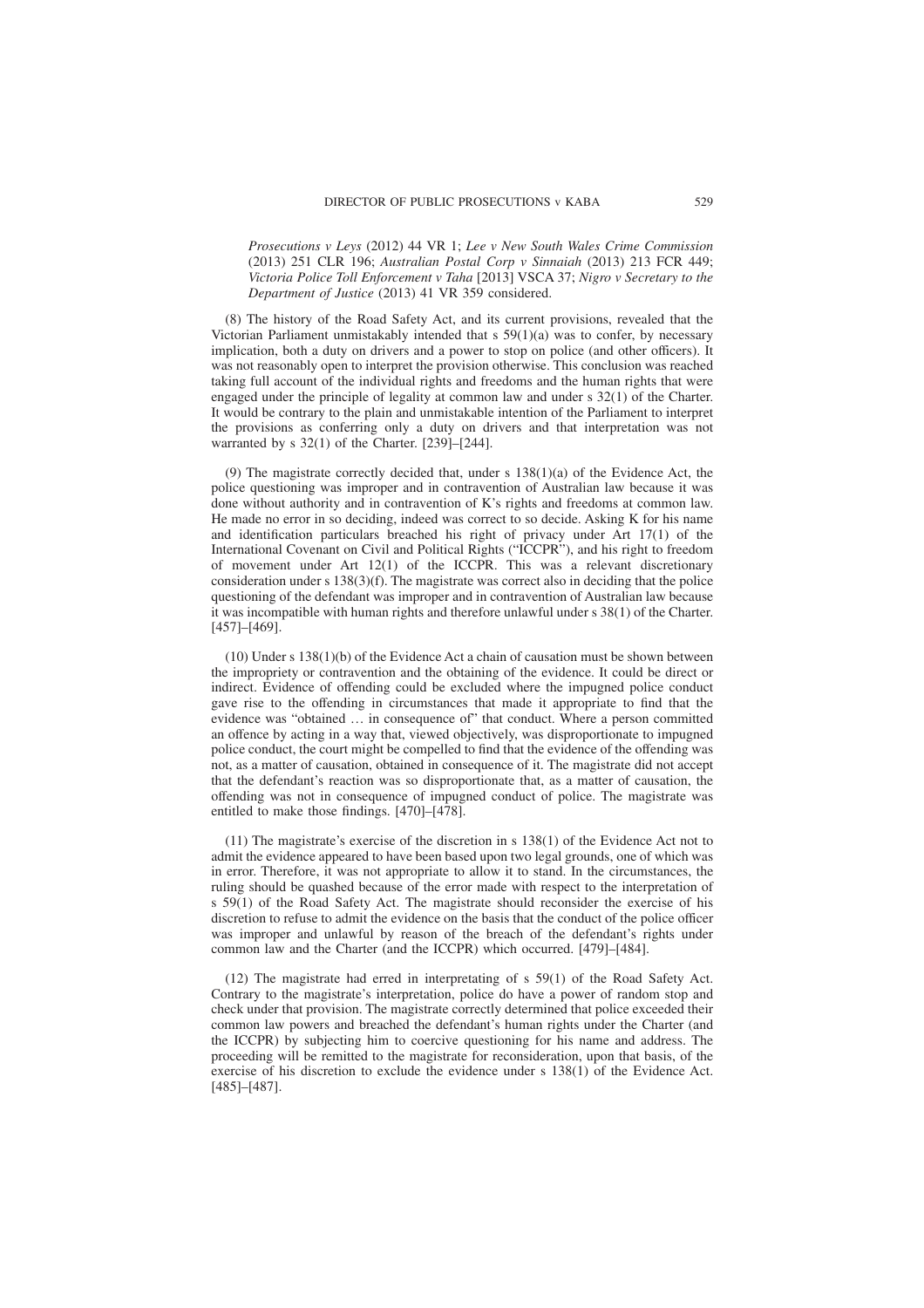Comparative analysis of interpretation of road traffic legislation in Australia, the United Kingdom and Canada. [245]–[319].

Comparative analysis of the law of evidence pertaining to the exclusion of unlawfully or improperly obtained evidence in New Zealand, Canada, the United States of America and the United Kingdom. [351]–[442].

Consideration of the effect of improper and unlawful police conduct under the common law, the ICCPR and the Charter of Human Rights and Responsibilities Act 2006. [457]–[469].

# **Application for judicial review**

This was an application for judicial review of a magistrate's ruling pursuant to s 138(1) of the Evidence Act that the police evidence as to a random road check of a motor vehicle's registration and the driver's licence was unlawfully obtained and inadmissible on the hearing of charges of assault and related street offences against a passenger who had alighted from the motor vehicle in the course of the random test. The facts are stated in the judgment.

No appearance for the second defendant.

*P B Kidd SC* and *J Davidson* for the plaintiff.

*S P Donaghue SC* and *E M Nekvapil* for the first defendant.

*K L Walker SC* for Victorian Equal Opportunity and Human Rights Commission (Intervening).

*Cur adv vult.*

#### **Bell J.**

# **Introduction**

1

- Two young black African men were minding their own business when driving in the streets of Flemington one afternoon. Two uniformed police officers on mobile patrol stopped the driver for a random check of his licence and the registration of the vehicle. They also obtained his permission to search the vehicle.
- Magnus Kaba, the passenger, expressed indignant anger over the delay, left the vehicle and exercised the liberty, which we all take for granted, to walk along the footpath towards the nearby flats. While he was doing so and without suspicion of wrongdoing, the police repeatedly pressed him for his name and address, which he abusively refused to provide, protesting vehemently about racist harassment.  $\mathcal{L}$
- When Mr Kaba's abuse worsened considerably, one of the officers arrested him for using offensive language. Led handcuffed to the police vehicle, he allegedly assaulted that officer and committed other street offences for which he was charged. 3
- On the hearing of the charges before Duncan Reynolds, Magistrate, counsel for Mr Kaba objected to the evidence of the police under s 138(1) of the Evidence Act 2008 upon the ground that the criminal charges were the result of their 4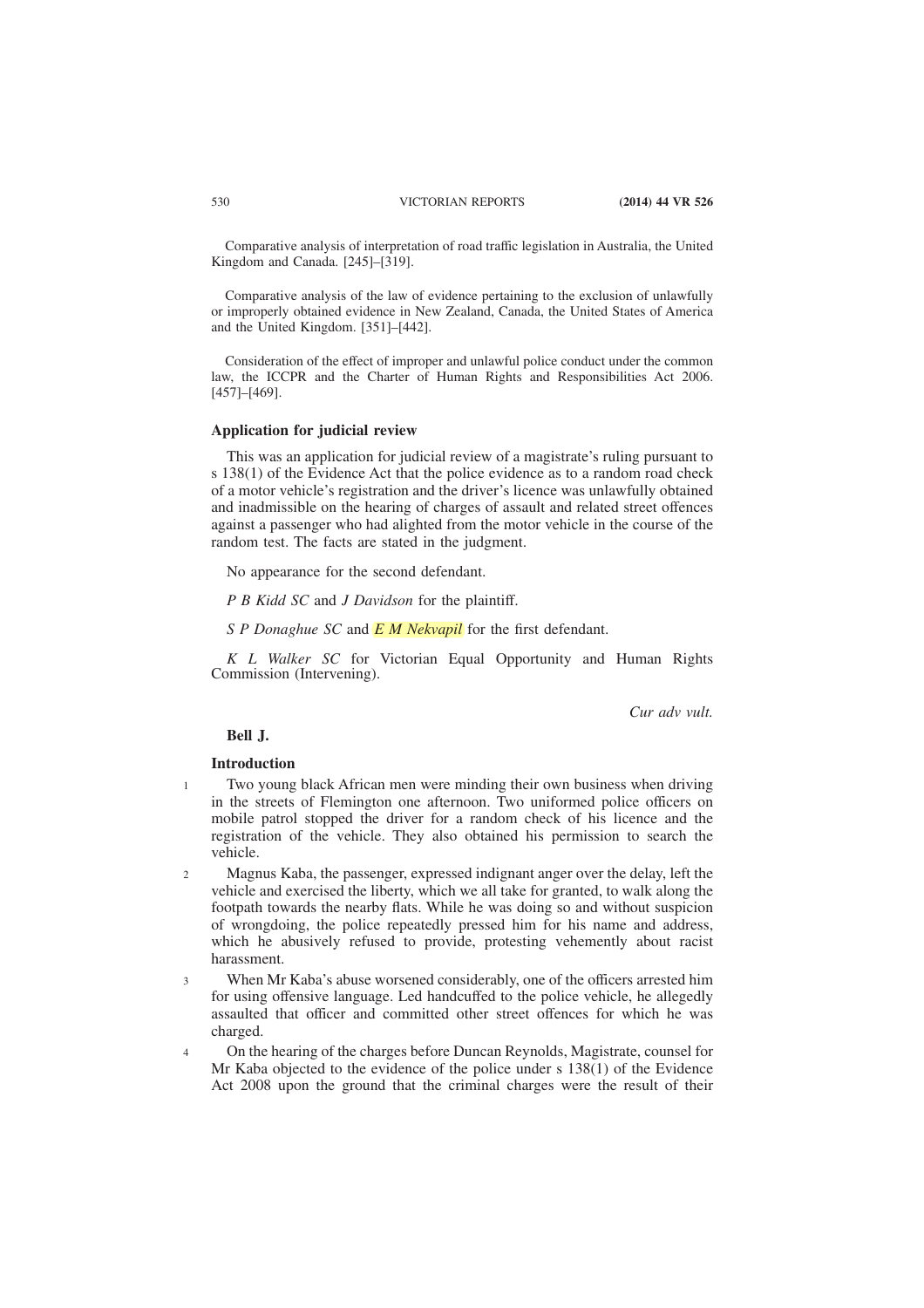unlawful and improper conduct in carrying out a random licence check for which they had no power under the Road Safety Act 1986 or otherwise and which breached the driver's and Mr Kaba's right to freedom of movement under the Charter of Human Rights and Responsibilities Act 2006. It was also submitted that demanding Mr Kaba's name and address was contrary to his right to privacy under the Charter.

His Honour heard and determined these objections at a preliminary hearing. Ruling against the police on both grounds, his Honour exercised his discretion to refuse to admit their evidence, causing the prosecution to collapse. The trial was adjourned part-heard so that the prosecution could consider its position. This application for judicial review of the magistrate's ruling, which raises important issues about police powers, exclusion of evidence and human rights, is the result.

# **Application for judicial review**

# *Grounds relied upon*

5

7

8

- By originating motion, the Director has made an application under O 56 of the Supreme Court (General Civil Procedure) Rules 2005 seeking an order in the nature of certiorari quashing the ruling of the magistrate under s 138(1) of the Evidence Act not to admit the evidence of the police, an order in the nature of mandamus compelling his Honour to admit the excluded evidence, a declaration that s 59(1) of the Road Safety Act confers a power of stop and request upon members of the police force and certain procedural and other orders. 6
	- The grounds of the application are that, in making the ruling, his Honour committed jurisdictional errors and errors of law upon the face of the record.1 On examination, these grounds raise two main legal issues.
	- The first legal issue is whether the magistrate erred in law upon the face of the record in concluding that the police had acted unlawfully and improperly because s 59(1) of the Road Safety Act did not confer any power on them to undertake random checks in respect of the licence status of drivers and motor vehicles. It was agreed between the parties that this is a question of pure law and is raised

<sup>1.</sup> In summary, the grounds were: (a) determining that the officers had no power, either at common law or under s 59 of the Road Safety Act, to stop the vehicle; (b) determining that there was no lawful power for the police officers to request the driver of the vehicle to consent to a search of the vehicle; (c) determining that there was no lawful power for the police to ask Mr Kaba for his identification when he left the vehicle and proceeded to move off; (d) determining that the actions of Senior Constable Randall and Constable Andrews in stopping the vehicle unjustifiably breached the right to freedom of movement of Mr Kaba and the driver of the vehicle and subjected them to arbitrary detention, contrary to the provisions of s 21(2) of the Charter and of the International Covenant on Civil and Political Rights (opened for signature 16 December 1966, 999 UNTS 171 (entered into force 23 March 1976)) ("ICCPR"); (e) determining that Constable Andrews' request of the driver of the vehicle to consent to a search of the vehicle contravened Mr Kaba's right to privacy in s 13 of the Charter; (f) determining that the requests by police for Mr Kaba's identification when he left the vehicle and proceeded to move off contravened his right to privacy in s 13 of the Charter and of the ICCPR; (g) determining that the police officers did not give proper consideration to Mr Kaba's rights under the Charter; (h) determining that the entirety of the evidence of Senior Constable Randall and Constable Andrews as Mr Kaba's conduct, including criminal conduct after his arrest, was inadmissible because that conduct was a consequence of the unlawful conduct of police prior to his arrest; and (i) exercising the discretion under s 138 of the Evidence Act when, on no reasonable view, could the impugned conduct of the police justify exclusion of all of the evidence of Senior Constable Randall and Constable Andrews.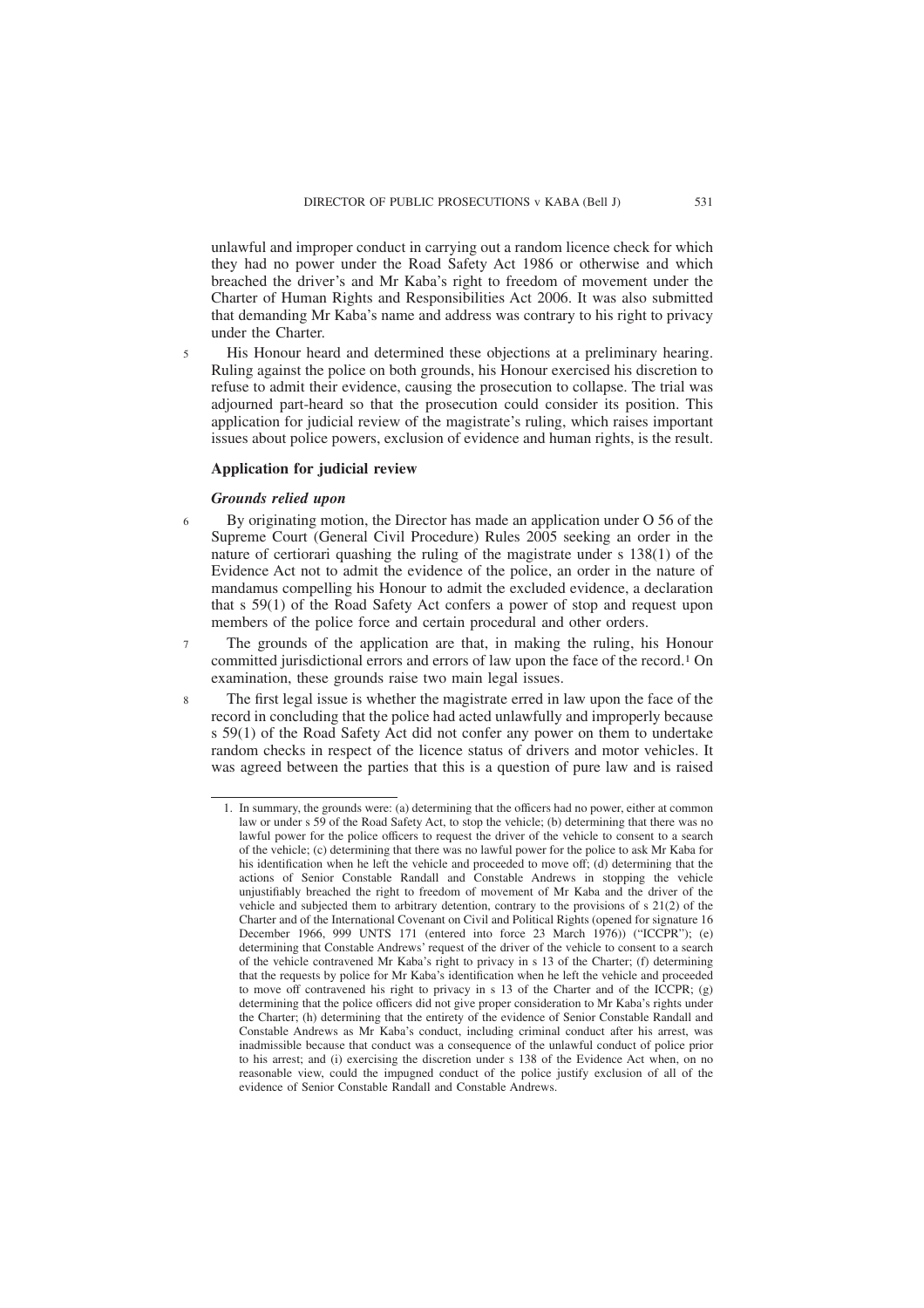upon the face of the record, being the written ruling of the magistrate. For reasons which I will later give. I have concluded that the magistrate did so err.

- The second legal issue is whether the magistrate erred in law upon the face of the record, or committed a jurisdictional error, by exercising his discretion not to admit the evidence upon the basis that the police had acted unlawfully or improperly by breaching Mr Kaba's right to privacy under the Charter and the ICCPR. As I will later explain, his Honour did not so err in law or jurisdiction because his approach to the interpretation and application of the Charter (and the ICCPR) was correct. 9
- Before giving reasons for these conclusions, it is necessary to consider the rules governing the making of orders by way of judicial review in relation to evidentiary rulings in part-heard criminal proceedings. 10

### *Rule against fragmentation*

- As submitted on behalf of Mr Kaba and acknowledged on behalf of the Director, it is highly unusual, and usually highly undesirable, for this court to intervene in part-heard criminal proceedings in another court. At common law there is a strong rule, subject only to limited exceptions, against the fragmentation of criminal proceedings by the grant of prerogative relief, such as prohibition or certiorari. Thus, in *Sankey v Whitlam*, 2 Gibbs ACJ criticised the practice of making declaratory orders as to matters of criminal evidence or procedure. His Honour said that "the circumstances must be most exceptional to warrant the grant of relief"<sup>3</sup> and that "[o]nce criminal proceedings have begun they should be allowed to follow their ordinary course" unless "for some special reason it is necessary in the interests of justice" to grant relief.4 11
- In *R v Judge Mullaly*, 5 the prosecution (through the Attorney-General) sought judicial review in respect of an evidentiary exclusion ruling made in the exercise of the discretion of a judge of the County Court. The same rule against fragmentation of criminal proceedings was applied. Brooking J said "there is a good deal of weighty authority for the view that in general the erroneous reception or rejection of evidence is no ground for a prohibition<sup>"6</sup> and also referred to cases in which the same rule had been applied in relation to certiorari.7 His Honour expressed the "strong view" that such remedies were not available with respect to evidentiary rulings<sup>8</sup> and would in any event be refused on discretionary grounds,<sup>9</sup> even where the ruling was fatal to a party's case.<sup>10</sup> When refusing special leave to appeal in *R v Iorlano*, 11 Gibbs CJ, Murphy, Wilson, Brennan and Dawson JJ repeated the rule that:12 12

<sup>2. (1978) 142</sup> CLR 1 at 25–6 ("*Sankey*").

<sup>3.</sup> At 25.

<sup>4.</sup> At 26. 5. [1984] VR 745.

<sup>6.</sup> At 748. 7. At 749.

<sup>8.</sup> At 748. 9. At 750.

<sup>10.</sup> Ibid.

<sup>11. (1983) 151</sup> CLR 678.

<sup>12.</sup> At 680.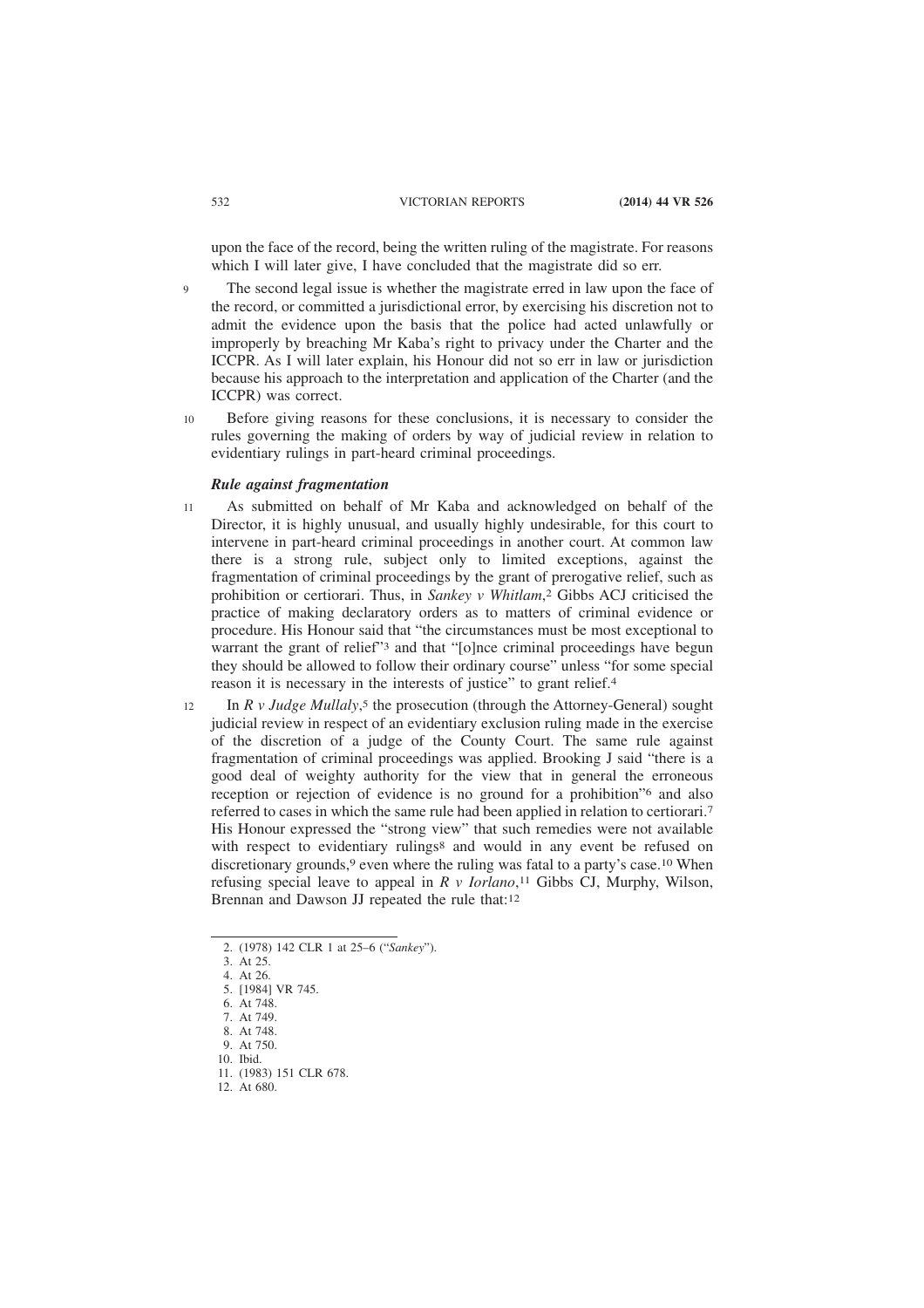… it is highly undesirable to interrupt the ordinary course of criminal proceedings by applications for leave to appeal or prerogative relief for the purpose of challenging rulings on questions of admissibility of evidence.

Examples of the application of this well-established rule include *R ex rel City of Fitzroy v Casey*, 13 *Ex parte Alldritt*, 14 *Ex parte Buzzacott; Re Burns,*15 *Ex parte Ball; Re Tanner,*16 *Ex parte Dowsett; Re Macauly,*17 *Ex parte Crothers; Re Anderson v Commissioner for Motor Transport*18 and *R v Tennant; Ex parte Woods*. 19

- It was held in *Kirk v Industrial Court of New South Wales*20 that, for the purposes of prerogative relief such as prohibition and certiorari, there is in Australia a distinction between jurisdictional and non-jurisdictional error. Prerogative relief is only available with respect to the former.<sup>21</sup> It was established in *Craig v South Australia* that an inferior court did not "ordinarily" commit a jurisdictional error by deciding questions of law and fact which fell within its jurisdiction, including the "identification of relevant issues, the formulation of relevant questions and the determination of what is and what is not relevant evidence".22 13
- On the other hand, in *Kirk* French CJ, Gummow, Hayne, Crennan, Kiefel and Bell JJ held that it was a jurisdictional error for the Industrial Court to permit the accused to be called as a voluntary witness for the prosecution.23 Moreover, *Craig* established<sup>24</sup> and *Kirk* confirmed<sup>25</sup> that judicial review was available with respect to decisions of inferior courts vitiated by error of law on the face of the record. 14
- It was decided in *Craig*26 that:27 15

- 15. (1920) 20 SR (NSW) 144 at 146–9 per Cullen CJ, Gordon and Ferguson JJ agreeing.
- 16. [1960] SR (NSW) 465 at 466 per Street CJ, Ferguson and Hardie JJ agreeing.
- 17. (1943) 60 WN (NSW) 40 at 41 per Roper J.
- 18. (1961) 78 WN (NSW) 316 at 321 per Kinsella J.
- 19. [1962] Qd R 241 at 255 per Warstall J.
- 20. (2010) 239 CLR 531 at 571–2, [66] per French CJ, Gummow, Hayne, Crennan, Kiefel and Bell JJ ("*Kirk*"); see also *Craig v South Australia* (1995) 184 CLR 163 at 178–9 per Brennan, Deane, Toohey, Gaudron and McHugh JJ ("*Craig*").
- 21. See *Re Refugee Review Tribunal; Ex parte Aala* (2000) 204 CLR 82 at 141, [163] per Hayne J.
- 22. (1995) 184 CLR 163 at 179–80 per Brennan, Deane, Toohey, Gaudron and McHugh JJ; approved in *Kirk* (2010) 239 CLR 531 at 572, [67] per French CJ, Gummow, Hayne, Crennan, Kiefel and Bell JJ.
- 23. (2010) 239 CLR 531 at 575, [75]–[76] per French CJ, Gummow, Hayne, Crennan, Kiefel and Bell JJ; see also 565, [53] ("It may be that *some* departures from the rules of evidence would not warrant the grant of relief in the nature of certiorari") (emphasis added).
- 24. (1995) 184 CLR 163 at 175–6 and 180 per Brennan, Deane, Toohey, Gaudron and McHugh JJ.
- 25. (2010) 239 CLR 531 at 575–8, [78]–[90] per French CJ, Gummow, Hayne, Crennan, Kiefel and Bell JJ.
- 26. (1995) 184 CLR 163 at 181 per Brennan, Deane, Toohey, Gaudron and McHugh JJ.
- 27. See, in particular, *R v District Court of Queensland Northern District; Ex parte Thompson* (1968) 118 CLR 488 at 495–6 per McTiernan J, 501–2 per Menzies J; *Hockey v Yelland* (1984) 157 CLR 124 at 131 per Gibbs CJ, 142–3 per Wilson J; *Public Service Board (NSW) v Osmond* (1986) 159 CLR 656 at 667 per Gibbs CJ, Wilson, Brennan and Dawson JJ concurring (this footnote in original quotation).

<sup>13. (1897) 23</sup> VLR 495 at 498 per Holroyd J.

<sup>14. (1898) 15</sup> WN (NSW) 43 at 44 per Stephen J, 45 per Cohen J.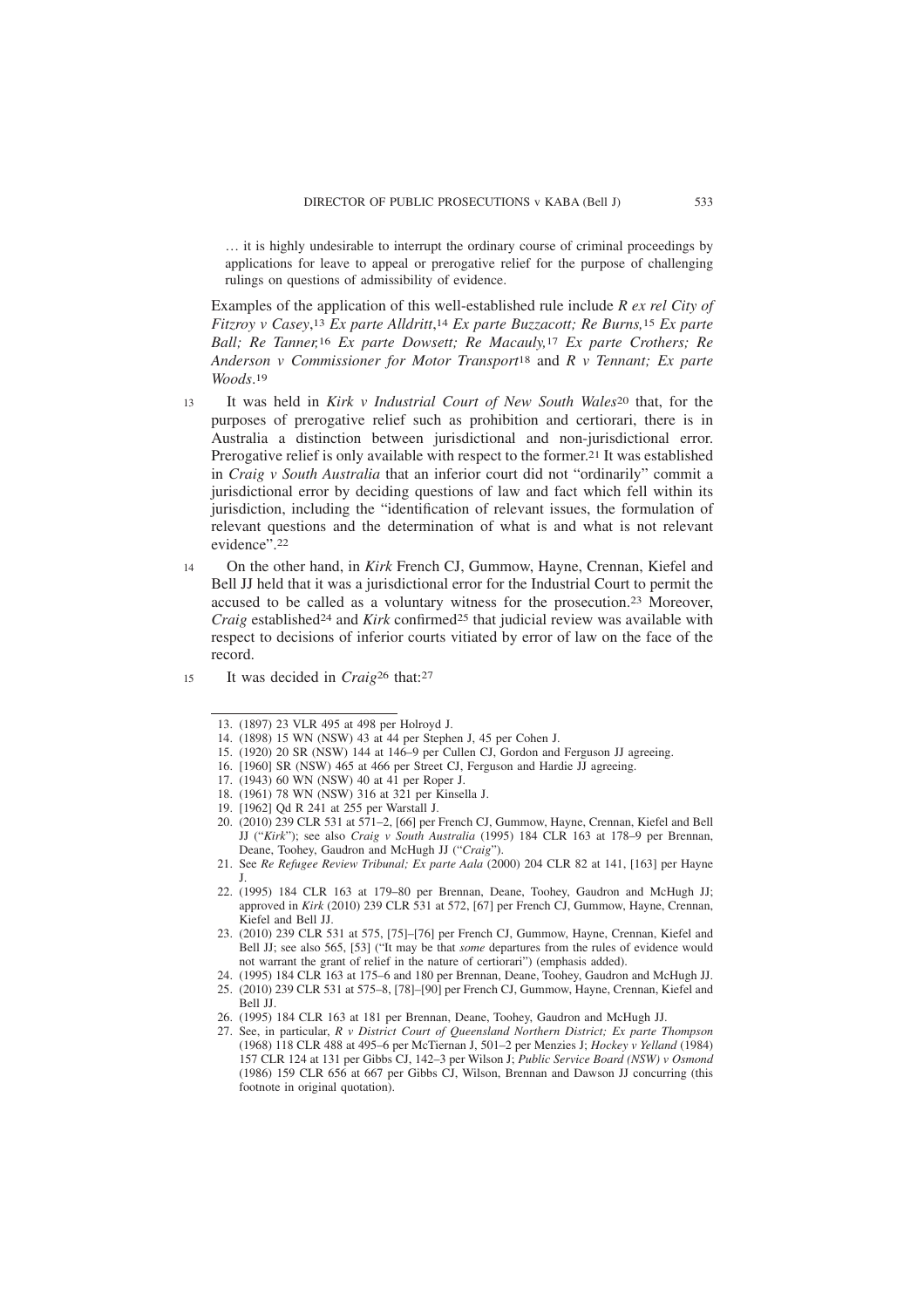… in the absence of some statutory provision to the contrary, the record of an inferior court for the purposes of certiorari does not ordinarily include the transcript, the exhibits or the reasons for decision.

No application to reconsider this decision was made in *Kirk*. 28 In Victoria, there is a relevant statutory provision. Section 10 of the Administrative Law Act 1978 provides:

Any statement by a tribunal or inferior court whether made orally or in writing … of its reasons for a decision shall be taken to form part of the decision and accordingly to be incorporated in the record.

As was held in *Easwaralingam v Director of Public Prosecutions (Victoria)*, 29 the transcript of the hearing may be considered where this is necessary for the purpose of understanding the reasons in context. In the present case, it has been necessary to look at the transcript of the hearing before the magistrate in order to give context to and understand the written reasons. I refer to and set out the relevant passages below.

- Of course, even where ground of error of law on the face of the record is established, relief might be refused in the exercise of the court's discretion because of the importance of the principle against fragmentation (see above). 16
- An example of an exceptional case in which relief was granted in respect of the wrongful evidentiary ruling of a trial judge is *Rozenes v Beljajev*. 30 The ruling had the effect of excluding virtually all of the evidence of the prosecution. The application for judicial review was made by the Commonwealth and State Directors of Public Prosecution. The analogy with the present case will be obvious. Brooking, McDonald and Hansen JJ held that the way in which the trial judge exercised the discretion constituted an error of law. While not doubting the importance of the principle that "fragmentation [of judicial proceedings] should be avoided unless there are exceptional or special circumstances",31 their Honours held that such circumstances had been established. Those circumstances were that:32 17

… the Crown wishes to call admissible evidence in a criminal trial and the judge has excluded it on the application of the defence, and in which no evidence has actually been heard and the impugned evidence may constitute the substantial body of evidence, if not the essence of the case, relied on by the Crown, with the effective result of denying to the Crown — and thereby the community — the trial which it requires.

<sup>28. (2010) 239</sup> CLR 531 at 577, [85] per French CJ, Gummow, Hayne, Crennan, Kiefel and Bell JJ.

<sup>29. (2010) 208</sup> A Crim R 122 at 127, [22] per Tate JA, Buchanan JA agreeing ("*Easwaralingam*"); followed in *Green v Magistrates' Court of Victoria* [2011] VSC 584 (16 November 2011) at [6] per Pagone J; *Director of Public Prosecutions v Batich* (2012) 226 A Crim R 118 at 129, [40] per Bell J ("*Batich*"); *O'Connor v County Court of Victoria* (2014) 67 MVR 66 at 73–4, [28]–[30] per Kaye J; *McKenzie v Magistrates' Court of Victoria* [2013] VSC 2 (25 January 2013) at [38], [46] per Sifris J. Special leave to appeal in *Easwaralingam* was refused: *Easwaralingam v Director of Public Prosecutions* [2011] HCASL 99 (7 June 2011) per Hayne and Crennan JJ.

<sup>30. [1995] 1</sup> VR 533.

<sup>31.</sup> At 571.

<sup>32.</sup> At 570.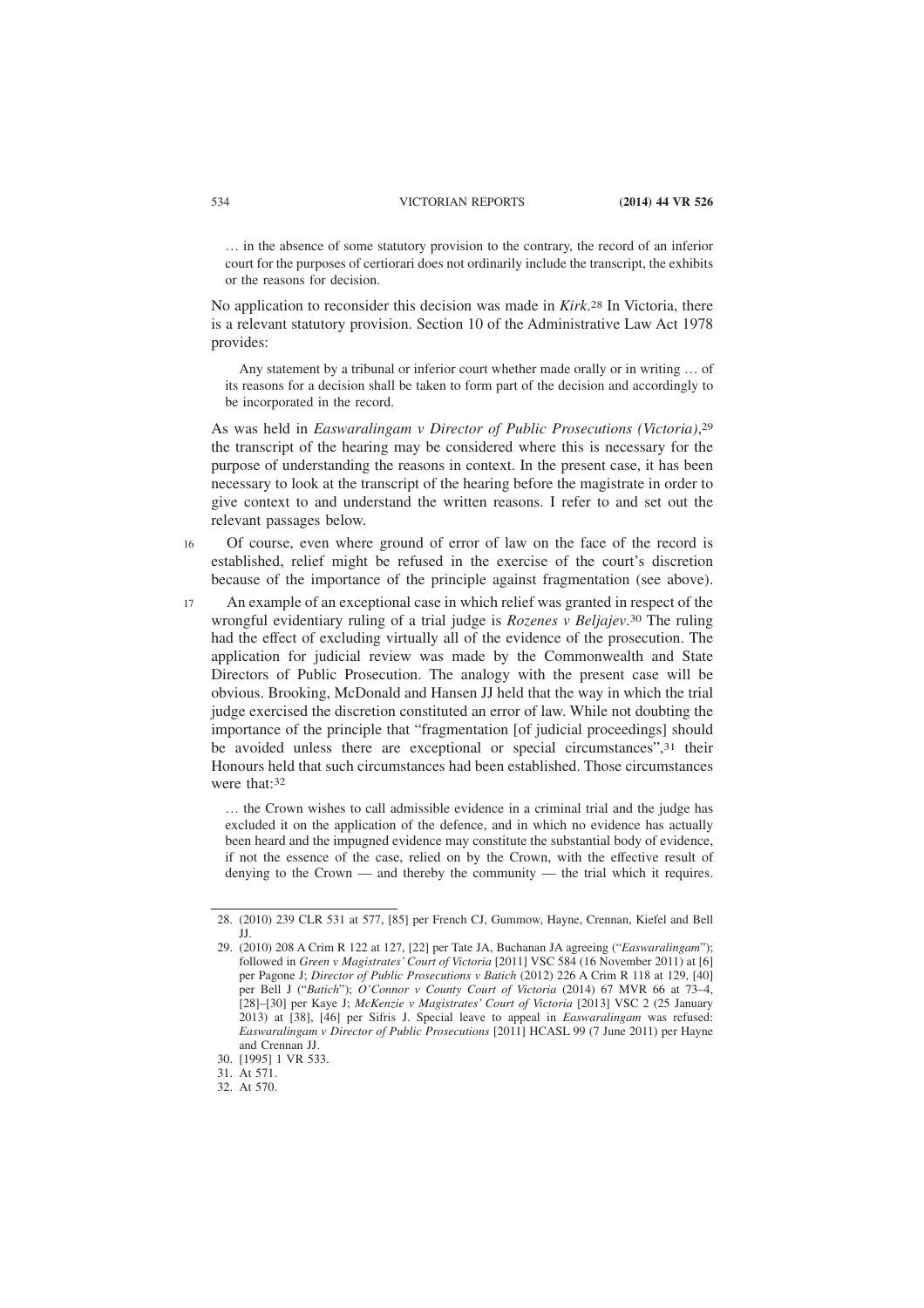Distinguishing those circumstances from standard evidentiary rulings of the kind mentioned by Gibbs ACJ in *Sankey*, Brooking, McDonald and Hansen JJ said:33

There is a significant difference between this situation and a ruling on a point of evidence along the way in a committal or a trial … Such a ruling would be part of a trial conducted in accordance with established principles.

Their Honours decided that relief would be granted because:34

… the plaintiffs have been affected by a ruling given by a judge at a preliminary stage, without any evidence having been given and on a highly contentious basis in law and fact which could have serious future consequences, both in the instant case and in the administration of justice generally.

The submission of counsel for the Director was that the present case falls into the same category. I agree.

Despite the importance of the principle against fragmentation, this is one of those exceptional cases in which judicial review should be granted upon the ground that the magistrate's ruling to exclude the evidence constituted an error of law on the face of the record and the discretion of the court should be exercised in favour of granting relief. The ruling of the magistrate, if upheld, will cause the complete collapse of the prosecution case. 18

# *Relief to be granted*

As I have explained, my conclusion in relation to the two critical legal issues is that the Director has established that the magistrate's ruling was based upon an error of law on the face of the record in relation to the interpretation of s 59(1) of the Road Safety Act. However, the Director has not established that the magistrate committed any jurisdictional error in relation to his Honour's interpretation and application of the Charter. 19

- If the magistrate's ruling in relation to the exercise of the discretion in s 138(1) of the Evidence Act not to admit the evidence had clearly been based independently upon each of these two legal grounds, it may have been appropriate to allow it to stand. However, that is not clear. The court should quash the ruling by reason of the error made with respect to the interpretation of s 59(1). His Honour should then be given the opportunity to reconsider the admission or exclusion of the evidence because the conduct of Senior Constable Randall was unlawful or improper by reason of the breach of Mr Kaba's rights under the Charter (and the ICCPR) which occurred. 20
- In the circumstances, the ruling should be quashed because his Honour committed an error of law upon the face of the record in relation to the interpretation of s 59(1) of the Road Safety Act and his Honour should reconsider the exercise of his discretion to exclude the evidence under s 138 of the Evidence Act upon the ground, which I have upheld, that Senior Constable Randall breached Mr Kaba's rights under the Charter (and the ICCPR). There will be orders to that effect. 21

<sup>33.</sup> Ibid.

<sup>34.</sup> At 571.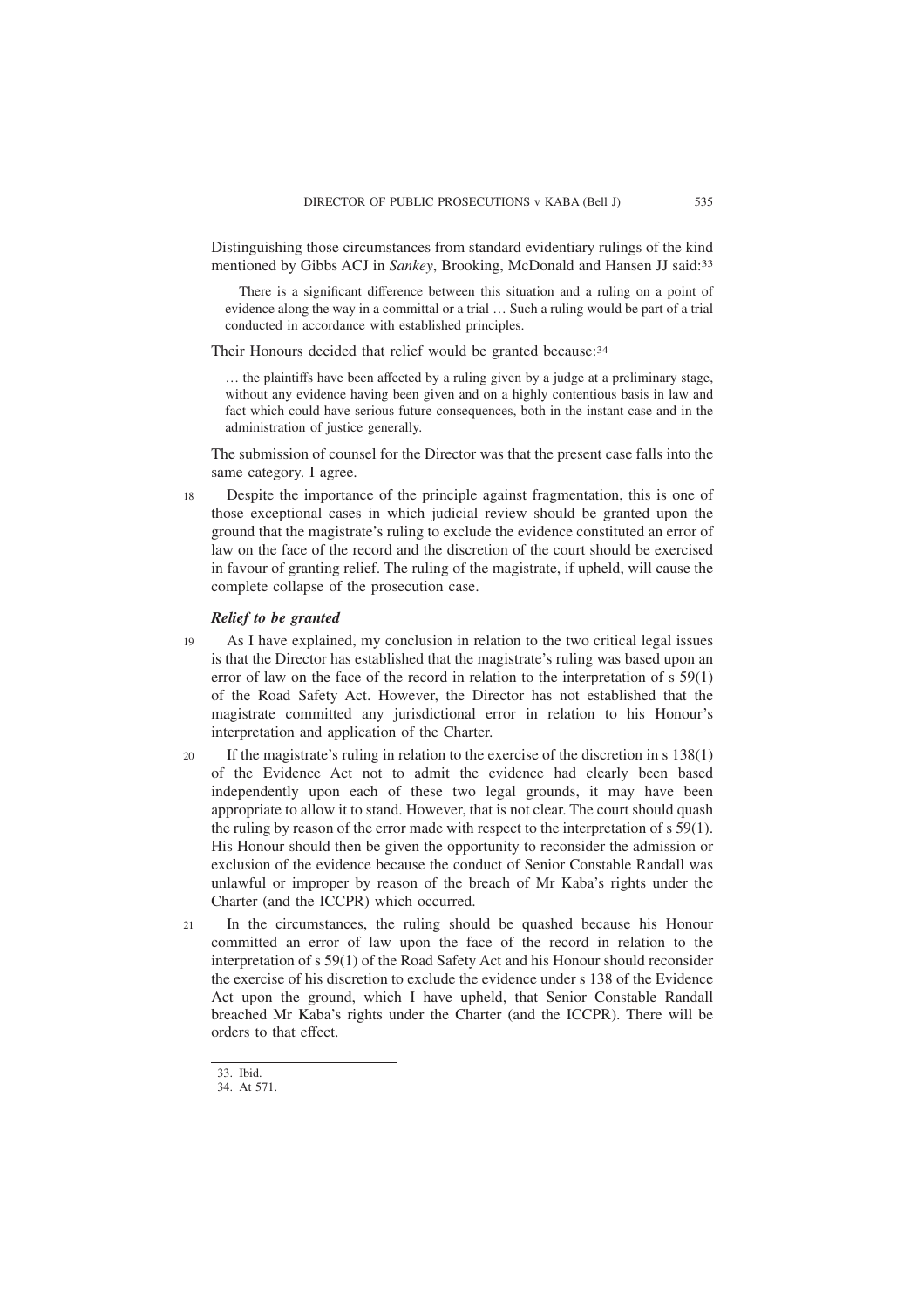#### **Findings and ruling of magistrate**

# *Criminal charges*

- I will begin by explaining in more detail the charges brought against Mr Kaba and the course of the hearing before his Honour.  $22$
- Arising out of events that occurred at Flemington on 19 April 2012, eight charges35 were brought against Mr Kaba. The facts allegedly giving rise to the charges all occurred after the driver of the car in which Mr Kaba was travelling had been stopped and questioned and police had sought Mr Kaba's name. The hearing of the charges commenced in the Magistrates' Court at Melbourne on 9 April 2013. Mr Kaba pleaded not guilty to all of the charges.  $23$
- The prosecution proposed to call witnesses of whom only Senior Constable Randall and Constable Andrews could give evidence of the alleged events. The defence objected to the admissibility of their evidence under s 138 of the Evidence Act and a voir dire (preliminary hearing) was conducted for the purpose of ruling upon this objection. It was agreed that Senior Constable Randall and Constable Andrews would give their evidence in full but that counsel for Mr Kaba would cross-examine them only in relation to the objection to the admissibility of their evidence. Only the two officers gave evidence for the prosecution. No evidence was led on behalf of the defence.  $24$
- At the conclusion of the voir dire, his Honour reserved his decision. After an exchange of written submissions, his Honour ruled on 20 June 2013 that the evidence of the two police officers would be excluded. The hearing was adjourned pending the determination of the application for judicial review which the prosecution now makes to this court. 25
- It is clear that the factual foundation of the charges brought against Mr Kaba depends entirely upon the evidence of the two police witnesses. If their evidence was properly excluded, the prosecution will have to withdraw the charges or produce no evidence of the alleged facts in which case the charges will inevitably be dismissed. 26

<sup>35.</sup> The eight charges were that Mr Kaba: (1) without lawful excuse, intentionally caused injury to Senior Constable Randall (under s 18 of the Crimes Act 1958, this is an indictable offence with a maximum penalty of imprisonment for 10 years); (2) without lawful excuse, recklessly caused injury to Senior Constable Randall (under s 18 of the Crimes Act, this is an indictable offence with a maximum penalty of imprisonment for five years); (3) assaulted Senior Constable Randall, a member of the police in the execution of his duty (under s 31(1)(b) of the Crimes Act this is an indictable offence with a maximum penalty of imprisonment for five years); (4) used indecent language in a public place (under s  $17(1)(c)$  of the Summary Offences Act 1966 this is a summary offence with a maximum penalty for a first offence of a fine of 10 penalty units or imprisonment for two months); (5) behaved in an offensive manner in a public place (under  $s$  17(1)(d) of the Summary Offences Act this is a summary offence with a maximum penalty for a first offence of a fine of 10 penalty units or imprisonment for two months); (6) wilfully and obscenely exposed a genital area of his body in a public place (under s 19 of the Summary Offences Act this is a summary offence with a maximum penalty of imprisonment for two years); (7) after Senior Constable Randall believed on reasonable grounds that Mr Kaba had committed an offence, namely using indecent language in a public place, and that was explained to him, he refused to state his name and address (under s 456AA(3)(a) of the Crimes Act this is a summary offence with a maximum penalty of a fine of 5 penalty units); and (8) assaulted Senior Constable Randall in indecent circumstances while being aware that Senior Constable Randall was not consenting (under s 39(1) of the Crimes Act this is an indictable offence with a maximum penalty of imprisonment for 10 years).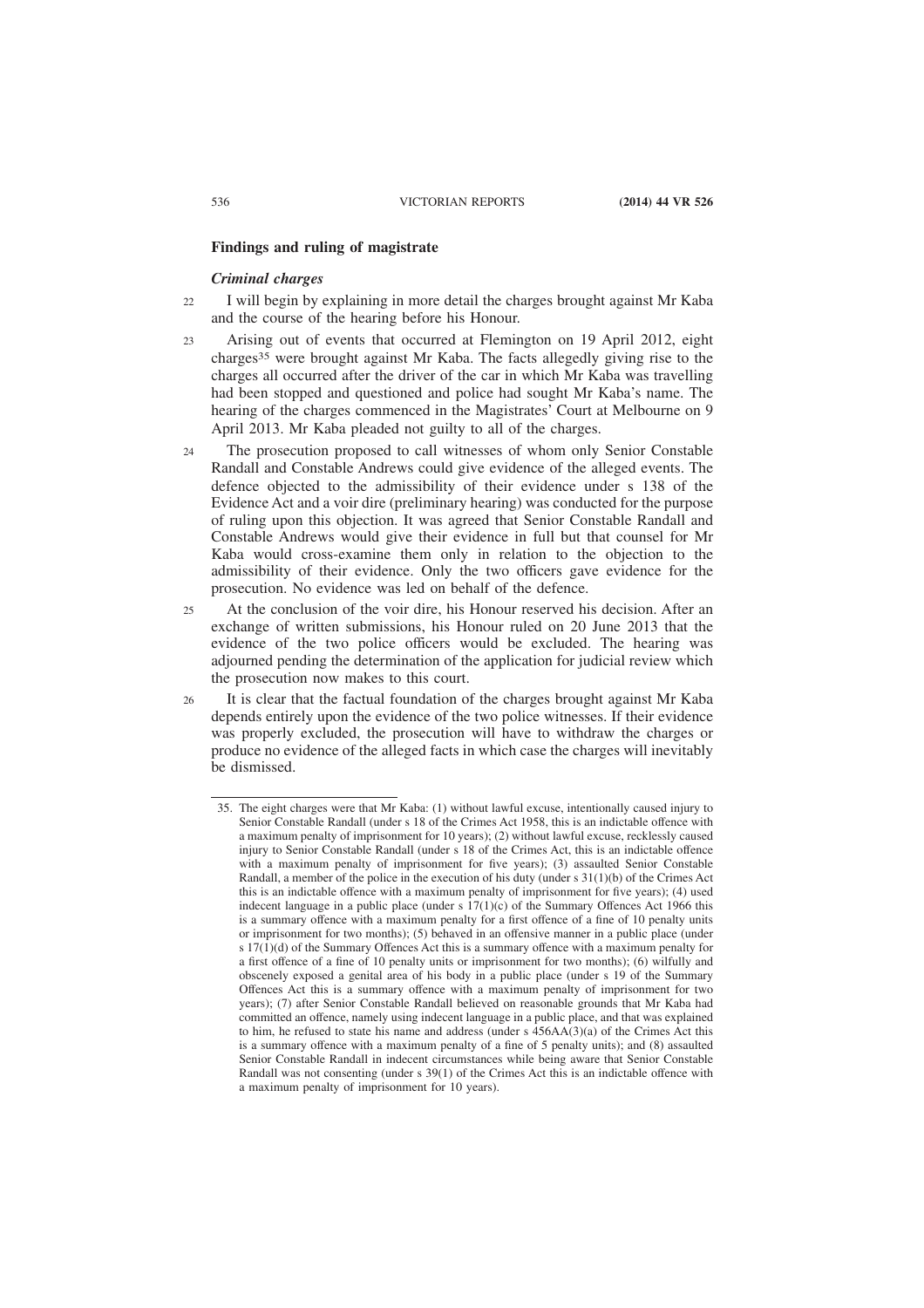### *Findings on the evidence*

- In the ruling, his Honour found that, on the evidence of the two police officers, the case against Mr Kaba was that the officers were on patrol in their police vehicle on 19 April 2012. They were engaging in the routine and random interception of motor vehicles primarily to check the driver's licence of the driver, registration of the vehicle and whether the driver was the subject of any outstanding warrants.36 They were not equipped with a mobile data terminal which disclosed information about a vehicle upon entering its registration number. Before requiring drivers to stop, the officers had no information about the status of the registration of the vehicle, whether the driver had a valid driver's licence and whether the occupants were associated with any breach of the road traffic laws. Their focus was upon intercepting an adequate quota of vehicles during their shift.  $27$
- The Mazda in which Mr Kaba was a passenger was intercepted at about 1.50 pm in Portal Street, Flemington. Constable Andrews was driving the police vehicle. While Senior Constable Randall remained in the passenger seat, Constable Andrews approached the Mazda and explained to the driver that he was undertaking a routine licence and vehicle check. On that constable's request, the driver produced a current Victorian licence and he voluntarily remained in the vehicle while checks were carried out.  $28$
- Constable Andrews walked to the front of the Mazda to check the expiry date of its registration label. Speaking through the open window of the front passenger door, Mr Kaba asked: 29

How long was this fucking going to take? I have somewhere to be.

- Constable Andrews went back to the police vehicle. In doing so, he observed a laptop computer protruding from underneath the rear of the driver's seat and a pair of orange handled scissors on the back seat. A police radio inquiry revealed that at some time in the past marijuana had been found in the intercepted vehicle or in the possession of the then driver.  $30$
- Constable Andrews returned to the Mazda. He asked the driver for consent to search the vehicle, which was given. The driver then got out of the vehicle. As it happened, the search was not undertaken.37 31
- At this time, Senior Constable Randall was still in the passenger seat of the police vehicle. About the time when Constable Andrews asked the driver for permission to search the Mazda, Senior Constable Randall observed Mr Kaba leave the vehicle and walk towards some residential units in Portal Street. Constable Andrews asked Mr Kaba for his name or identification.38 This is the first request. Mr Kaba's response was:  $32$

<sup>36.</sup> The Director submitted that the evidence before his Honour was that the sole or at least primary purpose of the interception was to check the licence of the driver and the registration of the vehicle but nothing turns on this.

<sup>37.</sup> I was told in submissions that in fact the search was undertaken but after the arrest of Mr Kaba and his alleged offending. This is not relevant in any way.

<sup>38.</sup> Senior Constable Randall's evidence in chief in this respect was:

What's happened at that time? — While Tyrone was speaking to the driver I noticed the front passenger of the vehicle, that we hadn't had any contact with at that point, exit the vehicle and start walking off towards the residential high-rise in Portal Street.

Where was Constable Andrews at that point? — Constable Andrews was still speaking to the driver at the driver's side window.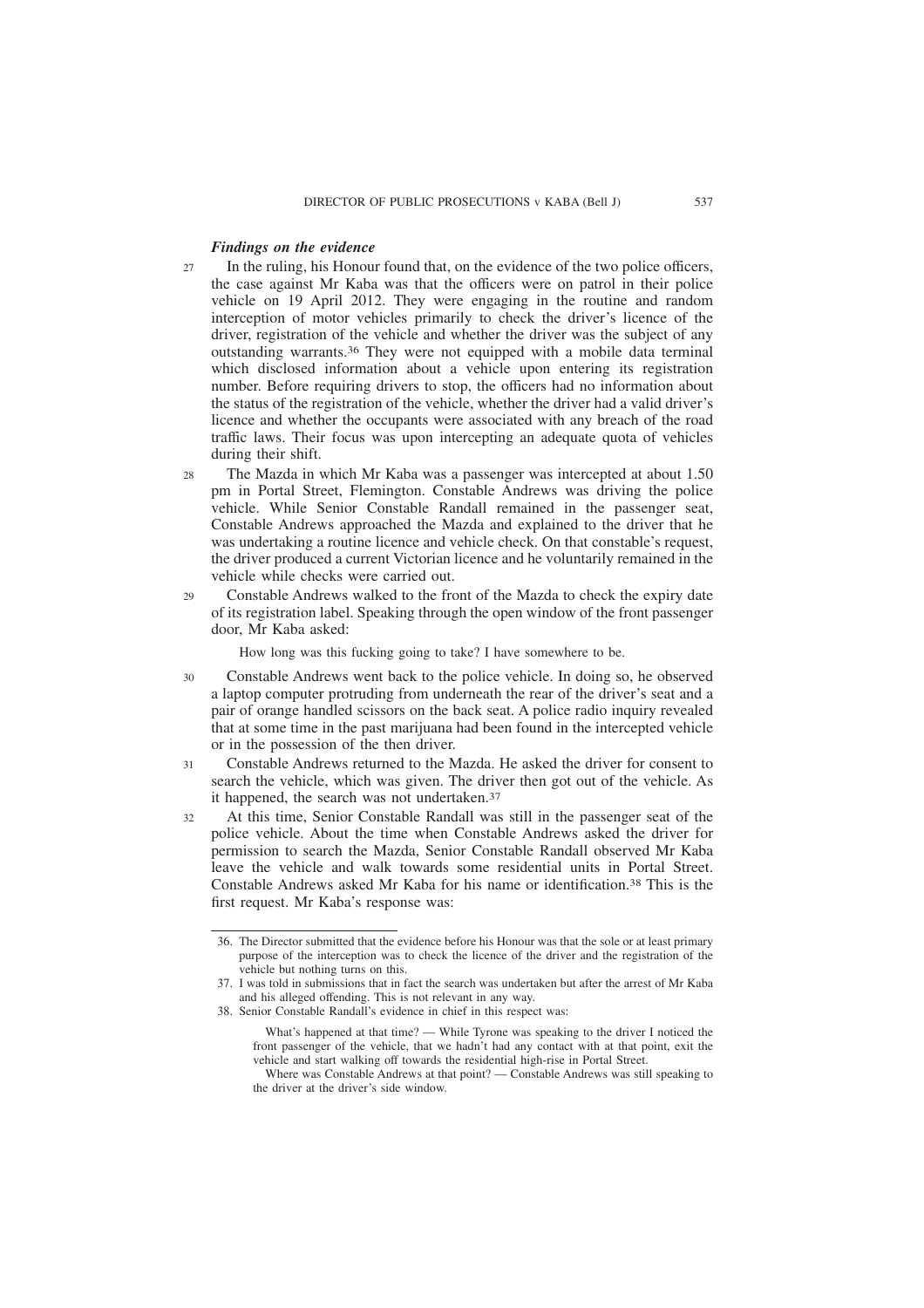Fuck off.

Constable Andrews again asked Mr Kaba for identification. This is the second request. His Honour's ruling does not refer to the response but the evidence reveals that it was abusively refused.

At about this point, Senior Constable Randall got out of the police vehicle and approached Mr Kaba. He said to him that he needed his name "to say I spoke to you". This is the third request. In response, Mr Kaba said to Senior Constable Randall: 33

Go and get fucked cunt, I've done nothing wrong.

Senior Constable Randall then informed Mr Kaba that he had committed the offence of using offensive language. Mr Kaba said: 34

That's fucking bullshit cunt, you are a racist.

Senior Constable Randall then asked Mr Kaba for his name and address. Mr Kaba said:

I don't have to tell you anything, I've done nothing wrong.

This was his evidence under cross-examination:

[Y]ou said that my client, Magnus … was attempting to walk off at one point? — That's correct.

Is that  $right?$  — Yes.

That was before you'd said that he'd committed an offence? — That's correct.

So you then pursued him and said you required his name. Is that right? — Yes. I didn't require his name. I asked him for his name, as I would of any person on the street. He had the right not to give me his name at that point.

All right. I might come back to that. What if he'd just ignored you and kept walking? — Then he was free to go.

So you say that, even though he was trying to walk off and you said, "Mate, I need your name …"? — To say I spoke to you.

"… to say I spoke to you"? — Yep.

"I need your name". Did you say that? — "I need your name to say I spoke to you". Were you in uniform? — That's correct, yes.

So do you really think in those circumstances that he would understand he's free to go? He's trying to leave and you're chasing him, asking for his name?  $- I$  wasn't chasing him at all. I walked after him and asked his name, which I'd do to any person on the street, whether or not I think they've committed an offence or not. Every person I speak to, my bosses want to know whether or not we've chatted to someone at any particular time.

But this wasn't about chatting to someone, was it? Because you saw him walking off. Do you agree you could have just let him go at that stage? — Yeah, sure, he could have walked away.

No, you could have just let him go without saying, "I need your name". Do you agree with that? — I suppose so, but I'm in the business of gathering intelligence and, yeah …

What have you done at this stage? — As I say the passenger started walking off. I've approached him and I stated to him "Mate, I need your name to say I spoke to you".

What reason did you have to speak with the passenger? — I had no real reason to speak to him, I just wanted to know his details.

Why would you want to know his details? — He's in the vehicle, there's an allegation of some scissors on the back seat and a laptop under there. I wanted to know everyone's details before we cut anyone loose.

What conversation did you have with the accused? — I said to him, "Mate, I need your details to say I spoke to you". That's when he turned around and told me to get fucked.

What's happened at that point? — I told him that he'd committed the offence of offensive language and that I required his name and address.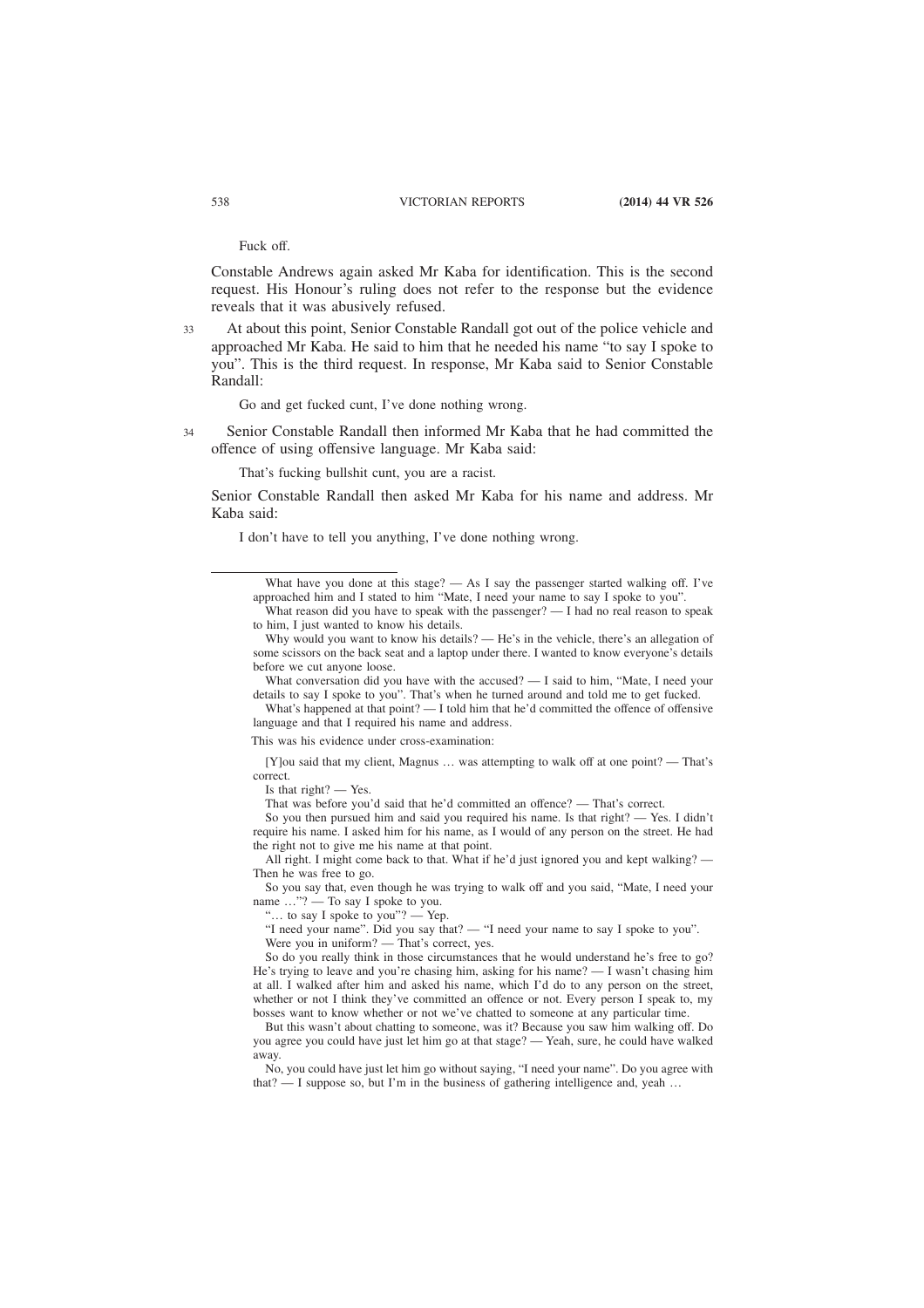Senior Constable Randall told Mr Kaba that, if he did not state his name and address, he would be placed under arrest "until I can confirm who you are". Mr Kaba replied:

This is fucking bullshit, you're just harassing me because I am black.

Senior Constable Randall then told Mr Kaba that he was under arrest for failing to state his name and address.

Mr Kaba was then asked to turn out his pockets. In response, he removed his T-shirt, dropped his trousers and underpants and exposed and grabbed hold of his penis, saying: 35

See I have got nothing on me.

Mr Kaba then pulled up his trousers.

- After being cautioned, Mr Kaba was handcuffed with his hands behind his back. The two police officers walked him to the police sedan. As he was about to be placed in the back seat, from behind Mr Kaba grabbed and squeezed the testicles of Senior Constable Randall, who felt immense pain for 10–15 seconds. 36
- His Honour said that it was on the basis of these alleged events that the eight charges were brought against Mr Kaba. 37

#### *Ruling to exclude evidence*

- In ruling on the application for exclusion of the evidence under s 138(1) of the Evidence Act, his Honour said that he had to decide whether the evidence was obtained as a consequence of impropriety or illegality, as to which the onus lay on the defence, and whether the desirability of admission outweighed exclusion, as to which the onus was on the prosecution. 38
- As to the first issue, his Honour determined that, in the circumstances, the police had no power to stop the Mazda or detain the driver or Mr Kaba to seek identification details. There was no such power at common law because neither were under suspicion of having committed an offence (until Mr Kaba allegedly used abusive language). There was no such power under s 59(1)(a) of the Road Safety Act because, properly interpreted, it imposed duties upon a driver to whom a lawful request had been made without actually authorising such a request.39 39
- In relation to human rights, his Honour referred to s 38(1) of the Charter and the obligations of members of Victoria Police as public authorities to act consistently with human rights. He accepted Mr Kaba's submission that, in stopping the Mazda, the police officers had acted unlawfully. Without common law or statutory power, their "conduct" had: 40

… unjustifiably breached the right to freedom of movement of [Mr] Kaba and the driver [contrary to s 12 of the Charter] and subjected them to arbitrary detention, contrary to the provisions of s 21(2) of the Charter.

<sup>39.</sup> In reaching that conclusion, his Honour took into account s 32(1) of the Charter (as explained by French CJ in *Momcilovic v R* (2011) 245 CLR 1 at 46) ("*Momcilovic*") and the principle of legality (as explained by Redlich JA in *Mastwyk v Director of Public Prosecutions* (2010) 27 VR 92 at 107 ("*Mastwyk*")).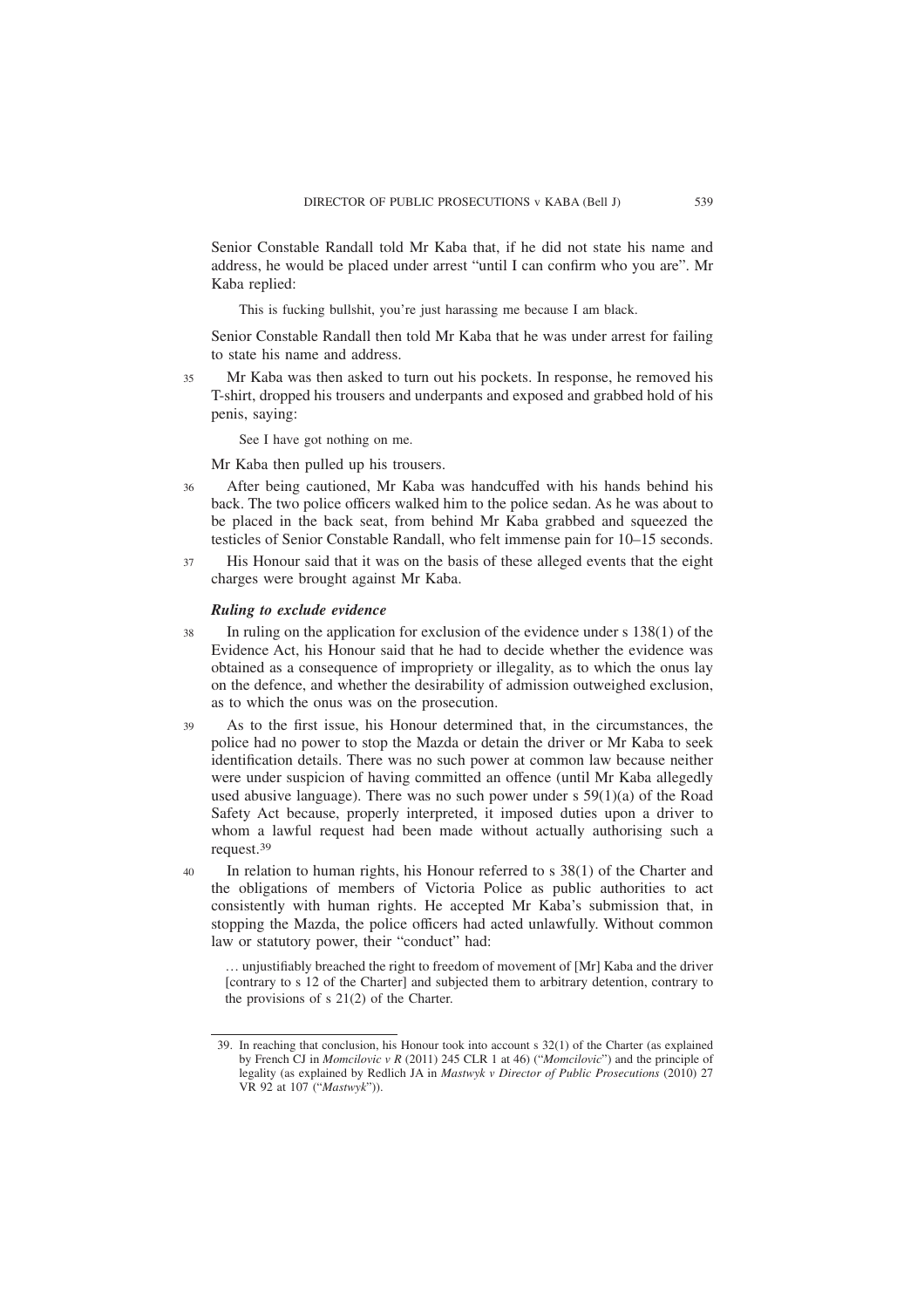- His Honour then referred to the obligations of police officers under s 38(1), when making decisions, to give proper consideration to relevant human rights. He found that the concentration of the focus of the two officers was upon achieving their vehicle interception quota. 41
- Moving to Mr Kaba, his Honour found that his arrest had occurred after he had left the Mazda and started to move off. At this point, he was "twice" (his Honour earlier identified three requests) asked by police for identification. On neither occasion were the police purporting to act under s 456AA of the Crimes Act. His Honour accepted the submission of the defence that these requests "were unlawful and improper and contravened [Mr] Kaba's right, protected by the terms of s 13(a) of the Charter, not to have his privacy interfered with".  $42$
- His Honour found that Mr Kaba's ultimate arrest was lawful under s 456AA. By then, Senior Constable Randall reasonably believed that Mr Kaba had committed the offence of using offensive language and Mr Kaba had refused the constable's lawful request to state his name and address. 43
- As to the second issue, his Honour said that it was necessary to determine whether the evidence relating to the eight charges, including those charges connected with the lawful arrest, should be excluded under s 138(1) of the Evidence Act because it was evidence of Mr Kaba's conduct obtained in consequence of an impropriety or contravention of Australian law.40 Assessing the evidence of that conduct, his Honour found: 44
	- Mr Kaba was "angry that the vehicle had been stopped and detained while checks were undertaken by police";
	- his "demeanour and attitude did not change when he moved away from the vehicle and was requested to provide identification details and it was maintained following his arrest"; and
	- his "conduct ... from which the charges arise, was directly responsive to and a consequence of that police conduct prior to his arrest, which I have considered to be unlawful".
- In considering whether to admit or exclude the evidence, his Honour referred to the factors specified in s  $138(3)$ .<sup>41</sup> In balancing the desirability of admission against exclusion, his Honour said: 45
	- he was unaware whether there were other prosecution witnesses to Mr Kaba's alleged conduct (before me, it was clear that there was not) but found that the evidence of Senior Constable Randall and Constable Andrews had "significant probative value and is important evidence in the proceeding";
	- while the alleged offences included indictable offences (which can be heard summarily), they were "of modest seriousness"; and

41. His Honour referred to the principles expounded by Whelan J in *R v Mokbel* (2012) 35 VR 156.

<sup>40.</sup> His Honour referred to *Director of Public Prosecutions v Carr* (2002) 127 A Crim R 151 per Smart AJ ("*Carr*") and *Robinett v Police* (2000) 78 SASR 85 per Bleby J ("*Robinett*").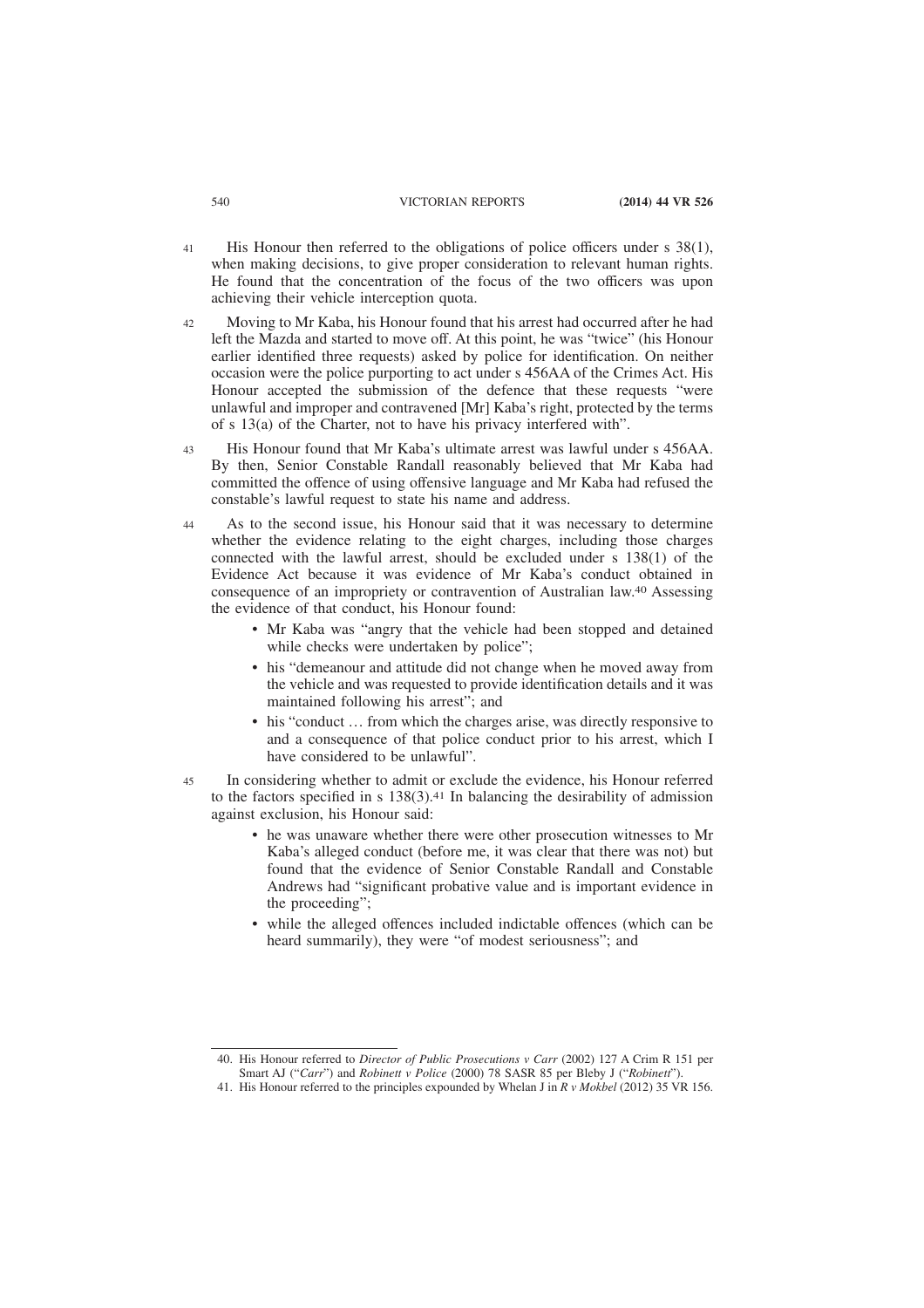- referring to *Bunning v Cross*, 42 the conduct of the two police officers did not involve "overt defiance of the will of the legislature or calculated disregard of the common law".
- On the side of the evidence being excluded, his Honour said: 46
	- the police had both engaged in "stopping the vehicle without ... lawful justification, detaining the occupants" and in asking "Kaba for his identification particulars [in] breach [of] rights recognised by the International Covenant on Civil and Political Rights";43 and
	- the police had done so "without giving proper consideration as to whether acting in the manner they did interfered with the relevant human rights" of Mr Kaba.
- His Honour concluded that, in the exercise of his discretion under s 138, the evidence of Senior Constable Randall and Constable Andrews was "inadmissible" and would be excluded. 47

# **Individual rights and freedoms**

#### *Context*

- We have just seen the decision of the magistrate and his Honour's findings and reasons. It is now necessary to determine the two legal issues that arise, namely whether the magistrate erred in law in deciding that, under s 59(1) of the Road Safety Act, police had no power randomly to stop the driver and whether his Honour properly exercised the discretion in s 138(1) of the Evidence Act to refuse to admit the police evidence. 48
- In order to determine the first of these issues and address the submissions that were made on behalf of the parties, it is necessary to identify and apply the relevant principles of statutory interpretation. That will be done in the next section of this judgment. For reasons that will become clear, in my view, this involves consideration of the protection afforded to individual rights and freedoms under the common law, international law and the Charter. By way of foundation for the later analysis in this judgment, it is also convenient here to identify the scope of those human rights under the ICCPR and the Charter that are engaged and relevant to the issues of statutory interpretation that arise. It is also convenient to deal with the principles governing the limitation of human rights. 49
- In order to determine the second of these issues and address the submissions of the parties, it is necessary to identify the scope of the human rights under the ICCPR and the Charter that are engaged and relevant to the issue of the exercise of the magistrate's discretion not to admit the police evidence. That too is done here. 50
- I will begin with the common law. 51

<sup>42. (1978) 141</sup> CLR 54 at 78 per Stephen and Aickin JJ ("*Bunning*").

<sup>43.</sup> The ICCPR is specified in s 138(3)(f) of the Evidence Act (see below).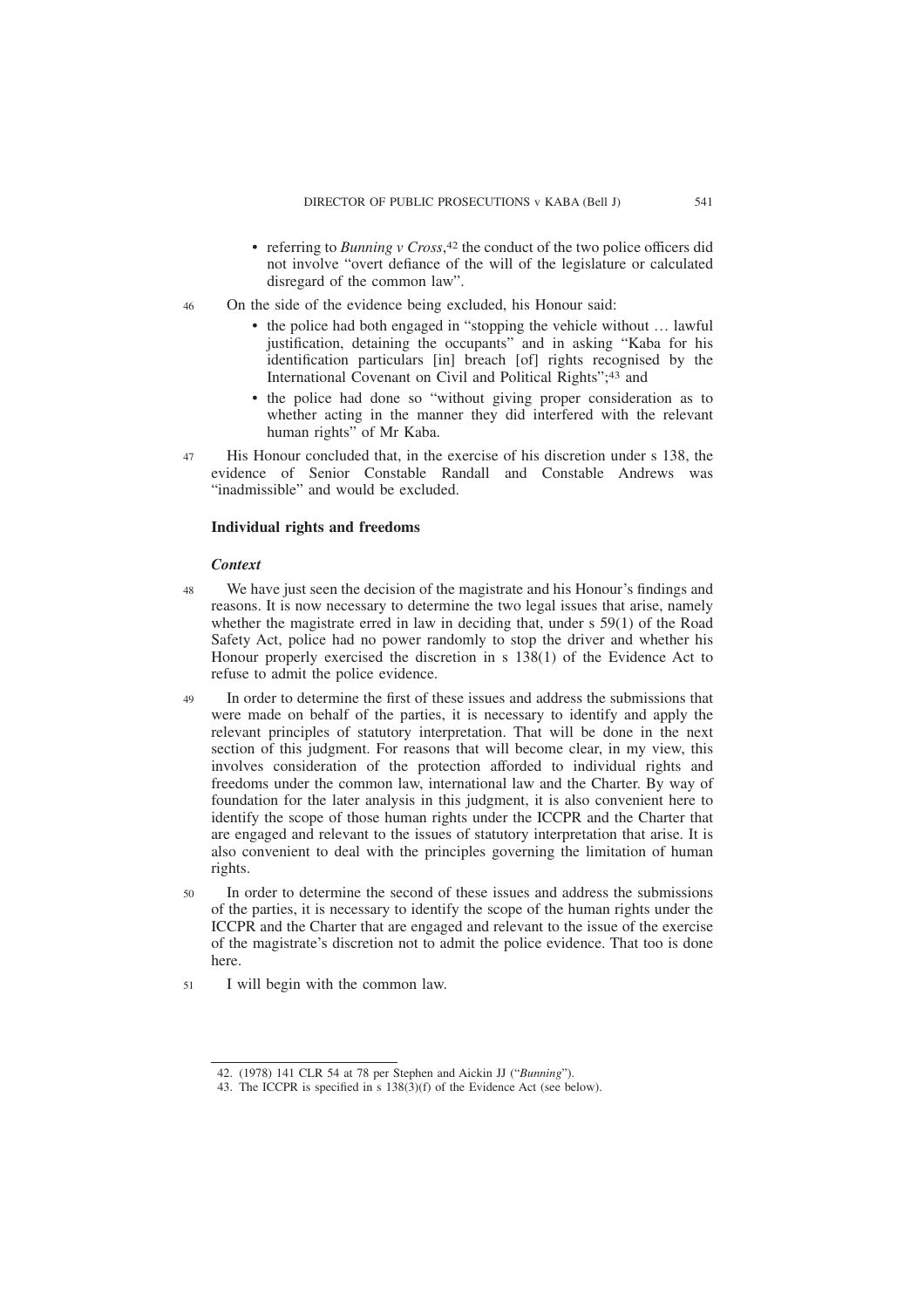### *Common law*

#### *Foundational principles*

- Deep in the philosophical underpinning of the common law44 lies the fundamental notion that rights and freedoms inhere naturally in all individuals as an attribute of their humanity. Blackstone declared that "rights and liberties [are] our birthright to enjoy entire", unless constrained by law.45 It is considered that these "traditional civil and political liberties, like liberty of the person and freedom of speech" are not "solely residual" but have "independent and intrinsic weight".46 So held Black CJ, French and Weinberg JJ in *Minister for Immigration and Citizenship v Haneef*, 47 "[f]reedom is not merely left over when the law is exhausted". As I pointed out in *Antunovic v Dawson*, 48 it is because everybody's individual liberty is presumed and protected that the law of habeas corpus requires any restraint thereon to be lawfully established. 52
- Certain early decisions of the English courts gave common law effect to these inherent rights and freedoms and helped to lay the foundation for human rights in the modern sense. Two may be mentioned. In *Entick v Carrington*, 49 Lord Camden held that the state could not, without positive lawful authority, invade the privacy of a person's property or papers. The principle thereby enforced finds expression in human rights charters, such as the Fourth Amendment of the Constitution of the United States of America, which provides that "[t]he right of the people to be secure in their persons, houses, papers, and effects, against unreasonable searches and seizures, shall not be violated". In *Somerset v Stewart*, 50 Lord Mansfield decided that English law would, by habeas corpus, vindicate the right to personal freedom of an enslaved person because his detention was not supported by positive law. The principle thereby enforced finds expression, for example, in s 21(1) of the Charter, which provides that "[e]very person has the right to liberty and security". It might be thought that the underlying interest protected by the principles applied in *Entick* and *Somerset*, as in human rights, is universal human dignity. 53
- The principle of inherency by which everybody naturally possesses rights and freedoms under the common law has a constitutional dimension. Dicey wrote that "freedom of person is not a special privilege but the outcome of the ordinary law of the land enforced by the courts" and that individual rights constitute "the basis, 54

<sup>44.</sup> The rights and freedoms protected by the common law form part of the setting in which the Charter was enacted. The Charter does not detract from them in any way. Indeed, s 5 makes clear that rights or freedoms recognised by law but not by the Charter are not thereby abrogated or limited.

<sup>45.</sup> Blackstone, *Commentaries on the Laws of England*, The University of Chicago Press, first published 1765, (1979 ed), vol 1, 140.

<sup>46.</sup> Allan, "The Common Law of the Constitution: Fundamental Rights and First Principles" in Saunders (ed), *Courts of Final Jurisdiction — The Mason Court in Australia*, Federation Press, (1996), 146, 148.

<sup>47. (2007) 163</sup> FCR 414 at 444, [113] ("*Haneef*").

<sup>48. (2010) 30</sup> VR 355 at 359, [9] ("*Antunovic*"). It is the same with the tort of false imprisonment once the interference with liberty is established: *Watson v Marshall and Cade* (1971) 124 CLR 621 at 626 per Walsh J.

<sup>49. (1765) 19</sup> State Tr 1030; 95 ER 807 at 817–18 ("*Entick*").

<sup>50. (1772)</sup> Lofft 1; 98 ER 499 at 510 ("*Somerset*").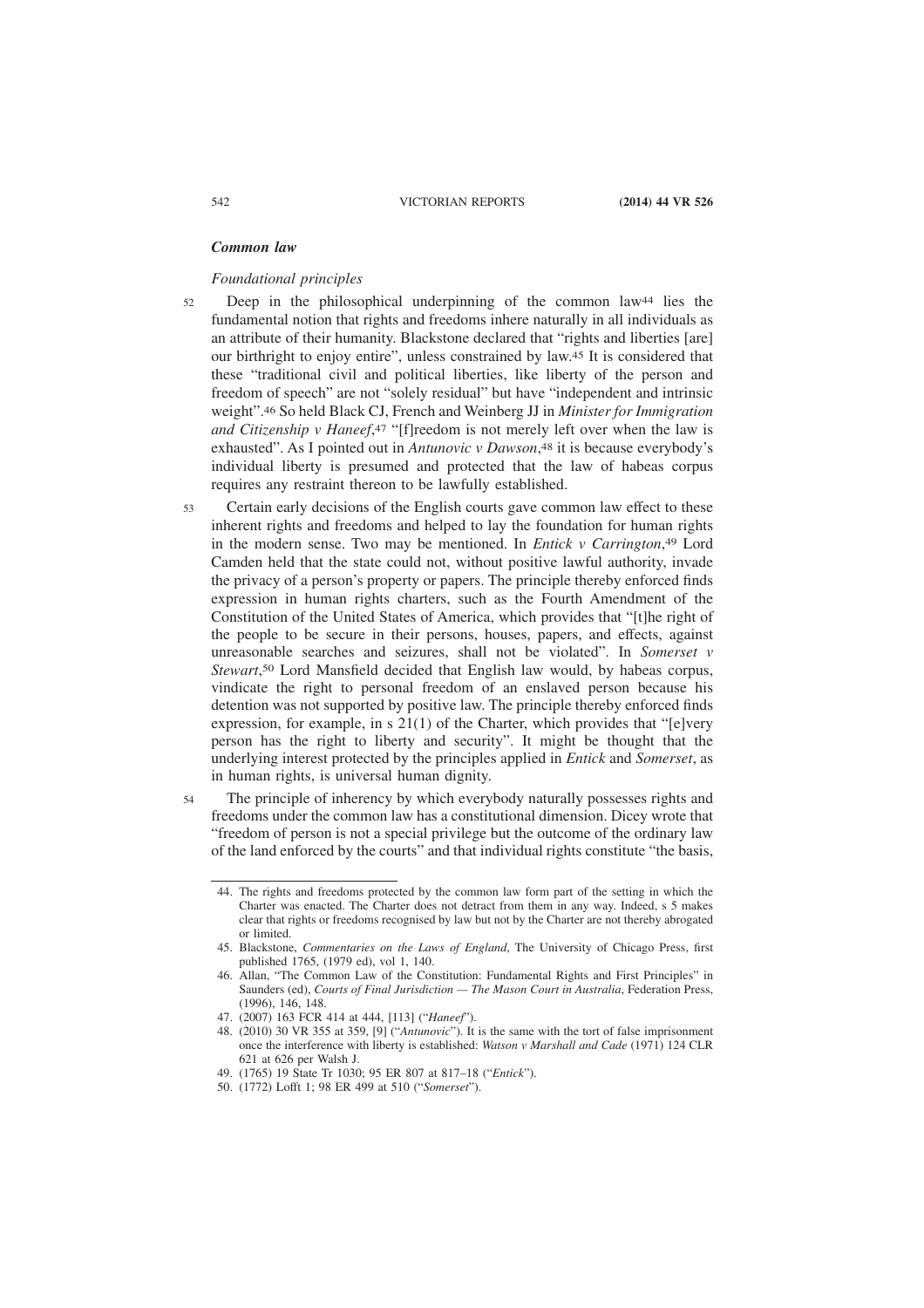not the result, of the law of the constitution".51 According to Lord Goff in *Attorney-General v Guardian Newspapers [No 2]*, 52 it follows that, under the common law, "everybody is free to do anything, subject only to the provisions of the law". Because liberty is valued so highly by the common law, it will be actionably violated by unlawful interferences of *any* kind. As was held by Black CJ, Sundberg and Weinberg JJ in *Minister for Immigration and Multicultural and Indigenous Affairs v Al Masri*, "[e]ven apparently minor deprivations of liberty are viewed seriously by the common law".53 In that connection, their Honours referred to *Watson v Marshall and Cade*. 54 In that case, Walsh J awarded damages of \$200 for the minor unauthorised detention of a mentally ill person, holding: "An interference with personal liberty even for a short period is not a trivial wrong. The injury to the plaintiff's dignity and to his feelings can be taken into account".55

As individual rights and freedoms constitute the basis of the constitution, the state can interfere therewith only to the extent permitted by law. This is explained in the current edition of *Halsbury's Laws of England*: 56

Under the ancient traditions of the English common law, the freedom of the individual has been protected against infringements by public officials under the twin doctrines that every citizen is free to carry on any activity not expressly limited or prohibited by law, and that public officials may only interfere with a citizen's personal liberty and property where authorised by the common law or by statute.

Therefore, states *De Smith's Judicial Review*, the powers of the individual and the state cannot be exactly acquainted:57

While central government must be able to carry out incidental functions that are not in conflict with its statutory powers, it is wrong to equate the principle pertaining to private individuals — that they may do everything which is not specifically forbidden — with the powers of ministers, where the opposite is true. Any action they take must be justified by a law …

As demonstrated by the judgment of Elias CJ in *Hamed v R*, 58 the scope of police power is identified from this standpoint. The question was whether police had power to conduct video surveillance of private property. The Chief Justice commenced negatively answering that question by stating that "[p]ublic officials do not have freedom to act in any way they choose unless prohibited by law, as 56

55

<sup>51.</sup> Dicey, *Introduction to the Study of the Law of the Constitution*, Macmillan & Co, first published 1885, (1959 ed), 207.

<sup>52. [1990] 1</sup> AC 109 at 283 ("*Guardian Newspapers [No 2]*").

<sup>53. (2003) 126</sup> FCR 54 at 77, [88] ("*Al Masri*").

<sup>54. (1971) 124</sup> CLR 621.

<sup>55.</sup> At 632; appeal dismissed: *Marshall v Watson* (1972) 124 CLR 640 per Barwick CJ, McTiernan, Menzies and Stephen JJ.

<sup>56.</sup> LexisNexis, *Halsbury's Laws of England*, vol 20 (at 1 March 2014) Constitutional and Administrative Law, "1 Constitutional Fundamentals" [31] (citations omitted).

<sup>57.</sup> Lord Woolf et al, *De Smith's Judicial Review*, Sweet & Maxwell, 7th ed, (2013), 253 [5–025]. These principles were eloquently explained by Laws J in *Re Somerset County Council; Ex parte Fewings* [1995] 1 All ER 513 at 524, with the later endorsement (and biblical embellishment) of Sir Thomas Bingham MR in *R v Somerset County Council; Ex parte Fewings* [1995] 1 WLR 1037 at 1042.

<sup>58. [2012] 2</sup> NZLR 305 ("*Hamed*").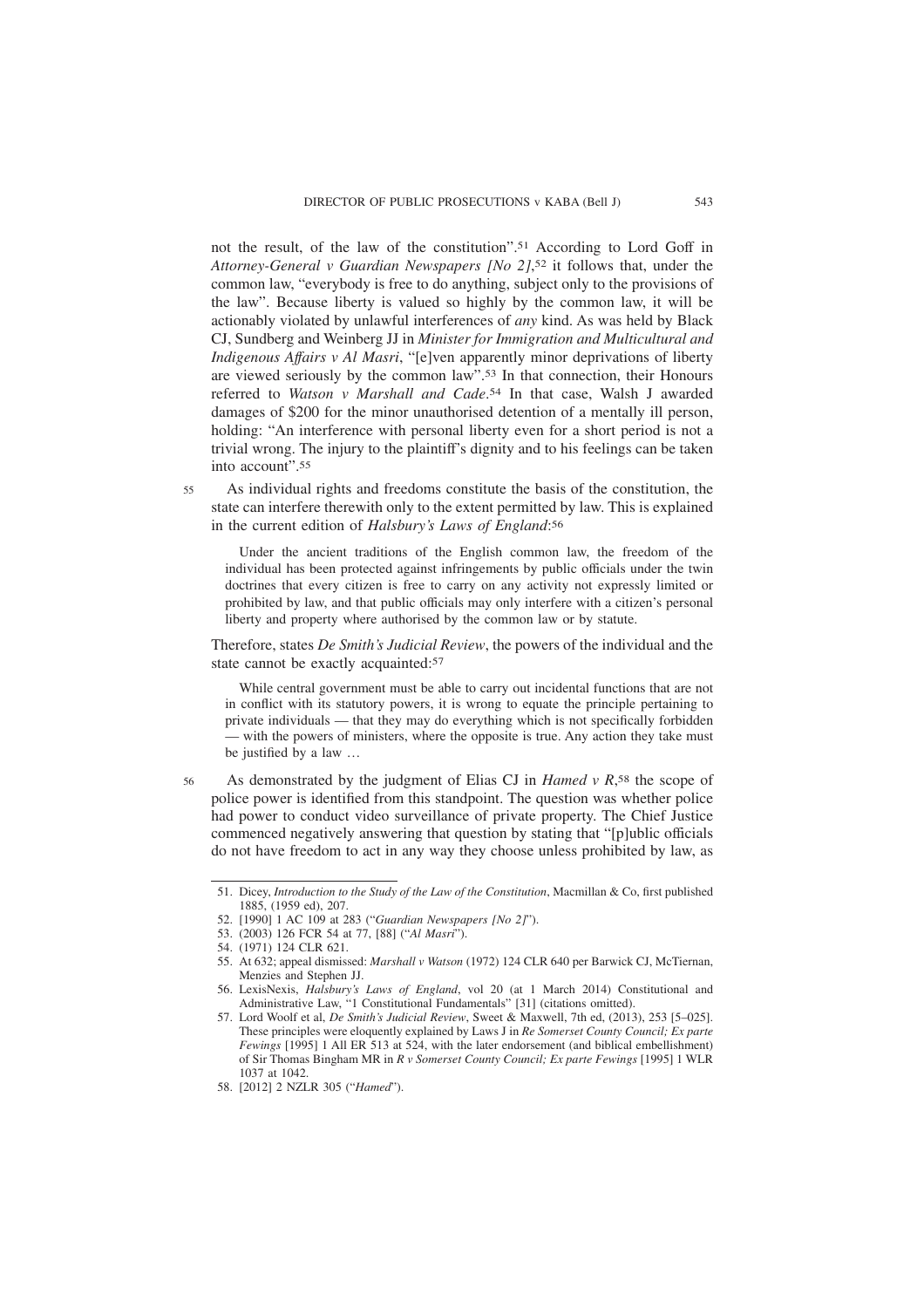individual citizens do".59 Rather they "must point to lawful authority for all actions undertaken".60 Her Honour went on to explain why this was important to the protection of individual liberty:

The lack of equivalence between the subject and public authorities is a necessary condition of the liberties of the subject: "[w]here public authorities are not authorised to interfere with the subject, he has liberties".61 Equivalent liberty for public authorities would destroy individual liberty.62

57

The same approach has been adopted in Australia since the earliest days of federation. The question in *Clough v Leahy*63 was whether a royal commission could lawfully make enquiries. We shall come to the answer presently. Griffiths CJ (Barton and O'Connor JJ concurring) said this about the starting point:64

We start, then, with the principle that every man is free to do any act that does not unlawfully interfere with the liberty or reputation of his neighbour or interfere with the course of justice. That is the general principle. The liberty of another can only be interfered with according to law …

Similarly, in *Williams v R*<sup>65</sup> the court was concerned with the extent of police power to detain in custody for questioning someone who had been lawfully arrested. Mason and Brennan JJ referred to the statement of Fullagar J in *Trobridge v Hardy*66 that personal liberty was "the most elementary and important of all common law rights". Citing Blackstone, their Honours said that "[p]ersonal liberty … [is] an absolute right vested in the individual by the immutable laws of nature".67 They referred with approval68 to the statement of Deane J in *Cleland v R*69 that:70 58

It is of critical importance to the existence and protection of personal liberty under the law that the restraints which the law imposes on police powers of arrest and detention be scrupulously observed.

Mason and Brennan JJ concluded by emphasising that "[t]he right to personal liberty cannot be impaired or taken away without lawful authority but then only to the extent for the time which the law prescribes".71

The present case concerns the existence, scope and exercise of the power of police to stop and ask questions of motorists, passengers and pedestrians. Consistently with the principles I have discussed, the starting point is the respect and protection that the common law affords to personal liberty. As Sedley LJ (Tuckey and Brooke LJJ agreeing) said in *Hepburn v Chief Constable of Thames*

59

<sup>59.</sup> At 323, [24].

<sup>60.</sup> Ibid.

<sup>61.</sup> *Halsbury's Laws of England*, 4th ed, (1974), vol 8, Constitutional Law at [828]; 3rd ed, (1954), vol 7 Constitutional Law at [416].

<sup>62. [2012] 2</sup> NZLR 305 at 324, [28].

<sup>63. (1904) 2</sup> CLR 139 per Griffith CJ, Barton and O'Connor JJ ("*Clough*").

<sup>64.</sup> At 157.

<sup>65. (1986) 161</sup> CLR 278 per Gibbs CJ, Mason, Wilson, Brennan and Dawson JJ ("*Williams*").

<sup>66. (1955) 94</sup> CLR 147 at 152.

<sup>67. (1986) 161</sup> CLR 278 at 292.

<sup>68.</sup> Ibid.

<sup>69. (1982) 151</sup> CLR 1.

<sup>70.</sup> At 26.

<sup>71. (1986) 161</sup> CLR 278 at 292.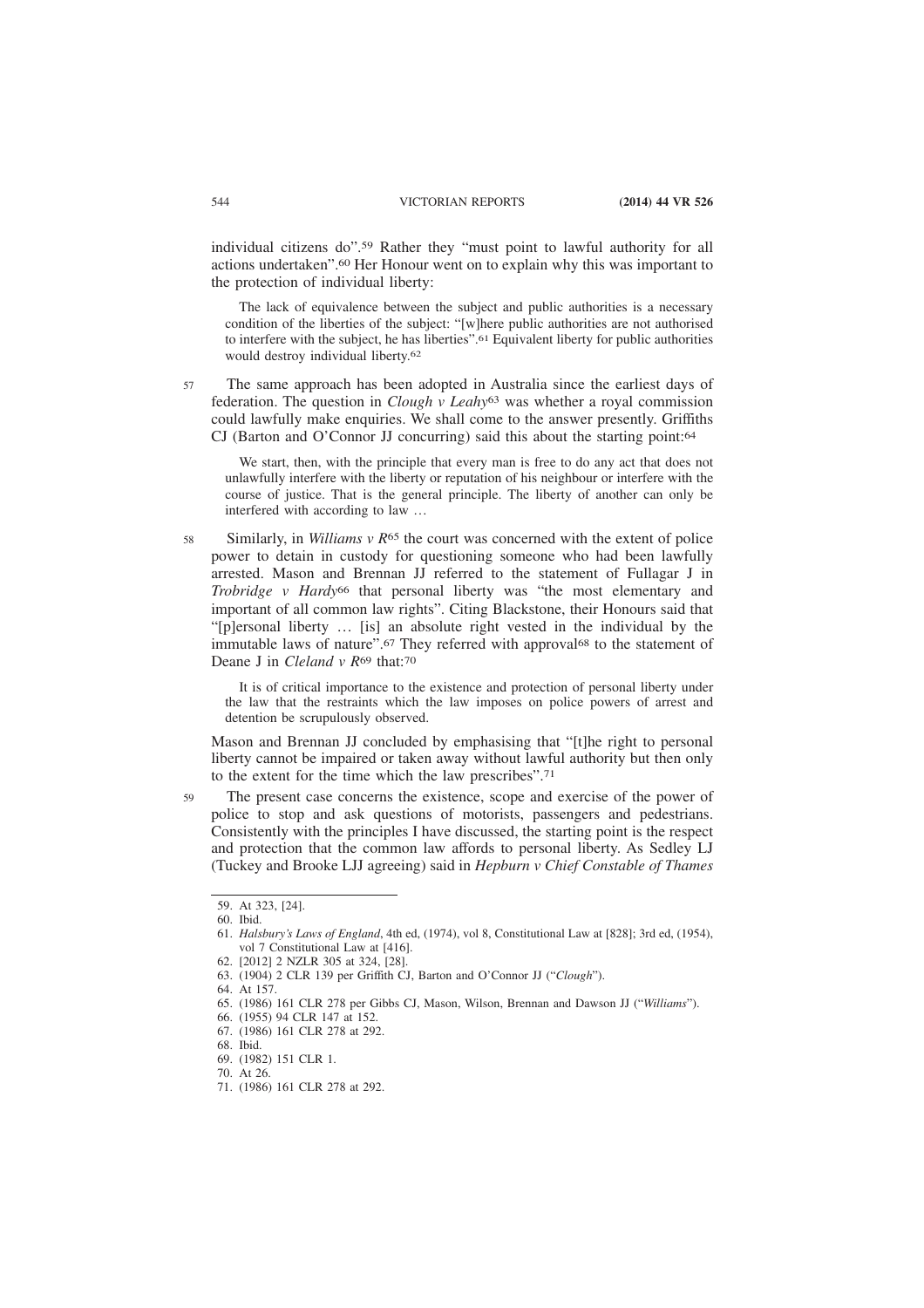*Valley Police*, 72 "[i]t is a bedrock of our liberties that a citizen's freedom of person and of movement is inviolable except where the law unequivocally gives the state power to restrict it".

- At common law, without statutory authority police do not have power to stop a person riding a bicycle for the purpose of obtaining his or her name and address73 nor to remain on private premises after being told to leave.74 Police do have power to arrest on reasonable suspicion of offending.75 Police do not have power to arrest for questioning or facilitating an investigation and such conduct is "unlawful".76 Police are not acting in the course of their duties when executing, and a person may use reasonable force when resisting, such an arrest.77 Statutory power to arrest a person on reasonable suspicion until taken without delay before a court must, like the equivalent common law power, be exercised strictly according to the condition and no power to engage in questioning is conferred.78 It follows that the magistrate was right to conclude that, at common law, police had no authority to stop the vehicle or subject the driver or Mr Kaba to compulsory questioning. That authority had to be found in statute. 60
- *R v Eeet*79 is interesting because the underlying interest at stake was privacy in the context of identity. Following a traffic stop, the accused was subjected to a search solely directed at establishing his identity. He forcibly resisted and bit the thumb of a police officer. Judge Hewitt directed the jury to acquit the accused on a charge of assaulting police because there was no authority at common law to search him for the purposes of establishing identity (which could have been lawfully established by other readily available means) and he used no more than reasonable force to resist.80 61
- On the other hand, as explained by Lord Parker CJ (Marshall and James JJ agreeing) in *Rice v Connolly*, 81 people may choose to assist police but are not obliged to answer their questions:82 62

It seems to me quite clear that though every citizen has a moral duty or, if you like, a social duty to assist the police, there is no legal duty to that effect, and indeed the whole basis of the common law is the right of the individual to refuse to answer questions put to him by persons in authority, and to refuse to accompany those in authority to any particular place; short, of course, of arrest.

<sup>72. [2002]</sup> EWCA Civ 1841 (13 December 2002) at [14].

<sup>73.</sup> *Hatton v Treeby* [1897] 2 QB 452 at 454 per Collins J.

<sup>74.</sup> *Davis v Lisle* [1936] 2 KB 434 at 438 per Lord Hewart CJ, 439 per Du Parcq J, 441 per Goddard J.

<sup>75.</sup> *R v Banner* [1970] VR 240 at 249 per Winneke CJ, Smith and Gowans JJ ("*Banner*").

<sup>76.</sup> *Williams* (1986) 161 CLR 278 at 294 per Mason and Brennan JJ; *Banner* [1970] VR 240 at 249 per Winneke CJ, Smith and Gowans JJ.

<sup>77.</sup> *Kenlin v Gardiner* [1967] 2 QB 510 at 519 per Winn LJ, Lord Parker CJ and Widgery J agreeing; *Ludlow v Burgess* (1971) 75 Cr App Rep 227 at 228 per Lord Parker CJ, Melford Stevenson and Cooke JJ agreeing; *Waaka v Police* [1987] 1 NZLR 754 at 757–8 per Cooke P, Somers and Hillyer JJ; *Brooke v Chadwick* (unreported, Court of Appeal, Lord Bingham CJ, Brooke LJ and Chadwick LJ, 3 March 1999).

<sup>78.</sup> *R v Iorlano* (1983) 151 CLR 678 at 680 per Gibbs CJ, Murphy, Wilson, Brennan and Dawson JJ.

<sup>79. [1983]</sup> Crim LR 806 (Teeside Crown Court).

<sup>80.</sup> At 807.

<sup>81. [1966] 2</sup> QB 414 ("*Rice*").

<sup>82.</sup> At 419, approved in *R v Grafe* (1987) 36 CCC (3d) 267 at 271 (Ontario Court of Appeal) per Martin, Tarnopolsky and Krever JJA ("*Grafe*").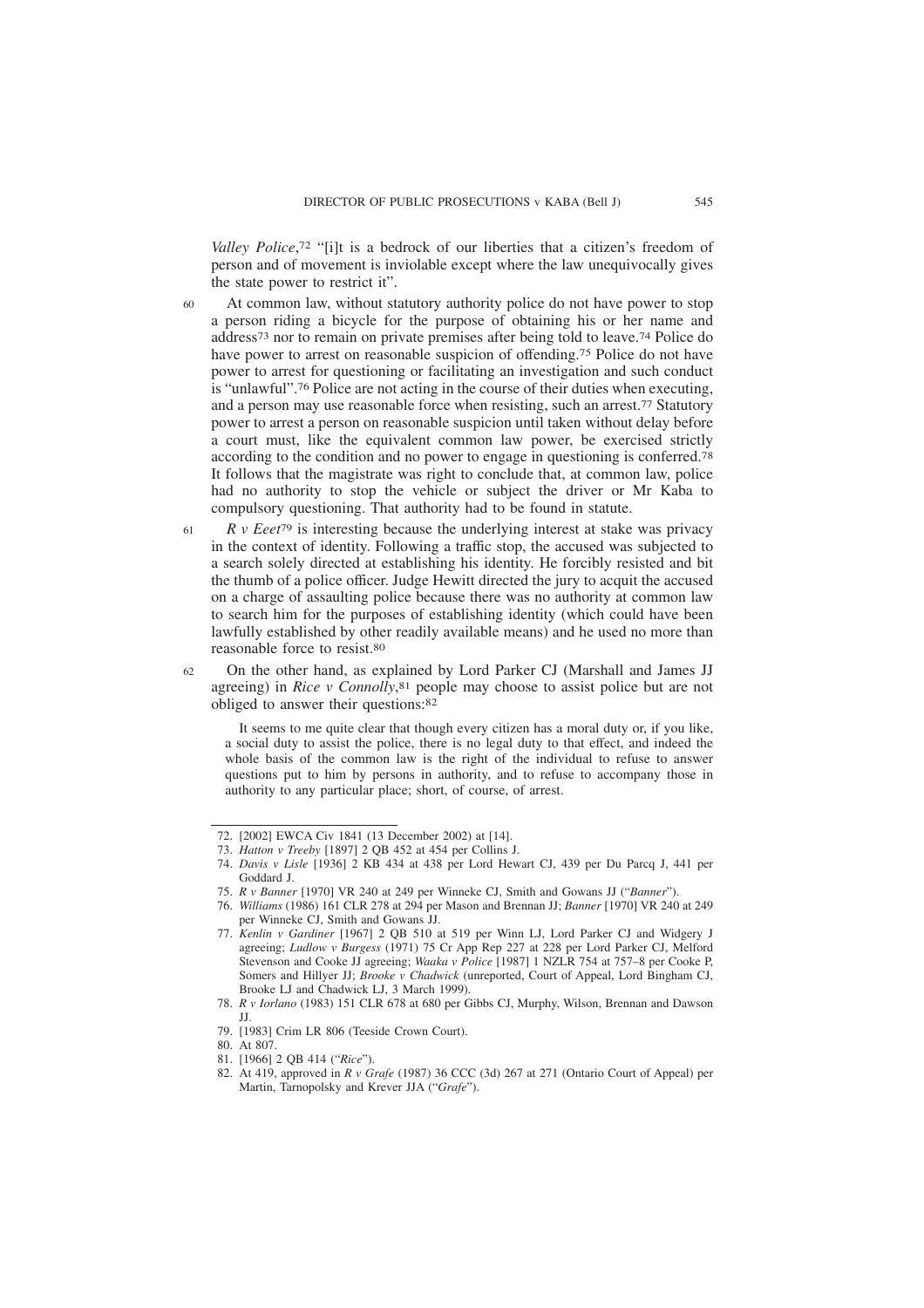The application of these principles is illustrated by the decision of Kaye J in *Director of Public Prosecutions v Hamilton*. 83 Police attended at a restaurant which the accused was suspected of leaving without paying the bill. When they sought to speak to him, he fled and was ultimately caught and arrested. A statutory charge of resisting arrest was brought on the sole basis of his action in fleeing from police. The magistrate acquitted the accused and Kaye J dismissed the prosecution appeal. After analysing the principal authorities, his Honour said:<sup>84</sup> 63

The authorities to which I have just referred make it clear that, at common law, and in the absence of specific legislation to the contrary, the respondent in this case was not required to stop, when he was requested to do so by the police. I have no doubt that, in requesting the respondent to speak to them, the police were acting in the course of their duties as police constables. However, they were not, at that point, acting "in the execution" of their duties as police members for the purpose of [the provision]. It follows that, in the absence of any specific legislative provision of imposing on the accused an obligation to remain and speak to the police, he would not be guilty of [the] offence …

- The principles are also illustrated by the decision of Kourakis CJ, Blue and Stanley JJ in *R v Nguyen*. 85 Police were involved in surveillance of a private home. When the appellant drove his vehicle into the common driveway, they acted under an entrenched but mistaken view of their statutory powers to block his exit for the purpose of searching him and the vehicle. They did not act under road safety regulations. Drugs were found, leading to charges and a conviction. 64
- Upholding the appeal and entering a verdict of acquittal, the court held the judge should have exercised the judicial discretion at common law to exclude the evidence.<sup>86</sup> The mistaken view of the police of their statutory powers was "calculated to lead to widespread and arbitrary infringements on civil liberties".87 The evidence had to be excluded because it was of "great importance that police officers entrusted with powers which abrogate fundamental liberties pay close attention to the conditions on which their lawful exercise depends".88 Moreover, it was "necessary to censure the excesses of power by which the evidence was procured in order to better secure compliance with the statutory limitations".89 65
- It is not inconsistent with these principles for police to invite someone to accompany them to a police station for questioning and there is no deprivation of liberty if a person agrees to do so.90 In *Clough*, Griffith CJ (Barton and O'Connor JJ concurring) held that a royal commission could make enquiries (without compelling an answer) because no deprivation of liberty was involved.91 It has likewise been held that "[t]here is nothing unlawful in asking a person, even if he be in custody, to provide fingerprints and, with his agreement, taking those 66

<sup>83. (2011) 33</sup> VR 505.

<sup>84.</sup> At 513, [32].

<sup>85. (2013) 117</sup> SASR 432.

<sup>86.</sup> At 440, [35].

<sup>87.</sup> At 442, [40].

<sup>88.</sup> At 442, [41].

<sup>89.</sup> At 443, [42].

<sup>90.</sup> *R v King* (1978) 19 SASR 118 at 128–9 per King J; *Conley v R* (1982) 30 SASR 226 at 239–40 per King CJ, White and Cox JJ agreeing; *Grafe* (1987) 36 CCC (3d) 267 at 272–3 (Ontario Court of Appeal) per Martin, Tarnopolsky and Krever JJA.

<sup>91. (1904) 2</sup> CLR 139 at 157.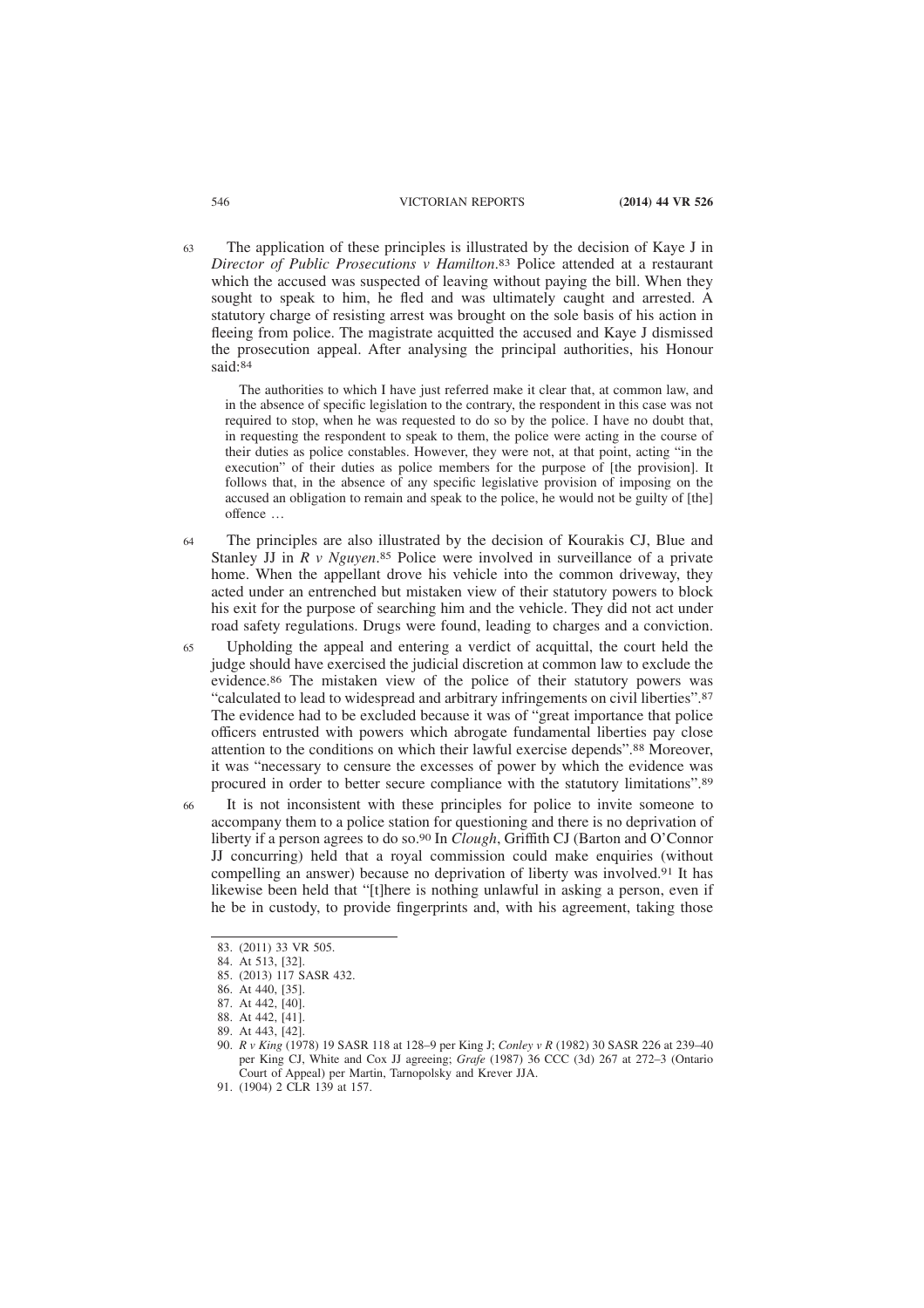fingerprints"92 or in taking a sample of breath for an alcohol test "with the co-operation of a person willing without being required or commanded to take it".93 But a person who volunteers answers to questions is free to choose when to cease co-operating and, unless lawfully arrested, may leave when they please and must not be impeded.94 For the police to detain someone for questioning past the point of voluntary co-operation is "unlawful" and an actionable civil wrong, at least.95

This leads to an issue of critical importance that often arises in these situations, and does arise in relation to the questioning of Mr Kaba in the present case: whether police have sought to exercise a power of coercion not possessed. According to the principles applied by the court, there is a line beyond which police cannot go. 67

68

In drawing that line, the courts take into account the duties of police to protect the community and prevent crime. In *Director of Public Prosecutions (Vic) v Zierk*, 96 Warren CJ describes the duties of police in the following general terms:97

The "duties" of a police officer are ancient<sup>98</sup> and include: the duty to preserve the peace;99 the duty to protect life and property;100 the duty to prevent crime;101 the duty

<sup>92.</sup> *Carr v R* (1973) 127 CLR 662 at 663 per Menzies, Walsh, Gibbs, Stephen and Mason JJ.

<sup>93.</sup> *Bunning* (1978) 141 CLR 54 at 64 per Barwick CJ.

<sup>94.</sup> *Bentley v Brudzinski* (1982) 75 Cr App Rep 217 at 225; [1983] Crim LR 825 per McCulloch J, Donaldson LJ agreeing; *R v Leecroft* (1987) 46 SASR 250 at 253 per White J; *Grafe* (1987) 36 CCC (3d) 267 at 272 (Ontario Court of Appeal) per Martin, Tarnopolsky and Krever JJA.

<sup>95.</sup> *Banner* [1970] VR 240 at 249 per Winneke CJ, Smith and Gowans JJ.

<sup>96. (2008) 184</sup> A Crim R 582.

<sup>97.</sup> At 586, [18].

<sup>98.</sup> See generally *Halsbury's Laws of England*, 4th ed, (2007), [477] and following; *Halsbury's Laws of Australia*, vol 20 "Police", 585,175 and following; also see *Duncan v Jones* [1936] 1 KB 218 per Lord Hewart CJ and Singleton J ("*Duncan*"); *Glasbrook Brothers Ltd v Glamorgan County Council* [1925] AC 270 per Viscount Cave LC, Viscount Finlay, Lord Shaw, Lord Carson and Lord Blanesburgh ("*Glasbrook*"); *Haynes v Harwood* [1935] 1 KB 146 per Greer, Maugham and Roche LJJ ("Haynes"); *R v Waterfield* [1964] 1 QB 164 per Lord Parker CJ, Ashworth and Hinchcliffe JJ ("*Waterfield*"); *Attorney-General (HK) v Chow Sau-sing* [1966] HKLR 220 per Hogan CJ and Huggins J ("*Chow Sau-sing*"); *R v Westlie* (1971) 2 CCC (2d) 315 (British Columbia Court of Appeal) per McFarlane, Branca and Robertson JJA ("*Westlie*"); *Donaldson v Police* [1968] NZLR 32 per Perry J ("*Donaldson*"); *R v Metropolitan Police Commissioner; Ex parte Blackburn* [1968] 2 QB 118 per Lord Denning MR, Salmon and Edmund LJJ ("*Blackburn*").

<sup>99.</sup> *Duncan* [1936] 1 KB 218 per Lord Hewart CJ and Singleton J.

<sup>100.</sup> *Glasbrook* [1925] AC 270 per Viscount Cave LC, Viscount Finlay, Lord Shaw, Lord Carson and Lord Blanesburgh; *Haynes* [1935] 1 KB 146 per Greer, Maugham and Roche LJJ.

<sup>101.</sup> *Haynes* [1935] 1 KB 146 per Greer, Maugham and Roche LJJ; *Waterfield* [1964] 1 QB 164 per Lord Parker CJ, Ashworth and Hinchcliffe JJ; *Chow Sau-sing* [1966] HKLR 220 per Hogan CJ and Huggins J; *Westlie* (1971) 2 CCC (2d) 315 (British Columbia Court of Appeal) per McFarlane, Branca and Robertson JJA.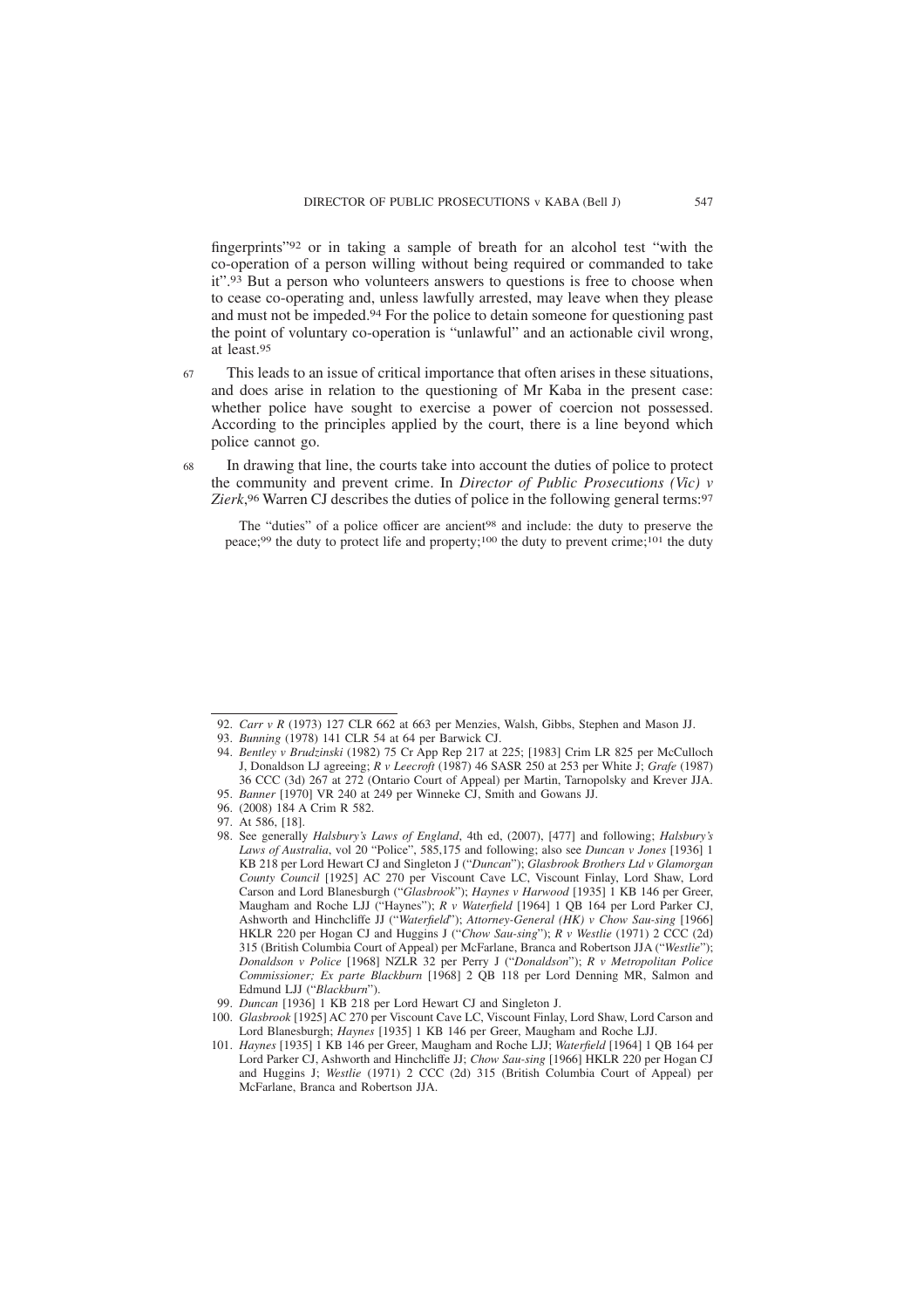to detect crimes when they occur;102 the duty to apprehend offenders;103 the duty to prevent obstructions of highways;104 and the duty to uphold the law.105

It is recognised that, in the performance of these duties and without reasonable grounds of suspicion, police might exercise their ordinary capacity to ask questions of and seek co-operation from persons in reliance upon every citizen's "moral duty, or … social duty to assist the police", to use the words of Lord Parker CJ in *Rice*. 106 As was held in *R v Grant*107 by McLachlin CJ and Charron J, "[e]ffective law enforcement is highly dependent on the co-operation of members of the public. The police must be able to act in a manner that fosters this co-operation, not discourage it". 69

- Likewise, in *R v Grafe*,<sup>108</sup> which was approved in *Grant*,<sup>109</sup> it was held by Martin, Tarnopolsky and Krever JJA that the human rights in the Canadian Charter of Rights and Freedoms did "not seek to insulate all members of society from all contact with constituted authority, no matter how trivial the contact may be".110 So, at common law, it is not a deprivation of liberty for police to attract a person's attention by touching him or her on the shoulder or arm.111 But it is a deprivation of liberty for police to grab someone by the arm; that could only be legitimate for the purposes of a lawful arrest.112 70
- It is not presumed that a person is coerced simply upon being questioned by a police officer in uniform. That is so even though, as was held by Robert Goff LJ and Mann J in *Collins v Wilcock*, 113 the "advantage of authority" enjoyed by police is deliberately enhanced by "the uniform which the state provides and requires" them to wear. But, as Le Dain J explained in *R v Therens*: 114 71

Most citizens are not aware of the precise legal limits of police authority. Rather than risk the application of physical force or prosecution for wilful obstruction, the reasonable person is likely to err on the side of caution, assume lawful authority and comply with the demand.

106. *Rice* [1966] 2 QB 414 at 419.

- 110. *Grafe* (1987) 36 CCC (3d) 267 at 274.
- 111. *Donnelly v Jackman* [1970] 1 WLR 562 at 565 per Talbot J, Lord Parker CJ and Ashworth J agreeing; *Collins v Wilcock* [1984] 1 WLR 1172 at 1180 per Robert Goff LJ and Mann J ("*Collins*").
- 112. *Collins* [1984] 1 WLR 1172 at 1180 per Robert Goff LJ and Mann J.

114. [1985] 1 SCR 613 at 644 ("*Therens*").

<sup>102.</sup> *Rice* [1966] 2 QB 414 per Lord Parker CJ, Marshall and James JJ; *Westlie* (1971) 2 CCC (2d) 315 (British Columbia Court of Appeal) per McFarlane, Branca and Robertson JJA; *Chow Sau-sing* [1966] HKLR 220 per Hogan CJ and Huggins J.

<sup>103.</sup> *Haynes* [1935] 1 KB 146 per Greer, Maugham and Roche LJJ; *Waterfield* [1964] 1 QB 164 per Lord Parker CJ, Ashworth and Hinchcliffe JJ; *Rice* [1966] 2 QB 414 per Lord Parker CJ, Marshall and James JJ; *Westlie* (1971) 2 CCC (2d) 315 (British Columbia Court of Appeal) per McFarlane, Branca and Robertson JJA; *Chow Sau-sing* [1966] HKLR 220 per Hogan CJ and Huggins J.

<sup>104.</sup> *Haynes* [1935] 1 KB 146 per Greer, Maugham and Roche LJJ; *Stunt v Bolton* [1972] Crim LR 561 per Lord Widgery CJ, Melford Stevenson and Milmo JJ; *Gelberg v Miller* [1961] 1 WLR 153 per Lord Parker CJ, Streatfield, Slade, Ashworth and Elwes JJ; *Donaldson* [1968] NZLR 32 per Perry J.

<sup>105.</sup> *Blackburn* [1968] 2 QB 118 per Lord Denning MR, Salmon and Edmund LJJ.

<sup>107. [2009] 2</sup> SCR 353 at 382, [39] per LeBel, Fish and Abella JJ agreeing ("*Grant*").

<sup>108. (1987) 36</sup> CCC (3d) 267.

<sup>109. [2009] 2</sup> SCR 353 at 381–2, [39] per LeBel, Fish and Abella JJ agreeing.

<sup>113.</sup> At 1178.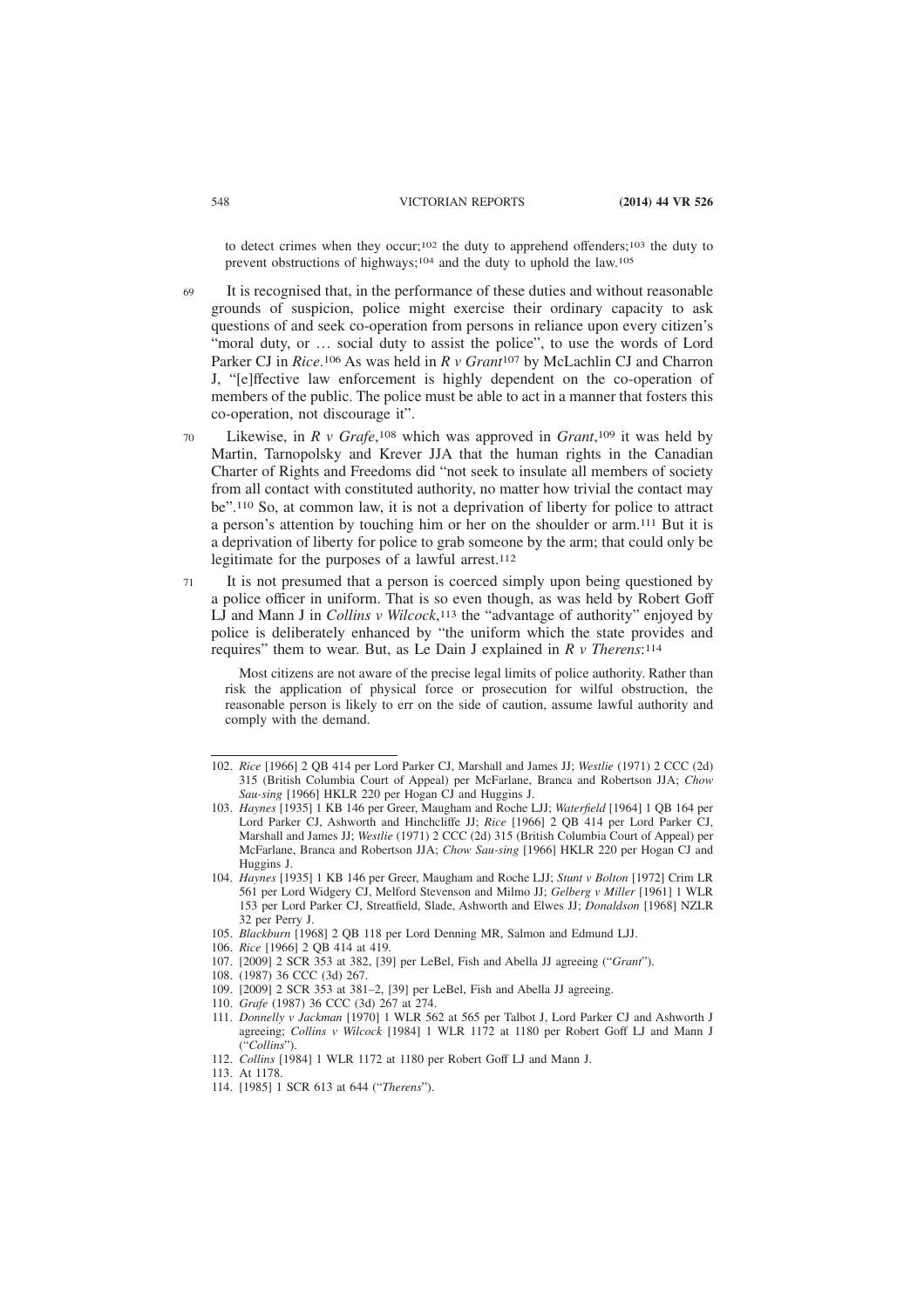Therefore, when drawing the line between the voluntary and the coerced, it is necessary to take into account the imbalance of power between police, especially when in uniform, and ordinary members of the community, as well as the psychological impact of apparent police authority. Barwick CJ adverted to this consideration in *Bunning* where he held that, "in deciding whether … willingness was uncoerced, it is proper to remember the apparent authority" of police and the situation of the citizen.<sup>115</sup>

- According to the test stated by Le Dain J in *Therens*, which I think is consistent with the common law here, a person is regarded as having submitted to psychological compulsion where, without the application or threat of application of physical restraint, he or she "reasonably believes that the choice to do otherwise does not exist".116 In *Grant*, McLachlin CJ and Charron J held that, in applying this test, the following factors could be taken into account: $117$ 72
	- (a) The circumstances giving rise to the encounter as they would reasonably be perceived by the individual: whether the police were providing general assistance; maintaining general order; making general inquiries regarding a particular occurrence; or, singling out the individual for focussed investigation.
	- (b) The nature of the police conduct, including the language used; the use of physical contact; the place where the interaction occurred; the presence of others; and the duration of the encounter.
	- (c) The particular characteristics or circumstances of the individual where relevant, including age; physical stature; minority status; level of sophistication.
- I will return to these considerations when I examine the magistrate's analysis of how Mr Kaba was treated by the police. As will become apparent, I think his Honour was right to conclude that, by crossing the line of permissible conduct, they acted unlawfully and in breach of his rights and freedoms under the common law. 73
- As can be seen, the common law assumes the liberty of the individual and insists upon positive lawful authority for any governmental interference therewith. In the context of that general principle, certain particular rights and freedoms of relevance to the present case have been recognised. They are most especially relevant in relation to the application of the principle of legality. These rights and freedoms are liberty, freedom of movement and privacy (in a particular sense). 74

# *Liberty*

It is clear enough from the discussion so far that individual liberty is both a foundational principle of the common law and a recognised right and freedom in itself. After reference to the principal authorities, it was held in *Al Masri* that the right to personal liberty was one to which the principle of legality applied.118 75

<sup>115. (1978) 141</sup> CLR 54 at 64.

<sup>116. [1985] 1</sup> SCR 613 at 644.

<sup>117. [2009] 2</sup> SCR 353 at 385, [44] per LeBel, Fish and Abella JJ agreeing.

<sup>118. (2003) 126</sup> FCR 54 at 76, [86] per Black CJ, Sundberg and Weinberg JJ.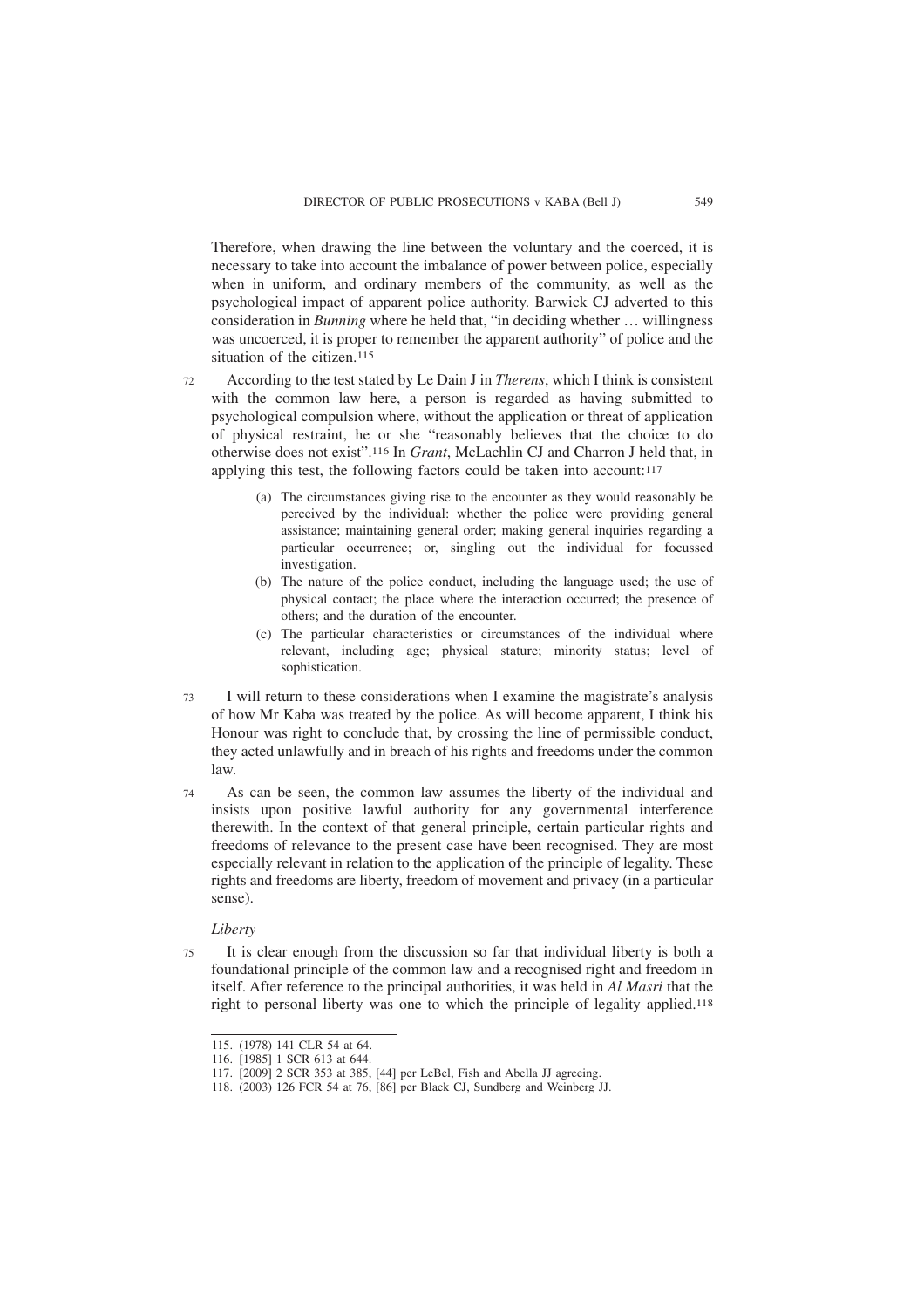- That being so, the question is whether the provisions of s 59(1) of the Road Safety Act would, on the Director's interpretation, interfere with the common law right of personal liberty of a driver and passenger. On that interpretation, police would have a power to stop in respect of the vehicle and request in respect of the driver. 76
- As we will see, in the United Kingdom, the right to liberty has been acknowledged in several cases concerning drivers and motor vehicles. For example, in *R v Waterfield*119 police directed a driver not to remove a parked motor vehicle suspected of being used in the course of a criminal offence. Ashworth J said the direction represented "prima facie an unlawful interference with a person's liberty or property".120 Lord Widgery CJ followed *Waterfield* in *Hoffman v Thomas*. 121 The question was whether police had a statutory power randomly to direct traffic into a census area. His Lordship approached that question of interpretation from the starting point that "the constable's action ... did amount to an interference with the defendant's personal liberty or property".122 77
- On those authorities stopping a vehicle for a random check represents a general interference with the liberty of a driver (and potentially a passenger) at common law. But it is not in the nature of a detention and I think freedom of movement more accurately represents the precise nature of the liberty interest that is engaged. The cases under the Canadian Charter and the United States Constitution (see above) are to be distinguished in this regard. 78

#### *Freedom of movement*

The general right to liberty that is an elementary principle of the common law includes the right to personal freedom of movement. When Blackstone referred to certain rights and liberties that are "our birthright to enjoy entire" unless restrained by law,123 he included:124 79

… the power of loco-motion, of changing situation, or removing one's person to whatsoever place one's own inclination may direct; without imprisonment or restraint, unless by due course of law.

Freedom of movement is protected by habeas corpus.125

In *R* (Gillan) v Commissioner of Police of the Metropolis,<sup>126</sup> Lord Bingham referred to this right in the context of using the public streets. Without doubting that the right to freedom of movement was amenable to state regulation, his Lordship said:127

It is an old and cherished tradition of our country that everyone should be free to go about their business in the streets of the land, confident that they will not be stopped and

122. At 379 per Ashworth and Melford Stevenson JJ agreeing.

80

<sup>119. [1964] 1</sup> QB 164.

<sup>120.</sup> At 170 per Lord Parker CJ and Hinchcliffe J agreeing.

<sup>121. (1974) 1</sup> WLR 374 ("*Hoffman*").

<sup>123.</sup> Blackstone, *Commentaries on the Laws of England*, The University of Chicago Press, first published 1765, (1975 ed), vol 1, 140.

<sup>124.</sup> Ibid 130.

<sup>125.</sup> *Antunovic* (2010) 30 VR 355 at 380, [113] per Bell J.

<sup>126. [2006] 2</sup> AC 307 ("*Gillan*").

<sup>127.</sup> At 332, [1] per Lord Hope, Lord Scott, Lord Walker and Lord Brown agreeing.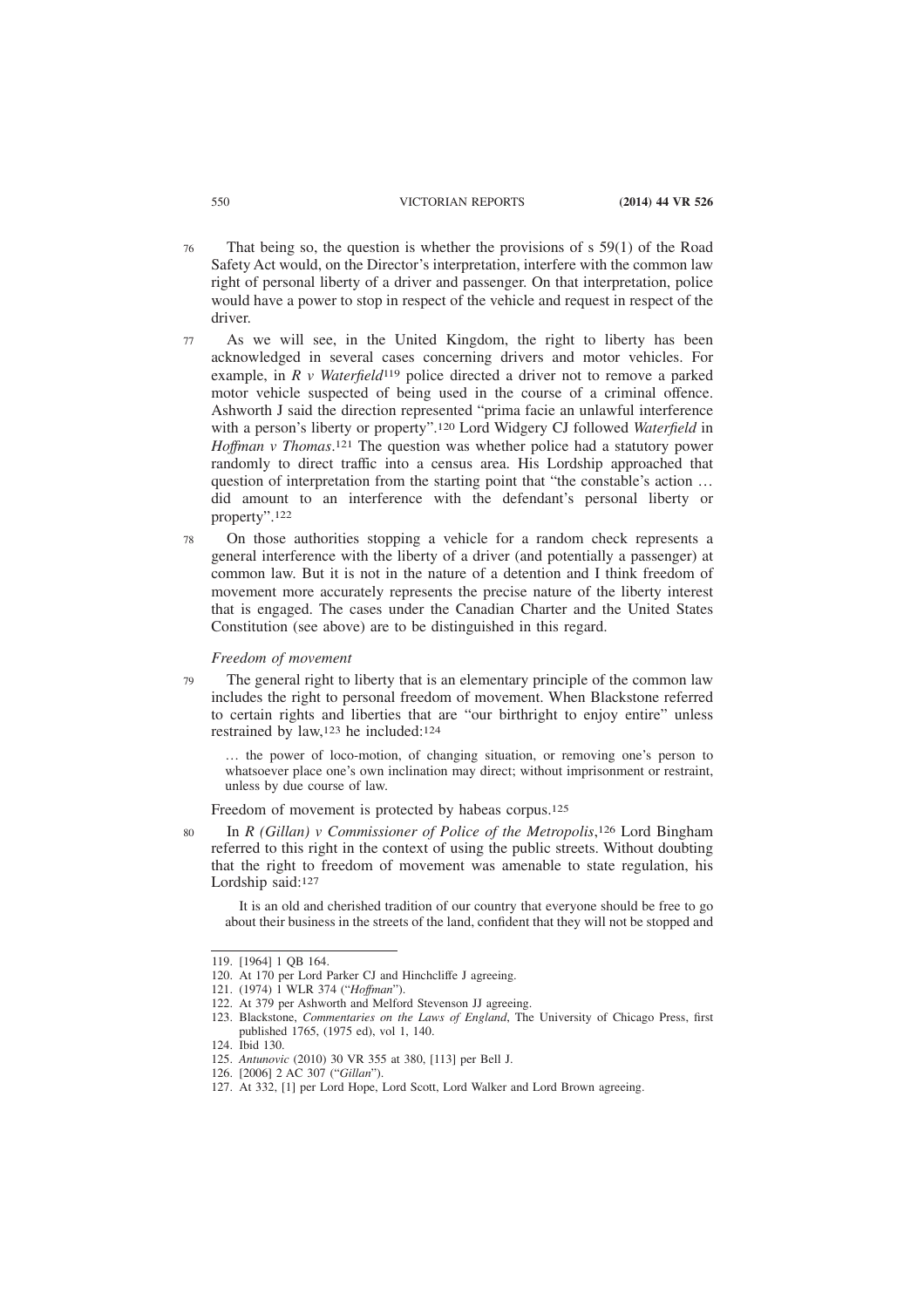searched by the police unless reasonably suspected of having committed a criminal offence. So jealously has this tradition been guarded that it has almost become a constitutional principle.

- In Australia, s 92 of the Constitution provides (among other things) that "intercourse among the States, whether by means of internal carriage or ocean navigation, shall be absolutely free". In *Cole v Whitfield*, 128 approving *Gratwick v Johnson*, 129 it was held that the constitutional guarantee "extends to a guarantee of personal freedom 'to pass to and fro among the States without burden, hindrance or restriction'". The guarantee is not infringed by reasonable regulation130 but leaves the means of carriage to the choice of the person. 81
- Consistently with the general common law right to personal freedom of movement, there is a common law right to use of the public highway. That right was described in *Melbourne Corporation v Barry*131 by Higgins J in the following terms:132 82

… the common law right of the King's subjects to pass through the highways, whether singly or in Indian file, or in groups, or four abreast or in processions cannot be forbidden, although the passage without such precautions as the by-law prescribes can be forbidden.

In that case, a by-law prohibiting certain processions was held to be invalid. Higgins J applied the principle of legality to the interpretation of the enabling legislation.133 The decision has never been doubted.

- This right was acknowledged in *Richards v Stange*. 134 The court was required to interpret provisions very like those in issue here. I will go into the decision in more detail later. The driver was convicted of failing to stop when requested by police. On appeal against conviction, he challenged the authority of the police to make the request and supported his preferred interpretation by reference to the "common law … right to the unobstructed use of the highways for the purpose of legitimate travel".135 83
- Wallace, Brinsden and Smith JJ dismissed the appeal. However, referring to *Melbourne Corporation*, Wallace J accepted the "common law right to free use of the highway".136 His Honour said the right was "confined to its legitimate use and the driving of a vehicle mechanically unsound or without a licence, neither of which conditions prevailed herein, would not come within that definition".137 84

<sup>128. (1987) 165</sup> CLR 360 at 393 per Mason CJ, Wilson, Brennan, Deane, Dawson, Toohey and Gaudron JJ (footnote omitted) ("*Cole*").

<sup>129. (1945) 70</sup> CLR 1 at 17 per Starke J.

<sup>130.</sup> *Cole* (1987) 165 CLR 363 at 393 per Mason CJ, Wilson, Brennan, Deane, Dawson, Toohey and Gaudron JJ.

<sup>131. (1922) 31</sup> CLR 174 ("*Melbourne Corporation*").

<sup>132.</sup> At 206.

<sup>133. (1922) 31</sup> CLR 174 at 206–7; see also *Potter v Minahan* (1908) 7 CLR 277 at 305 per O'Connor J ("*Potter*").

<sup>134.</sup> Unreported, Full Court of the Supreme Court of Western Australia, Wallace, Brinsden and Smith JJ, 2 April 1982 ("*Richards*").

<sup>135.</sup> Ibid 4 in the judgment of Wallace J.

<sup>136.</sup> Ibid.

<sup>137.</sup> Ibid.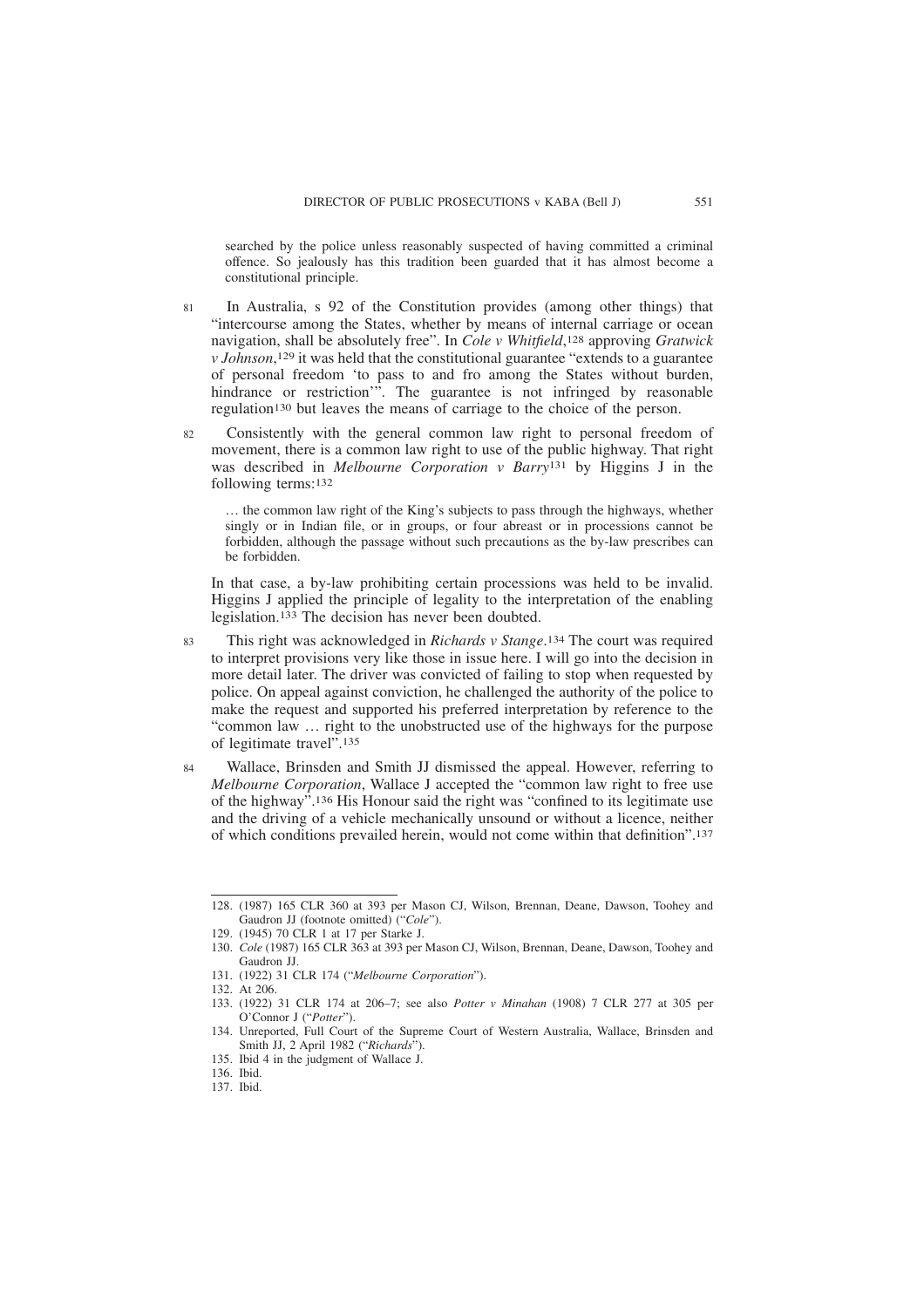Brinsden J generally accepted the reasons of Wallace J. His Honour held that the right of a person to use a highway for driving a vehicle was now subject to licence.<sup>138</sup>

Therefore I do not accept the submissions made on behalf of the Director that there is no common law right to drive on the public roads. The authorities reveal that there is such a right. But it is not an absolute right and must be exercised according to law, including the licencing and road safety legislation. As an aspect of the common law right to freedom of movement, the right to drive a motor vehicle on the public roads is akin to the right to walk in public streets and navigate on public waters. It is not conferred by, but may be (and in Victoria is) qualified by and under legislation, to the interpretation of which the principle of legality applies on this basis.139 That is consistent with the specific nature of the general right to liberty discussed in *Waterfield* and *Hoffman.* 85

#### *Privacy*

It is uncertain whether there is a positive right to privacy that is independently enforceable at common law. As was pointed out in *WBM v Chief Commissioner of Police*140 by Warren CJ (Hansen JA agreeing), "the question of whether such a right exists at common law, and if so, its scope, is yet to be settled by the High Court or a superior court of record".141 86

However, the common law clearly recognises the right to privacy for particular purposes. As we have seen, *Entick*142 held that positive lawful authority was required for any state intrusion into the privacy of a person's property or papers. The property aspect of the interests so protected has received much attention. Over time the focus of that attention has shifted towards privacy.143 This is evident in such cases as *George v Rockett*144 where, in a similar context, the importance of both privacy and property was recognised. Speaking of provisions governing the issue of search warrants, the court noted that:145 87

… the legislature has sought to balance the need for an effective criminal justice system against the need to protect the individual from arbitrary invasions of his privacy and property.

<sup>138.</sup> Ibid 4 in the judgment of Brinsden J. His Honour expressly declined to follow *Waterfield* [1964] 1 QB 164 on this point.

<sup>139.</sup> The rights engaged are very different but the principle of legality likewise applies to the interpretation of legislation creating traffic offences: *Dover v Doyle* (2012) 34 VR 295 at 305, [44] ff per Bell J; *Director of Public Prosecutions v Dover* (2013) 39 VR 601 at 610, [40] per Tate JA, Maxwell P and Garde AJA agreeing.

<sup>140. (2012) 43</sup> VR 446 at 465, [81] ("*WBM*").

<sup>141.</sup> *Australian Broadcasting Corporation v Lenah Game Meats Pty Ltd* (2001) 208 CLR 199 at 248, [107] per Gummow and Hayne JJ, Gaudron J agreeing, at 277, [187] per Kirby J and 320–3, [313]–[320] per Callinan J; *Giller v Procopets* (2008) 24 VR 1 at 28, [129], 35–6, [167]–[168] per Ashley JA, 106–7, [447]–[452] per Neave JA commenting in relation to a potential tort of an invasion of privacy. Cf the District Court of Queensland's decision in *Grosse v Purvis* [2003] Aust Torts Reports 81-706 and *Doe v Australian Broadcasting Corporation* [2007] VCC 281.

<sup>142. (1765) 19</sup> State Tr 1030; 95 ER 807 at 817–18.

<sup>143.</sup> Feldman, *The Law Relating to Entry, Search and Seizure*, Butterworths, (1986), 1–2.

<sup>144. (1990) 170</sup> CLR 104 per Mason CJ, Brennan, Deane, Dawson, Toohey, Gaudron and McHugh JJ.

<sup>145.</sup> At 110 per Mason CJ, Brennan, Deane, Dawson, Toohey, Gaudron and McHugh JJ.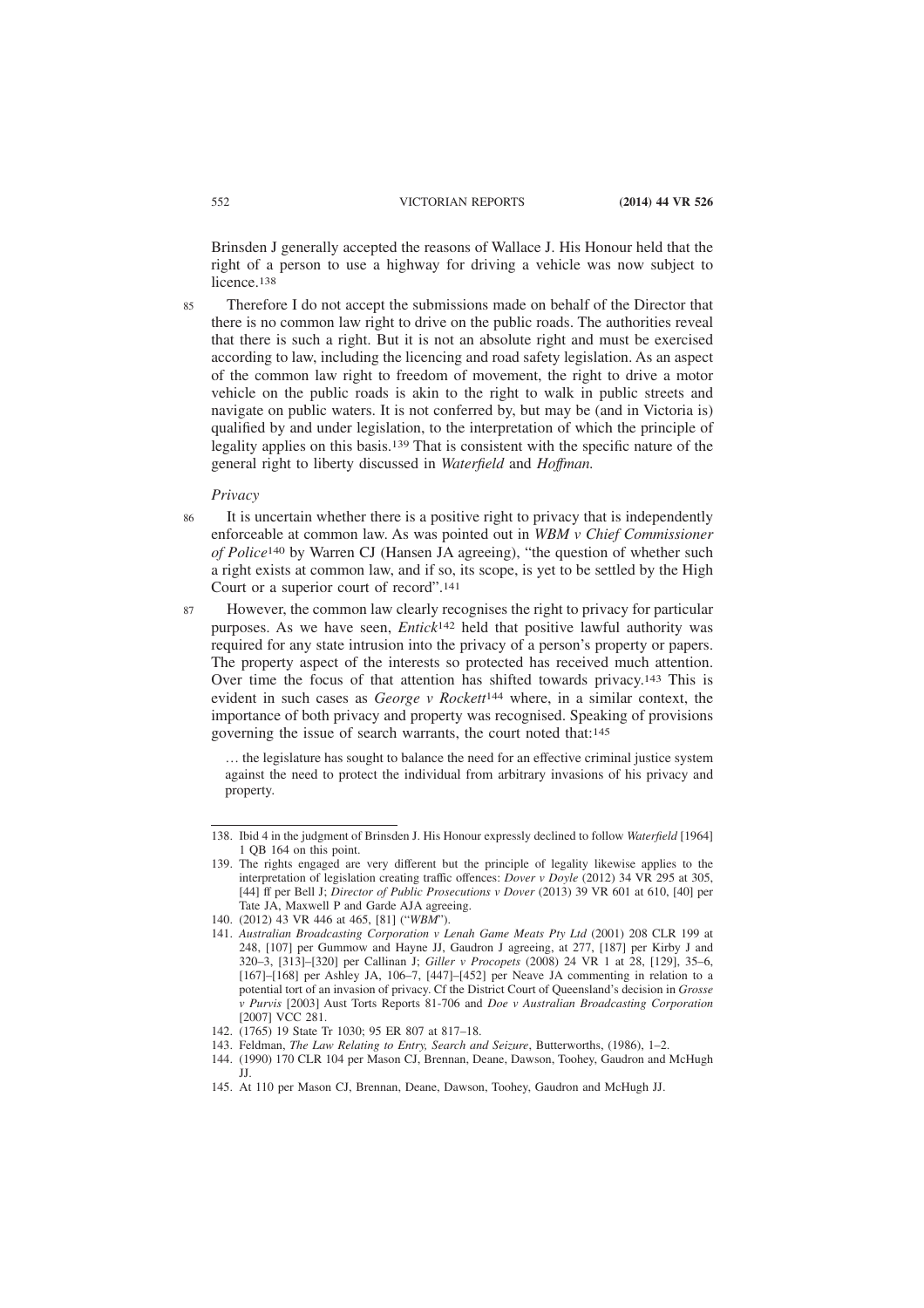It went on to refer to a particular provision in which:146

… the legislature has given primacy to the public interest in the effective administration of criminal justice over the private right of the individual to enjoy his privacy and property.

In *Crowley v Murphy*, 147 Lockhart J (Northrop J agreeing) referred to the right to privacy and applied the principle of legality to the interpretation of legislation conferring warrant-issuing powers.

88

There have many other cases in which, under the principle of legality, the courts have taken into account the common law right to privacy when interpreting legislation. For example, in *R v Secretary of State for the Home Department; Ex parte Phansopkar*148 Scarman LJ held that the principle of legality protected the right to family and private life recognised in Art 8(1) of the Convention for the Protection of Human Rights and Freedoms.149Accordingly, "it is the duty of the courts, so long as they do not defy or disregard clear, unequivocal provisions, to construe statutes in a manner which promotes, not endangers, those rights".150 Among the cases I referred to in this connection in *WBM*151 were *Marcel v Commissioner of Metropolitan Police*, 152 *R v Secretary of State for Home Department; Ex parte Leech*153 and *Taciak v Commissioner of Australian Federal Police*154 (in which Sackville J collected and discussed other authorities). As I noted in *PJB v Melbourne Health and State Trustees Ltd*, 155 such authorities have been cited with approval by the High Court in the context of the principle of legality. It was on the basis of this acceptance of the right to privacy at common law that I said in *WBM*: 156

A fundamental civil right or liberty which we all possess under the common law is the right or liberty not to report to police and other officials and not to disclose personal and private information to them.

In my view, the second element of this formulation applies to the request of the police for the driver's name and address (although the magistrate did not so find and it does not affect the result) and the demand of the police for Mr Kaba's name and address in the present case.

The present case concerns the interpretation of road traffic legislation and the exclusion of evidence unlawfully obtained in the administration thereof. The common law right to privacy has been recognised in both contexts. In *Morris v Beardmore*, 157 the House of Lords refused to interpret the Road Traffic Act 1972 (UK) c 20 as authorising entry into someone's home to obtain a blood test. Lord Scarman said the case before it was:158

89

<sup>146.</sup> Ibid.

<sup>147. (1981) 52</sup> FLR 123 at 141–2; 34 ALR 496 at 513–14.

<sup>148. [1976] 1</sup> QB 606 ("*Phansopkar*").

<sup>149.</sup> Opened for signature 4 November 1950, 213 UNTS 221 (entered into force 3 September 1953).

<sup>150. [1976] 1</sup> QB 606 at 626.

<sup>151. (2012) 43</sup> VR 446 at 481–2, [165]–[167].

<sup>152. [1992]</sup> Ch 225 at 235 per Sir Nicolas Browne-Wilkinson VC.

<sup>153. [1994]</sup> QB 198 at 209–10 per Neill, Steyn and Rose LJJ.

<sup>154. (1995) 59</sup> FCR 285 at 297–9.

<sup>155. (2011) 39</sup> VR 373 at 428, [249] ff ("*Patrick's Case*").

<sup>156. (2012) 43</sup> VR 446 at 480, [160].

<sup>157. [1981]</sup> AC 446.

<sup>158.</sup> At 465.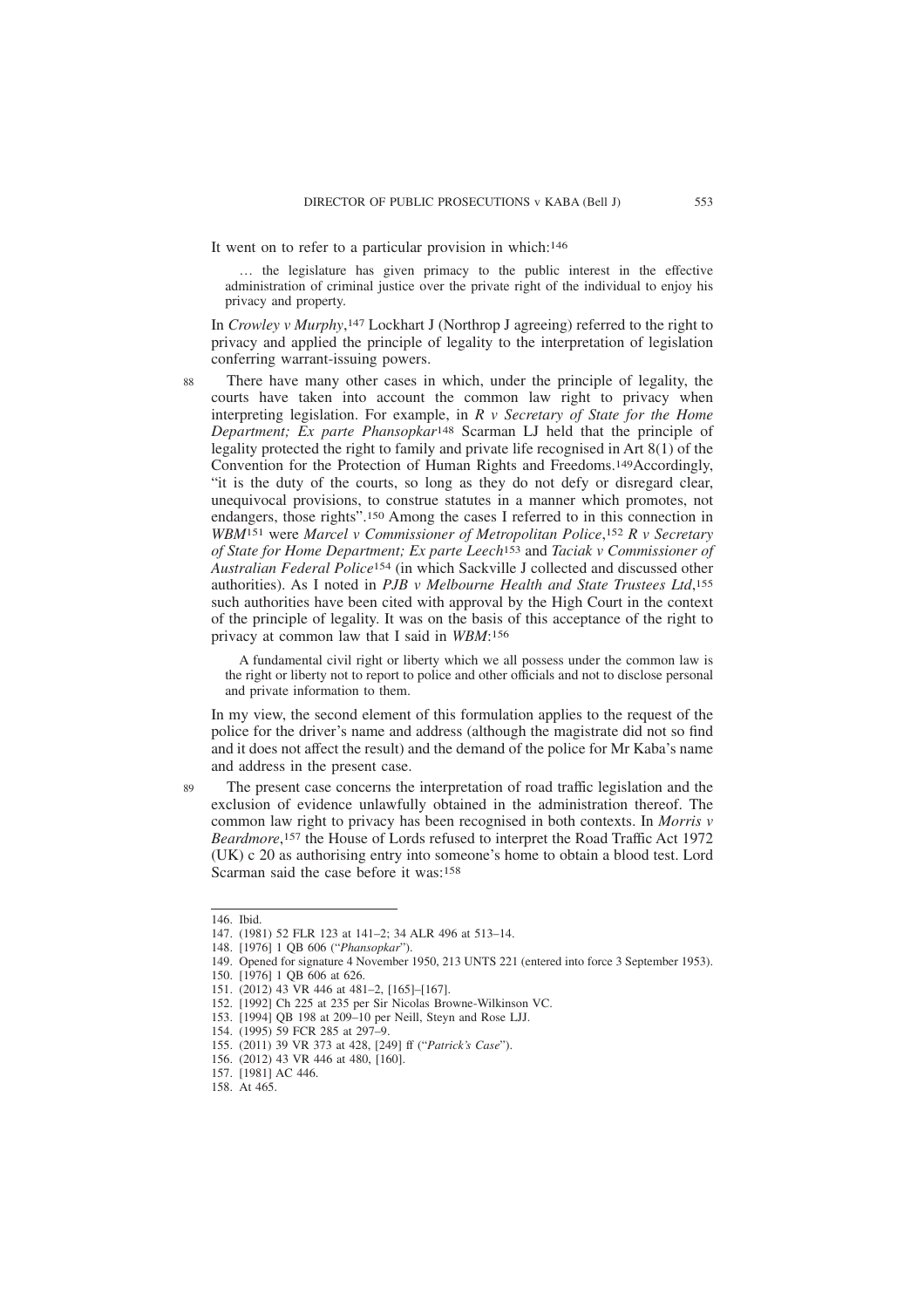… concerned exclusively with the suspect's right to the privacy of his home … The appeal turns on the respect which Parliament must be understood, even in its desire to stamp out drunken driving, to pay to the fundamental right of privacy in one's own home, which has for centuries been recognised by the common law.

We later examine *Bunning*159 in which Stephen and Aickin JJ made a seminal statement about the discretionary rule for excluding unlawfully obtained evidence. In doing so, their Honours stated that the admission of such evidence:160

… called in question … society's right to insist that those who enforce the law themselves respect it, so that a citizen's precious right to immunity from arbitrary and unlawful intrusion into the daily affairs of private life may remain unimpaired.

I would conclude that, when police exercise a power to require a driver to give his or her name and address during a random vehicle stop, they intrude upon the common law right to privacy of the driver. Under the principle of legality, the right to privacy is taken into account when interpreting legislation conferring such a power. When police assert a compulsive power to demand the name and address of a person, say someone like Mr Kaba who is walking along a public street, they intrude upon his or her common law right to privacy.  $90$ 

# *ICCPR*

**01** 

# *State obligations*

Australia is a party to the ICCPR.161 According to the Preamble, the ICCPR was made in accordance with the principles proclaimed in the Charter of the United Nations and recognises that "the inherent dignity and … the equal and inalienable rights of all members of the human family is the foundation of freedom, justice and peace in the world". It was also made in accordance with the Universal Declaration of Human Rights162 and recognises that:

… the ideal of free human beings enjoying civil and political freedom and freedom from fear and want can only be achieved if conditions are created whereby everyone may enjoy his civil and political rights, as well as his economic, social and cultural rights.

As party to the ICCPR, Australia has undertaken by Art 2(1) "to respect and to ensure" to all individuals the specified rights without discrimination. Further, Art 2(2) provides: 92

Where not already provided for by existing legislative or other measures, each State Party to the present Covenant undertakes to take the necessary steps, in accordance with its constitutional processes and with the provisions of the present Covenant, to adopt such laws or other measures as may be necessary to give effect to the rights recognized in the present Covenant.

<sup>159. (1978) 141</sup> CLR 54 per Barwick CJ, Stephen, Jacobs, Murphy and Aickin JJ.

<sup>160.</sup> At 75. In another exclusion of evidence case, the court held, consistently with the right to privacy, that there was no power to require an arrested person to submit himself or herself to photography for any purpose other than identification: *R v Ireland* (1970) 126 CLR 321 at 335 per Barwick CJ, McTiernan, Windeyer, Owen and Walsh JJ agreeing ("*Ireland*").

<sup>161.</sup> Australia signed the ICCPR on 18 December 1972 and ratified it on 13 August 1980: United Nations, *United Nations Treaty Series Online Collection* <https://treaties.un.org>.

<sup>162.</sup> GA Res 217A (III), UN GAOR, 3rd sess, 183rd plen mtg, UN Doc A/810 (10 December 1948)  $($ "IDHR" $)$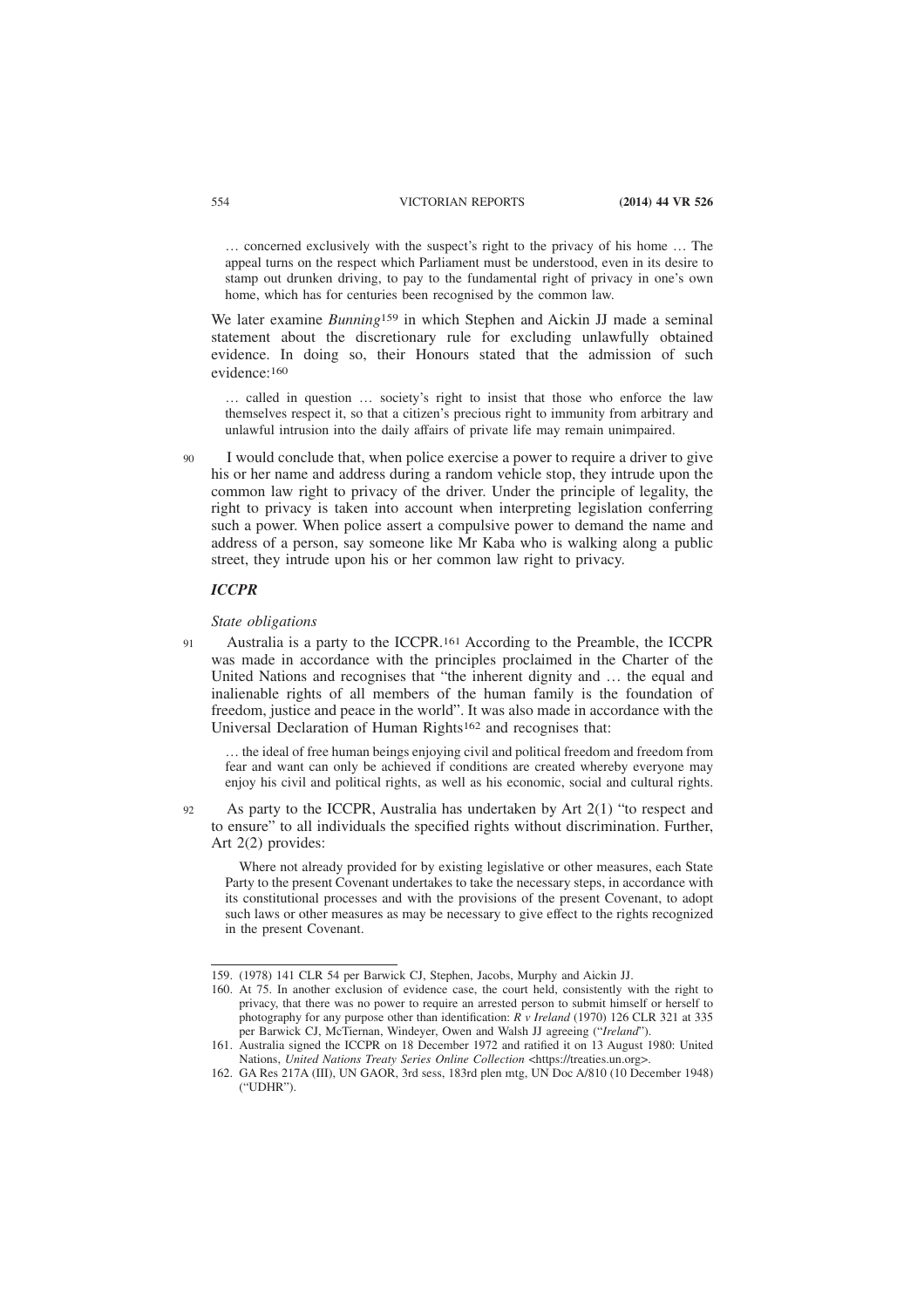By Art 2(3), Australia has undertaken to ensure that individuals have access to a "effective remedy", "competent judicial, administrative and legislative authorities" and means of enforcement.

- Australia's obligation to give effect to the ICCPR is expressed in the principle of "pacta sunt servanda" that is enshrined in Art 26 of the Vienna Convention on the Law of Treaties163 to which Australia is also a party. Article 26 provides that "[e]very treaty in force is binding upon the parties to it and must be performed by them in good faith". This obligation of performance in good faith is a "general principle of international law".164 Under Art 34(1)(a) and (c) of the Statute of the International Court of Justice in the Charter of the United Nations, the jurisdiction of the court includes disputes in relations to international conventions and those general principles. As Australia is a federation, it is relevant to note that, by Art 50 of the ICCPR, the obligation extends "to all parts of federal States without any limitations or exceptions". It therefore includes Victoria. Moreover, Arts 27 and 46 of the Vienna Convention on the Law of Treaties provide that a state party may not invoke the provisions of its internal law as justification for its failure to perform a treaty, subject to qualifications that do not here apply. Article 29 provides that "[u]nless a different intention appears from the treaty or is otherwise established, a treaty is binding upon each party in respect of its entire territory".  $Q<sub>3</sub>$
- Those being the obligations which Australia has assumed under international law by virtue of becoming a party to the ICCPR, it is now necessary to refer to the relevant rights. These are liberty (Art  $9(1)$ ), freedom of movement (Art  $12(1)$ ) and privacy (Art 17(1)). 94

#### *Liberty*

- Article 9(1) provides that "[e]veryone has the right to liberty and security of person. No one shall be subjected to arbitrary arrest or detention". 95
- I set out the scope of this right below in my discussion of the equivalent right in the Charter. 96
- In my view, the stopping of the vehicle interfered with the liberty of the driver and Mr Kaba (as a passenger) in a general way. But, with respect, the magistrate was wrong to treat this as a detention. I accept the submissions of the Director in this regard. In regard to both the vehicle stop and questioning of the driver and the stopping and questioning of Mr Kaba, the human rights engaged under the ICCPR (and the Charter) are more accurately characterised, and not less importantly, as freedom of movement (Art 12(1)) and privacy (Art 17(1)). 97

#### *Freedom of movement*

- Under Art 12(1), persons lawfully within the territory of a state "have the right to liberty of movement" within that territory. 98
- The scope of this right is also set out below in the discussion of the equivalent right in the Charter. 99

<sup>163.</sup> Opened for signature 23 May 1969, 1155 UNTS 331 (entered into force 27 January 1980).

<sup>164.</sup> Crawford, *Brownlie's Principles of Public International Law*, Oxford University Press, 8th ed,  $(2012)$ , 377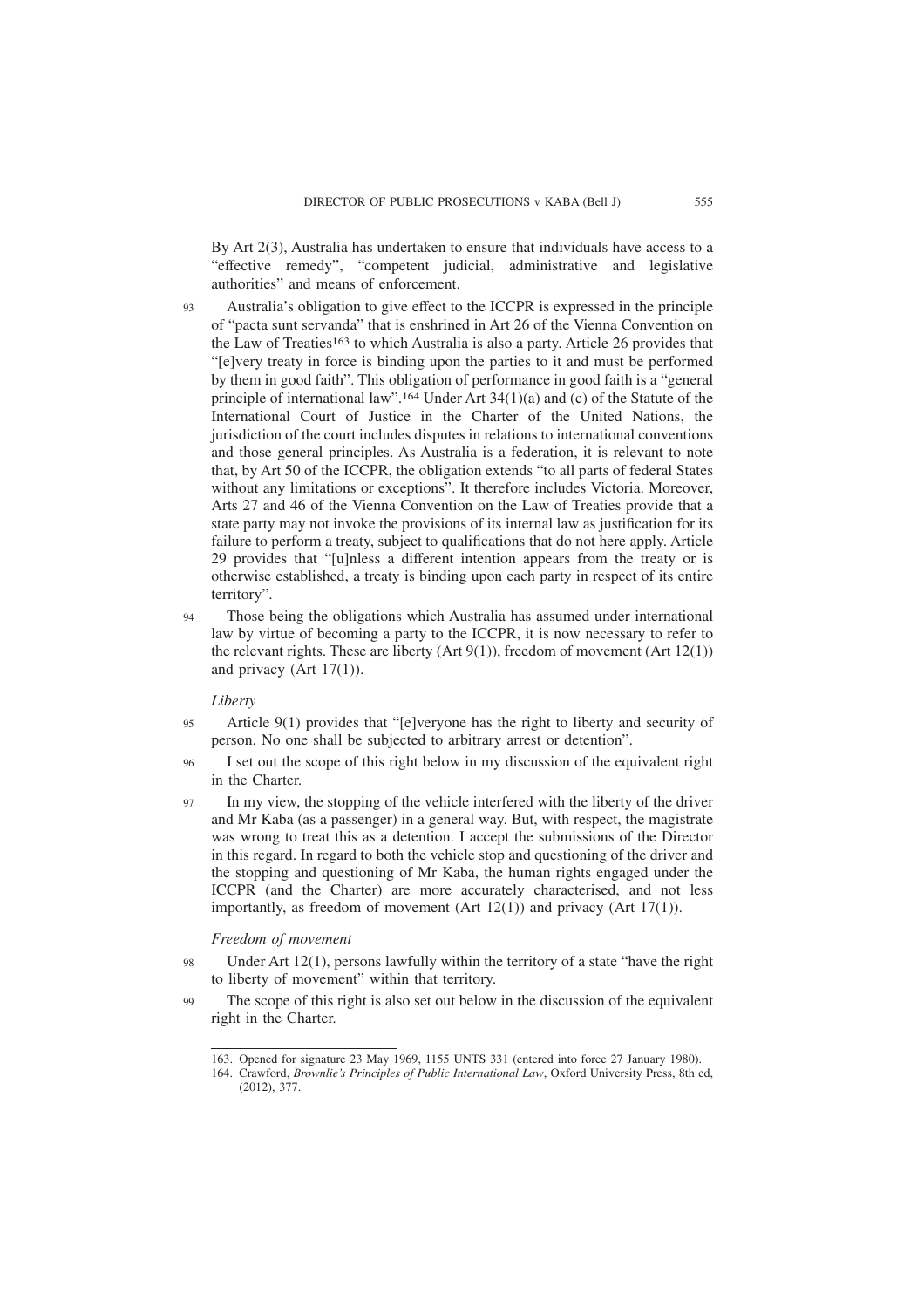In *Gerhardy v Brown*165 Mason J discussed the right of freedom of movement as specified in Art 5(f)166 of the International Convention on the Elimination of All Forms of Racial Discrimination.167 His Honour made the following observations about the content of that right:168 100

In broad terms the concept may be said to embrace a claim to immunity from unnecessary restrictions on one's freedom of movement and a claim to protection by law from unnecessary restrictions upon one's freedom of movement by the State or by other individuals. It extends, generally speaking, to movement without impediment throughout the State, but subject to compliance with regulations legitimately made in the public interest, such as traffic laws, and subject to the private and property rights of others. And it would include a right of access to facilities necessary for the enjoyment of freedom of movement, subject to legitimate regulation of those facilities. The concept would also ordinarily include a right of access to places and services used by members of the public — a matter explicitly dealt with in Art  $5(f)$ .

These observations are equally applicable to the right to freedom of movement in the ICCPR and the Charter.

As I conclude below in relation to the Charter, the police traffic stop under s 59(1) of the Road Safety Act represented an interference with the right to freedom of movement of the driver and the passenger, Mr Kaba. 101

*Privacy*

- Article 17(1) provides that "[n]o one shall be subjected to arbitrary or unlawful interference with his privacy". 102
- Again, the scope of this rights is set out below in the discussion of the equivalent right in the Charter. 103
- As I there conclude, the traffic stop and request of the driver's name and address interfered with his free enjoyment of the right to privacy. The persistent police demands for Mr Kaba's name went over the permissible line and interfered with his right to privacy. 104

#### *Charter*

*Scope of rights*

The premise of the Charter is that human rights and freedoms are indispensable for all persons to function in democratic society. Reflecting the bedrock principle of universal human dignity, it specifies those rights and freedoms, thereby defining the boundaries of the protected arena within which, subject to law and respect for the rights of others, a person may exercise their natural capacity to choose how to live and develop individually and with others in that society. In determining whether a law authorises interference with these 105

<sup>165. (1985) 159</sup> CLR 70 ("*Gerhardy*").

<sup>166.</sup> Article 5(f) relevantly provides:

In compliance with the fundamental obligations laid down in article 2 of this Convention, States Parties undertake to prohibit and to eliminate racial discrimination in all its forms and to guarantee the right of everyone, without distinction as to race, colour, or national or ethnic origin, to equality before the law, notably in the enjoyment of the following rights: …

<sup>(</sup>f) The right of access to any place or service intended for use by the general public such as transport hotels, restaurants, cafes, theatres and parks.

<sup>167.</sup> Opened for signature 7 March 1966, 660 UNTS 195 (entered into force 4 January 1969). 168. (1985) 159 CLR 70 at 102.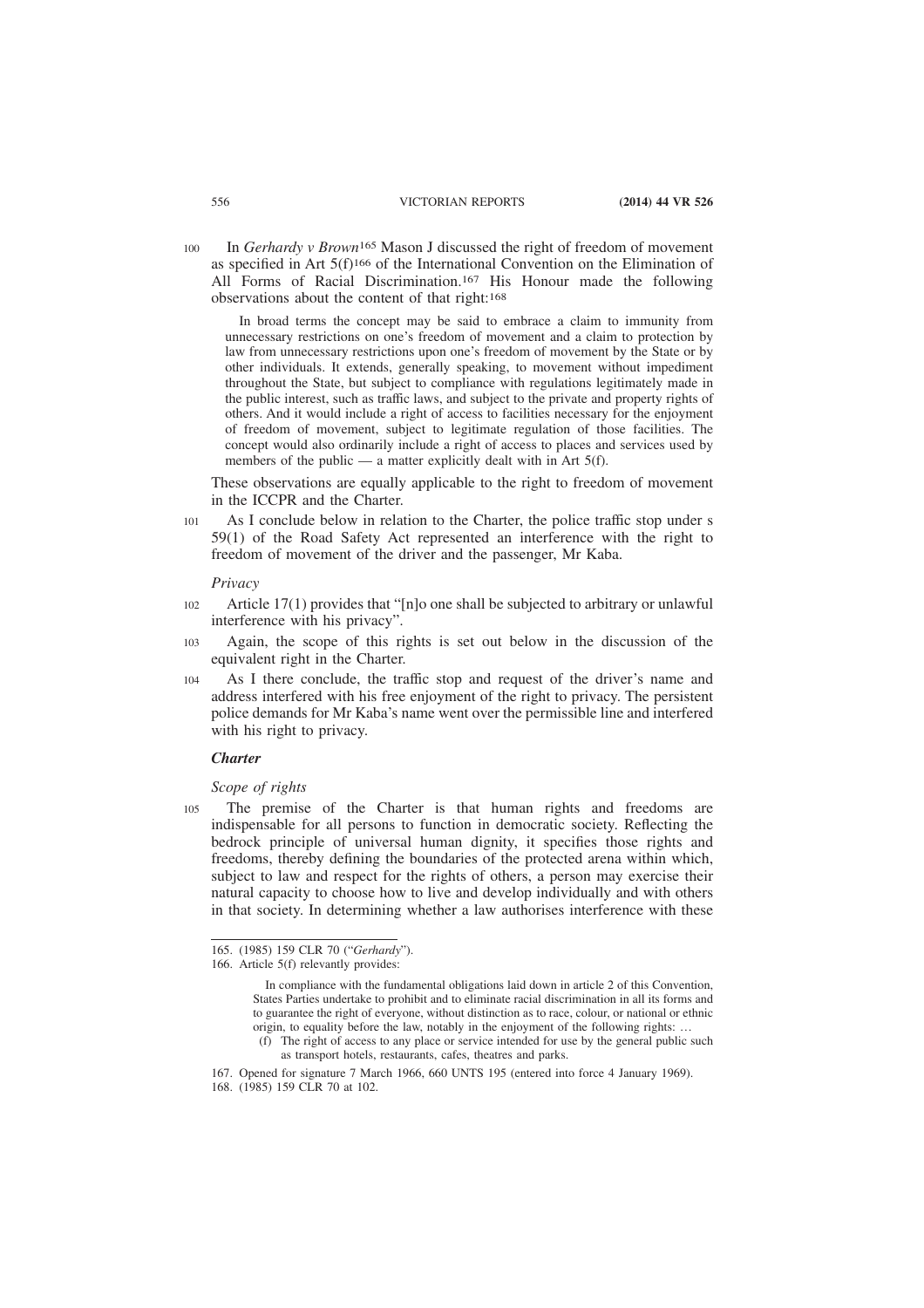rights and freedoms, the starting point under the Charter is that, absent such law, the individual stands in that arena dignified and free. Identifying the scope of these rights and freedoms is therefore an important exercise.

- Under the Charter, human rights are engaged "when the act or decision of a public authority places limitations or restrictions on, or interferes with, the human rights of a person".169 In my view, it is an elementary first step in a human rights analysis to identify the scope of the right said to have been so limited or infringed.170 The object of attention is the individual standing dignified and free in the civil arena protected by the specified rights. 106
- Taking a case under s 38(1) as an example, the question is whether the act of a public authority is incompatible with those rights or that, when making a decision, such an authority has failed to give proper consideration to human rights. To determine that, it is first necessary to identify the scope of the right: what does the right protect that is allegedly restricted by the act or decision concerned? This is logically and schematically anterior to any consideration of breach, which may involve questions of justification under s 7(2). As Elias CJ held in *R v Hansen*<sup>171</sup> in relation to the New Zealand Bill of Rights Act 1990, when so "ascertaining the meaning [ie scope] of the right, the criteria for justification are not relevant". The importance of this step should not be overlooked. The answer to some of the competing submissions in the present case about the application of human rights is provided by properly identifying the scope of the rights which are engaged. 107
- It is established that, when identifying the scope of a human right, the focus must be upon its purpose and the underlying values and interests which it is designed to protect. Speaking of the Charter, Warren CJ said in *Re Application under the Major Crimes (Investigative Powers) Act 2004*172 that human rights should be interpreted "in the broadest possible way". Hargrave J said in *Director of Public Prosecutions v Ali (No 2)*173 that rights were interpreted "broadly and in a non-technical sense". In *Hansen*, 174 Elias CJ emphasised that the "meaning of the right is to be ascertained from the 'cardinal values' it embodies". Of the Canadian Charter, Dickson J said in *R v Big M Drug Mart Ltd*175 that the "meaning of a right or freedom guaranteed by the *Charter* was to be ascertained by an analysis of the *purpose* of such a guarantee; it was to be understood, in other words, in the light of the interests it was meant to protect". Reasonable and demonstrable limitation of the right is not taken into account when identifying its scope.176 108
- Mr Kaba relied upon the human rights to liberty (Art 21(1)), freedom of movement (Art 12) and privacy (Art  $13(a)$ ). To the scope of those rights I now turn. 109

<sup>169.</sup> *Patrick's Case* (2011) 39 VR 373 at 384, [36] per Bell J.

<sup>170.</sup> *Re Kracke and Mental Health Review Board* (2009) 29 VAR 1 at 27, [70] ff per Bell J ("*Kracke*").

<sup>171. [2007] 3</sup> NZLR 1 at 15, [22] ("*Hansen*").

<sup>172. (2009) 24</sup> VR 415 at 434, [80]; followed in *Castles v Secretary to the Department of Justice* (2010) 28 VR 141 at 157–8, [55] per Emerton J.

<sup>173. [2010]</sup> VSC 503 at [29].

<sup>174. (2007) 3</sup> NZLR 1 at 15, [22].

<sup>175. [1985] 1</sup> SCR 295 at 344, [116].

<sup>176.</sup> See generally *Kracke* (2009) 29 VAR 1 at 28–9, [75]–[91] per Bell J; *Director of Housing v Sudi (Residential Tenancies)* [2010] VCAT 328 (31 March 2010) at [90] per Bell J ("*Sudi*").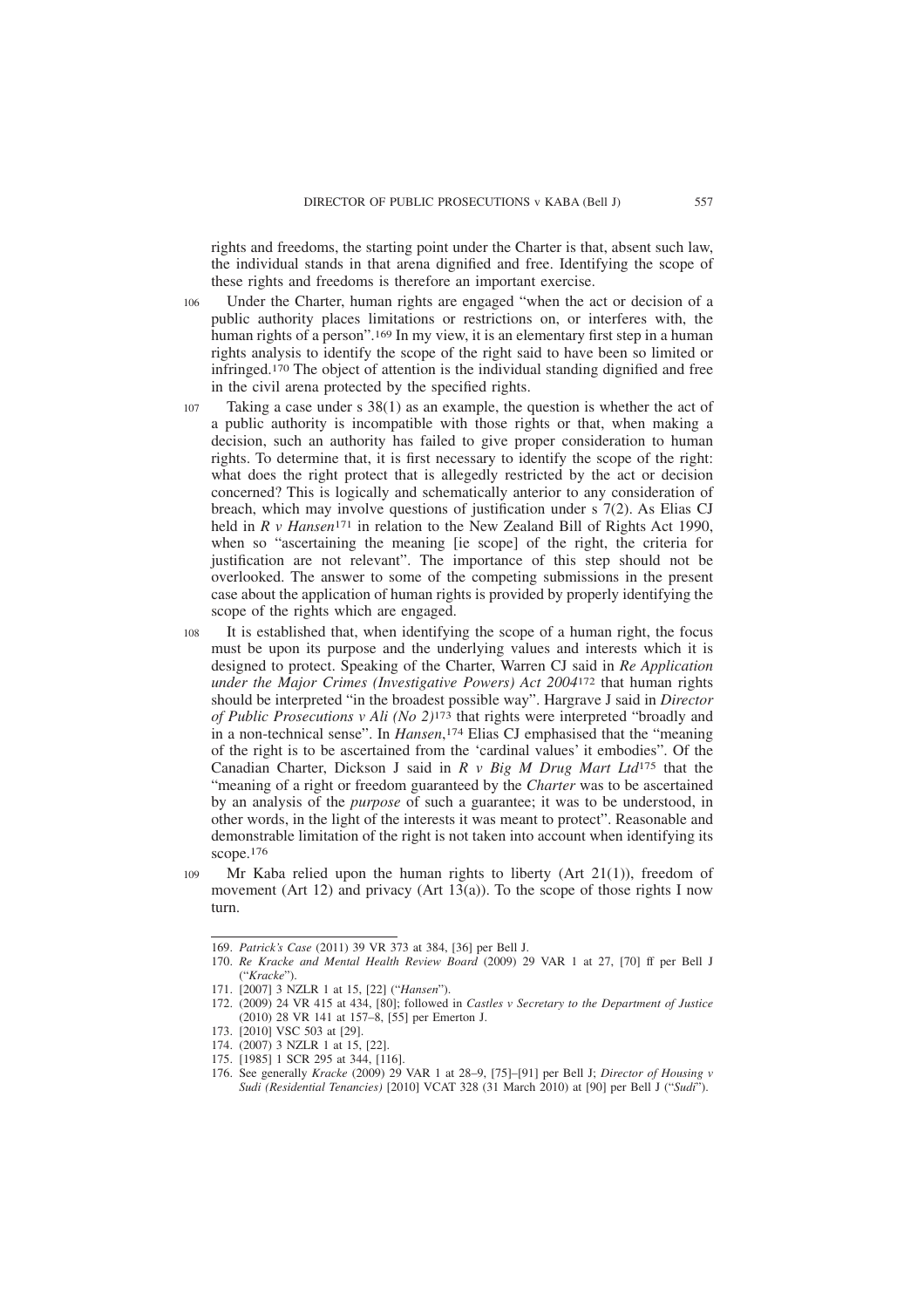*Liberty*

Under the Charter, all persons possess the right to liberty as an attribute of their humanity, as they do under the common law (see above). Section 21(1) provides that "[e]very person has the right to liberty and security", reflecting Art 9(1) of the ICCPR. In *Re Kracke and Mental Health Review Board*, 177 by reference to the authorities, especially *Guzzardi v Italy*, 178 I explained the scope of the right to liberty and security under s 21(1) of the Charter as follows:179 110

The purpose of the right to liberty and security is to protect people from unlawful and arbitrary interference with their physical liberty, that is, deprivation of liberty in the classic sense. It is directed at all deprivations of liberty, but not mere restrictions on freedom of movement. It encompasses deprivations in criminal cases but also in cases of vagrancy, drug addiction, entry control, mental illness etc. The difference between a deprivation of liberty and a restriction on freedom movement is one of degree or intensity, not one of nature and substance.

The fundamental value which the right to liberty and security expresses is freedom, which is a prerequisite for individual and social actuation and for equal and effective participation in democracy.

In the more recent decision of *Austin v United Kingdom*, 180 the European Court of Human Rights stressed that, when deciding whether someone had been deprived of liberty:181

[T]he starting point must be [his or her] concrete situation and account must be taken of a whole range of criteria such as the type, duration, effects and manner of implementation of the measure in question.

It can be seen that the difference between a restriction on freedom of movement and the deprivation of liberty in the classic sense is one of fact and degree. In the words of Lord Bingham in *Secretary of State for the Home Department v JJ*, 182 "[t]here is no bright line separating the two". The examination is necessarily fact intensive.

As we will see in more detail, s 9 of the Canadian Charter provides that "[e]veryone has the right not to be arbitrarily detained or imprisoned". As there is no express right to freedom of movement as such, the concept of detention is broadly interpreted. Under that broad interpretation, random police stop-checks of motorists, even if brief in duration, have been held to amount to detention.183 In the United States of America, the Fourth Amendment to the Constitution confers a right against "unreasonable … seizures". There too no right to freedom of movement is specified. In *Brendlin v California*, 184 the Supreme Court decided that "[w]hen a police officer makes a traffic stop, the driver [and passenger] of the car is seized within the meaning of the Fourth Amendment".185 The approaches 111

<sup>177. (2009) 29</sup> VAR 1.

<sup>178. (1980) 3</sup> EHRR 333 at 362–3, [92]–[95].

<sup>179. (2009) 29</sup> VAR 1 at 140, [664]–[665].

<sup>180. (2012) 55</sup> EHRR 14.

<sup>181.</sup> At 380, [57]; see also *Gillan v United Kingdom* (2010) 50 EHRR 45 at 1141–2, [56]–[57].

<sup>182. [2008] 1</sup> AC 385 at 411, [17].

<sup>183.</sup> *R v Hufsky* [1988] 1 SCR 621 at 631–2 per Dickson CJ, Beetz, Estey, McIntyre, Wilson, Le Dain and La Forest JJ ("*Hufsky*"); *R v Ladouceur* [1990] 1 SCR 1257 at 1263 per Dickson CJ, Wilson, La Forest and Sopinka JJ, at 1277 per Lamer, L'Heureux-Dubé, Gonthier, Cory and McLachlin JJ ("*Ladouceur*").

<sup>184. 551</sup> US 249 (2007) ("*Brendlin*").

<sup>185.</sup> At 251 per Souter J giving the unanimous judgment of the court.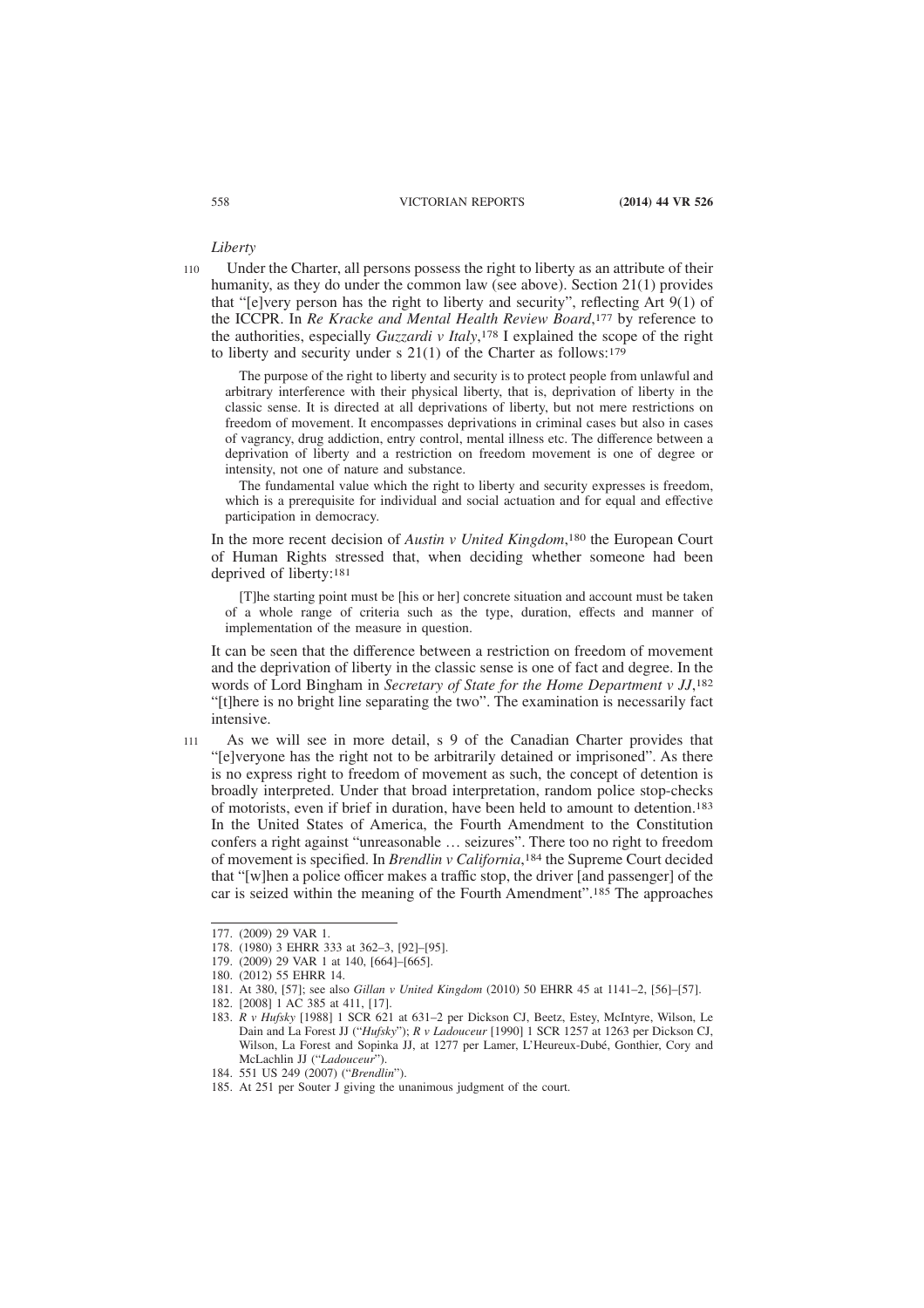in these jurisdictions reflects the specific terms of the constitutional provisions in question. Closer to our law is the New Zealand Bill of Rights Act which separates freedom of movement (s 18(1)) from liberty of the person (s 22). Under that Act, briefly stopping a driver for a blood-alcohol test has been held to interfere with his freedom of movement, not liberty (see below).

In my view, under the Charter, a routine check which involves stopping a motor vehicle for a brief period, examining the licence of the driver and inspecting the vehicle from the kerbside does not amount to physical detention of the driver (or passenger) such as to engage the right to liberty. As no more than this occurred in the routine check in the present case, this right was not engaged for the purposes of the Charter. It is possible to see how, in other facts and circumstances, it would be. 112

# *Freedom of movement*

- Under the Charter, all persons likewise possess the right to freedom of movement, as they do under the common law (see above). Section 12 provides that "[e]very person lawfully within Victoria has the right to move freely within Victoria and to enter and leave it and has the freedom to choose where to live", reflecting Art 12(1) of the ICCPR. 113
- In *Kracke*, 186 by reference to the authorities, especially *Baumann v France*, 187 I explained the scope of this right as follows:188 114

The purpose of the right to freedom of movement in s 12 is to protect the individual's right to liberty of movement within Victoria and their right to live where they wish. It is directed to restrictions on movements which fall short of physical detention coming within the right to liberty in s 21. The fundamental value which the right expresses is freedom, which is regarded as an indispensable condition for the free development of the person and society.

- Because "mere" restrictions upon freedom of movement do not amount to detention, it is tempting to think of freedom of movement as inferior to the right to liberty. This way of thinking fails to appreciate the importance of freedom of movement as a human right. When we stop to think what we do every day, it is easy to see how critical freedom of movement is to us as individuals and our relationships with others. Like good health, the value of freedom of movement is not usually appreciated until it is compromised. As regards the analogous right to liberty of movement in Art 12(1) of the ICCPR, the ability to move freely is regarded as "an indispensable condition for the free development of a person".189 *Antunovic*190 demonstrates how restrictions upon freedom of movement can have drastic consequences for the individual. Without lawful authority, the applicant was being denied the freedom to go home to live with her mother. 115
- *Kerr v Attorney-General*191 illustrates the operation of the right to freedom of movement in police traffic stop and questioning cases. Without lawful authority, police stopped the plaintiff at a road block and said he could not pass for 10 116

<sup>186. (2009) 29</sup> VAR 1.

<sup>187. (2002) 34</sup> EHRR 44 at 1061, [61].

<sup>188. (2009) 29</sup> VAR 1 at 124, [588].

<sup>189.</sup> Human Rights Committee, *General Comment No 27: Freedom of Movement (article 12)*, 67th sess, 1783rd mtg, UN Doc CCPR/C/21/Rev.1/Add.9 (2 November 1999) [1].

<sup>190. (2010) 30</sup> VR 355 per Bell J.

<sup>191. [1996]</sup> DCR 951; (1996) 4 HRNZ 270.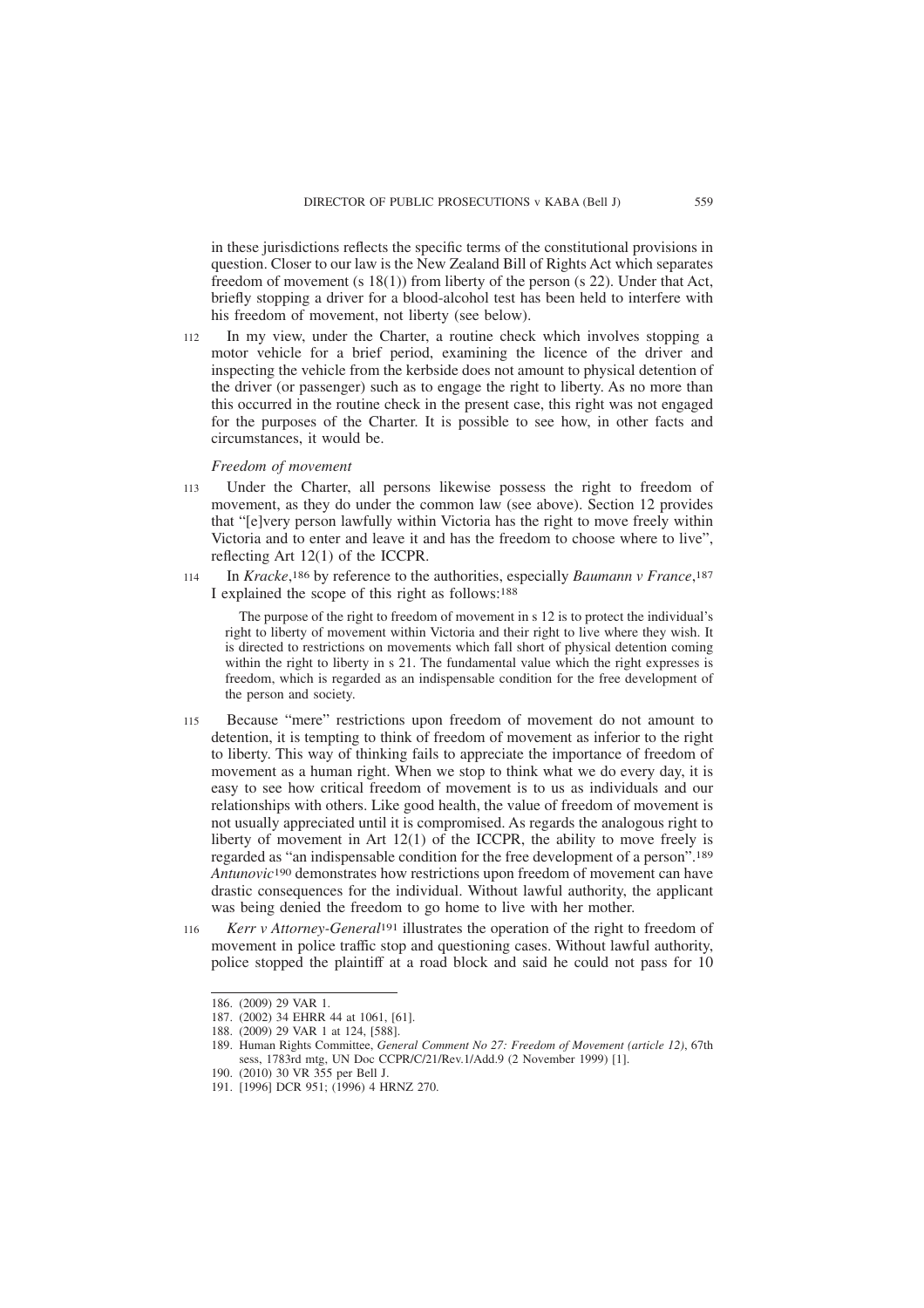minutes. The plaintiff sought damages for breach of the right to freedom of movement in s 18(1) and the right to liberty of the person in s 22 of the New Zealand Bill of Rights Act. Awarding nominal damages, Judge Ryan held that the plaintiff had not been detained under s 22 but his freedom of movement under s 18(1) had been infringed.

- In so holding, Judge Ryan discussed various legislative provisions enabling police to stop and question motorists. His Honour said the right to freedom of movement in s 18(1) did protect the free use of the road by motorists, although it was "one of the most qualified rights" because it was subject to the licensing and transport legislation.192 As no legislation permitted police to do what they did, the plaintiff's right to free use of the state highway had been breached.193 117
- In my view, when police stop a vehicle to check on the licence of the driver and the registration of the vehicle, they interfere with the right to freedom of movement of the driver, and necessarily any passenger, under s 12 of the Charter. 118

#### *Privacy*

- In human rights terms, we can generally understand the right to privacy as "the right to be let alone by other people"194 and "the right of the individual to determine for himself when, how, and to what extent he will release personal information about himself".195 This general way of understanding this right is helpful as far as it goes but does not fully capture the personal interests that are protected, the nature of the injury that is done to dignity by a breach and the interaction between the right to privacy and other human rights. 119
- In a recent report, the Australian Law Reform Commission emphasised that interaction. It said: 120

Privacy is important to enable individuals to live a dignified, fulfilling, safe and autonomous life. It is fundamental to our understanding and appreciation of personal identity and freedom.196 Privacy underpins:

- meaningful and satisfying interpersonal relationships, including intimate and family relationships;
- freedom of speech, thought and self-expression;
- freedom of movement and association;
- engagement in the democratic process;
- freedom to engage in secure financial transactions;
- freedom to pursue intellectual, cultural, artistic, property and physical interests; and
- freedom from undue interference or harm by others.<sup>197</sup>

<sup>192.</sup> At 274.

<sup>193.</sup> At 275.

<sup>194.</sup> *Hunter v Southam Inc* [1984] 2 SCR 145 at [24] per Dickson J, citing *Katz v United States* 389 US 347 at 350 per Stewart J for the court (1967) ("*Katz*").

<sup>195.</sup> *R v Duarte* [1990] 1 SCR 30 at 46 per La Forest J.

<sup>196.</sup> Mills, *Privacy: The Lost Right*, Oxford University Press, (2008), 13.

<sup>197.</sup> Australian Law Reform Commission, *Serious Invasions of Privacy in the Digital Era,* Final Report No 123 (2014) 30 [2.6].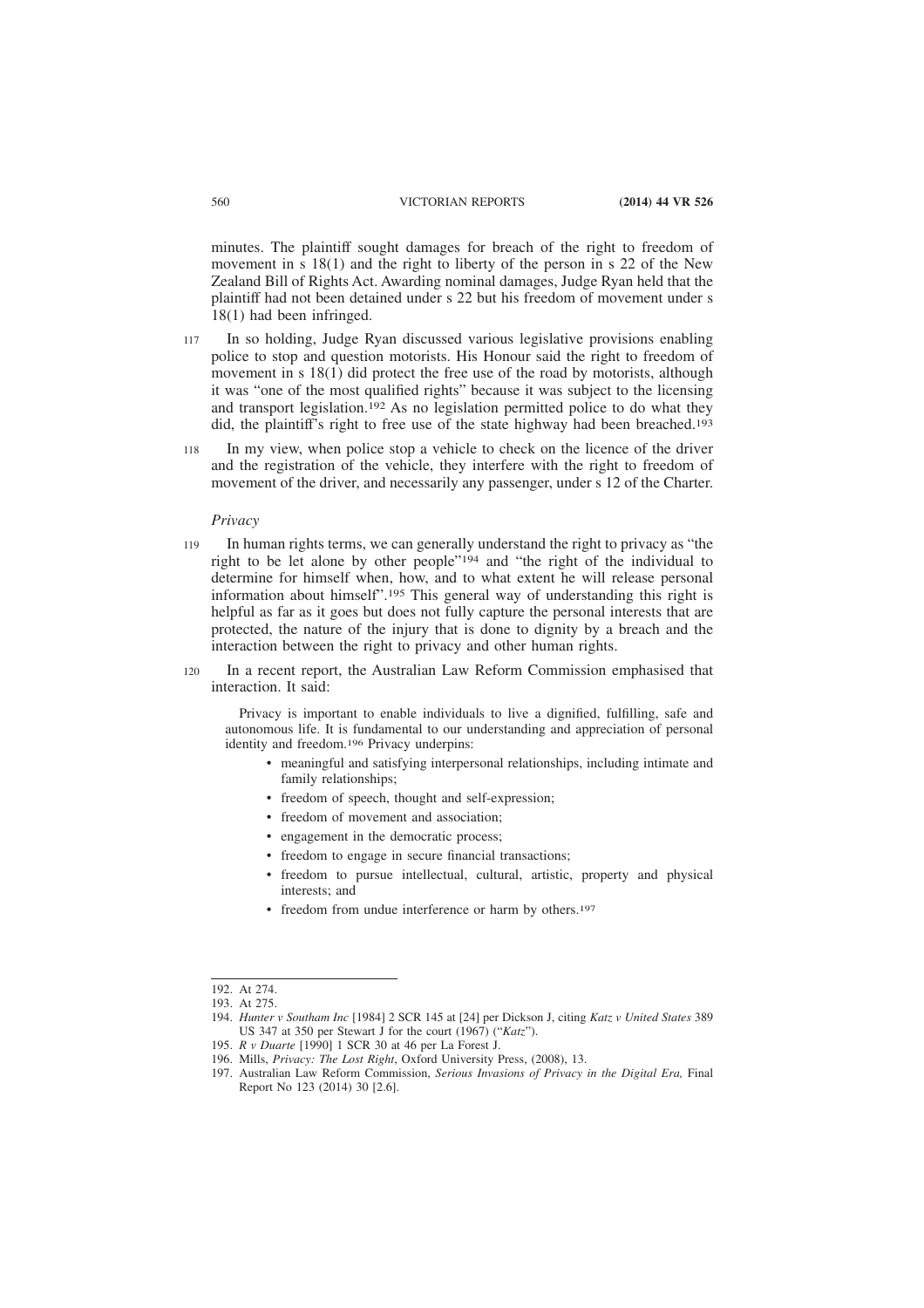Speaking of s 21 (protection from unreasonable search and seizure) of the New Zealand Bill of Rights Act, Thomas J in *R v Jefferies*198 also emphasised the interconnected values and interests that are protected by concept privacy, including199 121

… the protection of one's property against uninvited trespass; the security of one's person and property, particularly against the might and power of the state; the preservation of personal liberty; freedom of conscience; the right of self-determination and control over knowledge about oneself and when, how and to what extent it will be imparted; and recognition of the dignity and intrinsic importance of the individual.

- Reflecting Art 12 of the UDHR,200 the right to privacy is specified in the ICCPR in terms of a freedom and a right to protection of the law. Article 17 provides:  $122$ 
	- 1. No one shall be subjected to arbitrary or unlawful interference with his privacy, family, home or correspondence, nor to unlawful attacks on his honour or reputation.
	- 2. Everyone has the right to protection of the law against such interference or attacks.
- The ICCPR201 and the United Nations Convention on the Rights of the Child202 recognise the right of children to a name. As we are all children once, this in effect recognises the right of all persons to begin life with a name. That is not just for the obvious practical reasons but because there is something universal and personal about possession of a name and its connection with identity. It might be said that our name is one of our most important possessions and that, like other possessions, we have a private right to choose who to share it with or divulge it to. 123
- Reflecting both the UDHR and the ICCPR, the right to privacy is specified as a human right in the Charter. Section 13 provides that [a] person has the right —  $124$ 
	- (a) not to have his or her *privacy*, family, home or correspondence unlawfully or arbitrarily interfered with; and
	- (b) not to have his or her reputation unlawfully attacked [emphasis added].

<sup>198. [1994] 1</sup> NZLR 290 (Court of Appeal).

<sup>199.</sup> At 319.

<sup>200.</sup> GA Res 217A (III), UN GAOR, 3rd sess, 183rd plen mtg, UN Doc A/810 (10 December 1948). Article 12 provides:

No one shall be subjected to arbitrary interference with his privacy, family, home or correspondence, not to attacks upon his honour or reputation. Everyone has the right to the protection of the law against such interference.

<sup>201.</sup> Article 24(2) provides that "[e]very child shall be registered immediately after birth and shall have a name". This ensures acknowledgement of the child's legal personality, maximises access to legal entitlements and minimises the opportunity for exploitation: Joseph and Castan, *The International Covenant on Civil and Political Rights*, Oxford University Press, 3rd ed, (2013), 725 [21.60].

<sup>202.</sup> Opened for signature 20 November 1989, 1577 *UNTS* 3 (entered into force 2 September 1990). Article 7(1) gives children the right to "be registered immediately after birth" and "the right from birth to a name". Making the connection between the child's name and identity, Art 8(1) requires States "to respect the right of the child to preserve his or her identity, including nationality, name and family relations".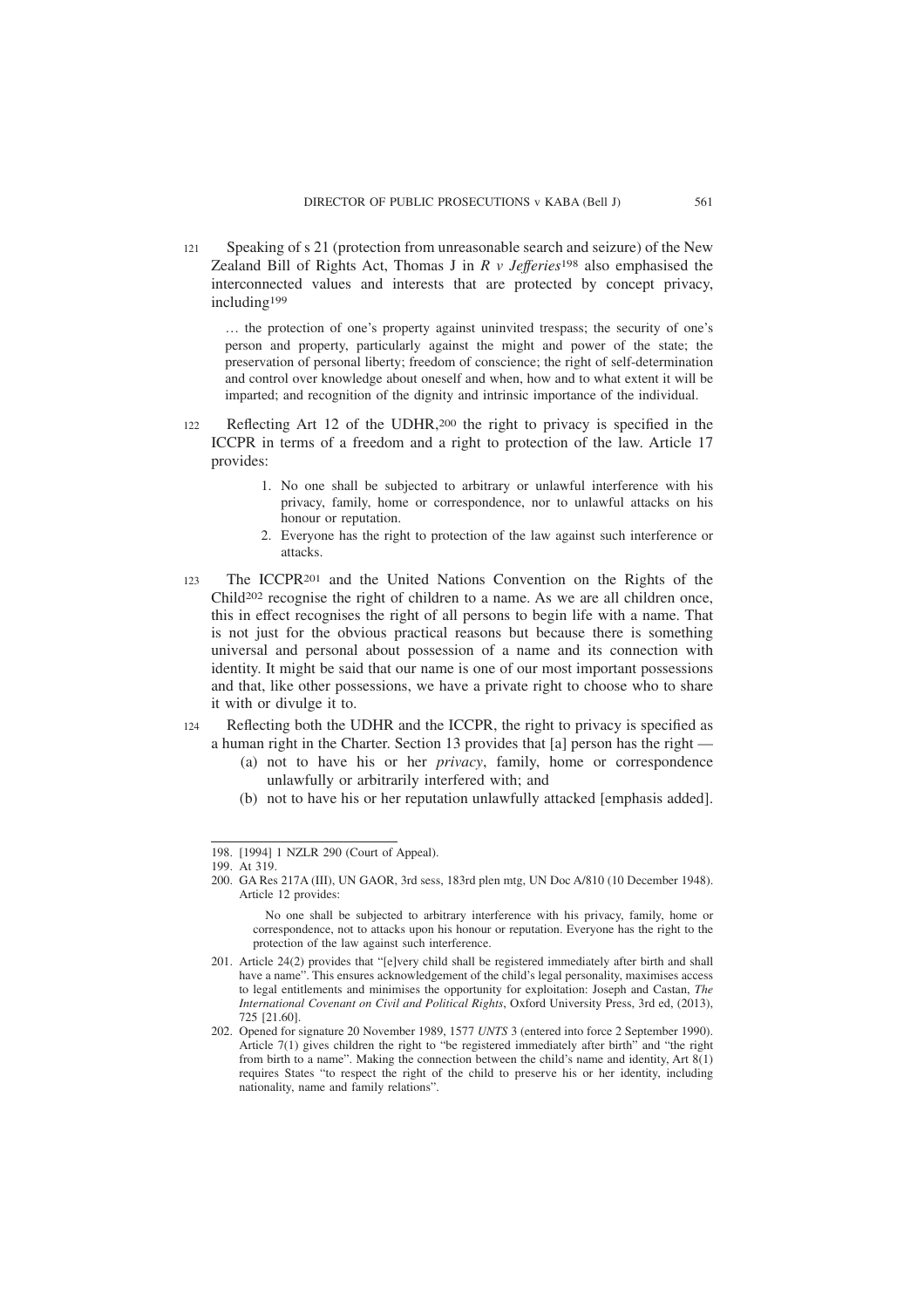I discussed the scope of right to privacy in s 13(a) of the Charter in *Kracke*203 and *Director of Housing v Sudi (Residential Tenancies)*. 204 In those decisions, I drew attention to the protection which the right affords to "personal and social individuality"205 and emphasised the importance of that protection for a person's capacity for "effective participation in democratic society".206 In *Kracke*, I gave this description of the fundamental values expressed by the right:207 125

The fundamental values which the right to privacy expresses are the physical and psychological integrity, the individual and social identity and the autonomy and inherent dignity of the person.

- Applying these concepts we might ask, as regards the right to privacy, what's in a name? As we will see, dignity, identity and autonomy. With that in mind we can understand why, in the family circumstances, Romeo expressed his love for Juliet by freely giving up his name for her (she offered to do the same), thus obtaining a "new baptised" identity. 126
- The relationship in human rights law between dignity, identity and personal autonomy on the one hand and a person's name on the other is well illustrated by decisions of the European Court of Human Rights under Art 8(1) of the European Convention on Human Rights. While that right is expressed in terms of a positive "right to respect for ... private and family life" and the right in s 13(a) of the Charter is expressed in terms of a freedom from "unlawful and arbitrary interference", these decisions are still helpful in relation to the core concepts involved. 127
- In *Pretty v United Kingdom*, 208 the court was required to consider the scope of the right to private life in Art 8(1) of the European Convention on Human Rights. In doing so, it made the following oft-cited209 statement about the general principles: 128

As the Court has had previous occasion to remark, the concept of "private life" is a broad term not susceptible to exhaustive definition. It covers the physical and psychological integrity of a person.210 It can sometimes embrace aspects of an individual's physical and social identity.211 Elements such as, for example, gender identification, *name* and sexual orientation and sexual life fall within the personal sphere protected by Article 8.212 Article 8 also protects a right to personal development, and the right to establish and develop relationships with other human beings and the outside world.213 Though no previous case has established as such any right to

205. *Kracke* (2009) 29 VAR 1 at 131, [619].

207. *Kracke* (2009) 29 VAR 1 at 131, [620].

- 210. *X and Y v Netherlands* (1985) 8 EHRR 235 at 239, [22].
- 211. *Mikuli v Croatia* (European Court of Human Rights, First Section, Application No. 53176/99, 7 February 2002) [53].

<sup>203. (2009) 29</sup> VAR 1 at 124–31, [589]–[620].

<sup>204. [2010]</sup> VCAT 328 (31 March 2010) at [27]–[82]. The appeal against this decision was upheld in *Director of Housing v Sudi* (2011) 33 VR 559 per Warren CJ, Maxwell P and Weinberg JA, but not on the scope of the human right to privacy.

<sup>206.</sup> *Sudi* [2010] VCAT 328 (31 March 2010) at [29].

<sup>208. (2002) 35</sup> EHRR 1.

<sup>209.</sup> See for example *S v United Kingdom* (2009) 48 EHRR 50 at 1189, [66].

<sup>212.</sup> See, for example, *B v France* (1992) 16 EHRR 1 at 18, [63]; *Burghartz v Switzerland* (1994) 18 EHRR 101 at 115, [24]; *Dudgeon v United Kingdom* (1981) 4 EHRR 149 at 161, [41]; *Laskey, Jaggard and Brown v United Kingdom* (1997) 24 EHRR 39 at 56, [36].

<sup>213.</sup> See, for example, *Burghartz v Switzerland* (1994) 18 EHRR 101 at 107, [47]; *Friedl v Austria* (1996) 21 EHRR 83 at 87, [45].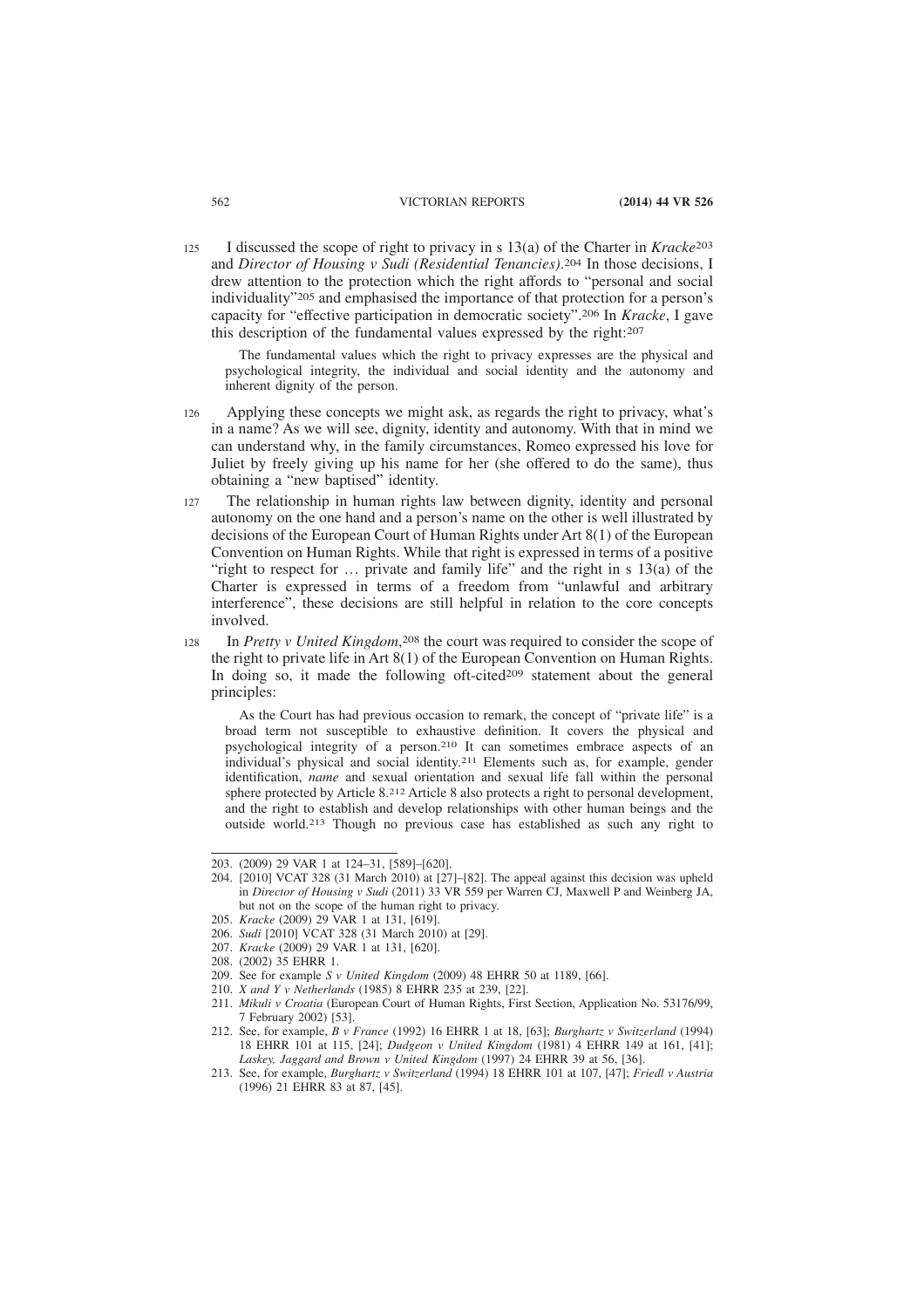self-determination as being contained in Article 8 of the Convention, the Court considers that the notion of personal autonomy is an important principle underlying the interpretation of its guarantees.214

It can be seen that the court specifically included protection of a person's name as coming within the sope of the right to respect for private life.

- These general principles have been applied in cases specifically concerning a person's name. For example, in *Stjerna v Finland*, 215 the Finnish authorities refused the applicant's request to change his name to reflect that which had been used by his ancestors. He claimed interference with his private life contrary to Art 8(1). The court upheld the complaint. It held that, although Art 8(1) did not expressly refer to names, a name "constitutes a means of personal identification and a link to a family".216 Therefore "an individual's name does concern his or her private and family life".217 On the same basis, in *Ünal Tekeli v Turkey*218 Art 8(1) was held to be applicable where a married woman was required by law to use her husband's name and was therefore refused permission to use her maiden name. 129
- The relationship between dignity, personal identity and autonomy and a person's name is also illustrated by decisions of the court concerning the collection and use of personal information, such as photographs. For example, in *Reklos v Greece*, 219 the applicants complained of unauthorised photographing. Article 8(1) was held to be applicable. The court said:220 130

A person's image constitutes one of the chief attributes of his or her personality, as it reveals the person's unique characteristics and distinguishes the person from his or her peers. The right to the protection of one's image is thus one of the essential components of personal development and presupposes the right to control the use of that image.

Similar remarks can be made about a person's name.

The same emphasis is to be found in *Von Hannover v Germany*221 where the applicant (Princess Caroline of Monaco) claimed protection from the unauthorised publication of her name and photographs. The court held that Art 8(1) applied:222 131

The Court reiterates that the concept of private life extends to aspects relating to personal identity, such as a person's *name*, 223 or a person's picture.224 Furthermore, private life, in the Court's view, includes a person's physical and psychological integrity; the guarantee afforded by Article 8 of the Convention is primarily intended to ensure the development, without outside interference, of the personality of each

<sup>214. (2002) 35</sup> EHRR 1 at 35–6, [61] (emphasis added).

<sup>215. (1994) 24</sup> EHRR 195.

<sup>216.</sup> At 214, [37].

<sup>217.</sup> Ibid.

<sup>218. (2006) 42</sup> EHRR 53.

<sup>219. [2009]</sup> EMLR 16; other authorities are discussed in *R (on the application of Catt) v Association of Chief Police Offıcers of England, Wales and Northern Ireland* [2013] 1 WLR 3305 per Lord Dyson MR, Moore-Bick and McCombe LJJ.

<sup>220. [2009]</sup> EMLR 16 at 301, [40].

<sup>221. (2005) 40</sup> EHRR 1.

<sup>222.</sup> At [50]; followed by *Köpke v Germany* (2011) 53 EHRR SE26 at 254, [36].

<sup>223.</sup> See *Burghartz v Switzerland* (1994) 18 EHRR 101 at 115, [24].

<sup>224.</sup> See *Schüssel v Austria* (European Court of Human Rights, Third Section, Application No. 42409/98, 21 February 2002).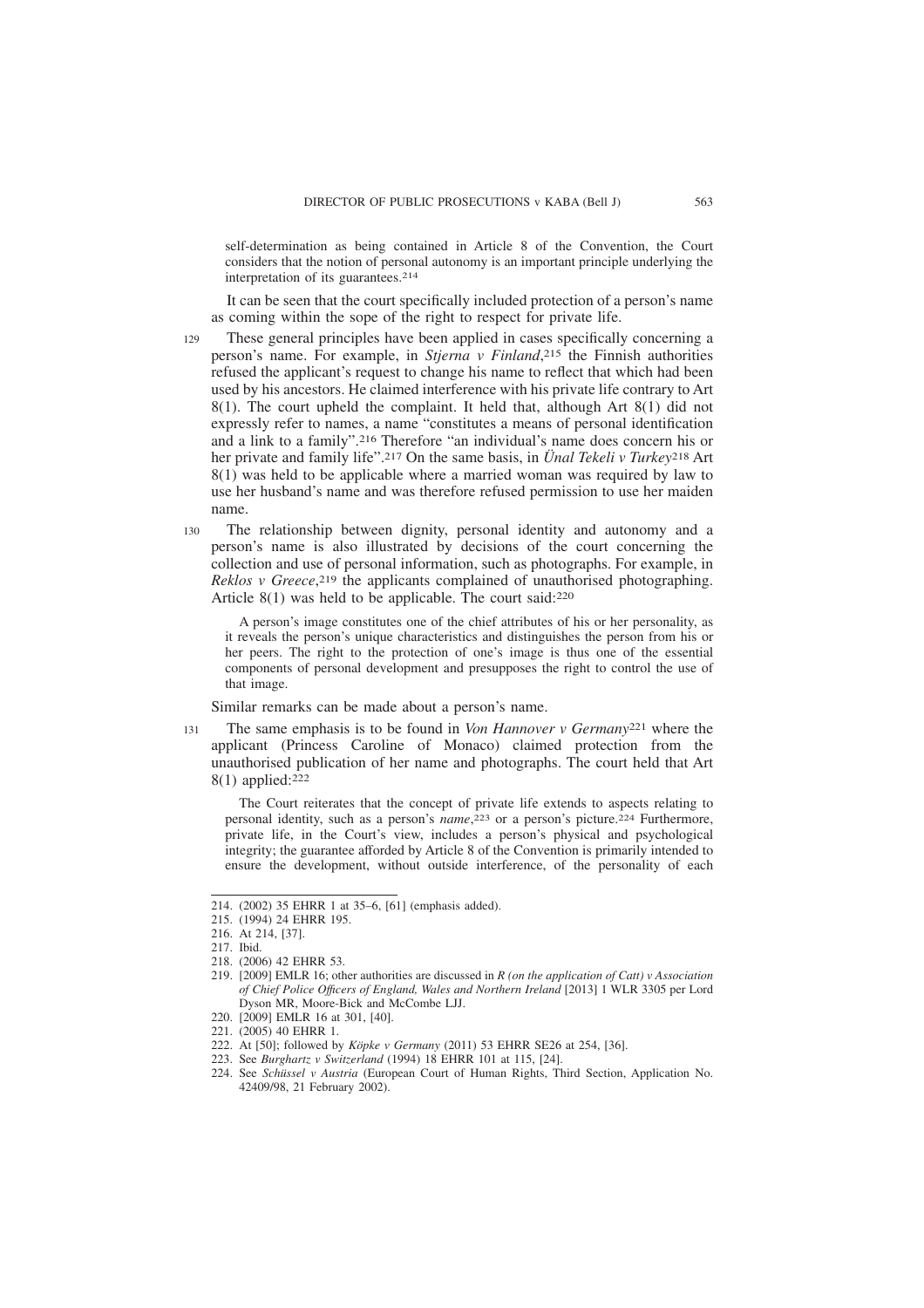individual in his relations with other human beings.225 There is therefore a zone of interaction of a person with others, even in a public context, which may fall within the scope of "private life"226 (emphasis added).

It can be seen that, in holding that private life extends to a person's name and photograph, the court laid stress upon the primary purpose of the right, which is to ensure the free development of the personality of each individual in his or her relations with others. The decision also shows that even public interactions between persons can fall within the scope of "private life" in certain circumstances.

- Turning to the present case, the driver of the vehicle stopped by police had no duty to state his name and address except as was imposed by the legislation in question. This information was personal to himself and represented an aspect of the privacy that is protected by s 13(a) of the Charter. Making a statutory demand for the driver's name and address interfered with this right. 132
- As to Mr Kaba, consider. Two uniformed police officers are on mobile patrol in an urban area during daylight hours. They pull over a vehicle being driven lawfully on a public road for a random inspection of the licence status of the driver and the registration of the vehicle. A young man suspected of no wrongdoing is a passenger. He exercises his liberty (which we all take for granted) to get out of the vehicle and walk where he wants to go along the public footpath. While doing so, he is stopped by the police who demand, just because they want to know, his name and address. What has this got to do with human rights? 133
- What dignity and freedom does a person possess if he or she cannot (without fear of negative consequences) choose not to divulge his or her name to someone (including uniformed police) who has no authority to make the demand? Anyone could be in that position. Because it is a value which we cherish in democratic society, should not all of us be free to choose, subject to law, not to enter into that personal relation with another which involves (against our will) divulging who we are? After all, that is the right which enables every person to fend off, with legal impunity, an entreaty that is not only unwelcome (on whatever grounds) but, as contended in this case, may be unlawful. Is not persistent official insistence (especially despite repeated refusals) upon the revelation of one's name an interference with the personal living space of an individual and an affront to his or her dignity and autonomy? In my view, it is and the right to privacy in s 13(a) of the Charter was therefore engaged as regards Mr Kaba. 134

#### **Statutory interpretation: principles**

### *Centrality of parliamentary intention*

The first legal issue is whether the magistrate erred in law when interpreting s 59(1) of the Road Safety Act. The question is whether that provision confers both a power on police to make a request and a duty on drivers to comply with the request or only a duty on drivers and not a power on police. On the latter 135

<sup>225.</sup> See, *mutatis mutandis*, *Niemietz v Germany* (1992) 16 EHRR 97 at 111, [29]; *Botta v Italy* (1998) 26 EHRR 241 at 247, [32].

<sup>226.</sup> See, *mutatis mutandis, PG and JH v United Kingdom* (European Court of Human Rights, Third Section, Application No. 4487/98, 25 September 2001) at [56]; *Peck v United Kingdom* (2003) 36 EHRR 719 at 737, [57].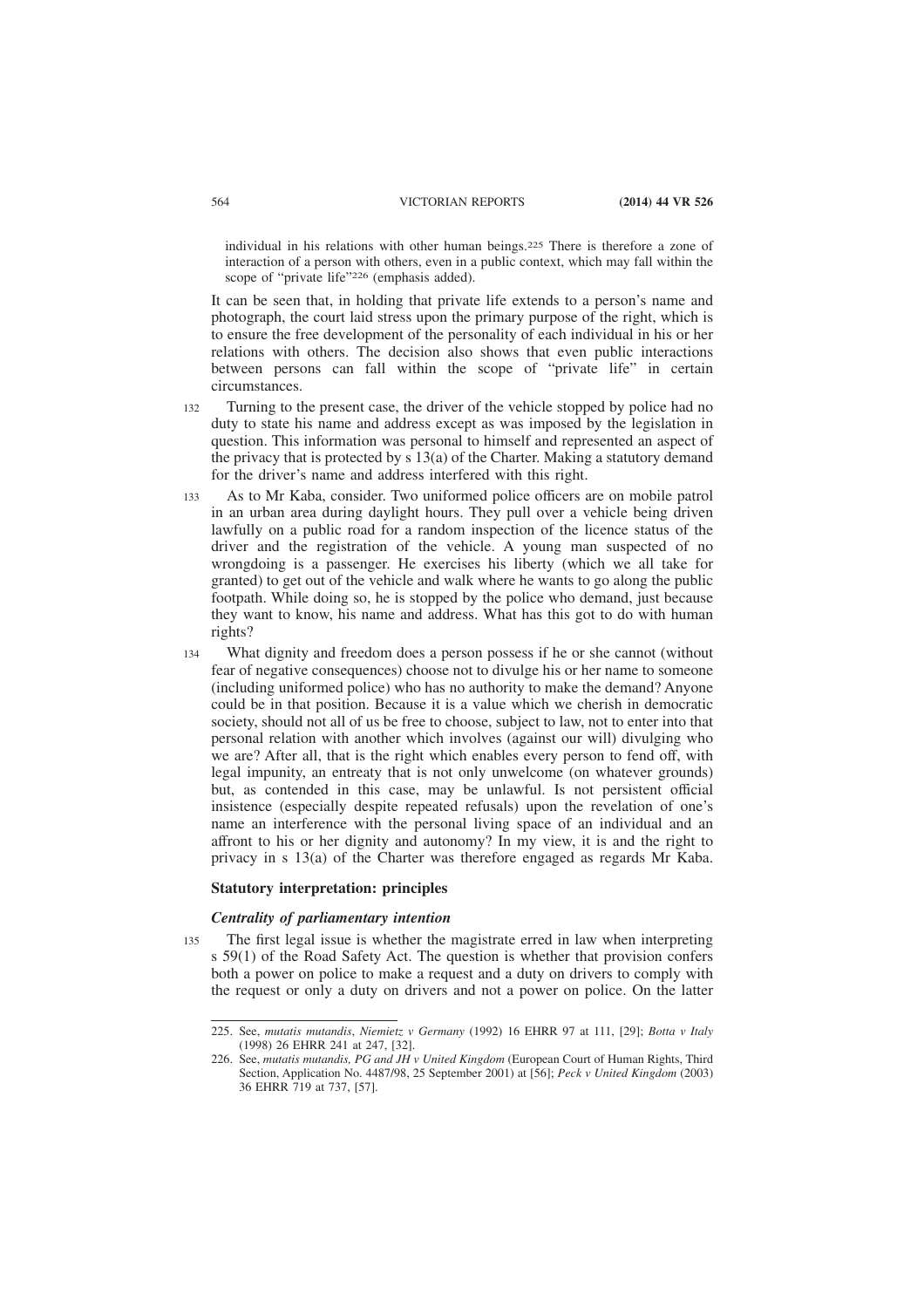view, police can only make a request when they are otherwise authorised. In the present case they were not. That is why the magistrate held that the request was unlawful.

- When resolving such an issue of interpretation, the function of the court is to give effect to the intention of the parliament as revealed by the language of the provision in question and as understood in the context of the legislation as a whole and its purpose. Following *Project Blue Sky Inc v Australian Broadcasting Authority*, 227 it was held in *Zheng v Cai*228 by French CJ, Gummow, Crennan, Kiefel and Bell JJ that the relevant intention is not the supposed collective intention of the legislature but the intention which is revealed "by the application of rules of interpretation accepted by all arms of government in the system of representative democracy".229 Ascertaining and giving effect to the intention of the legislature by reference to those rules is "an expression of the constitutional relationship between the arms of government with respect to the making, interpretation and application of laws".230 This is the "objective" or "textualist" approach to the ascertainment of legislative intention.231 136
- In making those statements of principle, French CJ, Gummow, Crennan, Kiefel and Bell JJ referred232 with approval to the judgment of French J in *NAAV v Minister for Immigration and Multicultural and Indigenous Affairs*233 where his Honour discussed234 the normative aspects of the judicial function of statutory interpretation. His Honour said that a court is legitimately "entitled to make the normative statement that it has interpreted [legislation] in accordance with the legislative intention" only where "the words expressed by Parliament are interpreted according to commonly understood rules of interpretation".235 The commonly understood rules of interpretation are those which have been "developed by courts or decreed by statute"<sup>236</sup> and are "understood by Parliament, the Executive, parliamentary drafters and by the courts".<sup>237</sup> 137
- On my analysis, the provision in question interferes with human rights, particularly the privacy and freedom of movement of drivers. The interpretation of this provision involves the application of two commonly understood rules or presumptions of the common law that are directed to ascertaining the intention of parliament in such a context. The first rule is that ambiguous provisions are interpreted according to the presumption that parliaments intend to legislate in a manner that is consistent with Australia's international obligations. This is known as the principle of consistency. The second rule is that provisions (whether ambiguous or not) are interpreted according to the presumption that parliament does not intend to abrogate or curtail fundamental common law rights and 138

<sup>227. (1998) 194</sup> CLR 355 at 384, [78] per McHugh, Gummow, Kirby and Hayne JJ ("*Project Blue Sky*").

<sup>228. (2009) 239</sup> CLR 446 ("*Zheng*").

<sup>229.</sup> At 456, [28].

<sup>230.</sup> At 455, [28].

<sup>231.</sup> Ibid; *Lacey v Attorney-General (Qld)* (2011) 242 CLR 573 at 591–2, [43] per French CJ, Gummow, Hayne, Crennan, Kiefel & Bell JJ ("*Lacey*").

<sup>232.</sup> Ibid.

<sup>233. (2002) 123</sup> FCR 298.

<sup>234.</sup> At 410–12, [430]–[434].

<sup>235.</sup> At 412, [432].

<sup>236.</sup> Ibid.

<sup>237.</sup> At 411, [432].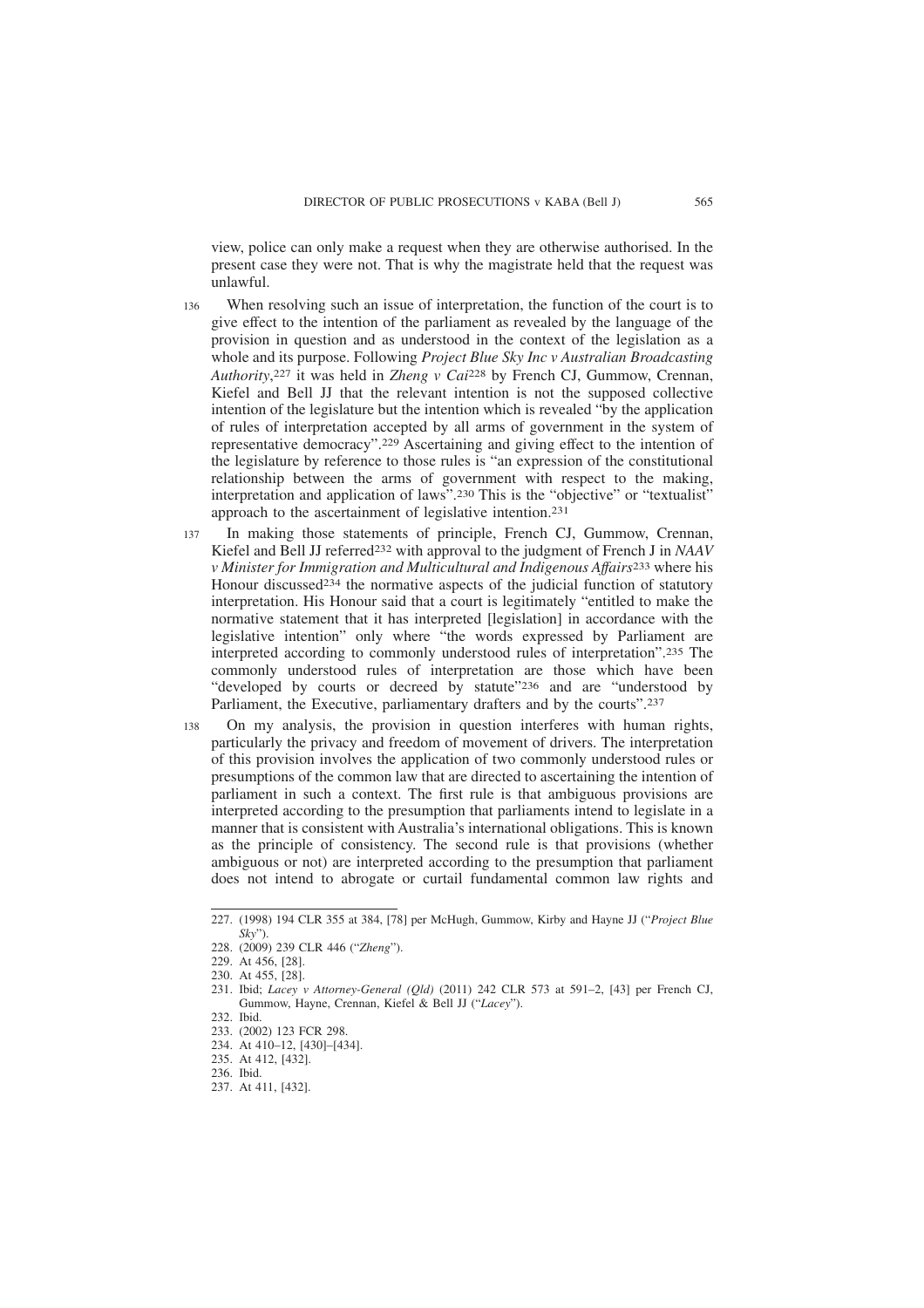freedoms. This is known as the principle of legality. As the legislation in question is Victorian, it is also necessary to apply the rule in s 32(1) of the Charter that, so far as it is possible consistently with their purpose, provisions must be interpreted compatibly with the human rights in the Charter. Thus, in the present case, the relevant and commonly understood rules of interpretation as developed by the courts and decreed by statute are the principles of consistency and legality and s 32(1) of the Charter. It is also necessary to interpret the provision in question according to the command in s 35(a) of the Interpretation of Legislation Act 1984.238

- Certain issues of importance arise in relation to the content and application of the principles of consistency and legality. As regards the principle of consistency, it will be necessary to consider how the principle is to be applied when the relevant international obligation involves a human right that might permissibly be limited by provisions which are reasonable and proportionate having regard to legitimate purposes. As regards the principle of legality, it will also be necessary to identify the rights and freedoms that are protected by the principle, the status of international human rights in that context and whether it is permissible to consider the extent of the interference in relation to the purpose of the provision in question. 139
- I will begin with the principle of consistency. 140

# *Principle of consistency*

Under Australia's constitutional arrangements, international conventions requiring legislative implementation do not become an enforceable part of domestic law until legislation is enacted.239 Applying this principle in *Dietrich v* R,<sup>240</sup> it was held by Mason CJ and McHugh J that:<sup>241</sup> 141

[r]atification of the ICCPR as an executive act has no direct legal effect upon domestic law; the rights and obligations contained in the ICCPR are not incorporated into Australian law unless and until specific legislation is passed implementing the provisions.

Since Australia is a sovereign state, the federal and state Parliaments acting within the sphere of their legislative authority may legislate consistently *or* inconsistently with Australia's international obligations.242 But, once legislation is enacted and dispute arises as to its meaning in law, the principle of consistency operates as a canon of construction to produce conformity between the legislation and Australia's international legal responsibilities where such interpretation is legitimately open. 142

<sup>238.</sup> Section 35(a) provides:

a construction that would promote the purpose or object underlying the Act or subordinate instrument (whether or not that purpose or object is expressly stated in the Act or subordinate instrument) shall be preferred to a construction that would not promote that purpose or object.

<sup>239.</sup> *Minister for Foreign Affairs and Trade v Magno* (1992) 37 FCR 298 at 303 per Gummow J ("*Magno*"); *Minister of State for Immigration and Ethnic Affairs v Teoh* (1995) 183 CLR 273 at 286–7 per Mason CJ and Deane J ("*Teoh*").

<sup>240. (1992) 177</sup> CLR 292 at 305 ("*Dietrich*").

<sup>241.</sup> *Bradley v Commonwealth* (1973) 128 CLR 557 at 582; *Simsek v MacPhee* (1982) 148 CLR 636 at 641–4; *Kioa v West* (1985) 159 CLR 550 at 570–1.

<sup>242.</sup> *Polites v Commonwealth* (1945) 70 CLR 60 at 69 per Latham CJ, 75–6 per Starke J; *Kartinyeri v Commonwealth* (1998) 195 CLR 337 at 384, [97] per Gummow and Hayne JJ ("*Kartinyeri*").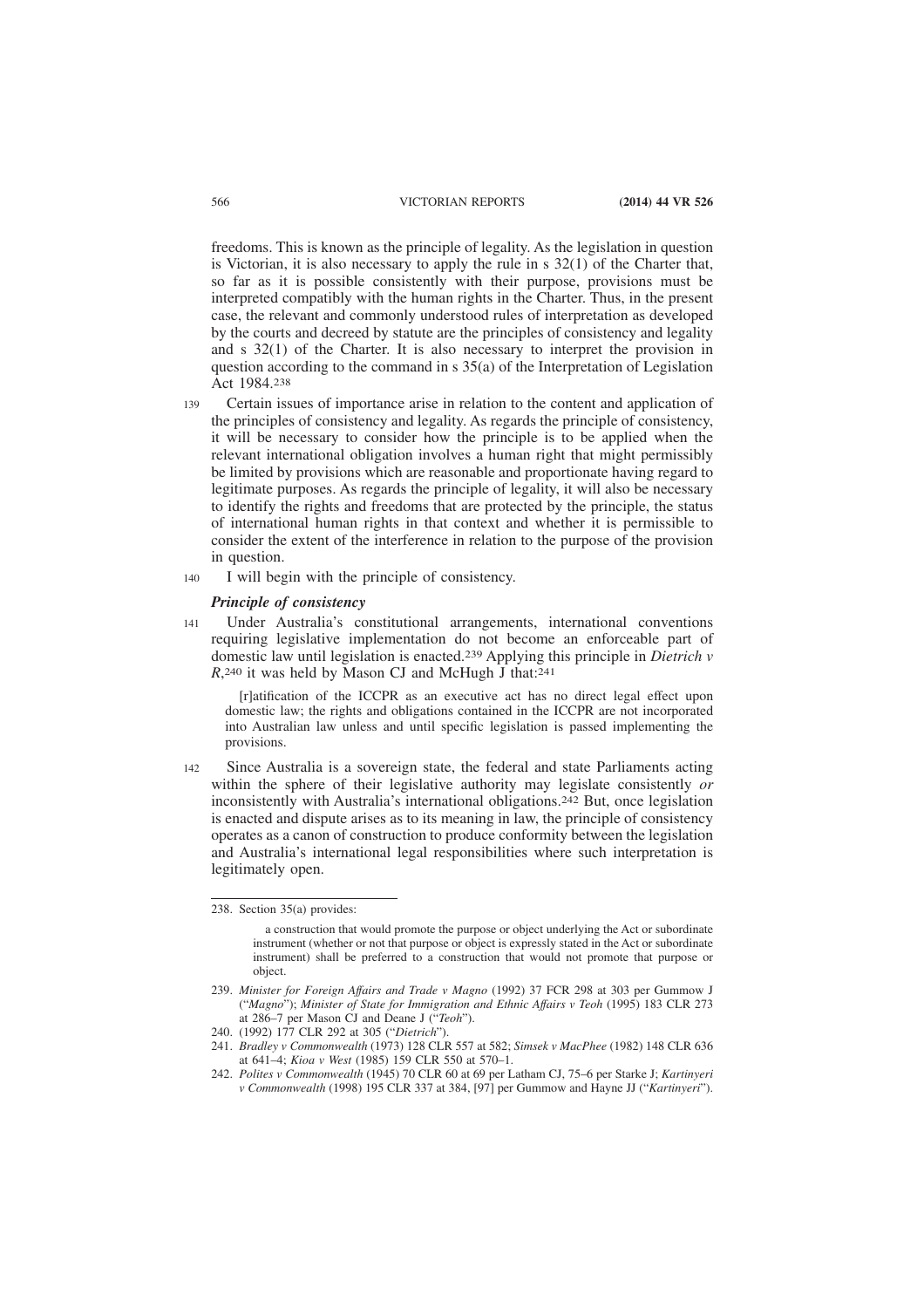The principle of the common law that legislation should be interpreted consistently with the rules of international law was stated by O'Connor J in *Jumbunna Coal Mine, No Liability v Victorian Coal Miners' Association*243 in these terms:244 143

In the interpretation of general words in a Statute there is always a presumption that the legislature does not intend to exceed its jurisdiction. Most Statutes, if their general words were to be taken literally in their widest sense, would apply to the whole world, but they are always read as being *prima facie* restricted in their operation within territorial limits. Under the same general presumption every statute is to be so interpreted and applied as far as its language admits as not to be inconsistent with the comity of nations or with the established rules of international law: *Maxwell on Statutes*, 3rd ed, 200.

The principle is very well established and has been frequently affirmed by the High Court.245

I do not accept the Director's submission that the court should be more cautious in the application of the principle of consistency to State legislation. As submitted on behalf of Mr Kaba, there is no basis for distinguishing between Commonwealth and State legislation in the application of the principle. The High Court,246 the Court of Appeal,247 this court248 and other State supreme courts249 have recognised that the principle of consistency applies to the interpretation of State legislation. There is nothing inconsistent with Australia's constitutional arrangements in Victorian courts working on the basis of a presumption that the Victorian Parliament has not intended to legislate contrary to Australia's international obligations unless it makes that intention clear. 144

<sup>243. (1908) 6</sup> CLR 309 ("*Jumbunna*").

<sup>244.</sup> At 363.

<sup>245.</sup> *Zachariassen v Commonwealth* (1917) 24 CLR 166 at 181 per Barton, Isaacs and Rich JJ ("*Zachariassen*"): "It is trite law that Statutes should be construed, as far as their language permits, so as not to clash with international comity …"; *Chu Kheng Lim v Minister for Immigration and Ethnic Affairs* (1992) 176 CLR 1 at 38 per Brennan, Deane and Dawson JJ ("*Lim*"): "[T]he courts should, in a case of ambiguity, favour a construction of a Commonwealth statute which accords with the obligations of Australia under an international treaty" (citations omitted); *Teoh* (1995) 183 CLR 273 at 287 per Mason CJ and Deane J: "It is accepted that a statute is to be interpreted and applied, as far as its language permits, so that it is in conformity and not in conflict with the established rules of international law" (citations omitted); in *Al-Kateb v Godwin* (2004) 219 CLR 562 at 589–91, [63]–[65] ("*Al-Kateb*") McHugh J questioned the contemporary relevance of the rule but said (at 591, [65]) it was "too well established to be repealed now by judicial decision".

<sup>246.</sup> *Tajjour v New South Wales* (2014) 88 ALJR 860 at 879, [48]; 313 ALR 221 at 241 per French CJ; *Koowarta v Bjelke-Petersen* (1982) 153 CLR 168 at 204 per Gibbs CJ; *Kartinyeri* (1998) 195 CLR 337 at 384, [97] per Gummow and Hayne JJ; *AMS v AIF* (1999) 199 CLR 160 at 180, [50] per Gleeson CJ, McHugh and Gummow JJ; *Coleman v Power* (2004) 220 CLR 1 at 91, [240] per Kirby J ("*Coleman*"); *Cornwell v R* (2007) 231 CLR 260 at 320–2, [174]–[178] per Kirby J.

<sup>247.</sup> *Royal Women's Hospital v Medical Practitioners Board of Victoria* (2006) 15 VR 22 at 39, [75] per Maxwell P ("*Royal Women's Hospital Board*").

<sup>248.</sup> *ZZ v Secretary, Department of Justice* [2013] VSC 267 (22 May 2013) at [67]–[68], [81] per Bell J; *A & B v Children's Court of Victoria* [2012] VSC 589 (5 December 2012) at [110] per Garde J; *Tomasevic v Travaglini* (2007) 17 VR 100 at 113–14, [72]–[73] per Bell J.

<sup>249.</sup> See eg *Yeo v Attorney-General* [2012] 1 Qd R 276 at 298–9, [60]–[63] per McMurdo P, Muir and White JJA agreeing; *Wilson v Francis* [2013] WASC 157 (3 May 2013) at [123]–[131] per Martin C<sub>I</sub>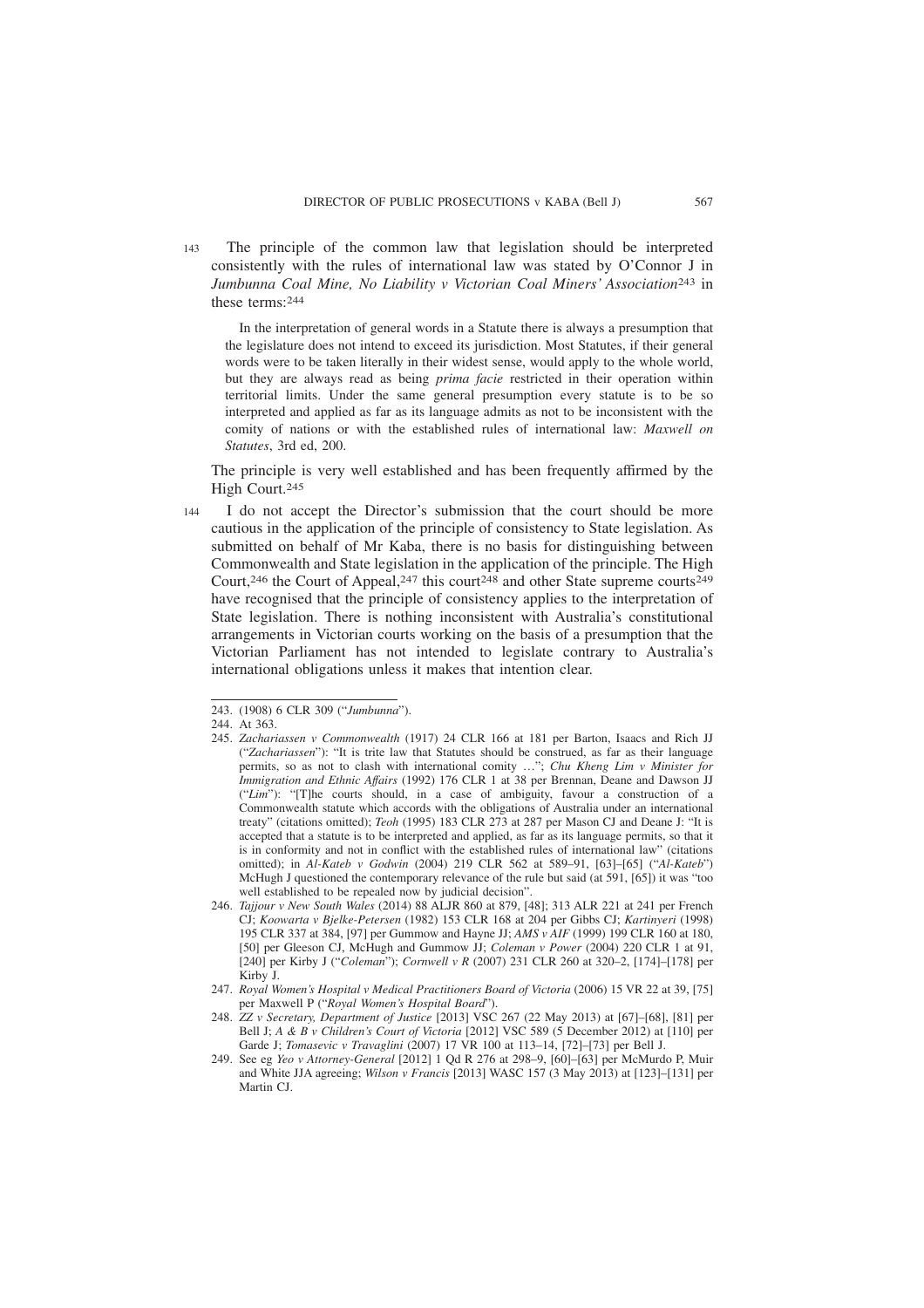Unlike the principle of legality, which operates whether or not the provision in question is ambiguous, the principle of consistency applies where, in the words of Mason CJ and Deane J in *Minister of State for Immigration and Ethnic Affairs v Teoh*, "a statute or subordinate legislation is ambiguous".250 The requirement for ambiguity was referred to by Mason CJ and McHugh J in *Dietrich*, 251 and Gummow J in *Minister for Foreign Affairs and Trade v Magno*. 252 There are English authorities (which are frequently cited here) referring to the requirement for ambiguity.253 Applying this requirement in *Chu Kheng Lim v Minister for Immigration and Ethnic Affairs*, 254 Brennan, Deane and Dawson JJ would not favour an interpretation consistent with Australia's obligations under an international treaty because the relevant provisions were "quite unambiguous". However, in *Teoh*, Mason CJ and Deane J made clear that ambiguity does not play an overly obstructive role in relation to the principle. Their Honours rejected "a narrow conception of ambiguity" in favour of a consistent interpretation where the language of the provision was "susceptible" to such.255 That statement of principle accords with a number of English256 and Australian257 authorities, including *Royal Women's Hospital v Medical Practitioners Board of Victoria*. 258 In that case, Maxwell P succinctly expressed the principle of consistency as follows:259 145

… the provisions of international treaties are relevant to statutory interpretation. In the absence of a clear statement of intention to the contrary, a statute (Commonwealth or State) should be interpreted and applied, as far as its language permits, so that it conforms with Australia's obligations under a relevant treaty.

I take this statement to represent the current state of the law.

As the principle of consistency requires legislation to be interpreted and applied, as far as its language permits, so that it conforms with Australia's obligations under a relevant international treaty, it is necessary to identify the relevant treaty and the specific obligations that are imposed. International treaties (including covenants and conventions) vary considerably in subject matter and content. No general description can be offered as to the nature of the specific obligations that might be imposed. Such can only be ascertained by reference to

- 254. (1992) 176 CLR 1 at 38.
- 255. (1995) 183 CLR 273 at 287.
- 256. *Bloxam v Favre* (1883) 8 PD 101 at 107 per Sir James Hannen; *Garland v British Rail Engineering Ltd* [1983] 2 AC 751 at 771 per Lord Diplock: if the words "are reasonably capable of bearing such a meaning"; *Brind* (1991) 1 AC 696 at 747 per Lord Bridge: "ambiguous in the sense that [the provision] is capable of a [consistent] meaning"; *Guardian Newspapers Ltd [No 2]* [1990] 1 AC 109 at 283 per Lord Goff: when the court is "free to do so".
- 257. *Jumbunna* (1908) 6 CLR 309 at 363 per O'Connor J: citing *Maxwell on Statutes*, 3rd ed, "as far as its language admits"; *Zachariassen* (1917) 24 CLR 166 at 181 per Barton, Isaacs and Rich JJ: "so far as … language permits"; *Jago v District Court of New South Wales* (1988) 12 NSWLR 558 at 569 per Kirby P: "so far as possible"; *Kartinyeri* (1998) 195 CLR 337 at 384 per Gummow and Hayne JJ: "as far as its language permits".

146

<sup>250. (1995) 183</sup> CLR 273 at 287.

<sup>251. (1992) 173</sup> CLR 292 at 306.

<sup>252. (1992) 37</sup> FCR 298 at 304.

<sup>253.</sup> See *Derbyshire County Council v Times Newspapers Ltd* [1992] QB 770 at 812 per Balcombe LJ; *R v Secretary of State for the Home Department; Ex parte Brind* [1991] 1 AC 696 at 760 per Lord Ackner ("*Brind*"); *Phansopkar* [1976] 1 QB 606 at 626 per Scarman LJ.

<sup>258. (2006) 15</sup> VR 22.

<sup>259.</sup> At 39, [75].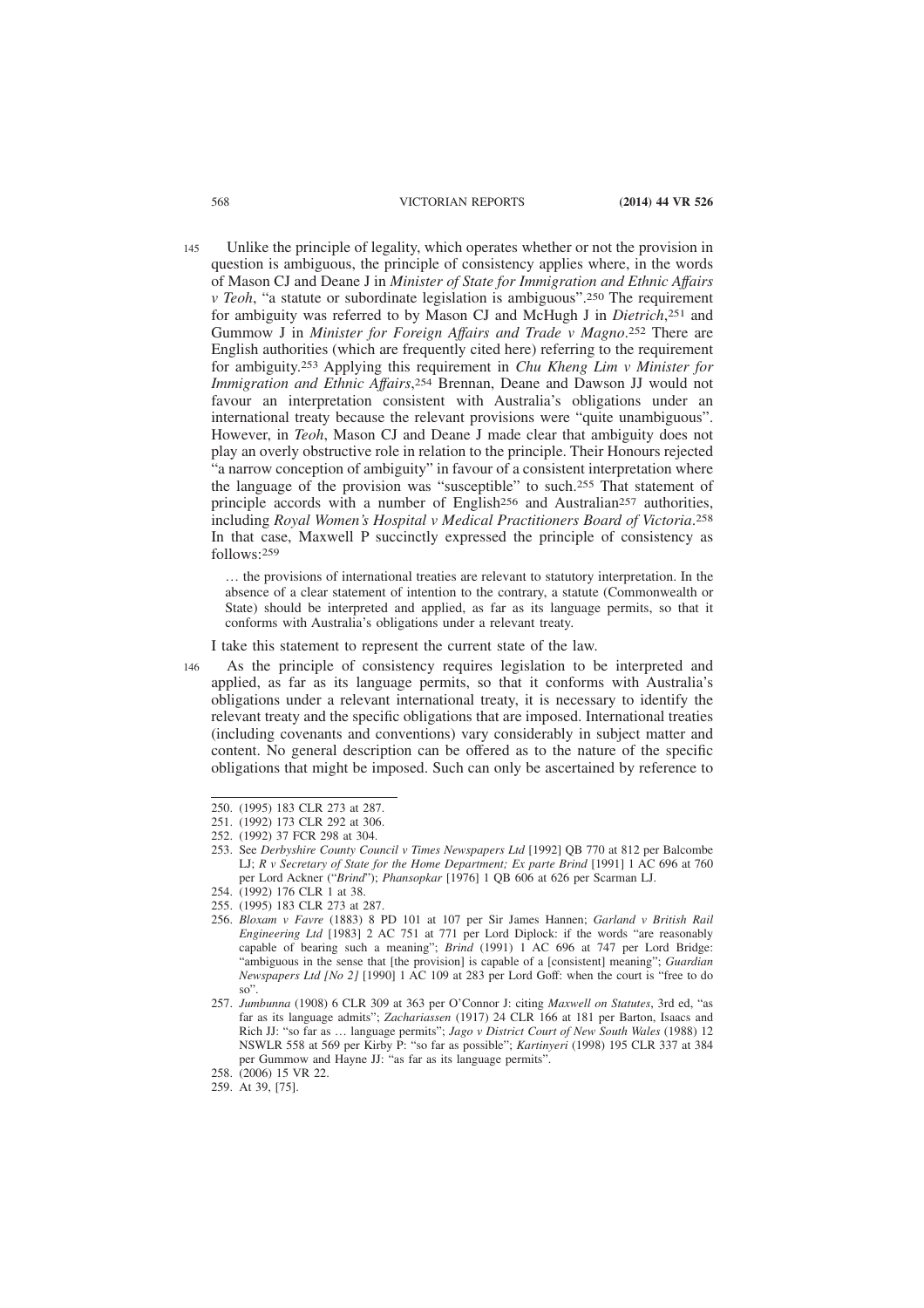the terms of the instrument as interpreted in accordance with the applicable rules of international law.260 In the present case the relevant instrument is the ICCPR.

- I have already identified the provisions of the ICCPR which are relevant in the present case. In summary, Art 2 imposes obligations on Australia to respect and ensure the specified human rights to all individuals, to implement legislative and other measures to give effect to the rights and provide access to effective remedies and authoritative means of determination and enforcement. Articles 9, 12 and 17 specify the human rights to liberty and security, freedom of movement and privacy. These obligations apply under international law (see above) in relation to those rights according to the terms of those articles. For the purposes of the principle of consistency, I take these to be the relevant obligations of international law which, so far as it language permits, the legislation in question should conformably or consistently be interpreted. 147
- In order properly to identify the nature of these obligations, it is necessary to appreciate that Arts 9, 12 and 17 have certain features which are foundational to human rights as such. Some of the human rights in the ICCPR cannot be abrogated or curtailed under international law. The right in Art 7 not to be subjected to torture falls into this category.261 But, subject to the standards of legality and proportionality, most human rights are amenable to legitimate limitation by domestic law. In other words, most of the human rights in the ICCPR are not absolute. The rights in Arts 9, 12 and 17 to liberty and security, freedom of movement and privacy fall into this category. 148
- Each of Arts 9, 12 and 17 incorporate a limitation standard. Under Art 9(1), persons shall not be subjected to "arbitrary" arrest or detention or deprived of their liberty "except on such grounds and in accordance with such procedures as are established by law". Under Art 12(3), freedom of movement may be subject to restrictions that are "provided by law" and "necessary to protect … public order" etc. Under Art 17(1), persons shall not be subjected to "arbitrary or unlawful" interference with privacy etc. It can be seen that there are two aspects to the limitations standard in each case: a requirement for any limitation to be supported by law and not arbitrary (or be necessary). 149
- By virtue of the limitation standard in these human rights, as in others specified in the ICCPR,262 state parties are permitted to exercise their sovereign power to enact legislation or implement other measures that limit or restrict the rights concerned provided that this is done in accordance with the standard. Necessarily, consideration of whether a particular interpretation of a legislative provision would be consistent or inconsistent with the international obligation of Australia as a state party requires attention to be paid to the content and application of the standard. Enactment of a legislative provision limiting or restricting the human right in a way that satisfies the standard is not a violation of Australia's obligations. That must be taken into account when applying the principle of consistency.  $150$

<sup>260.</sup> See for example the Vienna Convention on the Law of Treaties.

<sup>261.</sup> Joseph and Castan, *The International Covenant on Civil and Political Rights: Cases, Materials and Commentary*, Oxford University Press, 3rd ed, (2013), 216 [9.01].

<sup>262.</sup> See for example Arts 18(3) (limitation of the right to freedom of thought and religion) and 19(3) (restriction of the right to freedom of opinion and expression).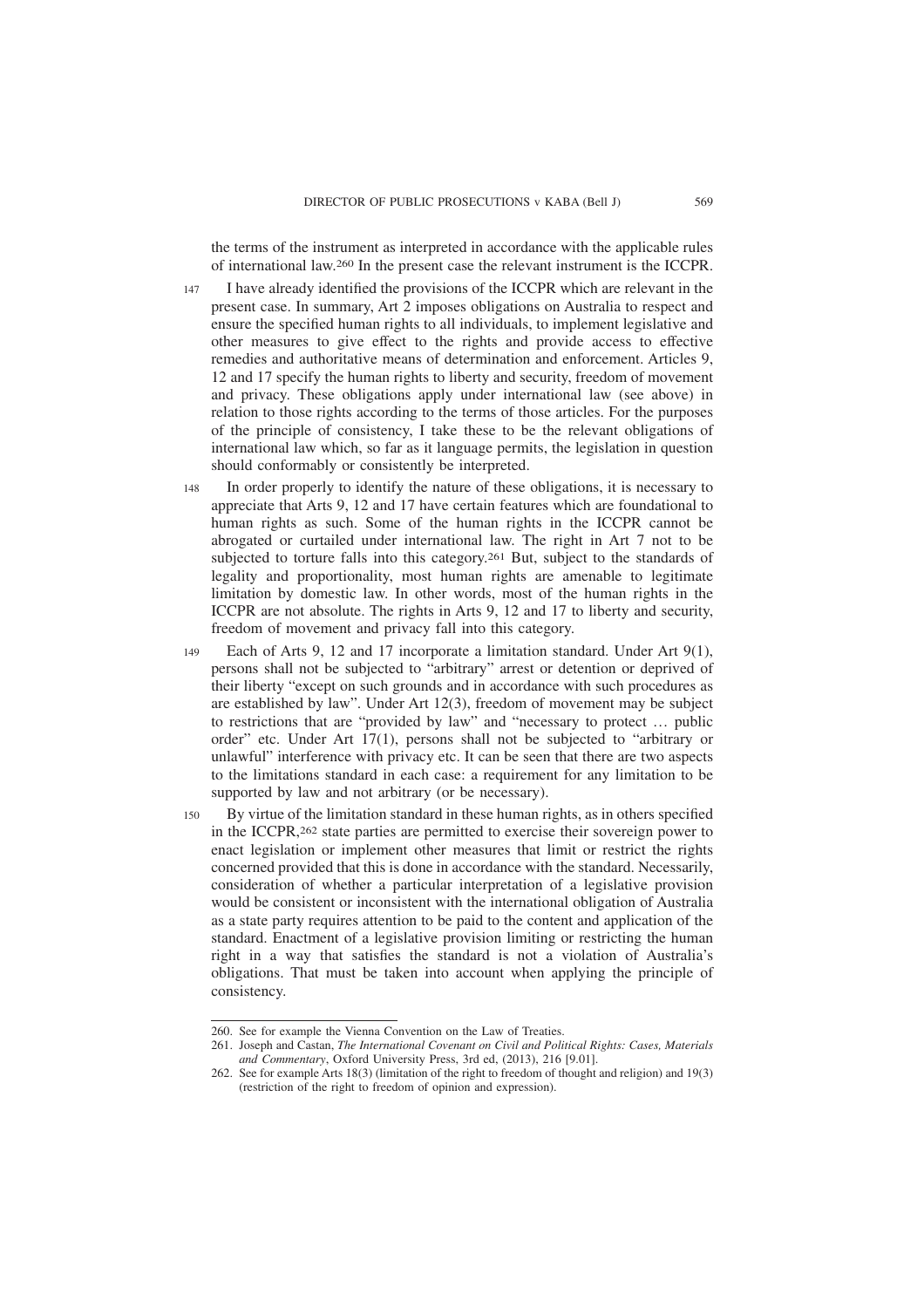- My focus here is upon the nature of the obligation of Australia as a state party, not upon the scope of the human right applicable to the individual. I am in no way suggesting that the scope of a human right that is amenable to limitation should be ascertained by reference to the extent of the limitation rather than the content of the right. The scope of a human right is ascertained by reference to its terms as to which of the fundamental interests and values it protects and the respect and protection that it affords to individuals are the central focus. The scope of the right as so ascertained is not diminished by the capacity of a state party to limit or restrict the enjoyment of the right when the conditions for so doing are satisfied. This distinction is of some importance because it influences the manner in which the limitation standard falls to be applied and the selection of the starting point for the consideration of human rights in the process of statutory interpretation. We need to appreciate how valuable and precious is the human right possessed by the individual before assessing the extent and manner of its restriction against the applicable standard. 151
- As to the requirement for lawfulness, I discuss the general principles in *Kracke*. 263 To identify the content of the requirement for present purposes, I will here follow the leading text<sup>264</sup> and refer to the what the Human Rights Committee says about that requirement in Art  $17(1)$ : 265  $152$

The term "unlawful" means that no interference can take place except in cases envisaged by the law. Inference authorized by States can only take place on the basis of law, which itself must comply with the provisions, aims and objectives of the Covenant.

The lawfulness requirements in Arts  $9(1)$  and  $12(3)$  are to be similarly interpreted.

- The presently relevant limitations are contained in s 59(1) of the Road Safety Act, which satisfies the lawfulness requirement. 153
- In *Patrick's Case*266 I discuss the concept of "arbitrary" in the context of s 13(a) of the Charter (which reflects Art  $17(1)$  of the ICCPR). I made particular reference to the interpretation adopted by the Human Rights Committee, 267 such communications of that committee as *Toonen v Australia*, 268 the commentary of 154

268. (1994) 69 ALJ 600, [8.3]:

The committee interprets the requirement of reasonableness to imply that any interference with privacy must be proportional to the end sought and be necessary in the circumstances of any given case.

<sup>263. (2009) 29</sup> VAR 1 at 44, [162] ff.

<sup>264.</sup> Joseph and Castan, *The International Covenant on Civil and Political Rights: Cases, Materials and Commentary*, Oxford University Press, 3rd ed, (2013), 535 [16.06].

<sup>265.</sup> Human Rights Committee, *General Comment No 16*, 32nd sess, UN Doc HRI/Gen/1/Rev.9 (8 April 1988) [3].

<sup>266. (2011) 39</sup> VR 373.

<sup>267.</sup> Human Rights Committee, *General Comment No 16*, 32nd sess, UN Doc HRI/Gen/1/Rev.9 (8 April 1988) [4]:

The expression "arbitrary interference" is also relevant to the protection of the right provided for in article 17. In the Committee's view the expression "arbitrary interference" can also extend to interference provided for under the law. The introduction of the concept of arbitrariness is intended to guarantee that even interference provided for by law should be in accordance with the provisions, aims and objectives of the covenant and should be, in any event, reasonable in the particular circumstances.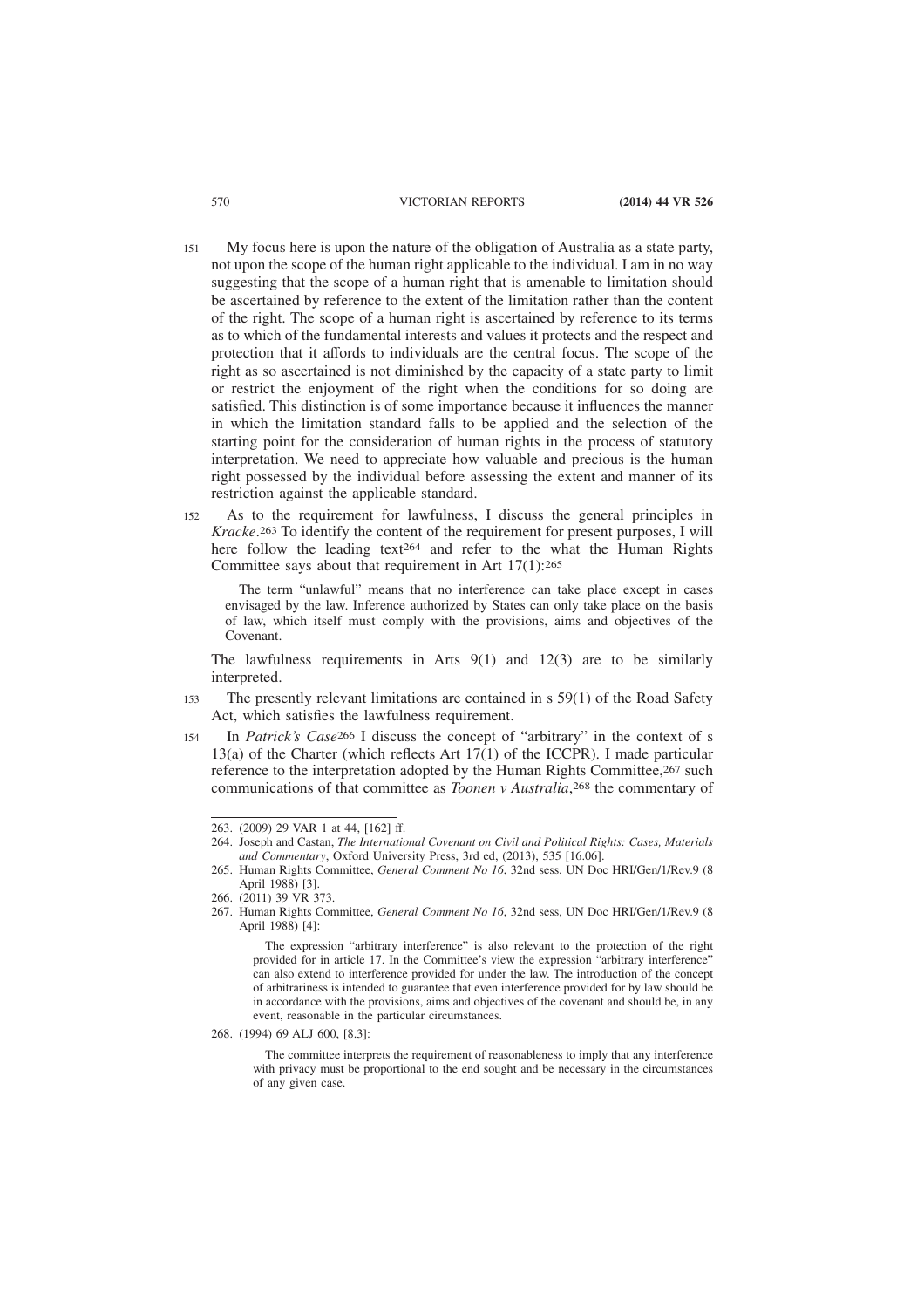Professor Nowak269 and the judgment of Black CJ, Sundberg and Weinberg JJ in *Al Masri*270 where their Honours held that "arbitrary" in Art 9(1) meant "unproportional or unjust". My conclusion was that the human right in s 13(a) of the Charter not to have one's privacy, family, home or correspondence "arbitrarily" interfered with:<sup>271</sup>

… extends to interferences which, in the particular circumstances applying to the individual, are capricious, unpredictable or unjust and also to interferences which, in those circumstances, are unreasonable in the sense of not being proportionate to a legitimate aim sought. Interference can be arbitrary although it is lawful.

- Also in relation to the right to privacy in s 13(a) of the Charter, in *WBM*272 Warren CJ (Hansen JA agreeing) supported this approach in obiter dicta<sup>273</sup> and I applied it.274 Referring to the guidance offered in decisions of the United Kingdom courts concerning Art 8 of the European Convention on Human Rights, Warren CJ said that "arbitrary interference" in s 13(a) was concerned with "capriciousness, unpredictability, injustice and unreasonableness — in the sense of not being proportionate to the legitimate aim sought".275 155
- It can be seen that the arbitrariness aspect of the limitations standard in Arts 9(1) and 17(1) incorporates a proportionality test. It follows that, when interpreting a statutory provision by reference to the principle of consistency, it is necessary to consider whether any limitation on rights imposed by the provision is proportionate in that sense. If limitations are proportionate, the provision so interpreted would not be inconsistent with Australia's international obligations under the ICCPR. 156
- I have already expressed my conclusion that interpreting s 59(1) so as to confer both a duty on drivers and a power of random stop and request on police (and other authorised persons) would interfere with the enjoyment by drivers of the rights to privacy (Art 17(1)) and freedom of movement (Art 12(1)). Because passengers would necessarily be caught up in a stop and likely not feel free to leave, the stop would also interfere with their right to freedom of movement. As I have explained, these are important rights to the individual. It is true that, in 157

270. (2003) 126 FCR 54 at 92, [152].

<sup>269.</sup> Nowak, *UN Covenant on Civil and Political Rights: CCPR Commentary*, NP Engel, 2nd rev ed, (2005), 382–3 (citations omitted):

<sup>…</sup> with respect to permissible interference with privacy, family, home and correspondence, Art 17 does not contemplate a mere formal limitation clause results from the prohibition of "arbitrary interference" ("immixtions arbitraires"). The term "arbitrary" is based on Art 12 of the UDHR and can be found in Arts 6(1), 9(1) and 12(4) of the Covenant. In conformity with the historical background and the corresponding remarks on Art 6, it is reiterated here that regardless of its lawfulness, arbitrary interference contains elements of injustice, unpredictability and unreasonableness. Moreover, the expression "arbitrary" suggests a violation by State organs. In evaluating whether interference with privacy by a State enforcement organ represents a violation of Art 17, it must especially be reviewed whether, in addition to conformity with national law, the specific act of enforcement had a purpose that seems legitimate on the basis of the Covenant in its entirety, whether it was predictable in the sense of rule of law and, in particular, whether it was reasonable (proportional) in relation to the purpose to be achieved.

<sup>271. (2011) 39</sup> VR 373 at 395, [85].

<sup>272. (2012) 43</sup> VR 446.

<sup>273.</sup> At 470–2, [103]–[117].

<sup>274.</sup> At 490, [203] per Bell AJA.

<sup>275.</sup> At 471–2, [114].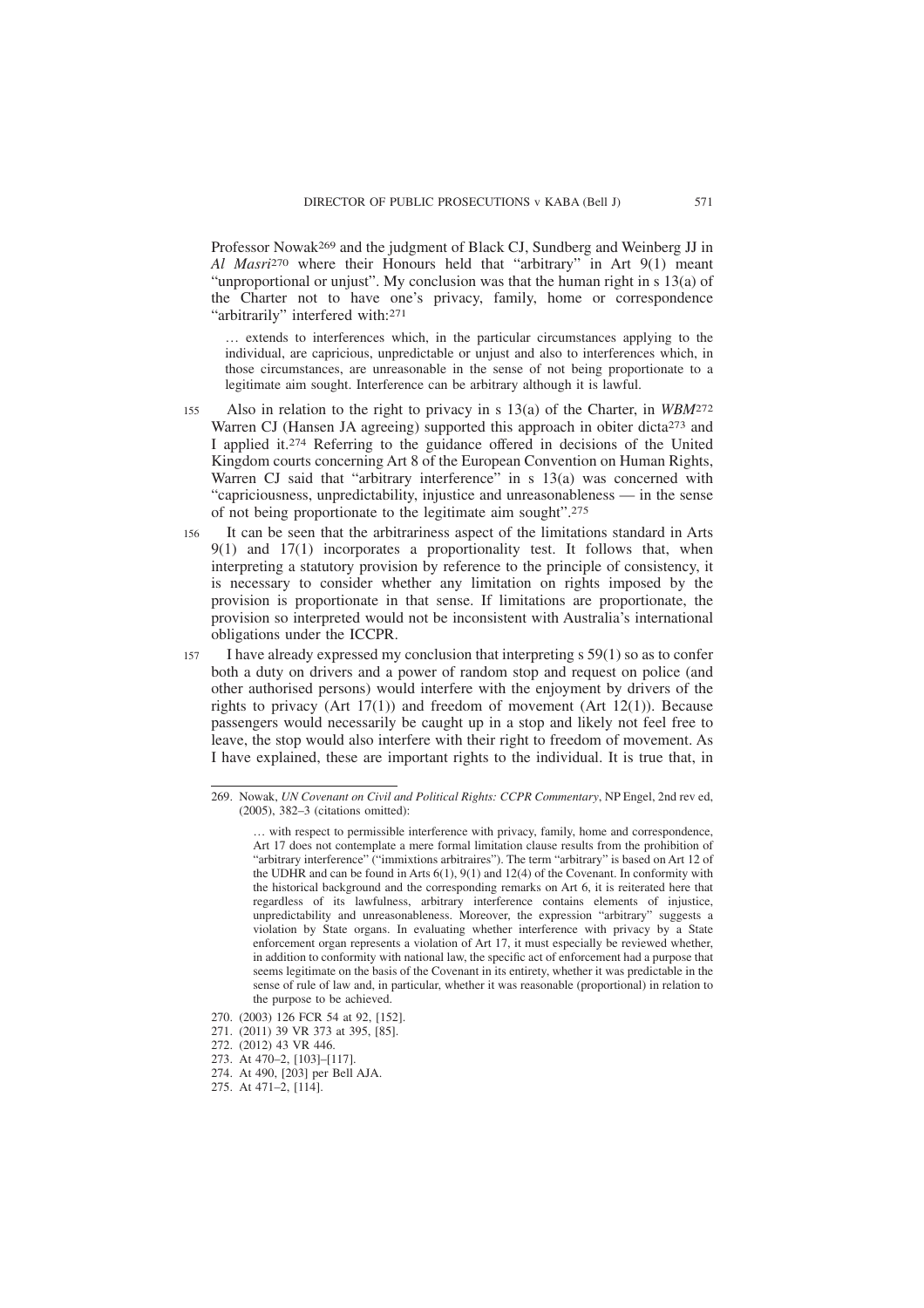most cases, the delay would be short. The compulsory questioning would be limited to obtaining a statement of the driver's name and address and production of his or her licence. This is still a significant interference with human rights. It would bring about a compulsory and probably unwelcome interaction with (usually uniformed) police in a public setting when the lawful expectation of the driver, and any passenger, was the continued exercise of the liberty to be let alone and travel on.

- However, the purpose of conferring such a power on police (and other authorised persons) is the maintenance of the road safety and licensing system. Plainly this is a legitimate and important purpose. As is recognised in the leading text276 and by Mason J in *Gerhardy*277 and Bell J in *Momcilovic v R*, 278 this purpose would generally support road safety and licencing laws. That is not doubted in the international jurisprudence that I review below. Moreover, the power is rationally connected to that purpose. I do not understand that to be in issue. The critical question is whether the nature of a random stop and request power is such as to make it arbitrary in the sense of being a unreasonable and disproportionate response to that purpose  $(Art 17(1))$  and not necessary to protect public order (Art 12(1)). 158
- On this aspect the onus rests with the Director. In my view, he has established that a police power of random stop and request would not be arbitrary in the human rights sense and is so necessary. Essentially for the reasons given in the Supreme Court of Canada in *Dedman v R*279 by Le Dain J for the plurality, in *R v Hufsky*280 by Le Dain J for the whole court and in *R v Ladouceur*281 by Cory J on behalf of the plurality (see below), I consider that such a power represents a reasonable and proportionate response to the legitimate purpose of regulating drivers in the interests of public safety on the roads. 159
- Of course it is necessary that the means chosen be the least restrictive which are reasonably available. I maintain the view that this "is a very important consideration and lies at the heart of an effective proportionality analysis".282 But the means here are the least restrictive which are reasonably available for the regulation reasonably needed could not be effective without a power of this kind. With respect, on the proportionality issue, I cannot agree with the conclusion to the contrary of the plurality in the Supreme Court of the United States in *Delaware v Prouse*, 283 although there is much of value in the analysis. 160
- While I acknowledge that, when deciding this issue of proportionality, the Supreme Courts of Canada and the United States had regard to statistical and other evidence of fact, I do not accept that it was critical to the reasoning and conclusions reached. It seems to me that the evidence was used to illustrate conclusions that could have been supported without such evidence. I do not doubt that, in some cases, perhaps many cases, evidence would be necessary before a 161

<sup>276.</sup> Joseph and Castan, *The International Covenant on Civil and Political Rights: Cases, Materials and Commentary*, Oxford University Press, 3rd ed, (2013), 407 [12.32].

<sup>277. (1985) 159</sup> CLR 70 at 102.

<sup>278. (2011) 245</sup> CLR 1 at 248, [679].

<sup>279. [1985] 2</sup> SCR 2 ("*Dedman*").

<sup>280. [1988] 1</sup> SCR 621.

<sup>281. [1990] 1</sup> SCR 1257.

<sup>282.</sup> *Patrick's Case* (2011) 39 VR 373 at 452, [352] per Bell J.

<sup>283. 440</sup> US 648 per White J for the court; Blackmun and Powell JJ concurring; Rehnquist J dissenting (1979) ("*Prouse*").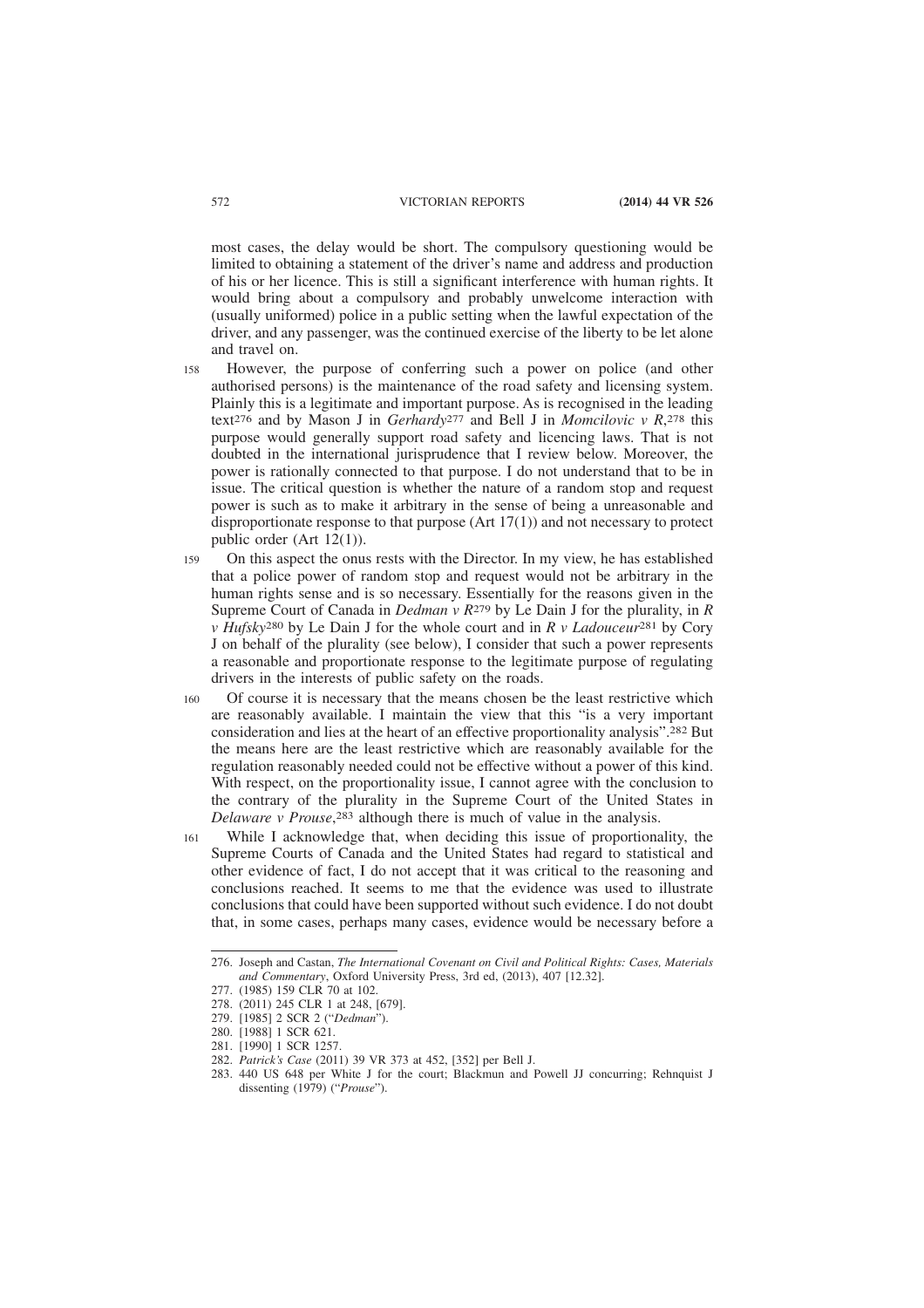judgment of this kind could be made. When that is so, the party making the case for proportionality carries a high factual onus as well as a high persuasive onus. I would not want to make any general statements about when such evidence might be necessary. It is sufficient to say that, in the present case, the conclusion that a random power of stop and request is reasonable and proportionate emerges convincingly from the general purpose of the traffic safety and licencing regulation system. In that connection, with respect I generally agree with the remarks of Bleby J in *Police v Prinse*284 (see below), although of course the South Australian legislation is in express terms.

- In reaching this conclusion, it is critical to my reasoning that the power of stop and request has been conferred upon police and other authorised persons (s  $59(1)(a)(i)$ ) who presumably have been properly trained in the exercise of such powers (and not upon members of the general public), that a defence to prosecution for non-compliance is available where the requester is not in uniform (s 59(4)), that the power must only be used for the purposes of road safety and licence regulation and that it would be unlawful for the power to be used in manner that was discriminatory in human rights terms (see below). 162
- It follows that it is not inconsistent with Australia's obligations under the ICCPR to interpret the provision so as to confer both a duty on the driver and a power of stop and request on police. That removes a negative reason for thinking that parliament did not intend to confer such a power. But it does not mean that parliament actually so intended. To determine that issue we have to go further. 163
- Now to the principle of legality. 164

# *Principle of legality*

*Content and rationale*

- As we have seen, it was held in *Zheng*285 that, when interpreting legislation, the court must ascertain the objective intention of the legislature by reference to the applicable rules of interpretation. One of the rules of interpretation which is applied when objectively ascertaining the intention of the legislature is the principle of legality. This was made expressly clear in *Project Blue Sky*286 and *Lacey v Attorney-General*. 287 165
- In the early Australian case of *Potter v Minahan*, O'Connor J adopted this formulation of the principle:288 166

[i]t is in the last degree improbable that the legislature would overthrow fundamental principles, infringe rights, or depart from the general system of law, without expressing its intention with irresistible clearness;289 and to give any such effect to general words, simply because they have that meaning in their widest, or usual, or natural sense, would be to give them a meaning in which they were not really used.

<sup>284. (1998) 196</sup> LSJS 267 at 272; (1998) 27 MVR 50 at 54 ("*Prinse*").

<sup>285.</sup> *Zheng* (2009) 239 CLR 446 at 455, [28] per French CJ, Gummow, Crennan, Kiefel and Bell JJ.

<sup>286. (1998) 194</sup> CLR 355 at 384, [78] per McHugh, Gummow, Kirby and Hayne JJ.

<sup>287. (2011) 242</sup> CLR 573 at 591–2, [43] per French CJ, Gummow, Hayne, Crennan, Kiefel & Bell JJ.

<sup>288. (1908) 7</sup> CLR 277 at 304, quoting from Maxwell and Theobold, *On the Interpretation of Statutes*, Sweet and Maxwell, 4th ed, (1905), 122.

<sup>289. 2</sup> Cranch., 390.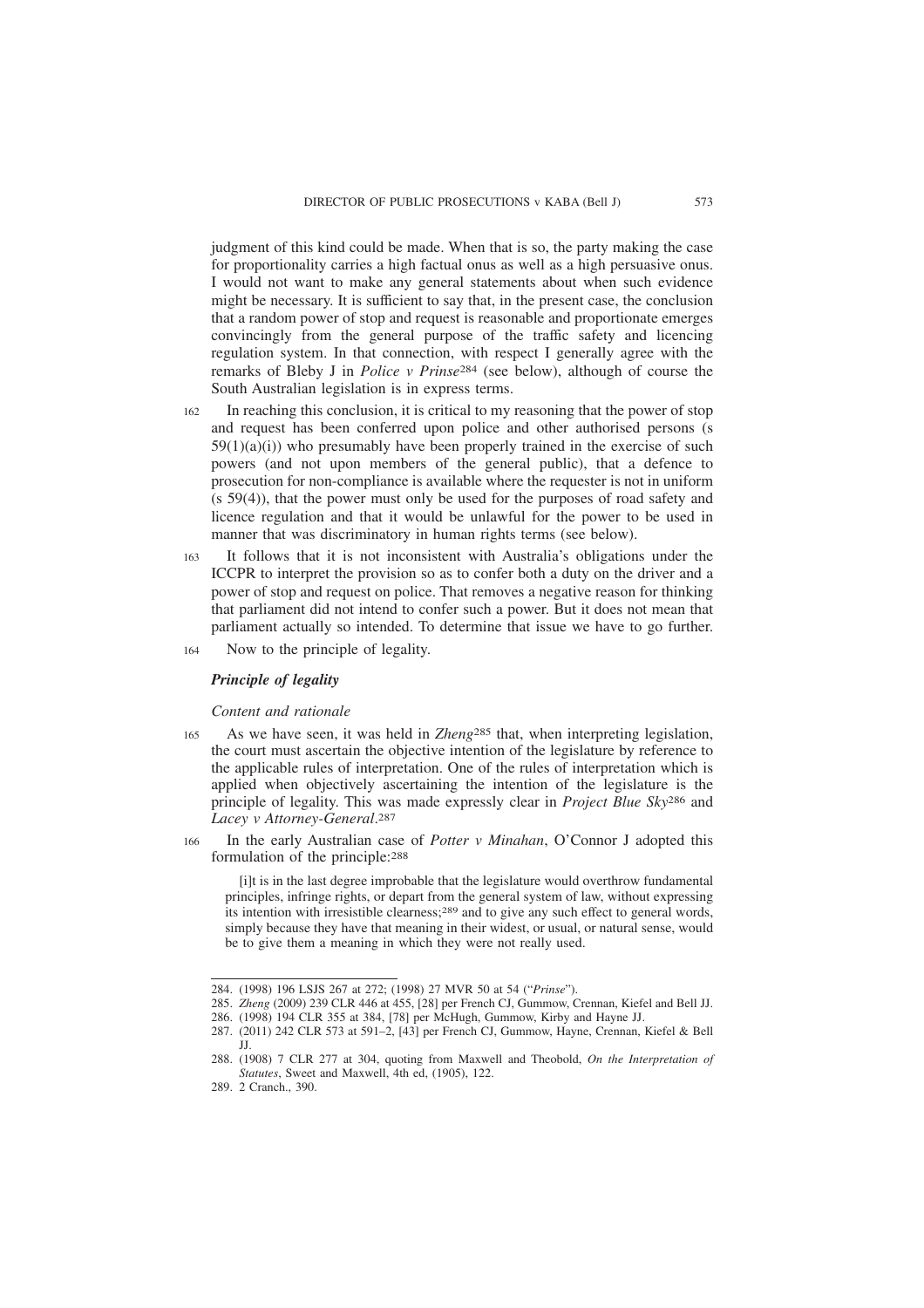- More recently, in *Lacey*290 French CJ, Gummow, Hayne, Crennan, Kiefel and Bell JJ stated that, according to the principle, it is presumed that, "in the absence of unmistakable and unambiguous language, the legislature has not intended to interfere with basic rights, freedoms, or immunities".291 The principle ensures that such rights, freedoms and immunities are not infringed by judicial supposition. In the language of French CJ in *Momcilovic*, 292 it requires that "statutes be construed, where constructional choices are open, to avoid or minimise their encroachment upon rights and freedoms at common law".293 167
- Counsel for Mr Kaba and the Commission relied heavily upon this principle in support of their preferred interpretation of s 59(1) of the Road Safety Act. They submitted that, interpreted otherwise, the provision would interfere with the basic rights of drivers and that the legislature has not unmistakably and unambiguously revealed an intention to confer not only a duty on drivers to stop but also a power on police to request. As I have said, resolution of this issue involves some consideration of the rationale of the principle, the rights that it engages and the manner of its application. 168
- As we just saw in *Potter*, the principle of legality applies in respect of legislation that would "overthrow fundamental principles, infringe rights, or depart from the general system of law". Of the three aspects of this formulation, the present case requires consideration only of individual rights and freedoms under the common law. 169
- I have already discussed the great significance of individual rights and freedoms under the common law and their constitutional dimension. At the most elementary level, the rationale of the principle of legality is to protect such rights and freedoms from unintended legislative interference. The premise of the principle of legality is that individual rights and freedoms under the common law have an anterior value which counts in, and represents the starting point of, the process of interpreting legislation impacting thereon. The submissions made on behalf of Mr Kaba eloquently call that protection in aid. 170
- The modern rationale of the principle is deeper. It is now common to see statements drawing attention to the importance of the principle of legality (and other common law principles of interpretation) to the maintenance of a proper constitutional relationship between the legislature, the executive and the judiciary.294 For example, Gleeson CJ said in *Al-Kateb v Godwin*295 that the principle "governs both Parliament and the courts" and "is an expression of legal value, reflected by the courts and acknowledged by the courts to be respected by Parliament". The Chief Justice went on in *Electrolux Home Products Pty Ltd v* 171

<sup>290. (2011) 242</sup> CLR 573.

<sup>291.</sup> At 591–2, [43] citing *Project Blue Sky* (1998) 194 CLR 355 at 384, [78] per McHugh, Gummow, Kirby and Hayne JJ.

<sup>292. (2011) 245</sup> CLR 1 at 46, [43].

<sup>293.</sup> *Potter* (1908) 7 CLR 277 at 304 per O'Connor J; *Bropho v Western Australia* (1990) 171 CLR 1 at 18 per Mason CJ, Deane, Dawson, Toohey, Gaudron and McHugh JJ; *Coco v R* (1994) 179 CLR 427 at 436–7 per Mason CJ, Brennan, Gaudron and McHugh JJ ("*Coco*"); *Electrolux Home Products Pty Ltd v Australian Workers' Union* (2004) 221 CLR 309 at 329, [21] per Gleeson CJ ("*Electrolux*").

<sup>294.</sup> The evolution of the principle of legality is critically discussed by Lim, "The Normativity of the Principle of Legality" (2013) 37 *Melbourne University Law Review* 372.

<sup>295. (2004) 219</sup> CLR 562 at 577, [19]–[20].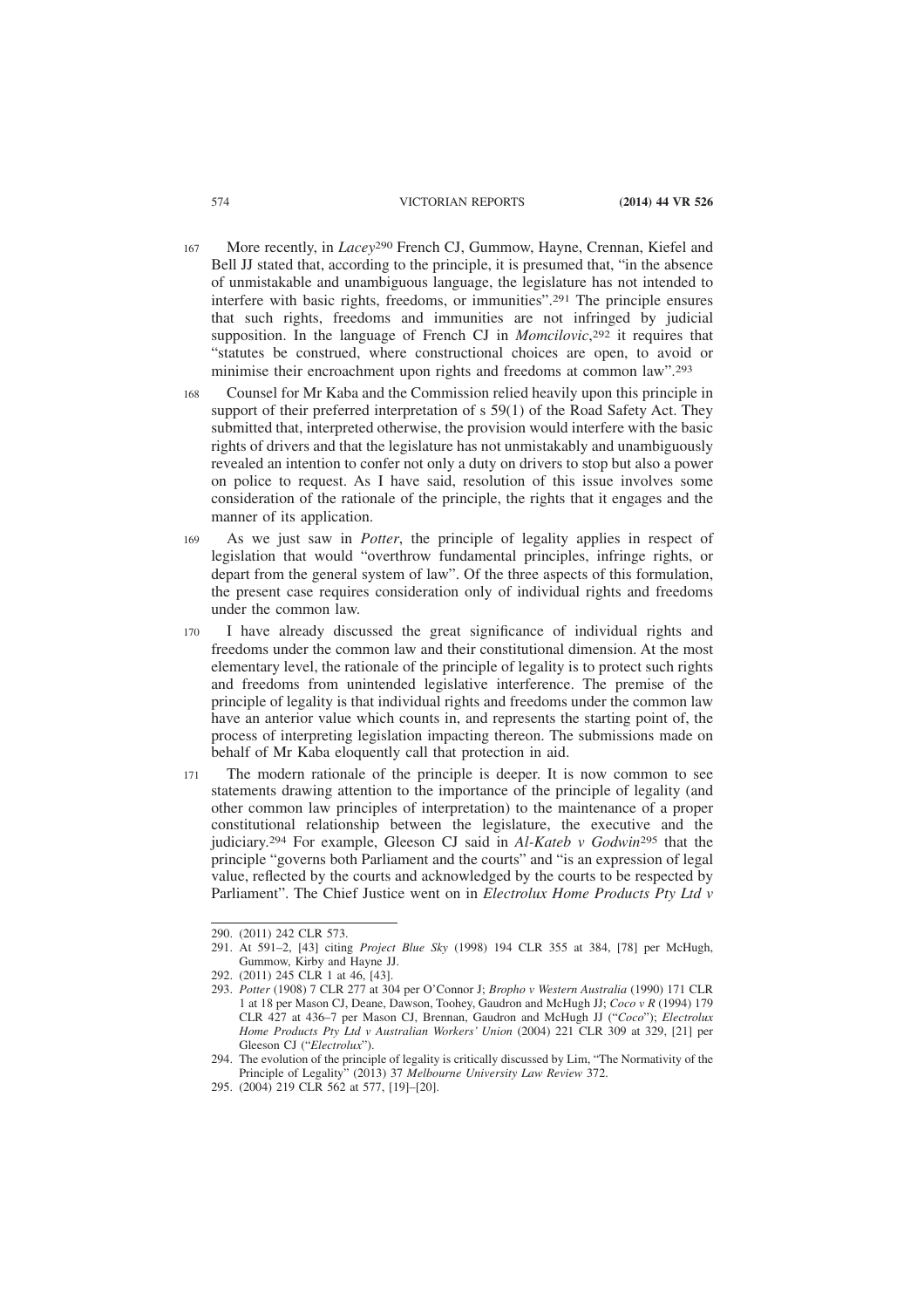*Australian Workers' Union*296 to state it was "a working hypothesis, the existence of which is known both to Parliament and the courts upon which statutory language will be interpreted. The hypothesis is an aspect of the rule of law". These statements have frequently been cited with approval in subsequent cases.297

More recently in *Zheng*, French CJ, Gummow, Crennan, Kiefel and Bell JJ described the principle of legality as an: 172

… expression of the constitutional relationship between the arms of government with respect to the making, interpretation and application of laws. As explained in *NAAV v Minister for Immigration and Multicultural and Indigenous Affairs*, 298 the preferred construction by the court of the statute in question is reached by the application of rules of interpretation accepted by all arms of government in the system of representative democracy.299

Developing the same subject, in *Momcilovic*300 French CJ said:301

The common law in its application to the interpretation of statutes helps to define the boundaries between the judicial and legislative functions. That is a reflection of its character as "the ultimate constitutional foundation in Australia".302 It also underpins the attribution of legislative intention on the basis that legislative power in Australia, as in the United Kingdom, is exercised in the setting of a "liberal democracy founded on the principles and traditions of the common law".303 It is in that context that this Court recognises the application to statutory interpretation of the common law principle of legality.

In *Lee v New South Wales Crime Commission*, Gageler and Keane JJ304 explained that the principle of legality:305

… respects the distinct contemporary functions, enhances the distinct contemporary processes, and fulfils the shared contemporary expectations of the legislative and the judicial branches of government.

In this modern formulation, it is recognised that the principle can contribute to making the democratic process more effective. Accordingly, it has been held that one purpose of the principle is to ensure that, in the enactment of legislation that interferes with individual rights and freedoms, the parliament properly examines that impact. This objective was first expressed in *Coco v R*306 by Mason CJ, Brennan, Gaudron and McHugh JJ, who stated that: 307 173

<sup>296. (2004) 221</sup> CLR 309 at 329, [21].

<sup>297.</sup> As to *Al-Kateb,* see for example *Plaintiff M47/2012 v Director-General of Security* (2012) 251 CLR 1 at 191, [528] per Bell J; as to *Electrolux,* see for example *Australian Education Union v Fair Work Australia* (2012) 246 CLR 117 at 135, [30] per French CJ, Crennan and Kiefel JJ. 298. (2002) 123 FCR 298 at 410–12, [430]–[433].

<sup>299. (2009) 239</sup> CLR 446 at 455–6, [28] per French CJ, Gummow, Crennan, Kiefel and Bell JJ; approved in *Lacey* (2011) 242 CLR 573 at 592, [43] per French CJ, Gummow, Hayne, Crennan, Kiefel and Bell JJ.

<sup>300. (2011) 245</sup> CLR 1.

<sup>301.</sup> At 46, [42].

<sup>302.</sup> *Wik Peoples v Queensland* (1996) 187 CLR 1 at 182 per Gummow J.

<sup>303.</sup> *R v Secretary of State for the Home Department; Ex parte Pierson* [1998] AC 539 at 587 per Lord Steyn.

<sup>304. (2013) 251</sup> CLR 196 ("*Lee*").

<sup>305.</sup> At 310, [312].

<sup>306. (1994) 179</sup> CLR 427.

<sup>307.</sup> At 437–8.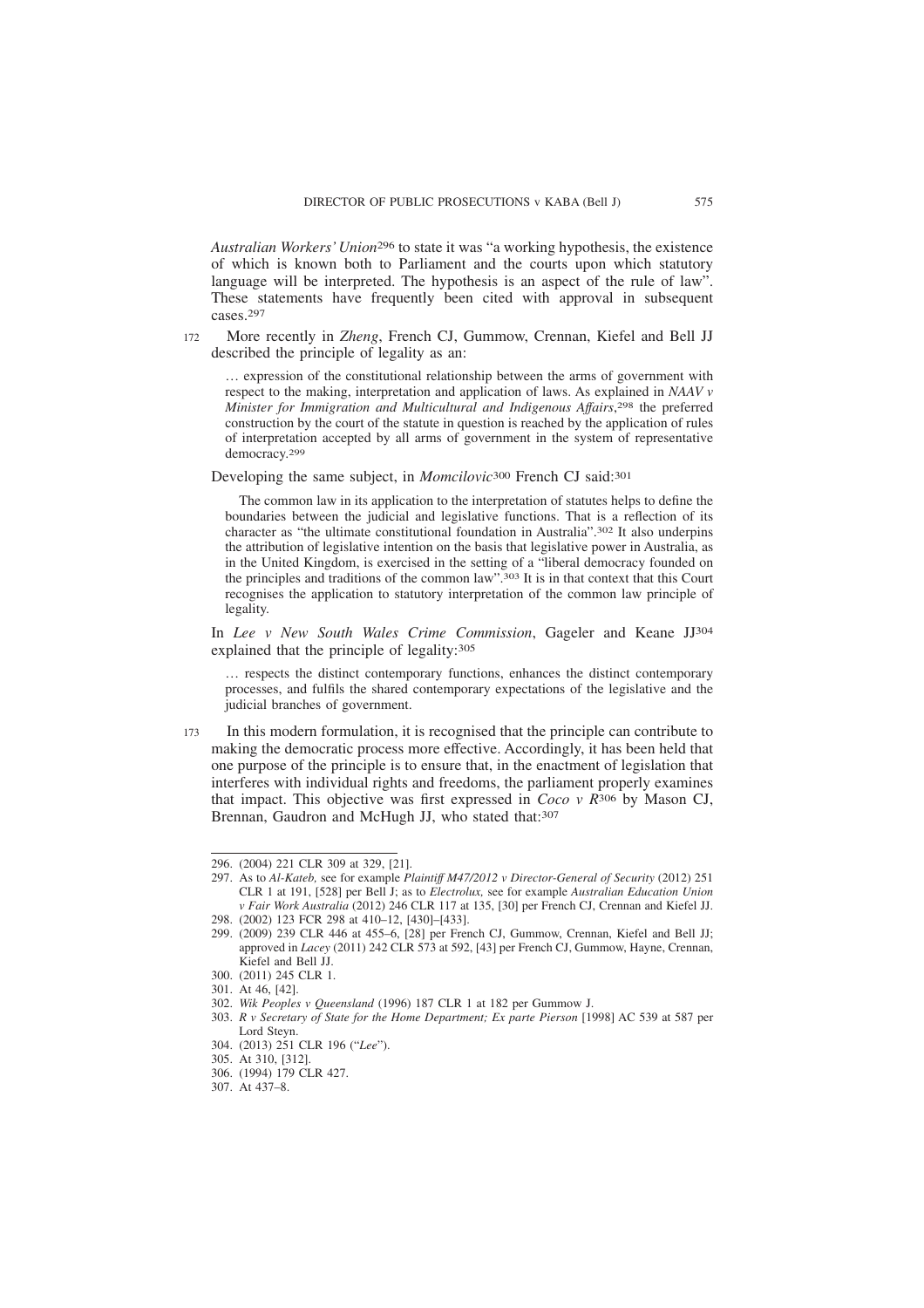Curial insistence on a clear expression of an unmistakable and unambiguous intention to abrogate or curtail a fundamental freedom will enhance the parliamentary process by securing a greater measure of attention to the impact of legislative proposals on fundamental rights.

Along the same lines, in *R v Secretary of State for the Home Department; Ex* parte Simms, 308 Lord Hoffmann later made this oft-cited 309 statement: 310

Parliamentary sovereignty means that Parliament can, if it chooses, legislate contrary to fundamental principles of human rights … The constraints upon its exercise by Parliament are ultimately political, not legal. But the principle of legality means that Parliament must squarely confront what it is doing and accept the political cost. Fundamental rights cannot be overridden by general or ambiguous words. This is because there is too great a risk that the full implications of their unqualified meaning may have passed unnoticed in the democratic process. In the absence of express language or necessary implication to the contrary, the courts therefore presume that even the most general words were intended to be subject to the basic rights of the individual. In this way the courts of the United Kingdom, though acknowledging the sovereignty of Parliament, apply principles of constitutionality little different from those which exist in countries where the power of the legislature is expressly limited by a constitutional document.

- On this analysis, the related311 purposes of the principle of legality are to protect common law rights and freedoms from unintended legislative interference and to help in making the democratic process more effective when legislation impacting thereon is being considered. The greater is the clarity about what rights are covered and the manner of its application, the more effective will be the principle in achieving these purposes. The demands made upon the principle in the contemporary setting, of which this case is perhaps an example, suggest that attention to these issues is warranted. 174
- That contemporary setting includes the great increase in the quantity of legislation that has occurred and its accompanying great impact upon the daily lives of individuals.312 This in itself has placed heavy demands upon the principle of legality.313 But more than that, a substantial body of international human rights law has come into force, most importantly (for present purposes) the ICCPR. This has been influential in the development of the common law. It has influenced the formulation of much legislation and led to the establishment, by the Australian Human Rights Commission Act 1986 (Cth),314 of Australia's national human rights institution. The ICCPR is a schedule to that Act.<sup>315</sup> Legislation based on the ICCPR has been enacted in a State and Territory.316 As we have seen 175

<sup>308. [2000] 2</sup> AC 115 ("*Simms*").

<sup>309.</sup> See for example *Plaintiff S157/2002 v Commonwealth* (2003) 211 CLR 476 at 492, [30] per Gleeson CJ.

<sup>310.</sup> *Simms* [2000] 2 AC 115 at 131.

<sup>311.</sup> *Lee* (2013) 251 CLR 196 at 309, [310]–[312] per Gageler and Keane JJ.

<sup>312.</sup> Finn, "Statutes and the Common Law" (1992) 22 *University of Western Australia Law Review* 7, 11.

<sup>313.</sup> Spigelman, "Principle of Legality and the Clear Statement Principle" (2005) 79 *Australian Law Journal* 769, 776.

<sup>314.</sup> Section 7(1).

<sup>315.</sup> Schedule 2.

<sup>316.</sup> See Charter of Human Rights and Responsibilities Act 2006 and Human Rights Act 2004  $(ACT)$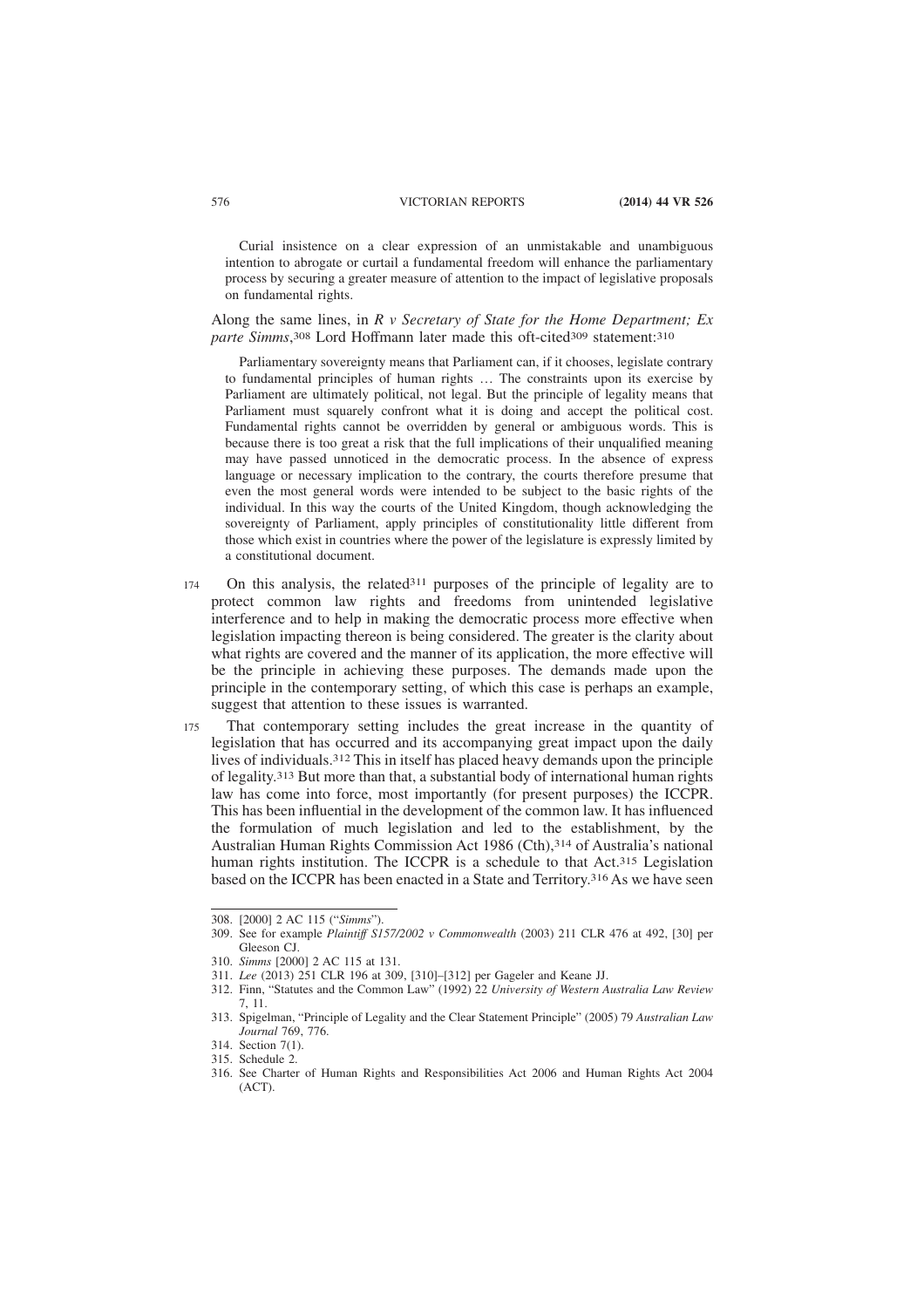and will see again, the national uniform evidence legislation includes inconsistency with the ICCPR as a consideration relevant to the exclusion of unlawfully or improperly evidence.<sup>317</sup>

- Furthermore, the increase in the quantity of legislation has given rise to highly developed parliamentary processes. Given the contemporary importance of human rights when enacting legislation, it is perhaps not surprising that human rights are receiving more attention in these processes. Two deserve particular mention. First, Parliaments have more sophisticated legislative scrutiny mechanisms than previously. So, drawing on the United Kingdom model,318 the Australian Parliament has established a Parliamentary Joint Committee on Human Rights.319 It functions include the examination of proposed legislation for compatibility with human rights, including the ICCPR.320 A second parallel development is that legislative counsel are expected to be, and are, more conscious of human rights in the drafting of legislation and in supporting these scrutiny processes.<sup>321</sup> I would expect both of these trends to intensify in coming years. 176
- Despite these and other increased contemporary demands and the deepening of its underlying rationale, the principle of legality is still expressed in broad terms. These reflect its ancient origins and allow considerable scope for the exercise of individual judicial preference and, potentially, unpredictability and inconsistency of application. Moreover, there has been little judicial explanation of the principle. This has led to constructive criticism of the scope and operation of the principle and its "methodological opacity",322 particularly with respect to the rights and freedoms covered and the manner of its application, two matters which are directly relevant to this case. 177

### *Rights and freedoms covered*

It is important to know what rights and freedoms are covered by the principle of legality because this determines what legislation will be interpreted according to the protective approach that it specifies and therefore its scope as a normative rule. Up to now, the rights and freedoms covered have not been catalogued and I am not suggesting that they should be. They are generally "informed by the history of the common law", 323 which should continue to be so. Important guidance has been provided in scholarly writings324 and judgments.325 However, some uncertainty remains, more than is necessary or desirable, particularly as 178

<sup>317.</sup> Evidence Act 2008 s 138(3)(f).

<sup>318.</sup> See generally Hunt, "The Joint Committee on Human Rights" in Horne, Drewry and Oliver (eds), *Parliament and the Law*, Hart Publishing, (2013), 223.

<sup>319.</sup> Human Rights (Parliamentary Scrutiny) Act 2011 (Cth) s 4.

<sup>320.</sup> Ibid ss 3, 7.

<sup>321.</sup> See Lovric, "Human Rights: The Role of Legislative Counsel" (2011) 3 *The Loophole* 73.

<sup>322.</sup> Meagher, "The Common Law Principle of Legality in the Age of Rights" (2011) 35 *Melbourne University Law Review* 449, 464.

<sup>323.</sup> Spigelman, *Statutory Interpretation and Human Rights*, University of Queensland Press, (2008), 26.

<sup>324.</sup> See eg Spigelman, "Principle of Legality and the Clear Statement Principle" (2005) 79 *Australian Law Journal* 769, 775; Gans et al, *Criminal Process and Human Rights*, Federation Press, (2011), 32; Pearce and Geddes, *Statutory Interpretation in Australia*, LexisNexis, 8th ed, (2014), 255–9 [5.46]; Chief Justice Robert French, "Protecting Human Rights Without Bill of Rights" (Speech delivered at John Marshall School of Law, Chicago, 26 January 2010) 27.

<sup>325.</sup> See eg *Momcilovic* (2011) 245 CLR 1 at 177–8, [444] per Heydon J.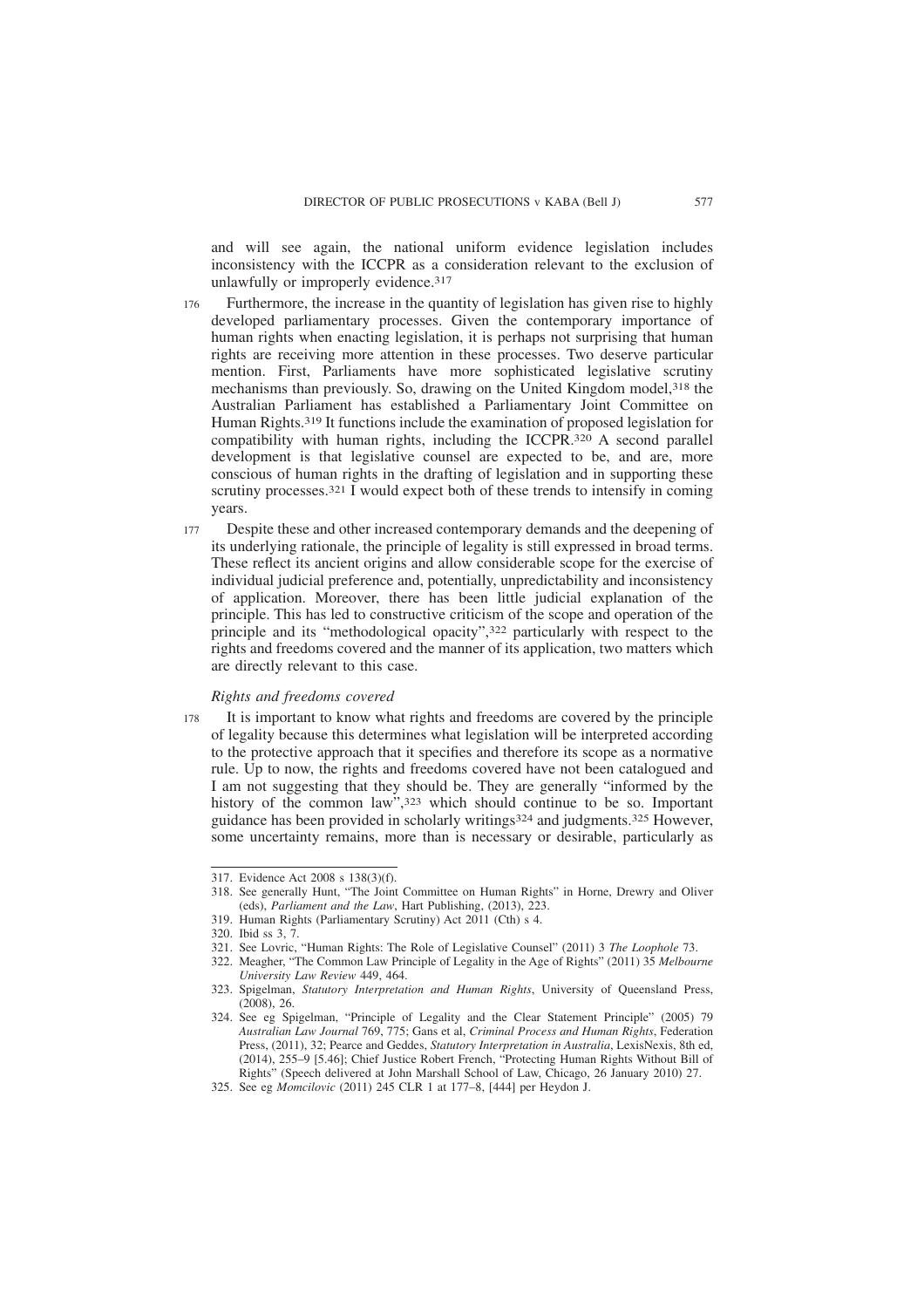regards identifying what rights and freedoms are "fundamental"326 or "commonly accepted",327 how much the qualifier "fundamental" has "work to do"328 in that process and, indeed, whether it has completely outlived its usefulness.329 The uncertainty can be illustrated by reference to the right to privacy. By reference to received authority, I held in *WBM,*330 as I hold here, that the common law right to privacy is covered by the principle. A senior Commonwealth legislative counsel has written that the rights to a fair trial and privacy "make up about 90% of a legislative counsel's human rights workload".331 Yet this right does not feature in the guiding lists, which may raise legitimate but unfortunate questions in the minds of some about the status of this important right under the principle.

- Writing extra-judicially, Chief Justice French has observed that the content of the principle of legality might be informed by international human rights norms through the evolution of the common law.332 That could, and in my view should, happen by treating the rights and freedoms in the ICCPR as fundamental rights and freedoms for the purposes of the principle of legality, thereby bringing greater coherence, discipline and transparency to the process of engaging with human rights in the course of statutory interpretation. 179
- In making this observation, Chief Justice French referred to "developmental processes of the kind mentioned"333 in *Mabo v Queensland [No 2]*. 334 These processes were identified in that case by Brennan J (Mason CJ and McHugh JJ agreeing) as follows: 180

The opening up of international remedies to individuals pursuant to Australia's ascension to the Optional Protocol to the [ICCPR]335 brings to bear on the common law the powerful influence of the Covenant and the internationals standards it imports. The common law does not necessarily conform with international standards, but international law is a legitimate and important influence on the development of the common law, especially when international law declares the existence of universal human rights.336

His Honour went on to say that such development of the common law "would be precluded if [it] … were to fracture a skeletal principle of our legal system".337 It was subsequently held by Mason CJ and Deane J in *Teoh* that development of the common law on the basis of international law must be carried out with "due circumspection" and "not be seen as a backdoor means of importing an unincorporated convention into Australian law".338

<sup>326.</sup> *Coco* (1994) 179 CLR 427 at 437 per Mason CJ, Brennan, Gaudron and McHugh JJ.

<sup>327.</sup> *Momcilovic* (2011) 245 CLR 1 at 47, [43] per French CJ.

<sup>328.</sup> See for example Spigelman, "Principle of Legality and the Clear Statement Principle" (2005) 79 *Australian Law Journal* 769, 781.

<sup>329.</sup> *Momcilovic* (2011) 245 CLR 1 at 46, [43] per French CJ.

<sup>330. (2012) 43</sup> VR 446 at 481, [163].

<sup>331.</sup> Lovric, "Human Rights: The Role of Legislative Counsel" (2011) 3 *The Loophole* 73, 81.

<sup>332. &</sup>quot;Oil and Water? — International Law and Domestic Law in Australia" (The Brennan Lecture, Bond University, 26 June 2009) 20 [37].

<sup>333.</sup> Ibid.

<sup>334. (1992) 175</sup> CLR 1.

<sup>335.</sup> See Communication 78/1980 in *Selected Decisions in the Human Rights Committee under the Optional Protocol*, vol 2, 23.

<sup>336. (1992) 175</sup> CLR 1 at 42.

<sup>337.</sup> At 43.

<sup>338.</sup> *Teoh* (1995) 183 CLR 273 at 288 per Mason CJ and Deane J.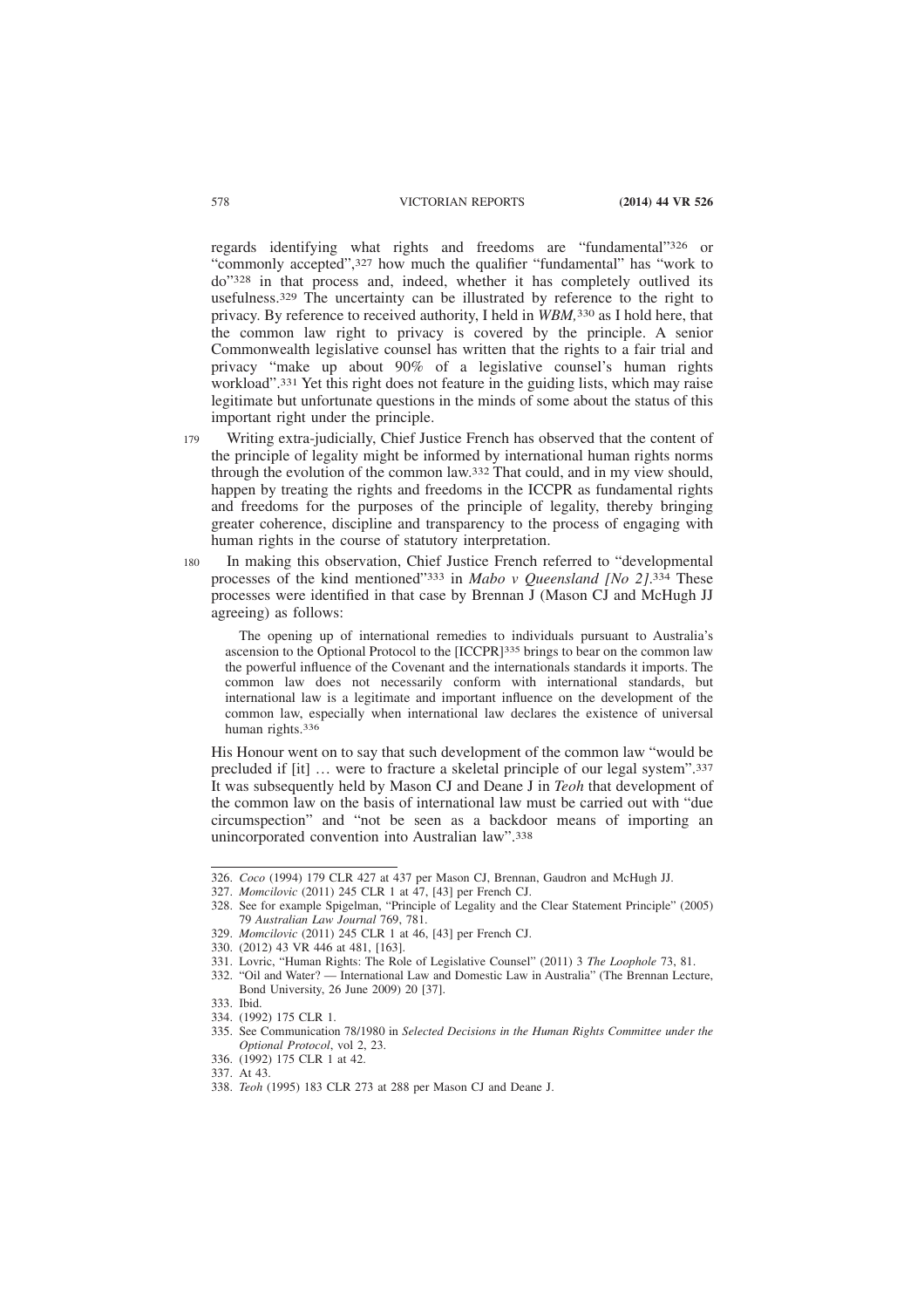- Applying these principles, treating the rights and freedoms in the ICCPR as fundamental rights and freedoms for the purposes of the principle of legality would, I think, be a natural and appropriate step to take. It would reflect the close relationship between common law rights and freedoms and those recognised in the ICCPR. It would be consistent with the widespread acceptance of the ICCPR in the Australian legal system. It would fit well into the constitutional relationship between parliament and the judiciary. It would not represent backdoor importation of an unincorporated convention into Australian law. It would bring a greater measure of certainty to the identification of the rights covered by the principle without limiting those already covered or inhibiting the capacity of the common law to develop in this regard. In relation to the issue of limitation of rights, it would fit with the way in which, under the existing principle, legislation is read down (where appropriate) so as to be compatible with human rights. I will develop three of these propositions in what follows. 181
- The rights and freedoms covered by the principle of legality overlap with but are not the same as those recognised in the ICCPR (and other human rights instruments).339 The degree of overlap, which is substantial, reflects the close connection between common law individual rights and freedoms and the development of international human rights law, particularly as regards the civil and political rights in the ICCPR. 182
- In the United Kingdom, as here, it is accepted that damage would be done to the principle of legality if, in the words of Laws J in *R v Lord Chancellor; Ex parte Lightfoot*, 340 it were to be "pressed into service in areas to which it does not necessarily belong". However, the connection between common law rights and freedoms is so close that, consistently with that observation, the rights specified by the European Convention on Human Rights are, in that jurisdiction, covered by the principle of legality quite apart from s 3 of the Human Rights Act. Lord Browne-Wilkinson laid the foundation for that development in an influential article, where he wrote:341 183

It is now inconceivable that any court in this country would hold that, apart from statutory provision, the individual freedoms of a private person are any less extensive than the basic rights protected by the ECHR. Whenever the provisions of the ECHR have been raised before the courts, the judges have asserted that the Convention confers no greater rights than those protected by the common law.

Subsequently the courts held that, at common law, the principle of legality covered these rights because, returning to Laws J in *Lightfoot*, they are "rights which, in truth, everyone living in a democracy under the rule of law ought to enjoy".342

Accepting that the United Kingdom and Australia have different constitutional arrangements and that the European Convention on Human Rights applies to the United Kingdom by virtue of its membership of a regional human rights system, both the United Kingdom and Australia apply a common law principle of legality 184

<sup>339.</sup> Spigelman, *Statutory Interpretation and Human Rights*, University of Queensland Press,  $(2008), 29$ 

<sup>340. [2000]</sup> QB 597 at 608 ("*Lightfoot*").

<sup>341.</sup> Lord Browne-Wilkinson, "The Infiltration of a Bill of Rights" (1992) *Public Law* 397, 405.

<sup>342. [2000]</sup> QB 597 at 609.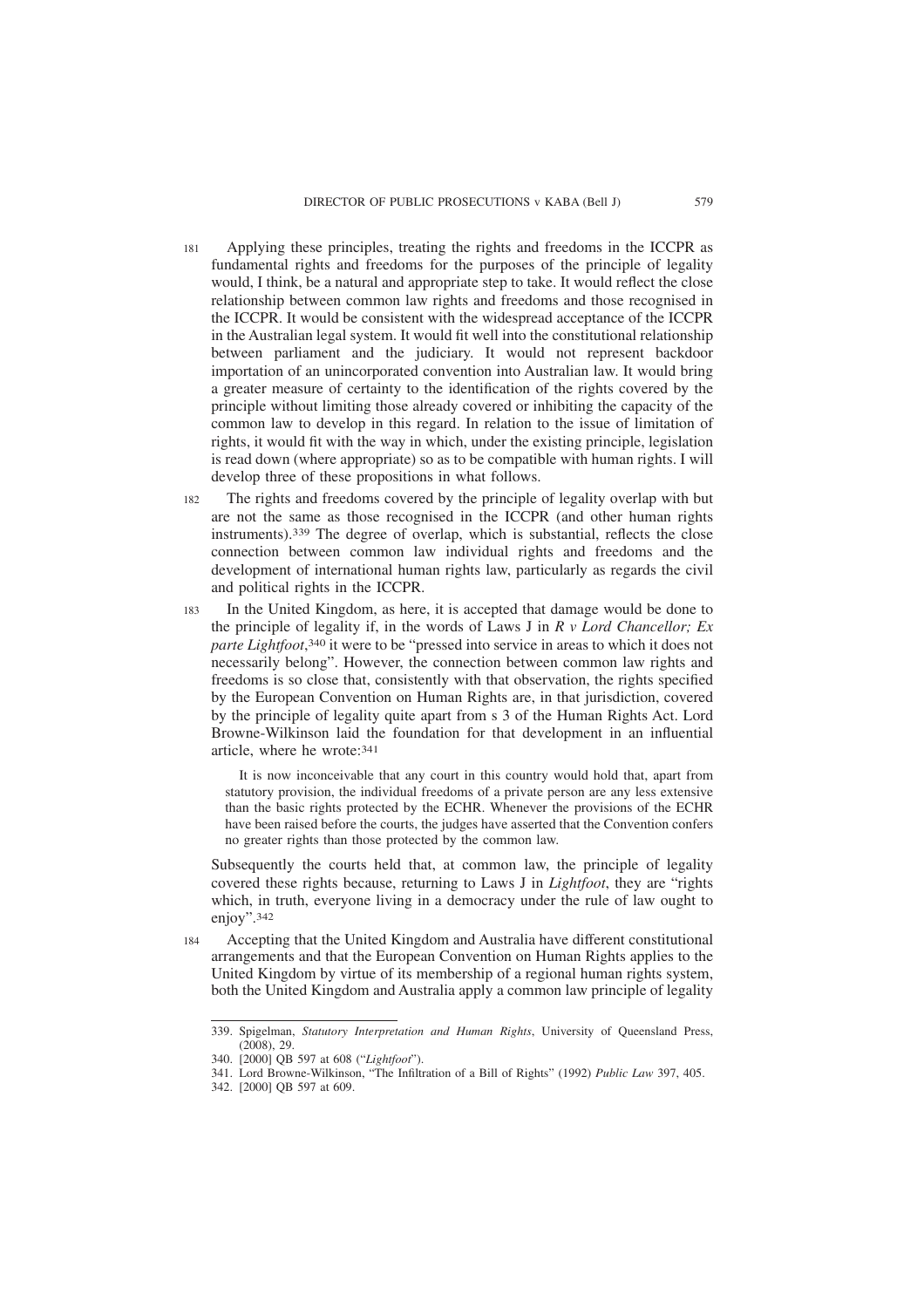and the reasons for bringing the rights in the Convention under its application in the United Kingdom would appear to have equal force in relation to the ICCPR and Australia.

- Bringing the rights and freedoms in the ICCPR under the principle of legality would not represent backdoor importation of an unincorporated convention into Australian law because it would inform the operation and application of an existing principle of interpretation, not create a law or rule that was independently enforceable. Ascertaining the intention of parliament would continue to be the central focus of statutory interpretation, as required by the well-established principles. 185
- The issue of limitation of rights arises because, as we have seen in relation to the principle of consistency, most of the rights specified in the ICCPR are susceptible to limitation by a state provided that the standards of legality and proportionality (or necessity) are complied with. For the reasons I give below, Australian courts of high authority have, for some time, been applying a proportionality standard in the process of reading down legislation according to the principle of legality. Therefore, if the rights in the ICCPR were to be brought under the principle of legality, the current approach to the application of the principle would enable the issue of limitation of rights to be dealt with. However, the rights-protecting rationale of the principle of legality prevents it from ever being employed to read up legislation whose meaning is ambiguous. 186
- For those reasons, I would hold that, generally speaking, the rights and freedoms in the ICCPR are covered by the principle of legality. I would hold that, specifically speaking, the right to liberty  $(Art 9(1))$ , freedom of movement  $(Art 9(1))$  $12(1)$ ) and privacy (Art 17(1)) are so covered. Depending on the nature of the case, this might require the court, when ascertaining the intention of parliament in relation to the provision in question, to engage more deeply with the nature of the right, the importance of the right to the individual and the impact upon the right of the provision in question, as I hope I have here. 187
- Finally, as regards the operation and application of the principle of legality in Victoria, there is reason to think that the statutory human rights specified in the Charter, quite apart from  $s$  32(1), are protected at common law under the principle of legality. Observations were made about the applicability of the principle to statutory rights by Finn J in *Buck v Comcare*. 343 His Honour was interpreting a federal provision that suspended a statutory right to worker's compensation. While acknowledging that statutory rights did not fall into the category of common law rights that had been traditionally protected by the principle, Finn J had regard to the social importance of modern legislation in holding that the principle applied to the right to compensation in question. His Honour observed that the statutory right in question was of such:344 188

… significance to the individual in my view, that, where there may be doubt as to Parliament's intention, the courts should favour an interpretation which safeguards the individual. To confine our interpretative safeguards to the protection of "fundamental

<sup>343. (1996) 66</sup> FCR 359 ("*Buck*").

<sup>344.</sup> At 364–5. These remarks were obiter dicta because the issue in the case was whether an application for judicial review could be made with respect to a "decision" made under the provision in question. Finn J held that the provision was self-executing and did not authorise or require the making of a decision: at 363–4.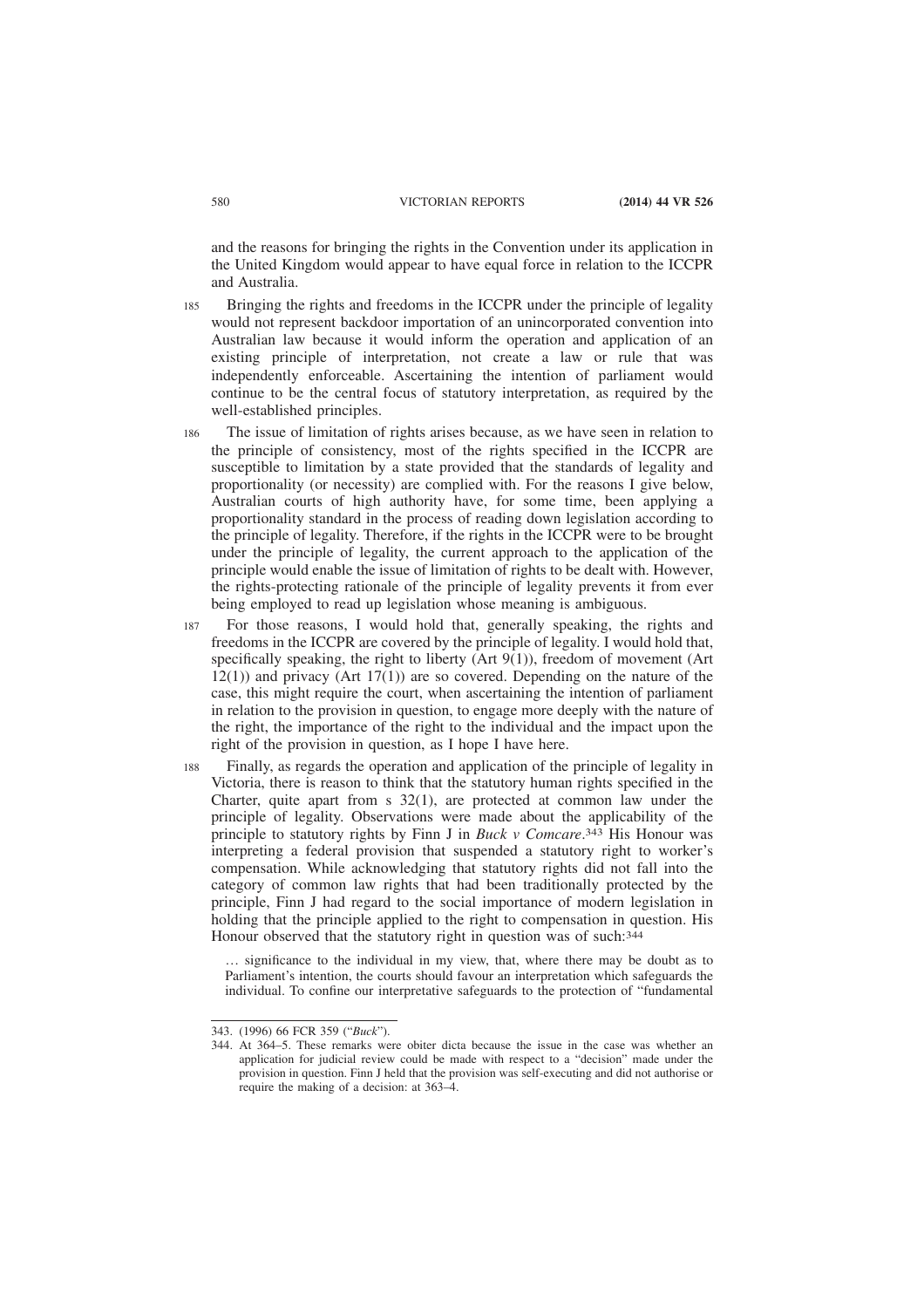common law rights" is to ignore that we live in an age of statutes and that it is statute which, more often than not, provides the rights necessary to secure the basic amenities of life in modern society.

- These observations have been referred to with approval or applied in Australian courts by judges of first instance on a number of occasions.345 189
- At the intermediate level, the observations were applied by Cowdroy, Buchanan and Katzmann JJ in *Australian Postal Corporation v Sinnaiah*. 346 The same approach was applied (without reference to Finn J in *Buck)* by Black CJ, French and Weinberg JJ in *Haneef*. 347 190
- In *Sinnaiah*, the court was interpreting a provision, like the one at issue in *Buck*, that suspended a worker's right to claim compensation. Cowdroy, Buchanan and Katzmann JJ set out the abovementioned passage from the judgment of Finn J and held that his Honour's remarks applied with "equal force" in the case before them.348 191
- In *Haneef*, which we will see again later, the court was interpreting the word "associate" in the character test in the migration legislation. Black CJ, French and Weinberg JJ applied the principle of legality upon the basis that the respondent's visa "gave him valuable rights", being the right (for the term of the visa) "to live here, to be at liberty here, to be with his wife here, and to work here".<sup>349</sup>  $192$
- The human rights specified in the Charter may be compared with the fundamental rights and liberties traditionally protected by the principle of legality. Following Finn J in *Buck*, it might be concluded that the principle encompasses these human rights. If this is correct, I have additional fortification for my conclusion. As this was not argued, I will not express a concluded view. 193

#### *Application*

According to the submissions of counsel for Mr Kaba and the Commission, the correct method involves determining whether a constructional choice consistent with protection of a relevant right, freedom or immunity is open. If such a choice is open, that is the interpretation which must be adopted. The application of the principle of legality is essentially binary. The interpretation involving the least infringement of human rights must be preferred to any other interpretation. That 194

<sup>345.</sup> *Re Scholfield; Ex parte Rangott v P & B Barron Pty Ltd* (1997) 72 FCR 280 at 285–6 per Finn J (interpretation of provisions relating to restrictions upon use of transcripts); *SB v Parramatta Children's Court* (2007) 39 Fam LR 132 at 146, [68]–[69] per Price J (interpretation of provisions relating to right to be heard in proceedings); *Director of Public Prosecutions (WA) v GTR* [2007] WASC 318 (20 December 2007) at [28]–[29] per McKechnie J (interpretation of provisions relating to admissibility of evidence about prior convictions of child); *Harvey v Minister Administering Water Management Act 2000* (2008) 160 LGERA 50 at 71–2, [65] (New South Wales Land and Environment Court, Jagot J) (interpretation of provisions relating to statutory water bore rights); *Oxenbould v Solicitors' Trust* [2011] TASSC 57 (3 November 2011) at [36]–[38] per Blow J (interpretation of transitional provisions allegedly extinguishing a prior statutory right to make claim) (this decision was substantially overturned on appeal but no adverse comment was made about his Honour's use of the principle of legality: *Solicitors' Trust v Oxenbould* (2013) 22 Tas R 235 per Crawford CJ, Tennent and Wood JJ.

<sup>346. (2013) 213</sup> FCR 449 ("*Sinnaiah*").

<sup>347. (2007) 163</sup> FCR 414.

<sup>348. (2013) 213</sup> FCR 449 at 458, [34].

<sup>349. (2007) 163</sup> FCR 414 at 443, [110].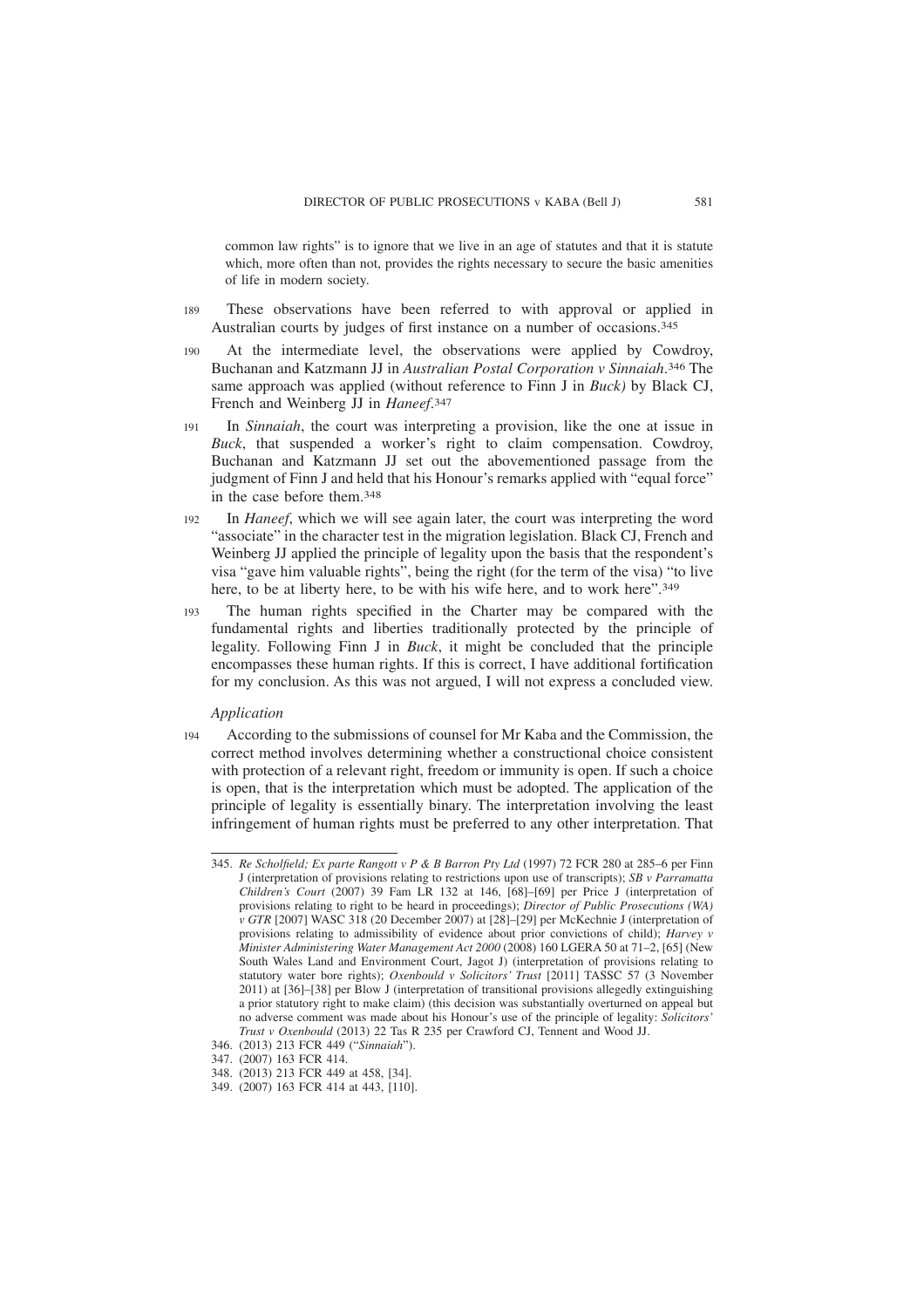is how the principle has operated in the past.350 Applied to the present case, counsel submitted that it was open to interpret s 59(1) of the Road Safety Act such that the duty of the driver to stop arose only where the power of the police to request was independently conferred. The principle of legality mandated that interpretation. The Commission supported these submissions. The Director opposed the interpretation for which Mr Kaba contended but was in substantial agreement about the approach to be followed. All parties submitted that proportionality was not part of the principle of legality.

- These submissions raise important issues about how the principle of legality is to be applied. I would formulate the critical questions by asking how is the court to determine whether a particular interpretation is open and whether the parliament has, by the provision in question, clearly intended to interfere with the relevant right or freedom. While there are no simple answers to these questions, I shall explain the judicial method that I intend to follow, for I think the importance of the principle of legality, especially given its modern rationale, demands nothing less. 195
- I think it is clear from the authorities that the court cannot adopt a "one size fits all" approach to the application of the principle of legality. The legislative landscape is too vast. However, I think that, broadly speaking, two useful categories can be identified. I am not suggesting that they cover the field or are hermetic. Far from it. The first category is where the court must determine the scope and extent of a plainly rights-infringing provision. The second is where the court must determine whether a rights-infringing provision applies at all. With cases in the first category, the court may be required to identify the extent of the interference by reference to the purpose of the provision in question, the nature of the infringement and the relation between the two, that is, by reference (in effect) to a proportionality analysis. With cases in the second category, the court may be required to make a binary choice between an infringing and non-infringing interpretation. 196
- With cases in the first category, the need to determine the scope or extent of a plainly rights-infringing provision arises by reason of the particular demands of the principle of legality in such situations. On the authorities, such a provision is to be interpreted so as to "avoid *or minimise*"351 the infringement. In *WBM*, 352 Warren CJ (Hansen JA agreeing) held that the preferred interpretation must be one that "does not interfere or *least interferes*" with the right.353 In *Victoria Police Toll Enforcement v Taha*, 354 Tate JA observed: 197

Where the intention to encroach upon rights is not manifest with "irresistible clearness"355 a court must interpret the legislation, consistent with the principle of legality, as not abrogating or curtailing the rights in question. This may be seldom an

<sup>350.</sup> Meagher, "The Common Law Principle of Legality in the Age of Rights" (2011) 35 *Melbourne University Law Review* 449, 460–3.

<sup>351.</sup> *Momcilovic* (2011) 245 CLR 1 at 46, [43] per French CJ (emphasis added).

<sup>352. (2012) 43</sup> VR 446.

<sup>353.</sup> At 468, [97] (emphasis added).

<sup>354. [2013]</sup> VSCA 37 ("*Taha*").

<sup>355.</sup> See O'Connor J in *Potter* (1908) 7 CLR 277 at 304, referring to the 4th edition of *Maxwell on Statutes*, cited by Gleeson CJ in *Al-Kateb*, above.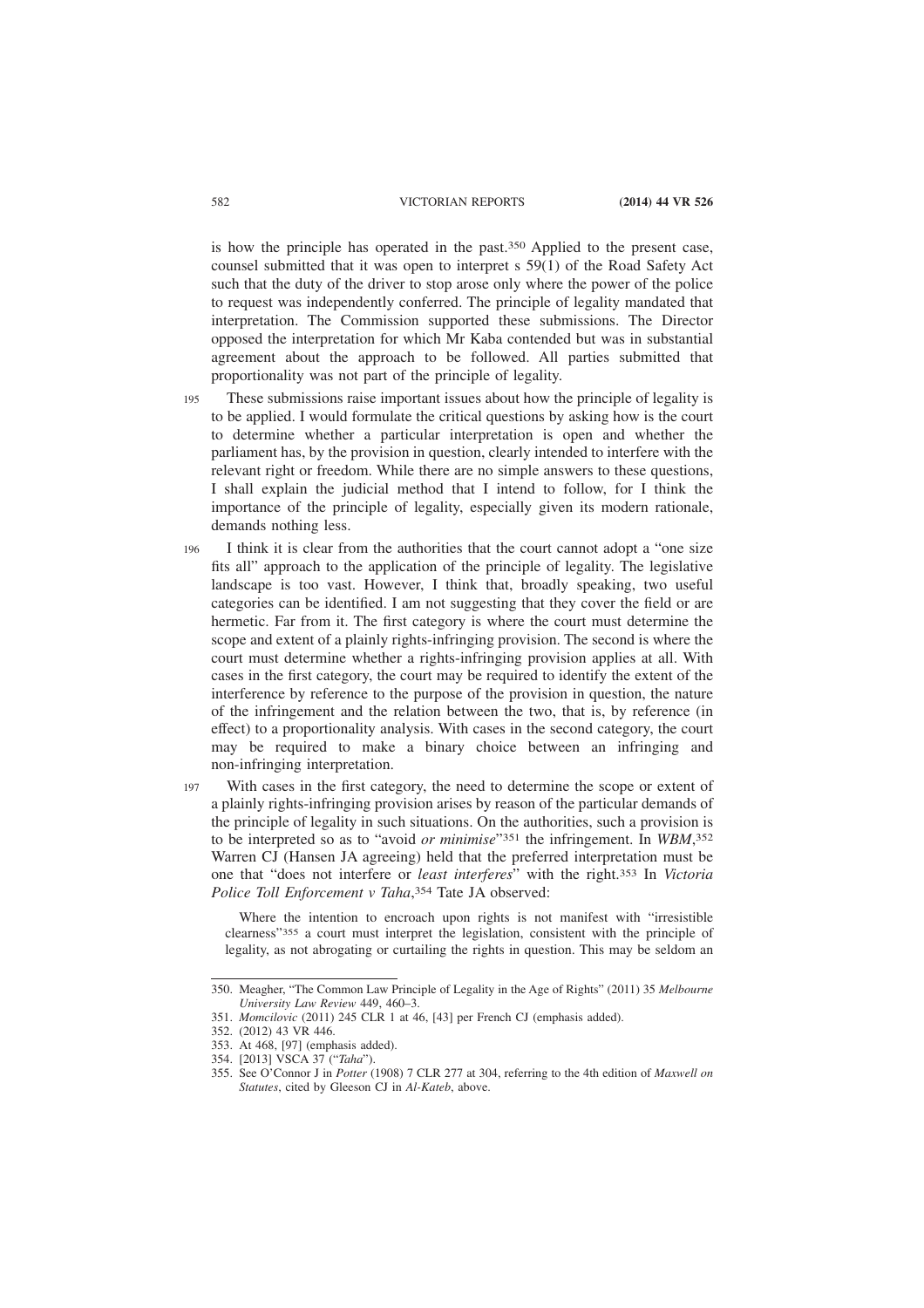all-or-nothing matter. Legislation may be enacted which unequivocally interferes with rights; the *extent to which it permits such interference* may remain a matter of constructional choice.356

*Patrick's Case*357 fell into this category. The appellant claimed that the Victorian Civil and Administrative Tribunal had made an error of law by interpreting the provisions of s 46 of the Guardianship and Administration Act 1986 so as to permit the selling of the home of a person with a mental illness when this was not necessary for the due management of the property. In upholding the appeal, I analysed authorities in the United Kingdom which had been approved by the High Court of Australia when expounding the principle of legality.358 On the basis of that analysis, I gave the following summary of the application of the principle in this category of case:359 198

Applying the principle to legislation which unmistakably intends some interference to be authorised but the scope of the permitted interference is in issue, it is first necessary to identify the right or freedom which is said to be infringed and consider the importance of the interests which it protects in the particular circumstances. Then it is necessary to identify the nature and extent of the interference by, and the purposes of, the statutory provision in question. If the interference complained of goes beyond what is shown to be reasonably necessary to meet a substantial and pressing need or legitimate aim, the proper interpretation will be that the interference is beyond the scope of the provision. In that regard, the more substantial is the infringement with the right or freedom, the more is required to show that the interference is necessary to meet the aims postulated and the interference should be the least necessary for that purpose.

I reject the submission of the Commission, supported by Mr Kaba, that this statement is contrary to the way in which the principle of legality has previously been applied. To the contrary, it is based upon authorities approved by the High Court. In addition to those authorities, I would refer here to several others that have followed the same or a similar approach.

In *Al Masri*, 360 the Full Court of the Federal Court of Australia was required to determine whether general provisions of migration legislation authorised the potentially indefinite detention of an unlawful non-citizen. Applying the principle of legality, Black CJ, Sundberg and Weinberg JJ emphasised the importance of liberty under the common law.361 Holding that the legislation did not authorise indefinite detention either by express words or necessary implication, their Honours emphasised that, when interpreting the provision, it was important to take into account the nature of the right abrogated or curtailed and the nature and degree of the interference:362 199

In considering the application of the principle of construction it is appropriate to take into account not only the fundamental nature of the right that may be abrogated or curtailed, but also the extent to which, depending upon the construction adopted, that may occur. Although all interferences with personal liberty are serious in the eyes of the common law, it may be said that the more serious the interference with liberty, the clearer the expression of intention to bring about that interference must be. Where the

<sup>356. [2013]</sup> VSCA 37 (4 March 2013) at [192] (emphasis added).

<sup>357. (2011) 39</sup> VR 373.

<sup>358.</sup> At 426–33, [243]–[270].

<sup>359.</sup> At 434, [271].

<sup>360. (2003) 126</sup> FCR 54.

<sup>361.</sup> At 75–8, [82]–[91].

<sup>362.</sup> At 78, [92].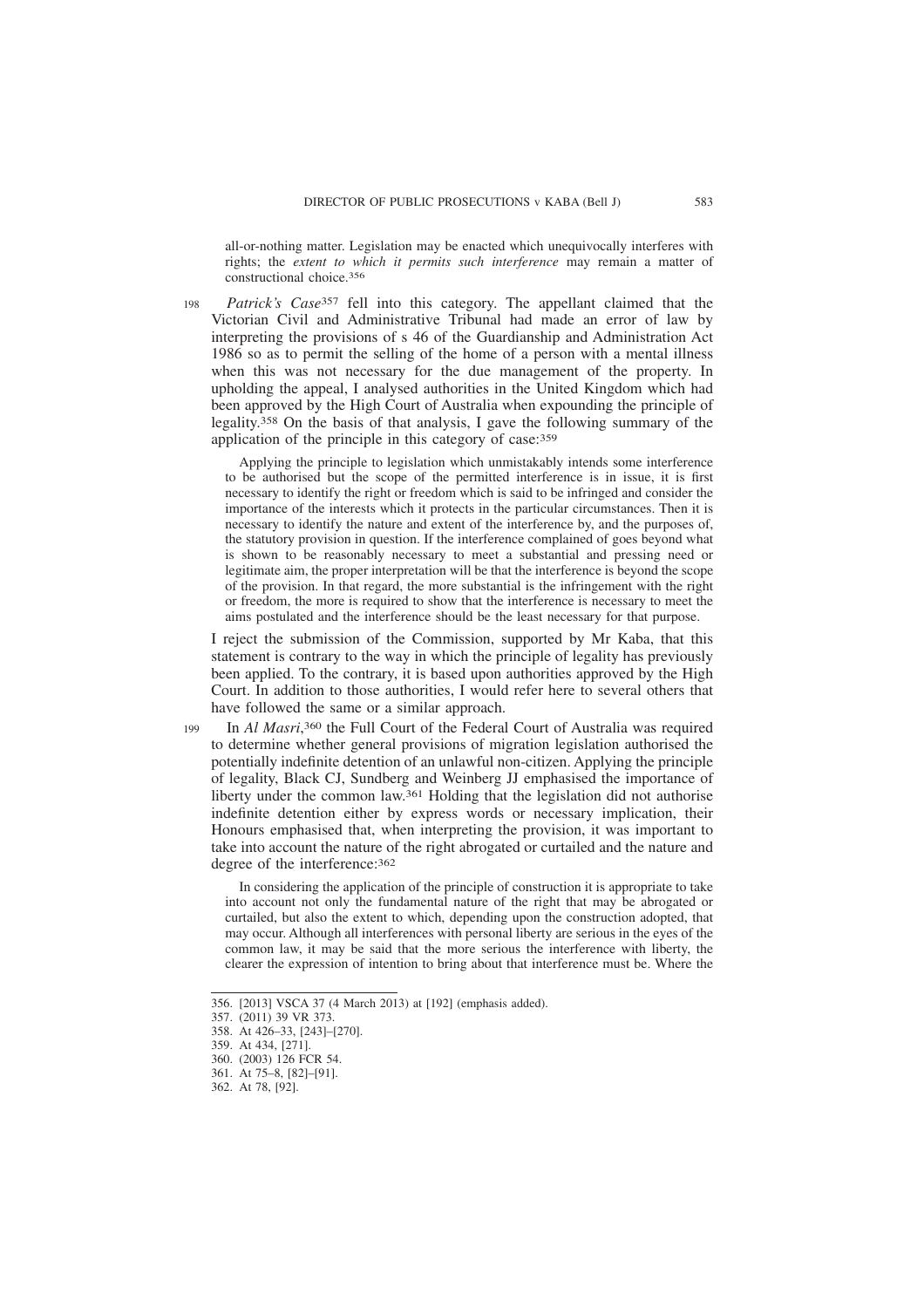right in issue is the fundamental right of personal liberty, it is appropriate to consider the nature and duration of the interference.

In *Mastwyk v Director of Public Prosecutions*, 363 the appellant was charged with failing to comply with a request under  $s$  55(1) of the Road Safety Act to accompany police to a police station for a breath test.364 The mode of transport proposed was the rear of a lockable police van. Finding that this would have constituted imprisonment, the magistrate dismissed the charge. Holding that the method of transport had to be objectively reasonable, the trial judge dismissed the appeal. Upholding that reasoning, Nettle and Redlich JJA (Maxwell P dissenting) dismissed the appeal. Applying the principle of legality, Nettle JA held:365 200

Fundamentally, a statutory restriction on the liberty of the subject is to be strictly construed. In the absence of a clear indication to the contrary, it should be taken as going no further than necessary to achieve the object in view. Here, to adopt and adapt Ormiston JA's reasoning in *Hrysikos*, the object in view is that the driver accompany the police officer to the designated place for testing. It is capable of being achieved by a requirement to accompany a police officer to a designated place by means of travel which is not objectively unreasonable.

Also applying that principle, Redlich JA held that the provision "should not be construed as authorising a requirement that involved an unreasonable imposition on the liberty of the driver".366 Maxwell P held that unreasonableness was an administrative law concept which should not be imported into the legislation.367

*Mastwyk* was followed by Ashley, Weinberg and Tate JJA in *Director of Public Prosecutions v Piscopo*368 which also concerned the interpretation of s 55(1). The issue was whether, when requiring a driver to accompany police for a breath test, police had to inform the driver that he or she need remain at the place of test for only three hours. Applying *Coco* and the principle of legality, Ashley JA (Weinberg and Tate JJA agreeing) reasoned that the requirement to accompany and remain did "involve some degree of interference with liberty",369 yet "Parliament has made it apparent that the right to liberty is to be curtailed to an 201

…

<sup>363. (2010) 27</sup> VR 92.

<sup>364.</sup> Section 55(1) provided:

If a person undergoes a preliminary breath test when required by a member of the police force ... under section 53 to do so and-

<sup>(</sup>a) the test in the opinion of the member … in whose presence it is made indicates that the person's breath contains alcohol; …

any member of the police force … may require the person to furnish a sample of breath for analysis by a breath analysing instrument and for that purpose may further require the person to accompany a member of the police force … to a place or vehicle where the sample of breath is to be furnished and to remain there until the person has furnished the sample of breath … and been given the certificate referred to in subsection (4) or until 3 hours after the driving, being an occupant of or being in charge of the motor vehicle, whichever is sooner. Example

A person may be required to go to a police station, a public building, a booze bus or a police car to furnish a sample of breath.

<sup>365. (2010) 27</sup> VR 92 at 103, [45].

<sup>366.</sup> At 107, [60].

<sup>367.</sup> At 101, [32].

<sup>368. (2011) 33</sup> VR 182.

<sup>369.</sup> At 201, [61].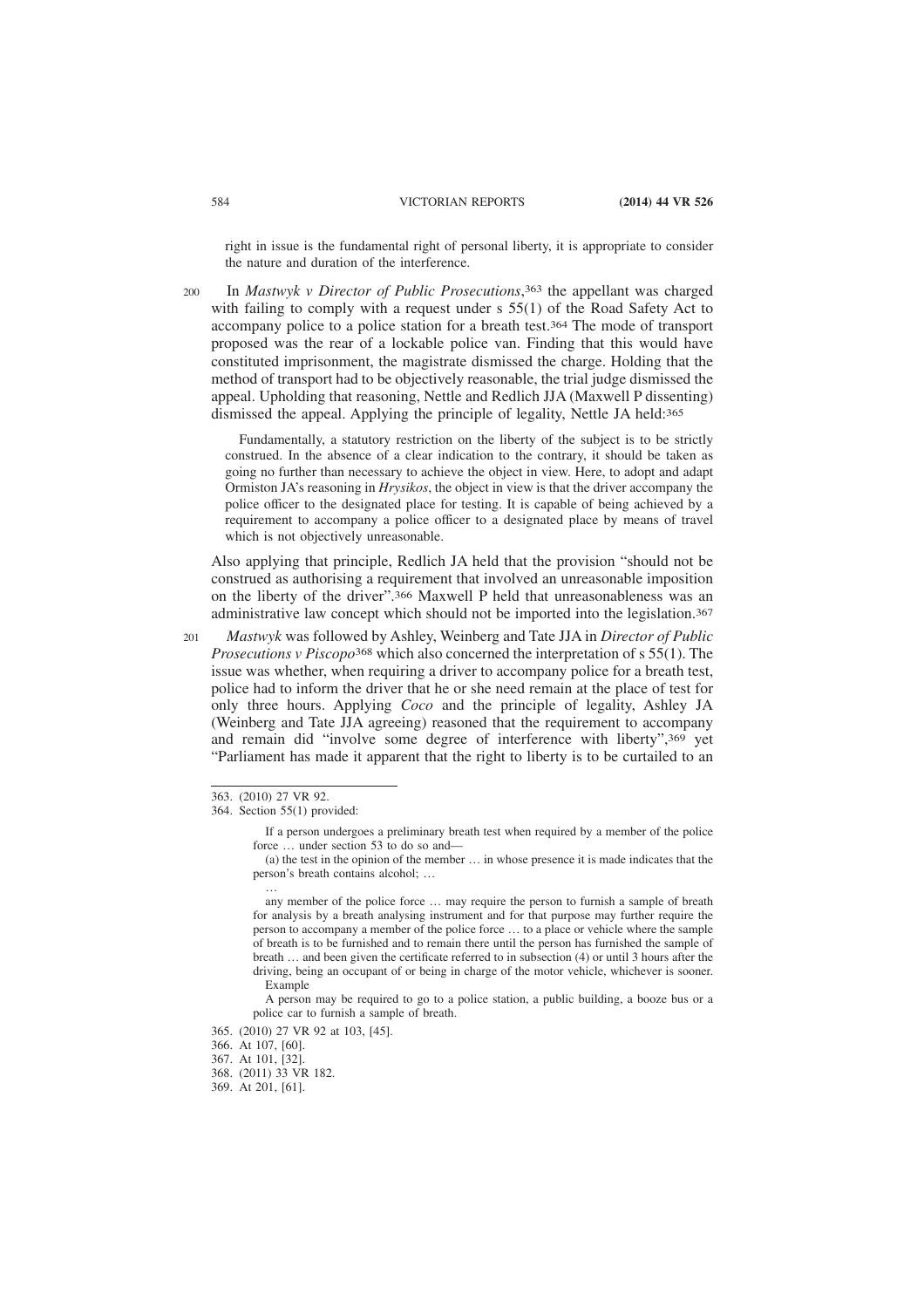extent".370 His Honour held that a restrictive interpretation must be adopted, but not so restrictive as the driver contended. The interpretation adopted, which his Honour saw to be "consistent with *Coco*"371 was that drivers had to be informed of both the purpose and temporal limit of the remaining, but this could be done on arrival at the place of test.372

- Another case is *Evans v New South Wales*. 373 Among the issues considered by the court was the validity of cl 7 of the World Youth Day Regulation 2008 (NSW).374 That Regulation was made pursuant to s 58(1) and (2) of the World Youth Day Act 2006 (NSW).<sup>375</sup> Applying the principle of legality, French, Branson and Stone JJ held that cl  $7(1)(b)$  of the regulation was not authorised by s 58(1) and (2) of the Act, properly interpreted. Their Honours held that the concept of "annoyance" might "extend to expressions of opinion which neither disrupt nor interfere with the freedoms of others, nor are objectively offensive".376 A breach of that kind of prohibition affected "freedom of speech in a way that … is not supported by the statutory power conferred by s 58 properly construed".377  $202$
- Lastly we return to *Haneef*. 378 Under s 501(6)(b) of the Migration Act 1958 (Cth), a person failed the character test if he or she had an "association" with someone, or with a group or organisation, whom the Minister reasonably suspected had been involved in criminal conduct. The Minister cancelled the respondent's visa because of his association with his two cousins about whom the Minister held that suspicion. 203
	- 370. At 195, [38(13)].
	- 371. At 202, [66].
	- 372. At 201, [61], 202, [66].
	- 373. (2008) 168 FCR 576.
	- 374. Clause 7 provided:
		- (1) An authorised person may direct a person within a World Youth Day declared area to cease engaging in conduct that:
			- (a) is a risk to the safety of the person or others, or
			- (b) causes annoyance or inconvenience to participants in a World Youth Day event, or
			- (c) obstructs a world Youth Day event.
		- (2) A person must not, without reasonable excuse, fail to comply with a direction given to the person under subclause (1).
		- Maximum penalty: 50 penalty units.
		- (3) A person is not guilty of an offence under this clause unless it is established that the authorised person warned the person that a failure to comply with the direction is an offence.
		- (4) In this clause, "*authorised person*" means:
			- (a) a police officer, or
				- (b) a member of an SES unit (within the meaning of the State Emergency Act 1989) or a member of the NSW Rural Fire Service, but only if the member is authorised by the Authority in writing for the purposes of this clause.
	- 375. Section 58(1) gave the Governor power to make regulations for or with respect to any matter that by the Act required or permitted to be prescribed or that was necessary or convenient to be prescribed for carrying out or giving effect to the Act. Section 58(2) specifically authorised the making of regulations for or with respect to "regulating the use by the public of, and the conduct of the public on, World Youth Day venues and facilities". The expression "World Youth Day venue or facility" included a World Youth Day declared area (s 3 of the Act).
	- 376. (2008) 168 FCR 576 at 597, [83].
	- 377. Ibid.
	- 378. (2007) 163 FCR 414.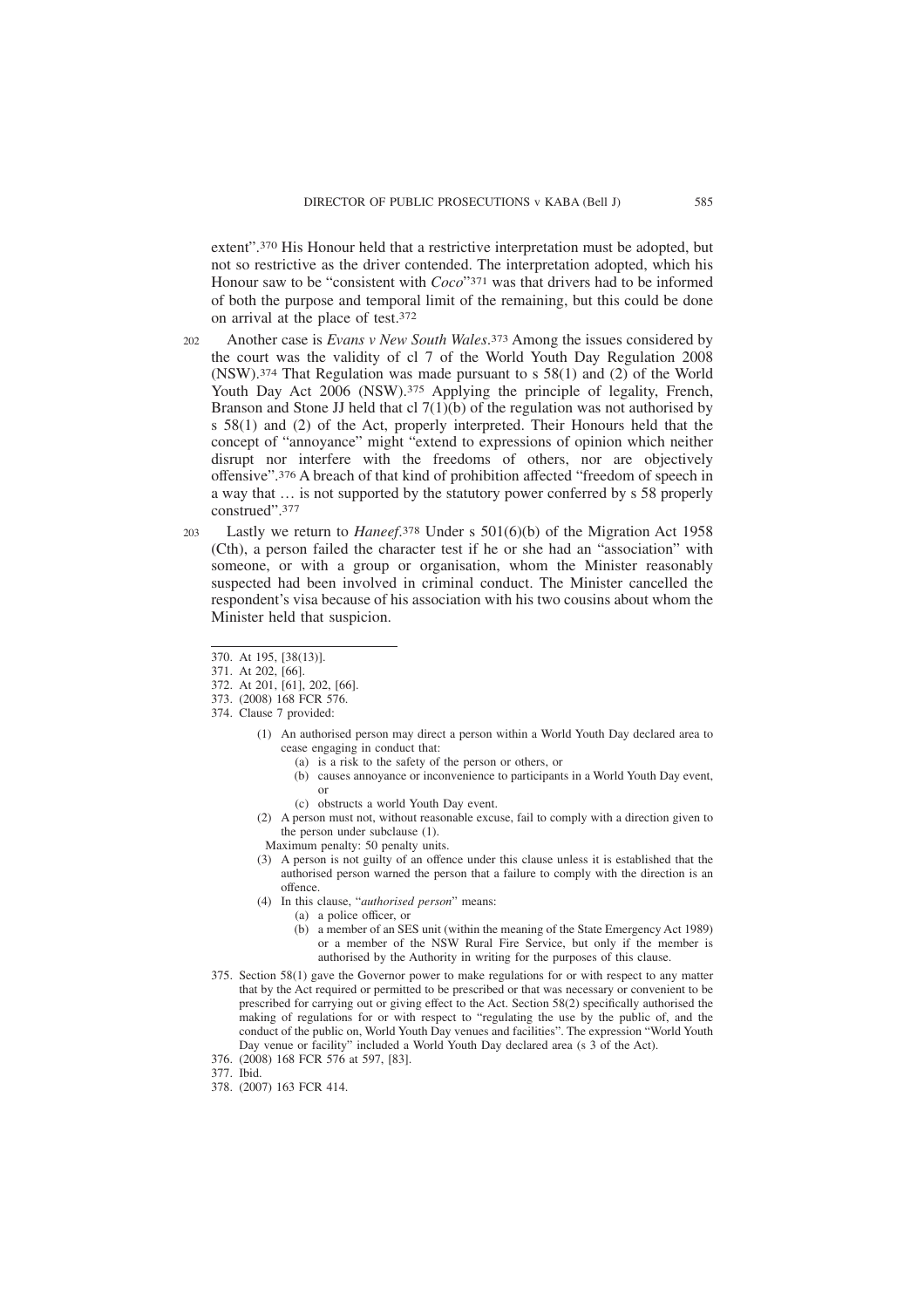- According to the Minister's interpretation, the term "association" did not require any suspicion that the respondent was involved in the criminal conduct of which his cousins were suspected. Black CJ, French and Weinberg JJ held the principle of legality to be applicable. We have seen their Honours' analysis of the statutory rights engaged. Regarding the issue of interpretation, the court held that the task of construction required was to determine the limits of the "range" of meanings of the term "association".379 Their Honours did not simply posit and then select the least rights infringing interpretation. Holding that the principle of legality tended against an interpretation of s 501 which made innocent association with suspected persons enough,380 they held otherwise on the basis of nature and purpose. 204
- In each of these cases, as in those in the United Kingdom that I reviewed in *Patrick's Case*, the court determined the scope or extent of a rights-infringing provision by applying the principle of legality in a way that engaged with the nature and importance of the right infringed, the purpose of the interference in question and the relation between the two. Although the courts did not describe this method as proportionality, it does in my view answer that general description. I am not suggesting that the analysis was the same in each case or that all proportionality analyses are the same. Neither is the case. But the analyses of the courts was the same kind of analysis that is carried out when determining whether interference is arbitrary in the human rights sense of being unreasonable and disproportionate in cases arising under the ICCPR (see above) when applying the principle of consistency. 205
- I must emphasise, however, that this method for applying the principle of legality has only been adopted in reading-down cases of the kind that I have discussed in *Patrick's Case* and here. The method allows the court, consistently with the intention of parliament, to identify the least rights-infringing interpretation where that is the matter that is in issue. It does not seem to assist the court to determine what interpretation is to be adopted where the matter in issue is whether the parliament intended to interfere with rights or freedoms at all, as where the matter in issue is whether a particular power is applicable in the given case. 206
- After consideration I have concluded that the present case falls into this second category. In this regard, I accept the alternative submissions made on behalf of Mr Kaba. The present case does not concern the scope of the power to conduct a routine check under s 59(1) of the Road Safety Act. The issue is whether, under that provision and no other, police have a power of routine stop and request at all. Mr Kaba and the Commission submit that the provision only applies where police have a power to stop and request under some other source of power. The Director submits that the provision itself confers that power. Because human rights are engaged, the principle of legality (and also s 32(1) of the Charter) is relevant to the resolution of this interpretative problem. The issue cannot be determined by a scope analysis. If it emerges upon proper examination that the legislature plainly and unambiguously intended to confer that power, this court must give effect to that interpretation even though it is rights-infringing. If an interpretation that avoids that infringement is reasonably open, I must adopt it. 207

<sup>379.</sup> At 442, [106].

<sup>380.</sup> At 444, [114].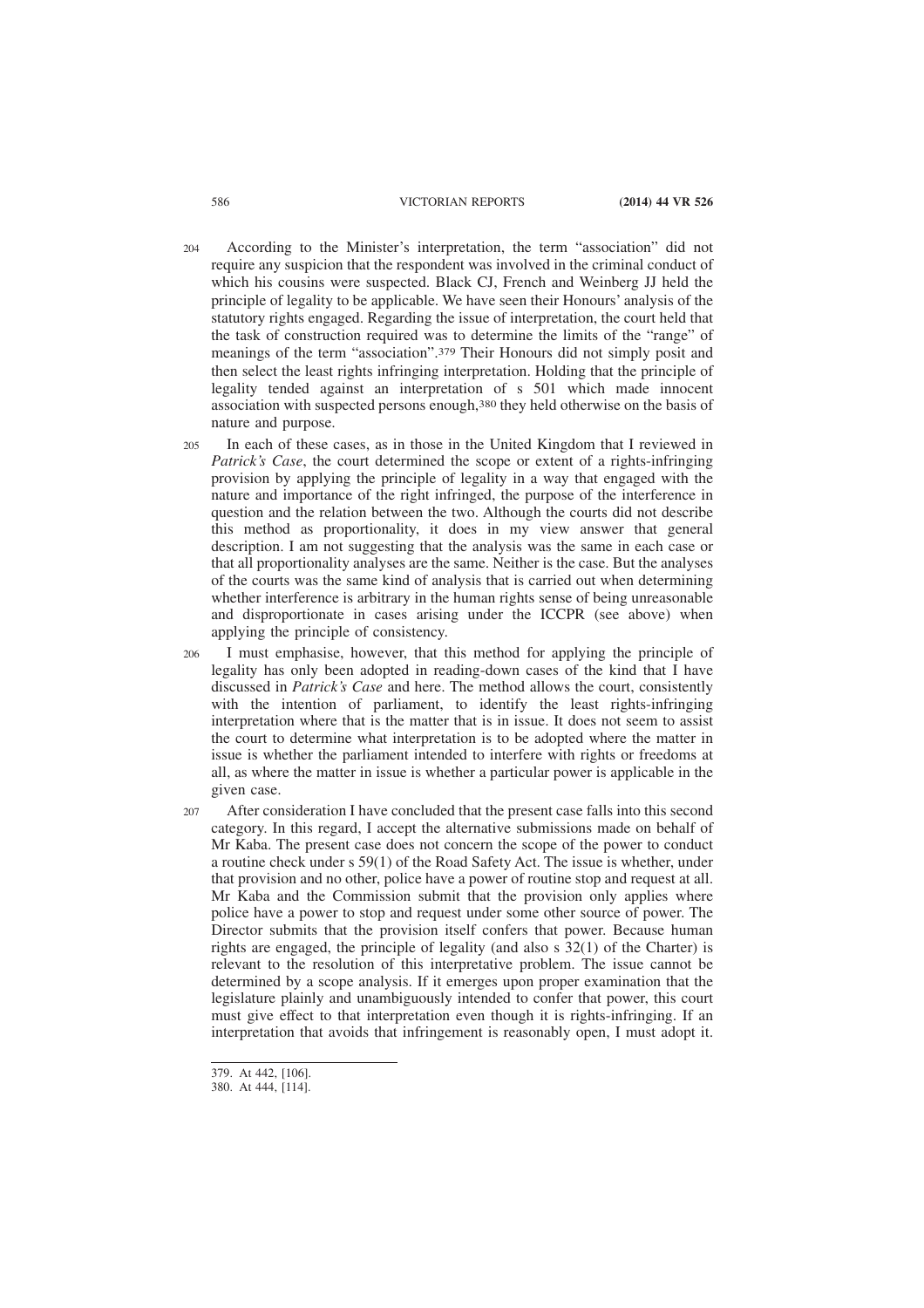Next, to the interpretative principle in the Charter. 208

### *Section 32(1) of Charter*

Section 32(1) of the Charter provides: 209

> So far as it is possible to do so consistently with their purpose, all statutory provisions must be interpreted in a way that is compatible with human rights.

It can be seen that the application of this provision in the interpretation of statutory provisions is compulsory.

In *R v Momcilovic*, 381 Maxwell P, Ashley and Neave JJA held382 that s 32(1) of the Charter was not intended to operate like s 3(1) of the Human Rights Act 1998 (UK) c 42. As illustrated by *Ghaidan v Godin-Mendoza*, 383 s 3(1) requires justification considerations (such as those specified in  $\sigma$  7(2) of the Charter) to be taken into account when identifying what interpretation was compatible with human rights. This permits the courts in the United Kingdom to adopt a remedial interpretation that, in some circumstances, might be contrary to the intention of the Parliament when originally enacting the provision in question.384 Maxwell P, Ashley and Neave JJA held that s 32(1) had to be applied without reference to such considerations385 upon the basis that it was intended to do no more than give express legislative expression to the common law principle of legality.386 210

In *Momcilovic*, 387 the High Court (by a majority) overruled the judgment of the Court of Appeal, but not upon the ground that it had adopted a mistaken interpretation of s 32(1) of the Charter. In the course of giving judgment all members of the High Court addressed that question. In *Slaveski v Smith*, 388 Warren CJ, Nettle and Redlich JJA examined these judgments and held that no ratio decidendi was revealed as to whether, when applying s 32(1), s 7(2) of the Charter had a role to play. As explained by their Honours: 211

- French CJ389 and Crennan and Kiefel JJ390 held that s 7(2) did not come into play when interpreting a provision in accordance with s 32(1);
- Gummow J, 391 with whom Hayne J agreed 392 and Bell J 393 held that s 7(2) did come into play in that context; and
- Heydon J (dissenting) held<sup>394</sup> that ss  $32(1)$  and  $7(2)$  were invalid but, if valid, s 7(2) did come into play when interpreting a provision in accordance with s 32(1).

- 383. [2004] 2 AC 557 at 571, [29]–[30] per Lord Nicholls.
- 384. Ibid.

<sup>381. (2010) 25</sup> VR 436.

<sup>382.</sup> At 457, [74].

<sup>385. (2010) 25</sup> VR 436 at 465, [105].

<sup>386.</sup> At 464–5, [103]–[104].

<sup>387. (2011) 245</sup> CLR 1 per French CJ, Gummow, Hayne, Heydon, Crennan, Kiefel and Bell JJ.

<sup>388. (2012) 34</sup> VR 206 at 214, [21] ("*Slaveski*").

<sup>389. (2011) 245</sup> CLR 1 at 44, [35].

<sup>390.</sup> At 219, [572]–[574].

<sup>391.</sup> At 92, [168].

<sup>392.</sup> At 123, [280].

<sup>393.</sup> At 247–9, [678]–[682].

<sup>394.</sup> At 163–4, [408]–[409], 175, [439].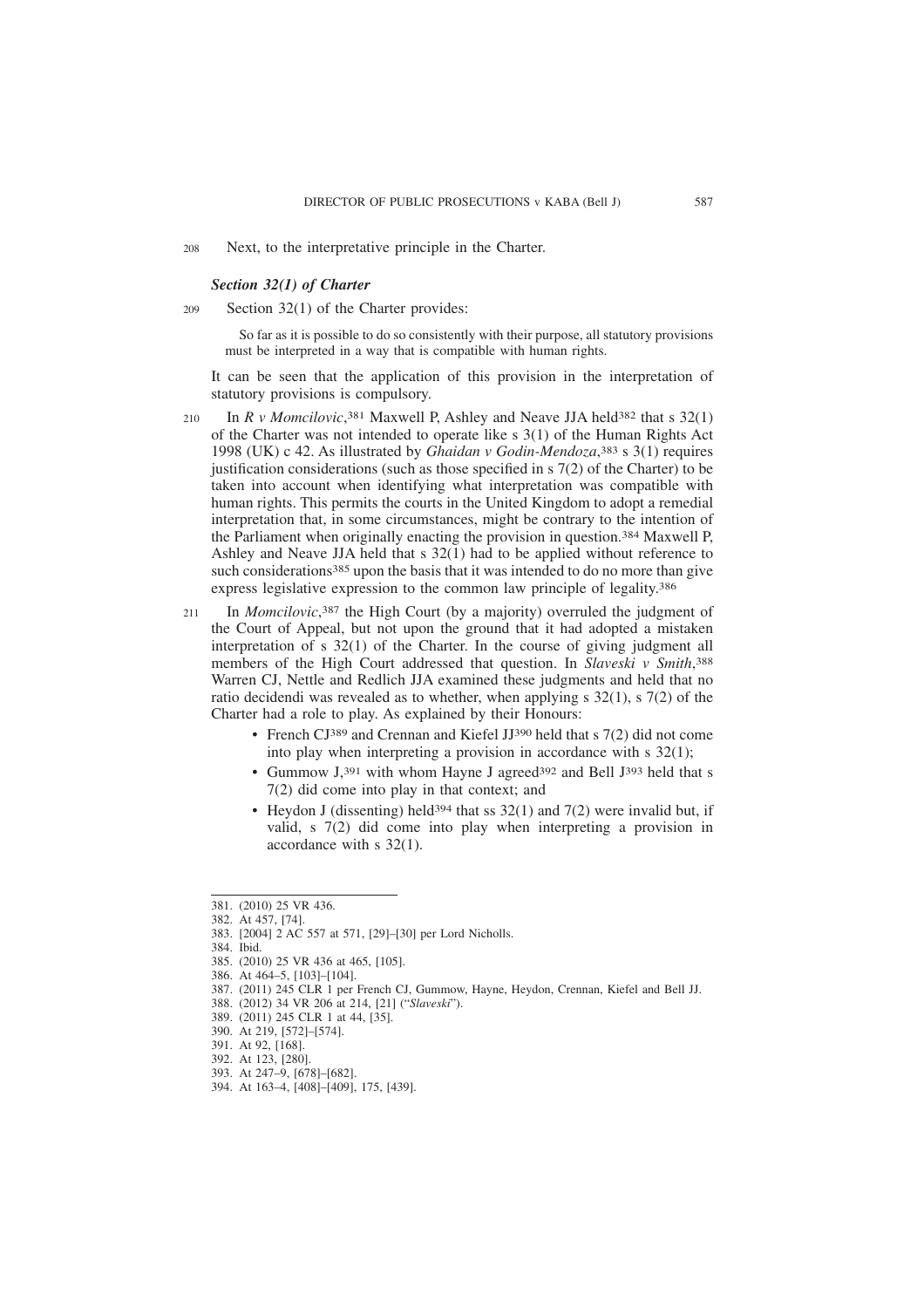Faced with this unsettled position, Warren CJ, Nettle and Redlich JJA in *Slaveski* adopted the approach of French CJ to the interpretation of s 32(1). Their Honours cited with approval<sup>395</sup> this passage from the judgment of French CJ:<sup>396</sup> 212

… statutes to be construed against the background of human rights and freedoms set out in the Charter in the same way as the principle of legality requires the same statutes to be construed against the background of common law rights and freedoms. The human rights and freedoms set out in the Charter in significant measure incorporate or enhance rights and freedoms at common law. Section 32(1) [thus] applies to the interpretation of statutes in the same way as the principle of legality but with a wider field of application.

Warren CJ, Nettle and Redlich JJA then explained the application of these principles as follows:397

Consequently, if the words of a statute are clear, the court must give them that meaning. If the words of a statute are capable of more than one meaning, the court should give them whichever of those meanings best accords with the human right in question. Exceptionally, a court may depart from grammatical rules to give an unusual or strained meaning to a provision if the grammatical construction would contradict the apparent purpose of the enactment. Even if, however, it is not otherwise possible to ensure that the enjoyment of the human right in question is not defeated or diminished, it is impermissible for a court to attribute a meaning to a provision which is inconsistent with both the grammatical meaning and apparent purpose of the enactment.<sup>398</sup>

It can be seen that the approach of Warren CJ, Nettle and Redlich JJA was to interpret and apply s 32(1) like the common law principle of legality, but with a wider feel of application, as had Maxwell P, Ashley and Neave JJA in *R v Momcilovic*.

In *Noone v Operation Smile (Australia) Inc*, 399 Warren CJ and Cavanough AJA again discussed the conflicting views expressed by the members of the High Court in *Momcilovic*. Applying the applicable laws of precedent, their Honours held that the dissenting judgments of Hayne and Heydon JJ could not form part of the ratio decidendi in relation to whether  $s \, 7(2)$  informed the application of s 32(1) and, therefore, there was no ratio on that point.400 Their Honours left open whether the Court of Appeal was required to follow the decision of Maxwell P and Ashley and Neave JJA in *R v Momcilovic* in the circumstance that, among others, a majority of the High Court had disagreed with this decision.401 Nettle JA was of the view that there was no majority position in the High Court in relation to this question; therefore the Court of Appeal should follow its previous decision in *R v Momcilovic* until the High Court determined otherwise.402  $213$ 

<sup>395. (2012) 34</sup> VR 206 at 215, [23].

<sup>396. (2011) 245</sup> CLR 1 at 50, [51].

<sup>397. (2012) 34</sup> VR 206 at 215, [24].

<sup>398.</sup> *Momcilovic* (2011) 245 CLR 1 at 45–50, [40]–[50] per French CJ.

<sup>399. (2012) 38</sup> VR 569 at 575–6, [27]–[28].

<sup>400.</sup> At 576, [29].

<sup>401.</sup> At 576, [30].

<sup>402.</sup> At 475, [142].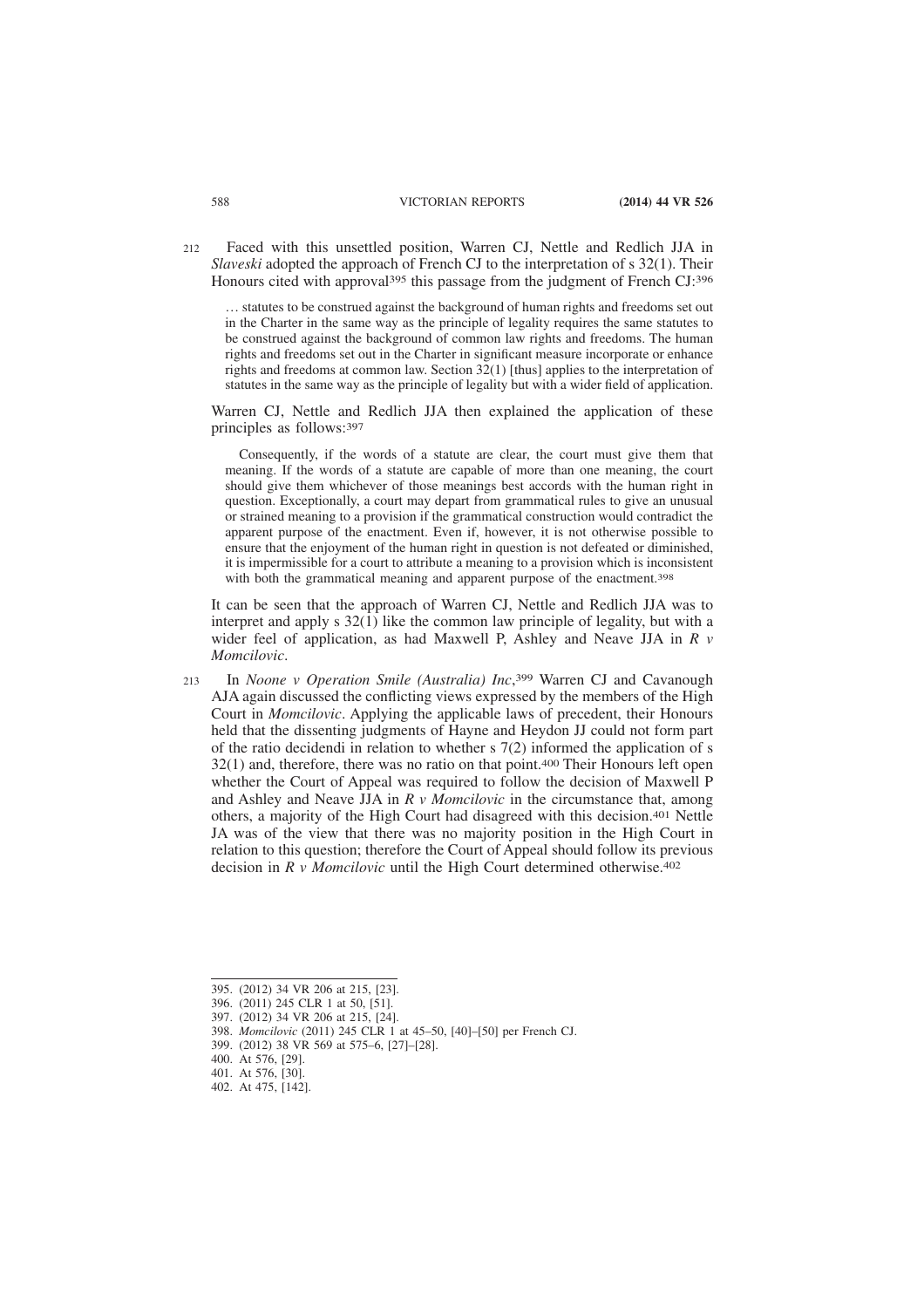In *WBM*, 403 Warren CJ (Hansen JA agreeing) again expressed the view that there was "no obvious ratio from the High Court in *Momcilovic v R* as to whether s 7(2) should be considered as part of the s 32(1) interpretative exercise".404 On the application of s 32(1), the Chief Justice said:405 214

[I]f a statutory provision interferes with an identified human right, then an interpretation must be preferred that does not interfere with that right or least interferes with that right, provided it is not contrary to statutory intent.

- The issue concerning the relationship between ss  $32(1)$  and  $7(2)$  was acknowledged and also left open by Redlich and Tate JJA and T Forrest AJA in *Director of Public Prosecutions v Leys*, 406 and by Tate JA in *Taha*. 407 215
- Whether or not s  $7(2)$  informs the application of s  $32(1)$ , it appears to be clear that s 32(1) does not permit the adoption of an interpretation that is contrary to the intention of the parliament when it enacted the legislation. As was pointed out by Tate JA in *Taha*, 408 six members of the High Court so held in *Momcilovic*. 409 To that extent, the judgment of Maxwell P, Ashley and Neave JJA in *R v Momcilovic*410 that, unlike s 3(1) of the Human Rights Act in the United Kingdom, s 32(1) of the Charter did not permit an interpretation to be adopted which was contrary to parliament's intention when originally enacting the provision in question, has been confirmed. In this respect, the scope of s 32(1) of the Charter is narrower than that of s 3(1) of the Human Rights Act. 216
- In *Nigro v Secretary to the Department of Justice*, 411 Redlich, Osborn and Priest JJA approached the interpretation and application of s 32(1) on that basis. Their Honours went on to state the applicable principles in the following terms:412 217

Section 32(1) is not to be viewed as establishing a new paradigm of interpretation which requires courts, in the pursuit of human rights compatibility, to depart from the ordinary meaning of the statutory provision and hence from the intention of the parliament which enacted the statute.413 Accordingly, as was observed in *Slaveski v* Smith,<sup>414</sup> the court must discern the purpose of the provision in question in accordance with the ordinary techniques of statutory construction essayed in *Project Blue Sky*. 415 The statute is to be construed against the background of human rights and freedoms set out in the Charter in the same way as the principle of legality is applied. The human rights and freedoms set out in the Charter incorporate or enhance rights and freedoms at common law. Section 32(1) thus applies to the interpretation of statutes in the same way as the principle of legality but with a wider field of application.416

- 409. (2011) 245 CLR 1 at 50, [50]–[51] per French CJ, 92, [170] per Gummow J, 123, [280] per Hayne J, 210, [544]–[545], 217, [565]–[566] per Crennan and Kiefel JJ and 250 [684] per Bell J.
- 410. (2010) 25 VR 436 at 457, [74].
- 411. (2013) 41 VR 359 at 382, [82].

- 413. *R v Momcilovic* (2010) 25 VR 436 at 459, [82] per Maxwell P, Ashley and Neave JJA.
- 414. (2012) 34 VR 206 at 214, [20] per Warren CJ, Nettle and Redlich JJA.
- 415. (1998) 194 CLR 355 per Brennan CJ, McHugh, Gummow, Kirby and Hayne JJ.
- 416. *Slaveski* (2012) 34 VR 206 at 215, [23] per Warren CJ, Nettle and Redlich JJA.

<sup>403. (2012) 43</sup> VR 446.

<sup>404.</sup> At 473, [122] (footnotes omitted).

<sup>405.</sup> At 468, [97].

<sup>406. (2012) 44</sup> VR 1 at 46–7, [138].

<sup>407. [2013]</sup> VSCA 37 (4 March 2013) at [191].

<sup>408.</sup> At [190].

<sup>412.</sup> At 383, [85].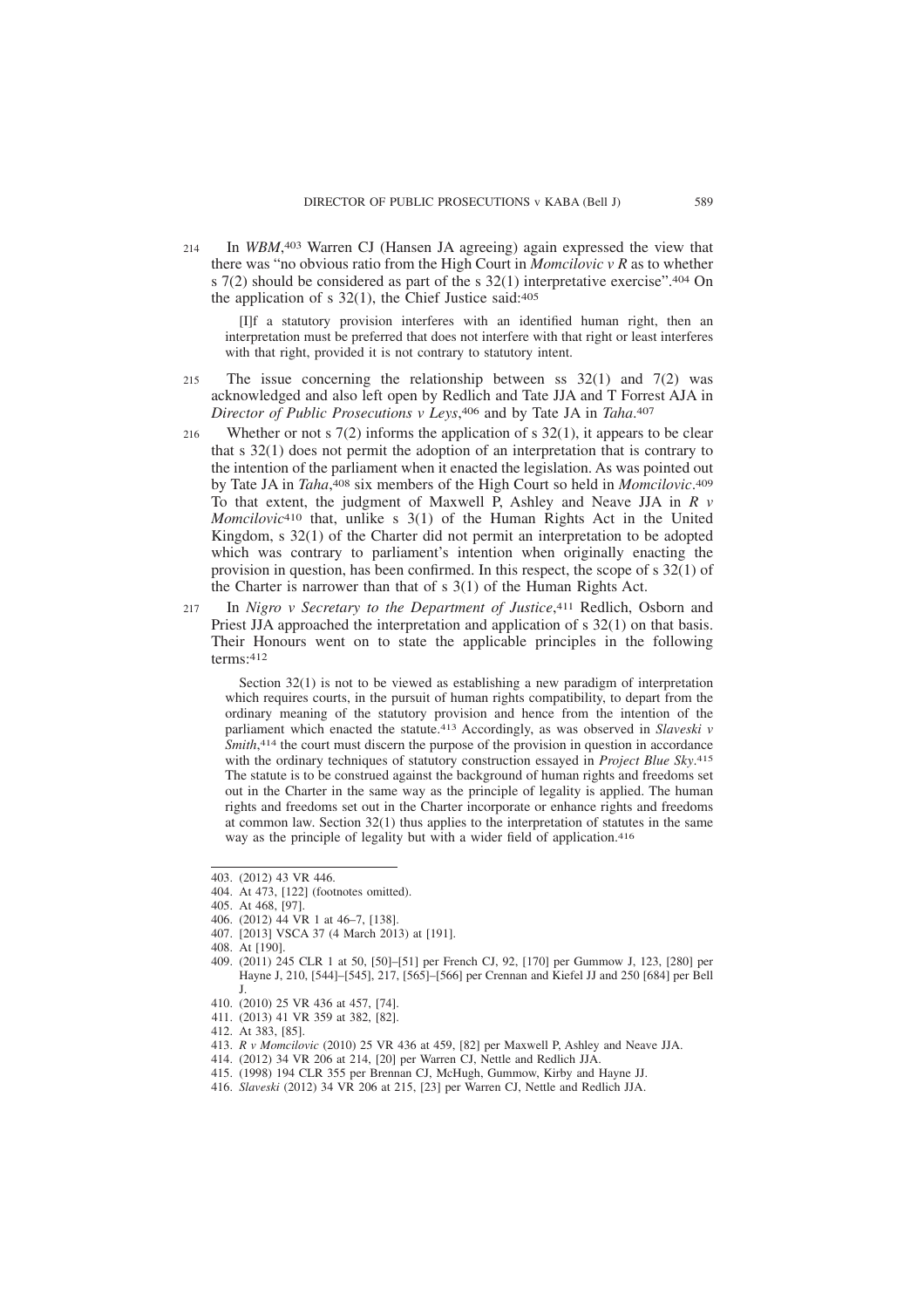I do not take this statement to be different to what was said by Warren CJ, Nettle and Redlich JJA in *Slaveski* (see above).

Confronted with this body of authority, the parties did not place the relationship between s 32(1) and s 7(2) of the Charter in issue. It was submitted that the application of s 32(1) should be approached in accordance with the judgment of Warren CJ, Nettle and Redlich JJA in *Slaveski* and that s 32(1) operates like the principle of legality but with a wider field of operation, ie one that takes the human rights specified in the Charter into account at their highest and without regard to s 7(2). I accept those submissions and will interpret the provision in question on that basis, beginning with the legislative history of that provision. I note that, so interpreted, there is no doubt that the right to privacy is included in the analysis, for that is specified in s 13(a) of the Charter. That is engaged as regards the driver. The other relevant right is freedom of movement (s 12). That is engaged as regards the driver and the passenger.  $218$ 

### **Statutory interpretation: application**

### *Legislative history*

- Legislation with respect to the production on demand of a driver's licence appears to have begun in Victoria with the Motor Car Act 1909. That Act generally regulated the use of motor cars on public highways. A short enactment having only 25 sections, its fundamental principles have endured: to be used on a public highway, motor cars had to be registered (s  $4(1)$ ); to drive on a public highway, the driver had to be licensed  $(s \ 6(1))$ . 219
- In that context,  $s \ 6(4)$  made provision for the production of a driver's licence on demand<sup>417</sup> (not on request or signal as under s  $59(1)(a)$  of the current Act). No express power for the member of the police force to make a demand was conferred. The obligation to produce the driver's licence or demand was closely connected to (in the same section as) the prohibition on driving without a licence. Persons driving a motor car on a public highway (which was lawful only if the driver was licenced) were required to produce their driver's licence upon demand by the police. Section 20(1) made contravention of the Act, and therefore non-compliance with that obligation, an offence. There is nothing in the legislation to suggest that s 6(4) was part of a scheme in which the authority of the police to make the demand was to be separately conferred.  $220$
- The 1909 Act was replaced by the Motor Car Act 1928. The Motor Car Act 1930 replaced s 6(4) of the 1928 Act with subss 6(4), (5) and (6).418 The new provisions operated upon requests by police, not demands, and required not only  $221$

<sup>417.</sup> Section 6(4) provided as follows:

<sup>(4)</sup> Any person driving a motor car as aforesaid shall on demand by any member of the police force produce his licence and if he fail to do so he shall be guilty of an offence against this Act unless he has a reasonable excuse and does within seven days produce his licence at some police station specified by the member of the police force demanding its production.

<sup>418.</sup> Section 12 of the 1930 Act provided that, for s 6(4) of the 1909 Act, there shall be substituted the following subsections:

<sup>(4)</sup> Any person driving a motor car upon any public highway shall when requested so to do by any member of the police force produce his licence for inspection and state his name and address.

<sup>(5)</sup> If such person fails to produce his licence or refuses to state his name and address or states a false name or address he shall be guilty of an offence against this Act: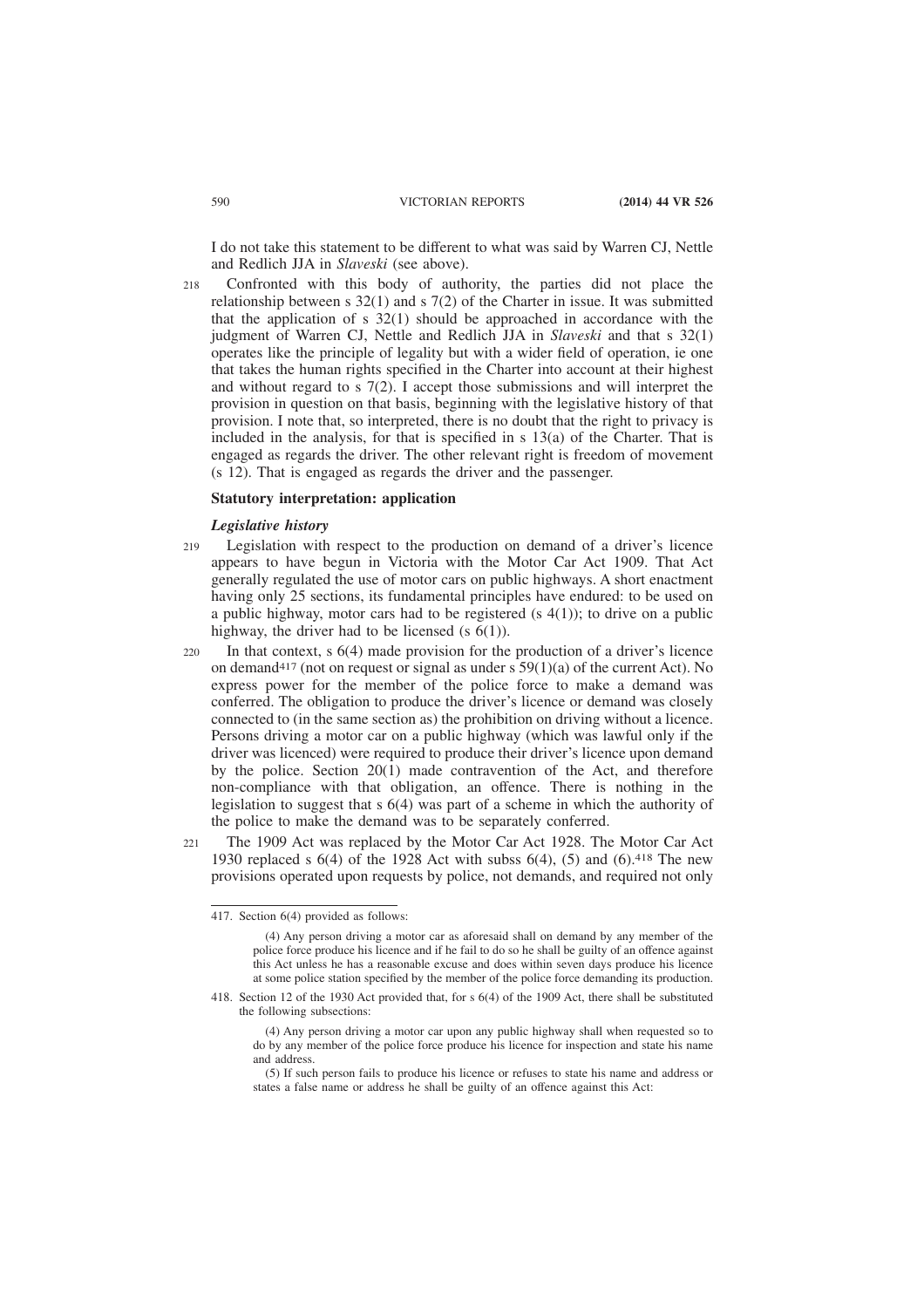production of the driver's licence but also the driver's name and address (s 6(4)). That appears to be the origin of the equivalent provision in the current Act (s  $59(1)(a)$ ). Non-compliance was made an offence, subject to a reasonable excuse defence (s 6(5)). The police were given a power of arrest of persons refusing to state their name and address (s 6(6)).

- Section 22(1) of the 1930 Act conferred an express power to give reasonable directions for the purpose of carrying into execution the provisions of the Act or any regulations, being the apparent origin of s 59(5) of the current Act. The licensing provisions of s 6 were thus separate from the general power of direction in  $s$  22(1). It is clear from the terms and context of ss 6 and 22 that they dealt with different (if potentially overlapping) subjects. I think that is still the case. It follows that s  $59(5)$  of the current Act (which is connected to s  $59(1)(b)$ ) does not tell us much about the scope of s  $59(1)(a)$ . No express power to make a request was conferred by the provisions of the 1930 Act. The drafting design was the same as s 6(4) of the 1909 Act and the intention was clearly to strengthen the operation of the provisions in important respects.  $222$
- The Motor Car Act 1951 made provision for the licensing of drivers (s 21) and (among other things) the production of a driver's licence and the statement of the driver's name and address (s 28), all in Pt III ("Licensing of Drivers"). Thus the connection was retained. The general power of reasonable direction  $(s \, 76(1))$  was now dealt with separately in Pt VI ("General and Supplementary"). The actual terms of the provisions did not change in any material way. The drafting design was retained.  $223$
- The Motor Car Act 1958 followed the same approach, in arrangement and content (see s 22 (licensing) and s 29 (production of a licence and statement of name and address), both in Pt III ("Licensing of Drivers"), and s 79 (power of reasonable direction) in Pt VI ("General and Supplementary")). 224
- The Motor Car Act was replaced by the Road Safety Act 1986, which is much more comprehensive legislation. The Road Safety Act is currently in force and contains the provisions which are in issue in the present case. It has been amended in various ways since 1986, including as to s 59(1). None of the amendments are particularly relevant. I will here describe the Act as it is currently in force (Reprint No 15 incorporating amendments as at 20 February 2013).  $225$
- The general purposes of the Road Safety Act are set out in s 1 as follows: 226
	- (a) to provide for safe, efficient and equitable road use; and
		- (ab) to set out the general obligations of road users in relation to responsible road use; and
		- (b) to improve and simplify procedures for the registration of motor vehicles and the licensing of drivers; and
		- (c) to prevent the rebirthing of stolen vehicles; and

Provided that any person failing to produce his licence as aforesaid who gives a reasonable excuse for such failure and within seven days after such failure produces his licence at the police station (if any) specified by the member of the police force who requested its production shall not in respect of such failure be guilty of an offence.

<sup>(6)</sup> Any person who is requested by a member of the police force as aforesaid to state his name and address and who refuses to state his name and address or gives a false name and address may be apprehended (with or without warrant) by any member of the police force who shall take such person before a justice of the peace to be dealt with according to law.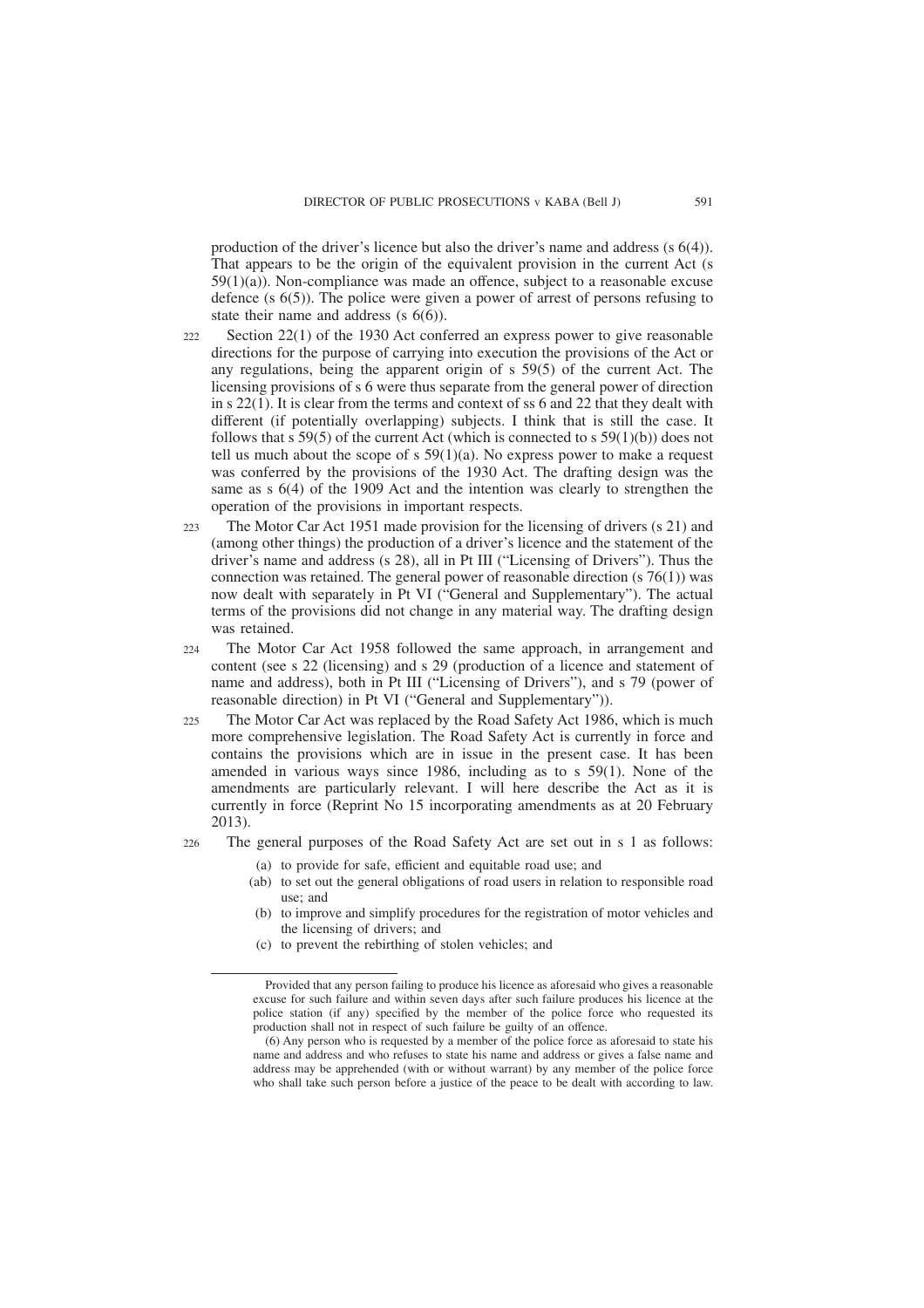(d) to ensure the equitable distribution within the community of the costs of road use.

As material, it can be seen that the general emphasis is upon the "safe" use of roads and the "obligations" of road users.

- The Act separates the licensing of drivers (in Pt 3) from offences and legal proceedings (Pt 6, which contains s 59). Section 17 specifies the purposes of licensing drivers in a way that emphasises public protection, which I consider to be an important interpretative consideration.419 It continues to prohibit and make an offence of unlicensed driving (s 18).  $227$
- I can now refer to s 59 in its current form, which is the form applicable in the present case. Its heading — "General duty of drivers or persons in charge of motor vehicles" — reflects the language but I think not the full meaning of the provision.  $228$
- Section 59(1)(a) and (b) provides: 229

The driver or person in charge of a motor vehicle on a highway has the following duties —

- (a) to stop the motor vehicle, produce for inspection his or her driver licence document or permit document and state his or her name and address if requested or signalled to do so by —
	- (i) a member of the police force or an officer of the Corporation or of the Department of Transport (being an officer authorised in writing by the Corporation or the Secretary of the Department of Transport as the case requires, in that behalf); or
	- (ii) an officer of or person authorised in writing in that behalf by any municipal council who has reasonable grounds for believing that any provision of the regulations relating to the mass or dimensions of a motor vehicle or trailer or to the number of hours during which a person may drive a motor vehicle or to the carrying of a log book on a motor vehicle is being contravened; and
- (b) to obey any lawful direction given to him or her by a member of the police force under subsection (5).

The power of lawful direction in subsection (5) is express, as follows:

A member of the police force may give such reasonable directions to a person driving or in charge of a motor vehicle on a highway as are, in the opinion of that member, necessary —

- (a) for carrying into execution the provisions of this Act or the regulations; or
- (b) for the purposes of any traffic survey being carried out in the vicinity of the highway.
- It can be seen that s 59(1) operates when the police make a request or give a signal to the driver (or person in charge) to stop the vehicle. The driver is obliged to comply with the request or signal. Although the driver is not expressly obliged  $220$

<sup>419.</sup> Section 17 specifies the purposes as follows:

<sup>(</sup>a) to ensure that people who drive motor vehicles on highways are competent drivers; and

<sup>(</sup>b) to ensure that drivers are aware of safe driving practices and road law; and

<sup>(</sup>c) to ensure that people who are, or who become, unsuited to drive are not permitted to drive on highways; and

<sup>(</sup>d) to enable the identification of drivers for the purposes of law enforcement and accident investigation.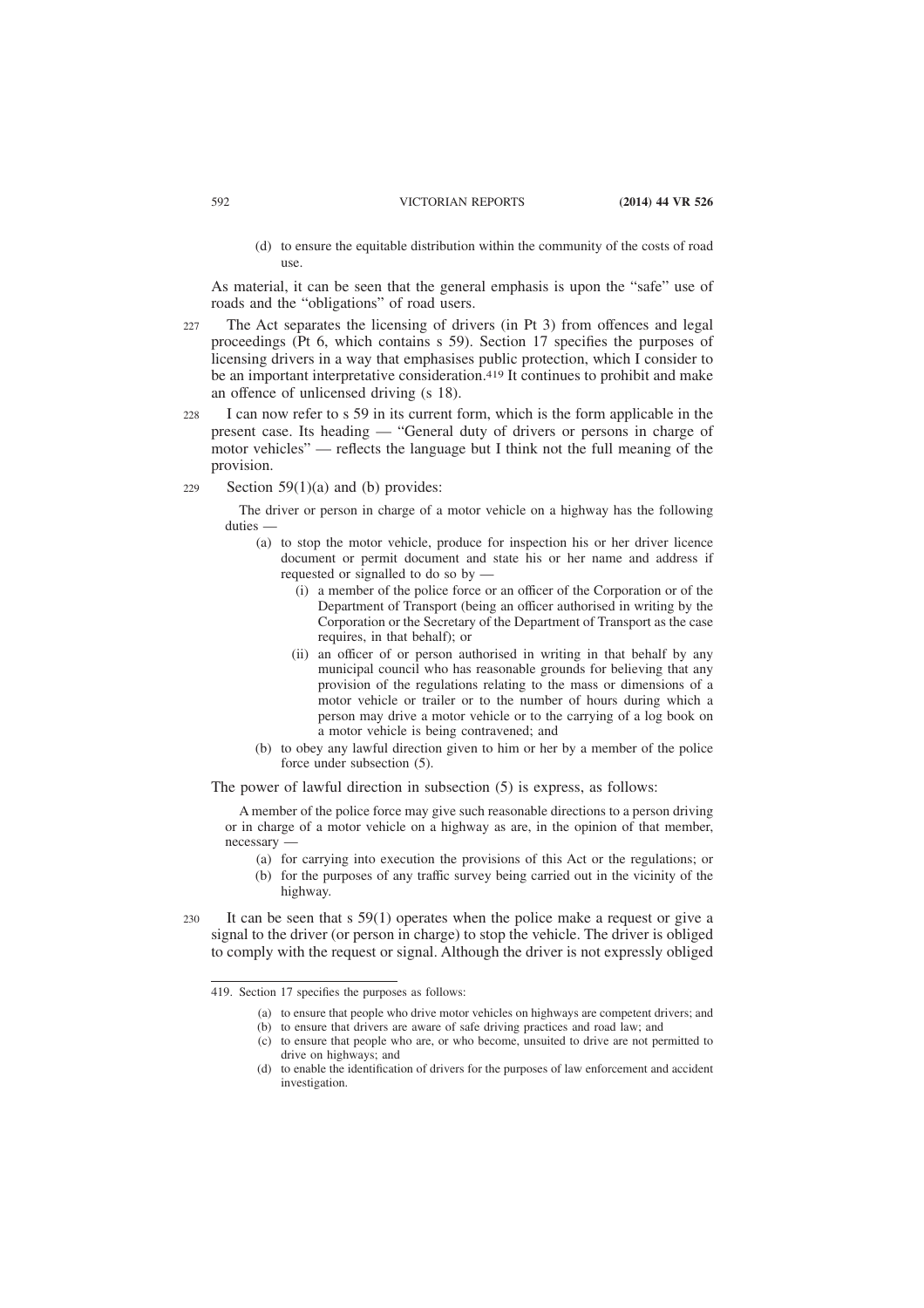to keep the vehicle at a standstill,420 it is a necessary inference that he or she is obliged to do so until the police have had a reasonable opportunity to exercise their powers.421 I took this into account when deciding that the exercise of these powers (as I find them to be) interferes with the right to freedom of movement of drivers (and necessarily passengers). The driver is then obliged to produce his or her licence and state his or her name and address but is not subject to further restraint (unless, say, he or she is lawfully arrested for failing to comply or the police give a direction under s 59(5)).

- It is clear that s 59(1) confers no powers (expressly or impliedly) on police (or other specified persons) in relation to passengers. It did not confer any power on the police in the present case to require Mr Kaba to state his name or address or to prevent him from walking away. But, as I have said, passengers are necessarily interrupted in their travel by the exercise of these powers. Most reasonable passengers would not feel free to leave and this would usually not be a practical possibility. Therefore their freedom of movement is restricted by the exercise of these powers.  $231$
- The drafting scheme of s  $59(1)(a)(i)$  and (ii) is to impose on drivers and person in control of motor vehicles on highways the obligation to stop the vehicle, produce the licence and state the name and address by reference to the making of a request or signal by a police officer or other officer of the specified kind. In s  $59(1)(a)(i)$ , the police and other authorised officers are specified without reference to belief. In s  $59(1)(a)(ii)$ , the authorised officers must have the specified belief and reasonable grounds for it. I think the implication is that requestors having the specified status possess the power of request. The implication is most strong in relation to s  $59(1)(a)(ii)$ . If the authorised officer does not have the power of request under the provision, why specify the need for reasonable belief? That implication feeds back into s  $59(1)(a)(i)$ , indeed the section as a whole. It tends that, by necessary implication, the nature of the scheme is that all requestors with the specified status possess the power of request or signal. 232
- Section 59(2) makes it an offence for a person to "[fail] to do anything that he or she is required to do under subs (1)". Different penalties are specified (materially) for failing to produce a driver's licence (s  $59(2)(a)$ ), failing to state name and address (s  $59(2)(b)$ ) and failing to stop (s  $59(2)(c)$ ). There is no reference to the power to make the relevant request. Section 59(4)422 creates a defence to the offence of failing to stop on request under s  $59(1)(a)$  or  $(1A)(a)$ . Significantly, it is not an offence if the requestor is not in uniform and the driver 233

<sup>420.</sup> In a different situation, s 54(3) confers upon police an express power to make a request of or signal a driver to stop the vehicle and remain stopped.

<sup>421.</sup> *Lodwick v Sanders* [1985] 1 WLR 382 at 389 per Watkins LJ ("*Lodwick*").

<sup>422.</sup> Section 59(4) provides:

A driver or person in charge of a motor vehicle who fails to stop when required to do so in accordance with subsection (1)(a) or (1A)(a) is not guilty of an offence if  $-$ (a) the person making the request or signal is not in uniform; and

<sup>(</sup>b) the driver or person in charge believed that that person was not —

<sup>(</sup>i) a member of the police force, a protective services officer or an authorised

officer of the Corporation or an authorised officer of the Corporation or of the Department of Transport, as the case requires; or

<sup>(</sup>ii) an officer of or person authorised in writing in that behalf by a municipal council.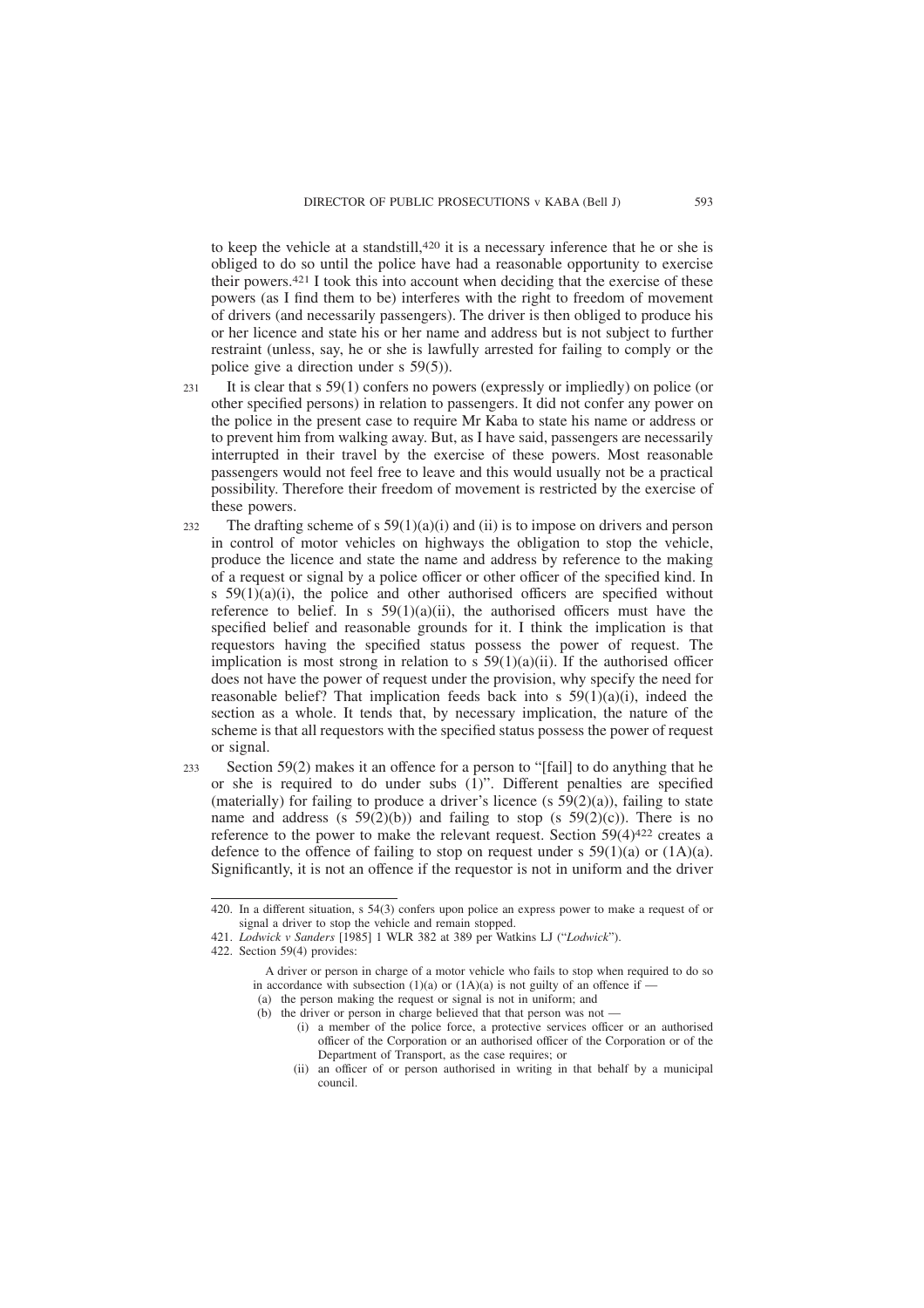believes that the requestor did not have the specified official status. The assumption appears to be that a person in uniform and having that status possesses the power of request.

Other obligations to stop and produce are imposed by s  $59(1)(c)$  and  $(d)^{423}$  and (1A), following the same general scheme. All appear to operate upon the basis that a power is necessarily implied. 234

- Section  $59(7)^{424}$  is an example of a provision conferring an express power on the police and other officers. Notably, s 59(1) confers no such express power. Besides s 59(7), there are many other examples of particular powers being expressly conferred, including the power of police in s 53 to "require" drivers to undergo a preliminary breath test, the power of police in s 54(3) to "request or signal" a driver to stop and remain stopped at a preliminary testing station,<sup>425</sup> the various powers of police in s 55 to require persons to do specified things in connection with breath analyses and the power to give reasonable directions in s 59(5). Abundant as these and other  $426$  examples are, I do not detect any scheme that, when a power is intended to be conferred, it is done expressly. There are other examples of provisions which, like  $s$  59(1)(a), specify the obligation to comply with a request without expressly authorising the making of the request (see eg s 60(1) (duty of owner of motor vehicle to give information about driver) and s 60A(1) (duty of owner of trailer to give information about driver of towing vehicle)). 235
- Some insight into the intended operation of s 59(1) can be obtained from s 59(10), which provides: 236

Neither the Crown nor the person making a request under subsection (1)(d) or a requirement under subsection  $(7)$  nor any other person is liable for any loss or damage occasioned by or arising out of anything done in the exercise or purported exercise in good faith of the powers conferred by this section.

As you have seen, s  $59(1)(d)$  is based on the same drafting design as s  $59(1)(a)$ in that it refers to requests and signals made by persons having a specified status without expressly conferring that power. Section 59(7) has a different design in

424. Section 59(7) provides:

<sup>423.</sup> Section  $59(1)(d)$  provides that a driver has a duty:

if requested or signalled to do so by a member of the police force or an officer of the Corporation (being an officer authorised in writing by the Corporation in that behalf) or by an officer of or person authorised in writing in that behalf by any municipal council, to stop the motor vehicle and allow it together with its load and any trailer attached to the motor vehicle and the load of the trailer (whether those loads are goods or passengers or both) to be weighed or to be taken to be weighed at a weighbridge or weighing machine that is agreed on by the driver or person in charge of the motor vehicle and the person making the request or, if there is no agreement, at the weighbridge or weighing machine that is nominated by the person making the request.

If a motor vehicle that is used on a highway and its load, together with any trailer attached to the motor vehicle and the load of the trailer, exceeds the prescribed maximum weight or any prescribed maximum dimension, a member of the police force or an officer of the Corporation (being an officer authorised in writing by the Corporation in that behalf) may require the driver or person in charge of the motor vehicle to unload any part of the load that is necessary to bring the motor vehicle, trailer or load within the prescribed maximum weight or dimension.

<sup>425.</sup> Section 49(1)(d) makes it an offence for a person to refuse or fail to comply with a request or signal to stop a motor vehicle, and remain stopped, under s 54(3).

<sup>426.</sup> See also ss 62(1) and 63.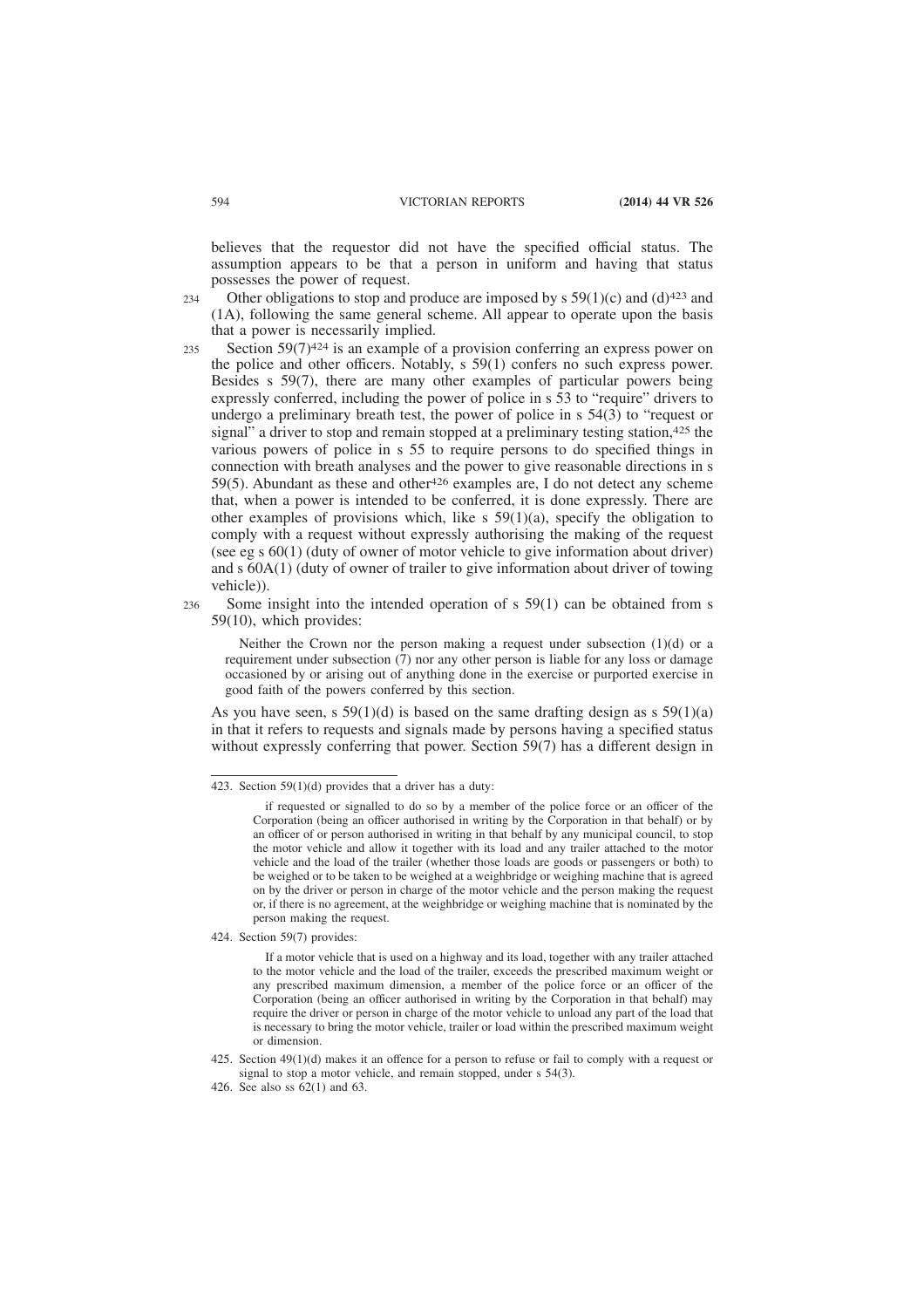that it expressly confers a power to "require" on the person having the specified status. Notably, s 59(10) refers without differentiation to requests "under" s 59(1)(d), requirements "under" s 59(7) and the "powers" conferred by s 59. This suggests that the powers are implicitly conferred where they are not expressly conferred.

Section 59(1)(a) was the subject of the decision of the Court of Appeal in *Tsolacis v Kelly*. 427 A police officer asked the appellant for his name and address as he was alighting from his vehicle, which he refused to provide. When convicted for failing to comply with  $s$  59(1)(a), he appealed on the ground that he was not the "driver" of a motor vehicle. Dismissing the appeal, Winneke P (Hayne and Kenny JJA agreeing) held that the term "driver" contemplated a person who had stopped the vehicle, turned off the ignition and alighted from the vehicle.428 In reaching that conclusion the President approached the interpretation of an application of the provision on the basis that it:429  $237$ 

… creates in drivers three duties raised as the consequence of the conduct of a police officer; the first, to stop the vehicle when requested or signalled to do so; the second, to produce a licence for inspection when requested to do so; and the third, to state the driver's name and address when requested to do so.

- What is presently important about this reasoning is that it emphasises the duties imposed upon drivers that arise in consequence of the conduct of the police in making a request. The reasoning is consistent with interpreting the provision such that it gives the police the authority to engage in the conduct of making a request giving rise to that duty. 238
- In my opinion, this analysis of the history of the Road Safety Act, and its current provisions, reveals that the Victorian Parliament unmistakably intends that s  $59(1)(a)$  is to confer, by necessary implication, both a duty on drivers and a power to stop on police (and other officers). It is not reasonably open to interpret the provision otherwise. 239
- In reaching this conclusion, I take into account that two features have characterised the provision from the very outset. The first is that the duty on the driver to stop has been imposed in the context of the driver's licence regulatory system. The second is that the duty has been imposed by reference to a demand (or more recently a request) made by a police officer (or more recently other authorised officers). These two features strongly point in the direction of my conclusion. Police and other authorised officers will likely have the discipline and training necessary for the appropriate exercise of these powers for the purposes of the regulatory system. There would appear to be no reason for requiring independent conferment of authority upon them.  $240$
- The road safety purposes of the legislation also strongly point in that direction. There is no foundation in the history or present content of the legislation, or any related legislation, for the proposition that demands or requests can only be made by police or other officers who are independently authorised. It would defeat the purposes of the legislation to interpret the provision as requiring that independent authority because no provisions, in this or any other legislation, confer it or allow it to be conferred.  $241$

<sup>427. (1997) 25</sup> MVR 549.

<sup>428.</sup> At 551.

<sup>429.</sup> At 551.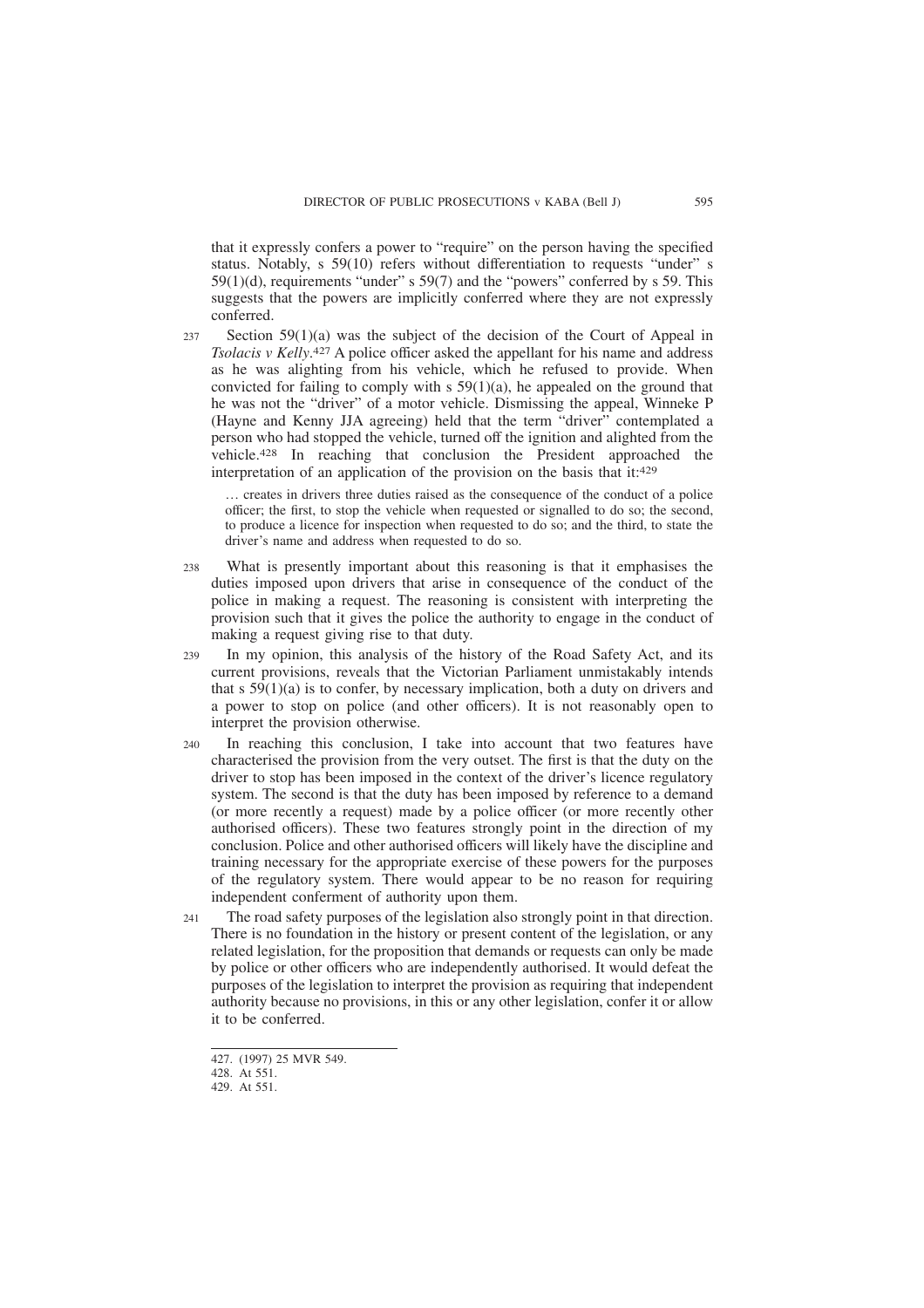- Besides these powerful general considerations, certain particular aspects of the provisions of Pt 6 support the conclusion that s  $59(1)(a)$  confers both a duty on drivers and a power on police. I refer to ss  $59(1)(a)(ii)$ ,  $59(4)$  and  $59(10)$ , as discussed above. 242
- I reach this conclusion after taking full account of the individual rights and freedoms and the human rights that are engaged under the principle of legality at common law and under s 32(1) of the Charter. I repeat that I have approached the interpretation of s  $59(1)(a)$  taking those rights and freedoms and human rights at their highest and unlimited by any proportionality considerations, for these are not presently relevant. Even so, for the reasons I have given, it would be contrary to the plain and unmistakable intention of the Parliament to interpret the provisions as conferring only a duty on drivers and that interpretation is not warranted by s 32(1) of the Charter.  $243$
- In reaching that conclusion, I have considered authoritative decisions of courts on the interpretation of comparable road traffic legislation in other States of Australia and in the United Kingdom and Canada, as discussed in the written and oral submissions of the parties. They fortify me in that conclusion. 244

## *Comparative analysis*

#### *Australia*

- To begin, in *Richards*430 the appellant was convicted of failing to stop when called upon by the police to do so and other offences. Section 53(1) of the Road Traffic Act 1974 (WA) provided that it was an offence for the driver of a vehicle to refuse to state his name and address, "when required by a patrolman" (para (a)) or to stop his vehicle when called upon to do so by a patrolman (para (b)). No express power to make such a requirement or call upon a driver was conferred.  $245$
- In the appeal against the conviction, the driver relied upon the "common law … right to the unobstructed use of the highways for the purpose of legitimate travel".431 He contended that only express words were sufficient to authorise interference with this right. In his submission, s 53(1) did not confer a power on police to stop vehicles for any or no reason. 246
- Wallace, Brinsden and Smith JJ rejected these submissions. I have already relied upon their Honour's reasoning in relation to the common law right to free use of the highway. What is presently important is that Wallace J held that "it is clear that a statutory duty is imposed upon the citizen to obey a patrolman's signal to stop".432 In generally accepting the reasons of Wallace J, Brinsden J held that the right of a person to use a highway driving a vehicle was now subject to licence. There was no doubt that s 53(1) impliedly "imposes as much a duty [on the driver to stop] as it confers a power [on the police to require the driver  $247$

432. Ibid.

<sup>430.</sup> Unreported, Full Court of the Supreme Court of Western Australia, Wallace, Brinsden and Smith JJ, 2 April 1982.

<sup>431.</sup> Ibid 4 in the judgement of Wallace J.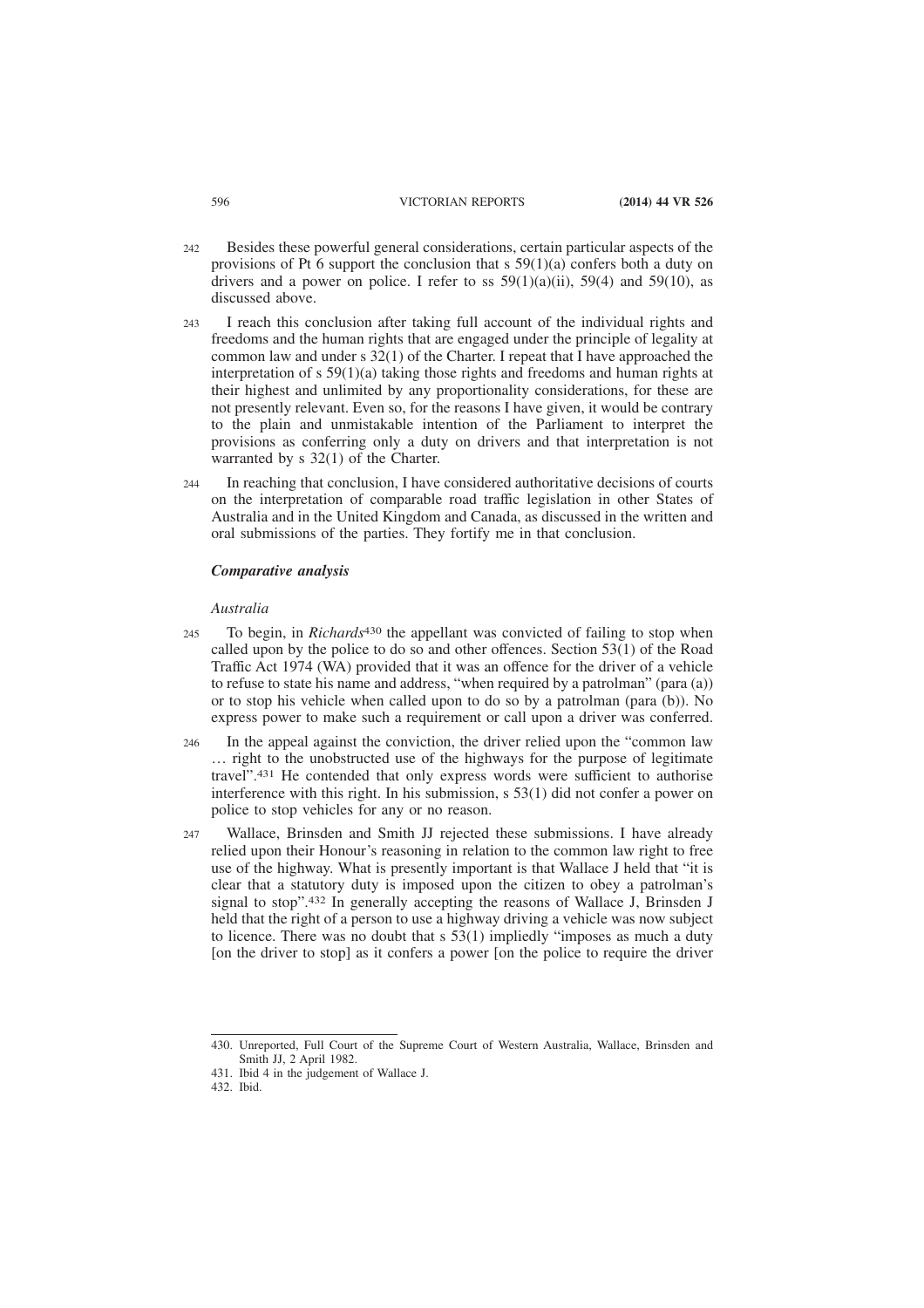to stop]".433 Smith J also agreed with Wallace J. His Honour held that "on its proper interpretation it is clear" that the provision imposes both a duty and a power.434

- This interpretation of s 53(1) of the Road Traffic Act was followed in the Supreme Court of Western Australia in the *Krysiak* cases. At issue was whether the police were required to hold a reasonable suspicion before exercising the power conferred. In *Krysiak v McDonagh*, 435 E M Heenan J held that the provision gave police "an absolute right to call upon the applicant; to stop his vehicle; give his name and address; and to produce his driver's licence".436 Reasonable suspicion was not required. Leave to appeal was refused by the Court of Appeal in *Krysiak v McDonagh*, 437 although the trial judge's decision in this respect was apparently not a ground of appeal.  $248$
- In *Krysiak v Carruthers*, 438 Beech J followed E M Heenan J in relation to the interpretation of s 53(1),439 which his Honour saw to be consistent with the decision of the Full Court in *Richards*. 440 Leave to appeal was refused by the Court of Appeal in *Krysiak v Carruthers*<sup>441</sup> but again the interpretation of s 53(1) was not apparently raised as a ground of appeal.  $240$
- Having regard to *Richards* and the *Krysiak* cases, it appears to be settled in Western Australia that s 53(1) of the Road Traffic Act, by unmistakable necessary implication, confers both a power on police to request and a duty on the driver to comply with the request. In my view, s 59(1) of our Road Safety Act is to be interpreted in the same way. 250
- Section 39(1) of the Road Traffic Act 1949–1985 (Qld) was an example of a provision that expressly confers power on the police to request a driver to stop a vehicle, produce his or her licence and state his or her name and address.442 This power is widely interpreted.443 Likewise, subss 42(1) and (2) of the Road Traffic Act 1961 (SA) conferred an express power on the police to request and an 251

…

Any member of the Police Force who …

(b) is making inquiries or investigations with a view to establishing whether or not an offence against this Act … has been committed by any person;

… may require that person—

(i) … where that person is the driver of any vehicle … to stop that vehicle …;

- (ii) to produce any licence issued to him under this Act; and
- (iii) to state his name and address …

<sup>433.</sup> Ibid 4 in the judgment of Brinsden J. His Honour expressly declined to follow *Waterfield* [1964] 1 QB 164 on this point.

<sup>434.</sup> Ibid 2 in the judgment of Smith J.

<sup>435. [2012]</sup> WASC 270 (4 July 2012).

<sup>436.</sup> At [42].

<sup>437. [2013]</sup> WASCA 100 (16 April 2013) per McLure P, Buss and Mazza JJA.

<sup>438. [2012]</sup> WASC 472 (11 December 2012).

<sup>439.</sup> At [49]–[51].

<sup>440.</sup> Unreported, Full Court of the Supreme Court of Western Australian, Wallace, Brinsden and Smith JJ, 2 April 1982.

<sup>441. [2013]</sup> WASCA 210 (10 September 2013) per McLure P, Buss JA and Hall J.

<sup>442.</sup> Section 39(1) provides:

<sup>443.</sup> *Garrow v Platsis; Ex parte Platsis* [1989] 1 Qd R 154 per Andrews CJ, Thomas and de Jersey JJ.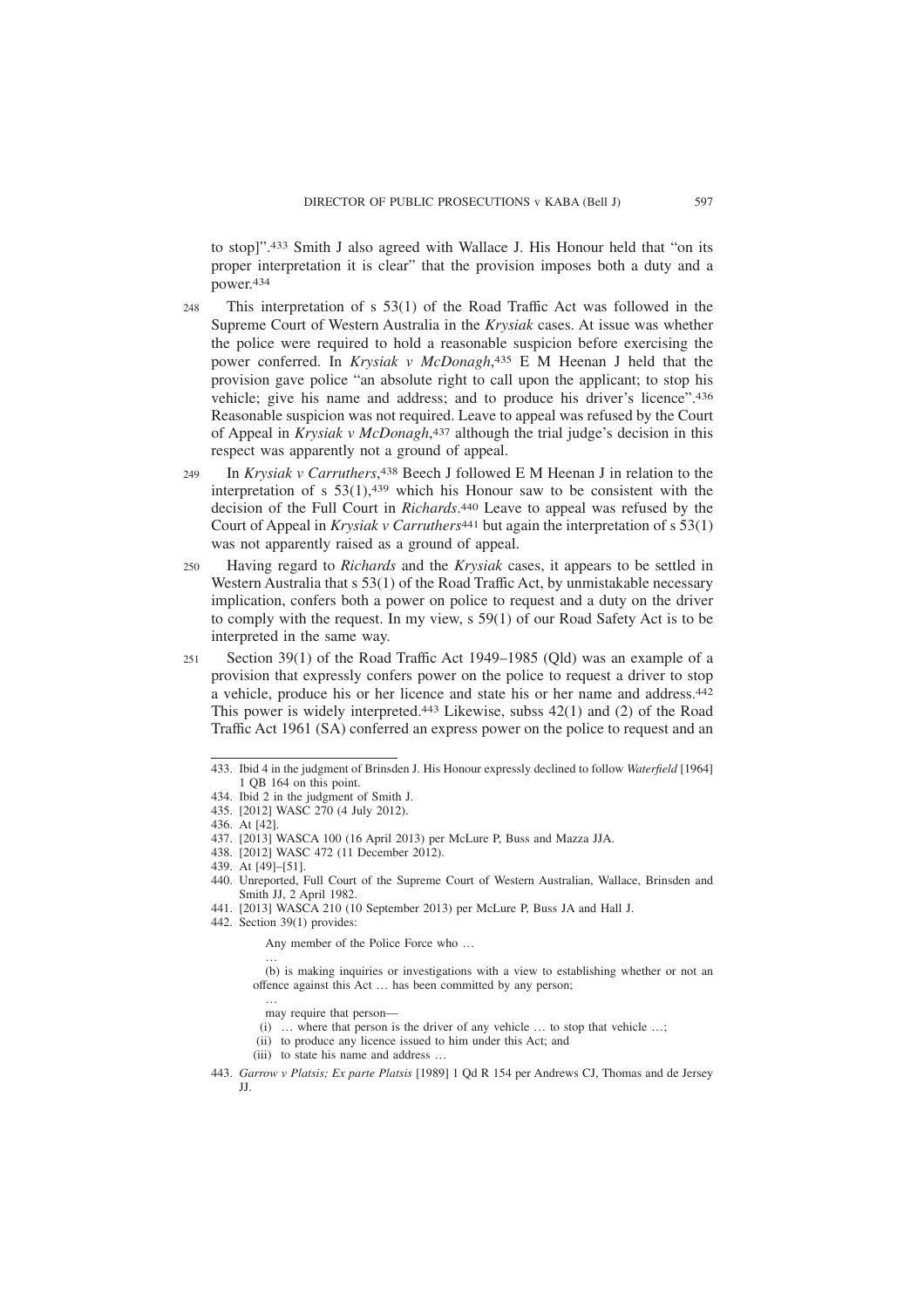express duty on the driver to comply.444 This provision has application to all vehicles on the road (including stationary vehicles)445 and reasonable suspicion is not required.446 However, there is no doubt that such a power of request can be expressly conferred. The issue is whether the power is conferred by  $\frac{1}{5}$  59(1) of the Road Safety Act by necessary implication.

 $252$ 

As I have mentioned but not yet discussed, there is a helpful analysis of the South Australian provisions in the judgment of Bleby J in *Prinse.*447 According to his Honour, this legislation expresses the policy that, as the necessary price to be paid for effective enforcement of the road safety law, all drivers must stop and state their name and address:448

Because breaches of the Road Traffic Act or the Motor Vehicles Act can, in some cases, not readily be detected, it is understandable that Parliament considered that there needs to be adequate powers vested in those who have the responsibility of policing the relevant laws to detect and prevent such breaches. Without the ability to stop and question motorists, many offences, some of a quite serious nature, could well go undetected, thereby encouraging others to commit similar offences, knowing that there is little risk of detection. Apart from coincidental discovery if a driver is involved in an accident or in the commission of some other traffic offence, s 42 provides the only effective method of detecting possible breaches of s 74 (Driving without holding a licence or permit) and s 91(5) (Driving whilst disqualified) of the Motor Vehicles Act.

The requirement to stop and identify oneself, even where an offence has not been committed, is a small sacrifice to make and a very minor infringement of the right -I would prefer to call it a privilege — to drive a motor vehicle on public roads.

Bleby J went on to state that capricious exercise of the power to request must be unlawful:449

There may be circumstances where it can be shown that the exercise of the powers under s 42 has been carried out capriciously or for an identifiable purpose not connected at all with legitimate policing of the law. In those circumstances, the stopping and what follows may be unlawful. Examples, some of which were mentioned in argument, may include that of a male police officer stopping a vehicle and asking the female driver for her identity for the purposes of inviting her out, or stopping a vehicle and offering to purchase it, or to inquire of the driver about the result of a sporting event.

Responsible policing does not necessarily require in all circumstances the disclosure of the immediate or ultimate purpose of an inquiry. Indeed, in some circumstances, such disclosure may well be contra-indicated. It cannot be presumed, because the exercise of

- (a) request the driver of a vehicle on a road to stop that vehicle;
- (b) ask the driver or the person apparently in charge of a vehicle (whether on a road or elsewhere) questions for the purpose of ascertaining the name and place of residence or place of business of that driver or person, or of the owner of the vehicle, or the nature or constituents of the load on the vehicle, or for the purpose of estimating the mass of the vehicle.
- (2) A person must forthwith —
- (a) comply with a request made under subsection (1) to stop a vehicle;
- (b) truthfully answer any questions put under subsection (1).
- 445. *Cavanagh v Galkowski* (1979) 20 SASR 322 per Jacobs J.
- 446. *Lovegrove v Spangler* (1988) 145 LSJS 411 at 412 per O'Loughlin J; *Prinse* (1998) 196 LSJS 267 at 272; 27 MVR 50 at 54 per Bleby J.
- 447. (1998) 196 LSJS 267; 27 MVR 50.
- 448. At LSJS 271–2; MVR 54.
- 449. Ibid.

<sup>444.</sup> Subsections 42(1) and (2) provide:

<sup>(1)</sup> A member of the police force or an inspector may: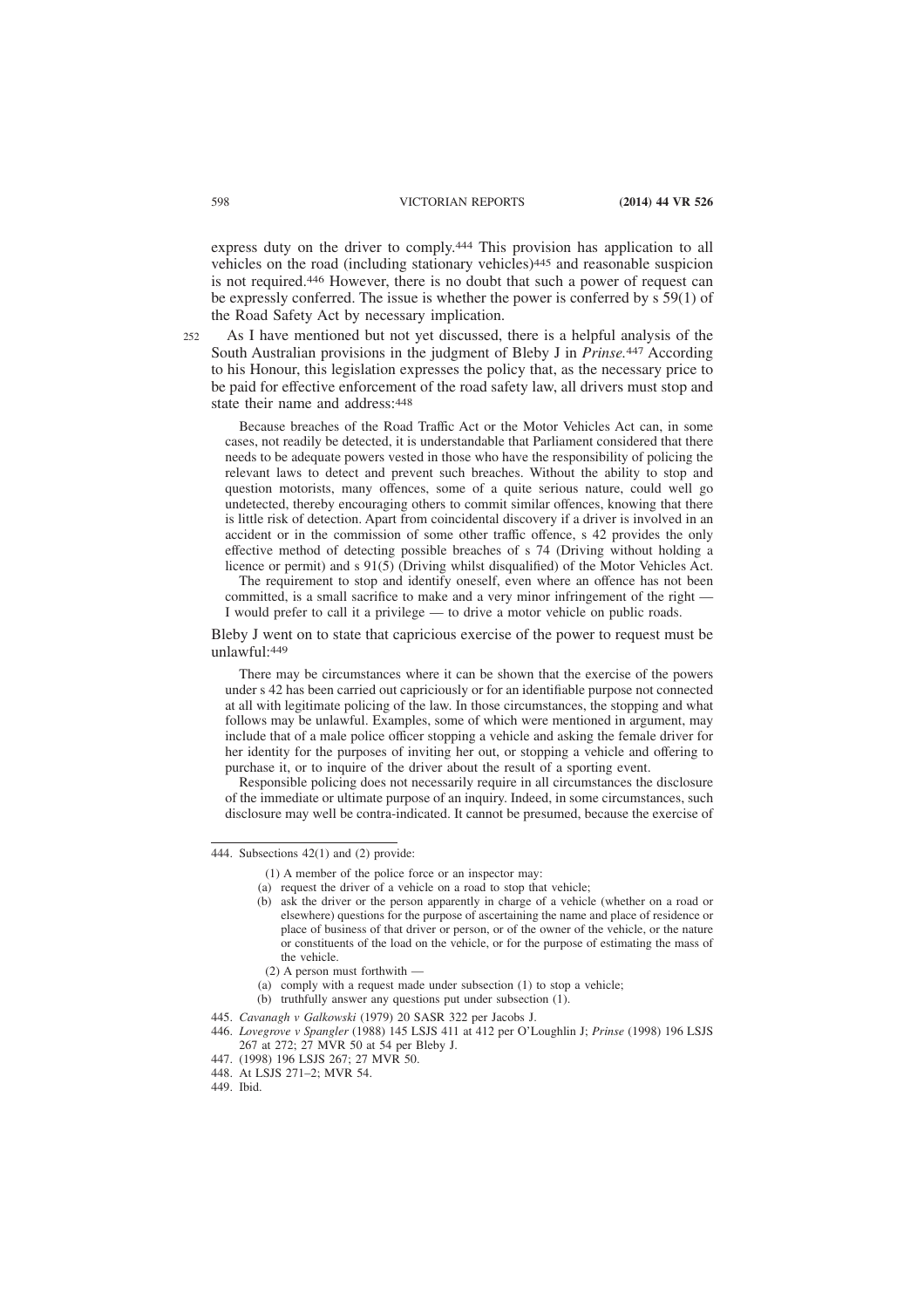the power under s 42 is not justified in a particular case by reference to a suspicion or belief, that it is exercised for an unlawful purpose. However, if it is quite apparent from the nature of the inquiry made or directions given that the stopping and questioning has no connection whatever with proper policing inquiries but is merely a capricious exercise of the power or an abuse of the power for a purpose irrelevant to law enforcement, then it may well fall into the unlawful category. However, without such a finding, I cannot agree with the learned magistrate that the exercise of the powers in respect of a random selection of motorists is unlawful, or that there was anything in the evidence to suggest that [the constable of police] was, on this occasion, acting unlawfully.

As already indicated, with respect I generally agree.

- By contrast, s 96450 of the Motor Vehicles Act 1959 (SA) does not expressly confer a power of request. Like s 59(1) of our Road Safety Act, it confers a duty to comply. This provision (as then in force) was considered by the Supreme Court of South Australia in *Jones v Daire*. 451 Without suspicion, police stopped a driver and requested production of her licence. The driver's husband objected and was convicted of hindering police in the execution of their duty. Dismissing his appeal, Zelling J held that the officers were acting lawfully in the course of their duty. Section 96(1) was "in perfectly general terms" and it did not matter why the police asked for production of the driver's licence.452 A predicate of this conclusion is that the provision confers both a power and a duty. 253
- The Australian authorities support my reasoning that s 59(1) of our Road Safety Act confers both a duty and a power by way of unmistakable necessary implication. 254
- Now to the United Kingdom, where we will find that the position is much the same. 255

#### *United Kingdom*

- In *Waterfield*453 a struggle ensued when the police prevented the appellants from removing a parked motor vehicle that had been involved in the commission of serious offences. Lord Parker CJ, Ashworth and Hinchcliffe JJ overturned the appellants' conviction for assaulting police in the course of their duty and related offences because the police had no authority to detain the vehicle. 256
- Giving the judgment of the court, Ashworth J held that, as the police conduct was "prima facie an unlawful interference with a person's liberty or property", 454 the proper approach was to consider whether:455  $257$ 
	- (a) such conduct falls within the general scope of any duty imposed by statute or recognised at common law and (b) whether such conduct, albeit within the general scope of such a duty, involved an unjustifiable use of powers associated with the duty.

<sup>450.</sup> Section 96(1) provides:

<sup>(1)</sup> The driver of a motor vehicle, if requested by a member of the police force to produce his licence, shall produce such licence either -

<sup>(</sup>a) forthwith to the member of the police force who made the request; or

<sup>(</sup>b) within 48-hours after the making of the request, at a police station conveniently located for the driver, specified by the member of the police force at the time of making the request.

Penalty: Two hundred dollars.

<sup>451. (1983) 32</sup> SASR 369.

<sup>452.</sup> At 372.

<sup>453. [1964] 1</sup> QB 164.

<sup>454.</sup> At 170.

<sup>455.</sup> At 171.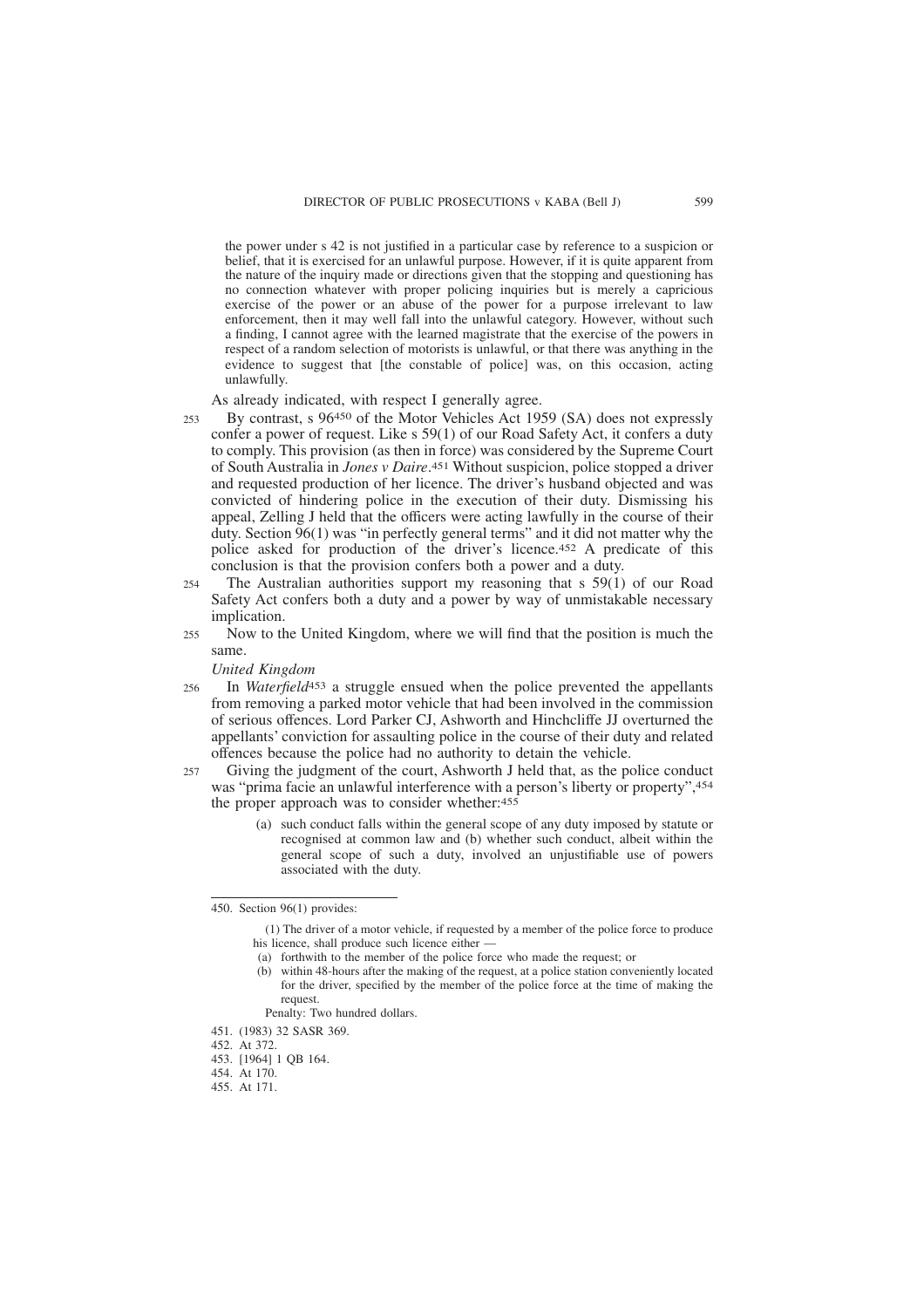His Honour held that, although the police were acting in a general sense in the course of their duty to preserve evidence, they had no particular authority to prevent removal of the vehicle. Therefore the appellant could not be convicted of assaulting police in the execution of their duty.456

- The prosecution relied on s 223 of the Road Traffic Act 1960, 8 & 9 Eliz 2, c 16 which relevantly provided that "a person driving a motor vehicle on a road … shall stop … on being so required by a police constable in uniform". It was contended that, quite apart from the position at common law, the police were acting in the execution of a duty arising under that provision. 258
- Ashworth J doubted, without deciding, that the provision permitted the police to require both "a moving vehicle to stop [and] … a stationary vehicle not to move".457 In a passage relied upon by Mr Kaba, his Honour held that s 223 merely gave "a power as opposed to laying down a duty" and did not authorise "something … which … the constable had in the circumstances no right to do".458 I take his Honour here to mean that the provision conferred a power on police to require a driver to stop the vehicle but did not confer a duty on police to take action beyond the scope of that power, namely to detain the vehicle. 259
- This decision provides something for both sides of the issue in the present case. On the interpretation issue, it has to be read with subsequent authorities (see below). 260
- In *Hoffman*, 459 the defendant was randomly directed by police out of a stream of traffic to go into a traffic census area beside a motorway, which he refused to do. Overturning his conviction for failing to comply with a traffic direction, Lord Widgery CJ (Ashworth and Melford Stevenson JJ agreeing) held that the legislation relied upon by the police did not authorise the direction given for the purpose of a census. 261
- Following *Waterfield*, Lord Widgery CJ held that the police direction interfered with the defendant's personal liberty and property and then turned to whether the police were acting lawfully within the course of their duty. As there was nothing to suggest that life or property was in danger, the police "neither at common law nor by any statutory provision [had] … any right to direct the defendant to leave the motorway and go into the census area".460 On the interpretation issue, this decision is to be distinguished. 262
- In *Winter v Barlow*, 461 s 159 of the Road Traffic Act 1972 (UK) c 20 (the successor to s 223 of the 1960 Act) provided: "A person driving a motor vehicle on a road … shall stop the same on being so required by a constable in uniform, and if he fails to do so he shall be guilty of an offence". Acting without suspicion, police in uniform stopped the appellant when driving a motor vehicle on a road. Then, suspecting him of drunk driving, they sought to administer a breath test, which he refused to take. He appealed against his conviction for refusing to take the test upon the ground that evidence of the offence should have been excluded because the requirement to stop was unlawful. 263

<sup>456.</sup> Ibid.

<sup>457.</sup> At 172.

<sup>458.</sup> Ibid.

<sup>459. [1974] 1</sup> WLR 374.

<sup>460.</sup> At 379.

<sup>461. [1980]</sup> RTR 209 per Eveleigh LJ and Kilner Brown J ("*Winter*").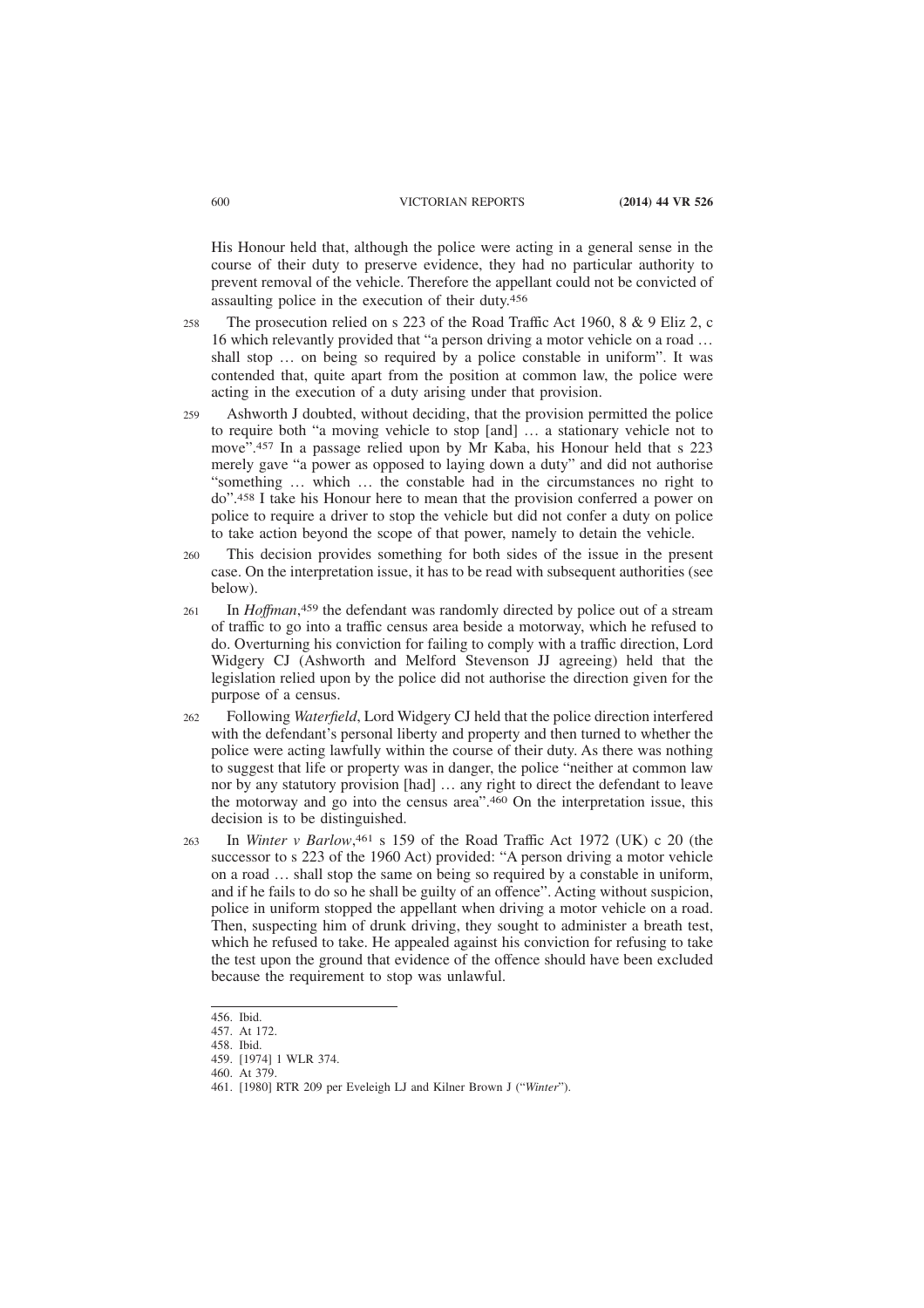After referring to *Waterfield*, Eveleigh LJ (Kilner Brown J agreeing) said that it was not necessary to go into "the precise effect of s 159".462 However, his Lordship went on to say that it:463 264

… may be thought and may be argued that that section does not give a direct power as such anyway, but it simply imposes a duty on a person in the circumstances therein referred to, namely, when required to stop by a constable in uniform.

On the concession of the prosecution, the court approached the scope of s 159 upon the basis that it did not give "a police constable a power willy-nilly to stop a motor vehicle".464 It concluded that the evidence of the offence should not have been excluded because there had been "no suggestion of police malpractice".465 Because the court did not go into s 159 and the prosecution made a key concession, I cannot derive much of benefit from this decision.

- *Beard v Wood*466 also concerned s 159 of the 1972 Act. Acting under that provision and without suspicion, an officer in uniform signalled the defendant to stop his lorry. The officer wanted to check whether the defendant had valid documentation and was driving a roadworthy lorry. The justices acquitted the defendant on a charge of failing to comply with the officer's signal on the ground that s 159 was not a source of power to give such a direction. 265
- Upholding the prosecutor's appeal, Wien J (who gave the first judgment at the request of Lord Widgery CJ) held that s 159 conferred both a duty and a power on the police:467 266

Applying the ordinary canons of construction … it seems to be plain that a constable has the power to stop a motorist on a road provided the constable is in uniform and requires that person to stop. There is nothing in that section which leads one to suppose that there is anything that requires the prosecutor to prove that the police constable is acting in the execution of his duty under some common law powers. It would seem on the face of it that the constable derives his duty as well as his power from the terms of section 159 itself.

It followed that, under s 159, drivers must stop when required to do so by a constable in uniform.468

Referring to *Waterfield*, 469 Wien J said that Ashworth J had been "clearly right"470 in the observations he made about the ambit of s 223 of the 1960 Act. As we have seen, those observations were that the provision conferred a power on police to require a driver to stop but did not support a duty to detain the vehicle. 267

<sup>462.</sup> At 213.

<sup>463.</sup> Ibid.

<sup>464.</sup> Ibid.

<sup>465.</sup> At 214. *Winter* was followed in *Such v Ball* [1982] RTR 140 ("*Such*") where police made a routine stop of a driver for the sole purpose of administering an alcohol breath test, which proved positive. Section 8(1)(a) of the 1972 Act permitted that course only on suspicion, which the police did not have. The justices acquitted the driver of drunk driving after excluding evidence of the positive test by reason of the unauthorised stop. Donaldson LJ and Forbes J held that evidence of the test should not have been excluded because the justices did not find that the routine stop constituted malpractice. It appears that s 159 was not relied upon by the police.

<sup>466. [1980]</sup> RTR 454 per Lord Widgery CJ and Wien J ("*Beard*").

<sup>467.</sup> At 457–8.

<sup>468.</sup> At 459.

<sup>469. [1964] 1</sup> QB 164 at 172.

<sup>470. [1980]</sup> RTR 454 at 458.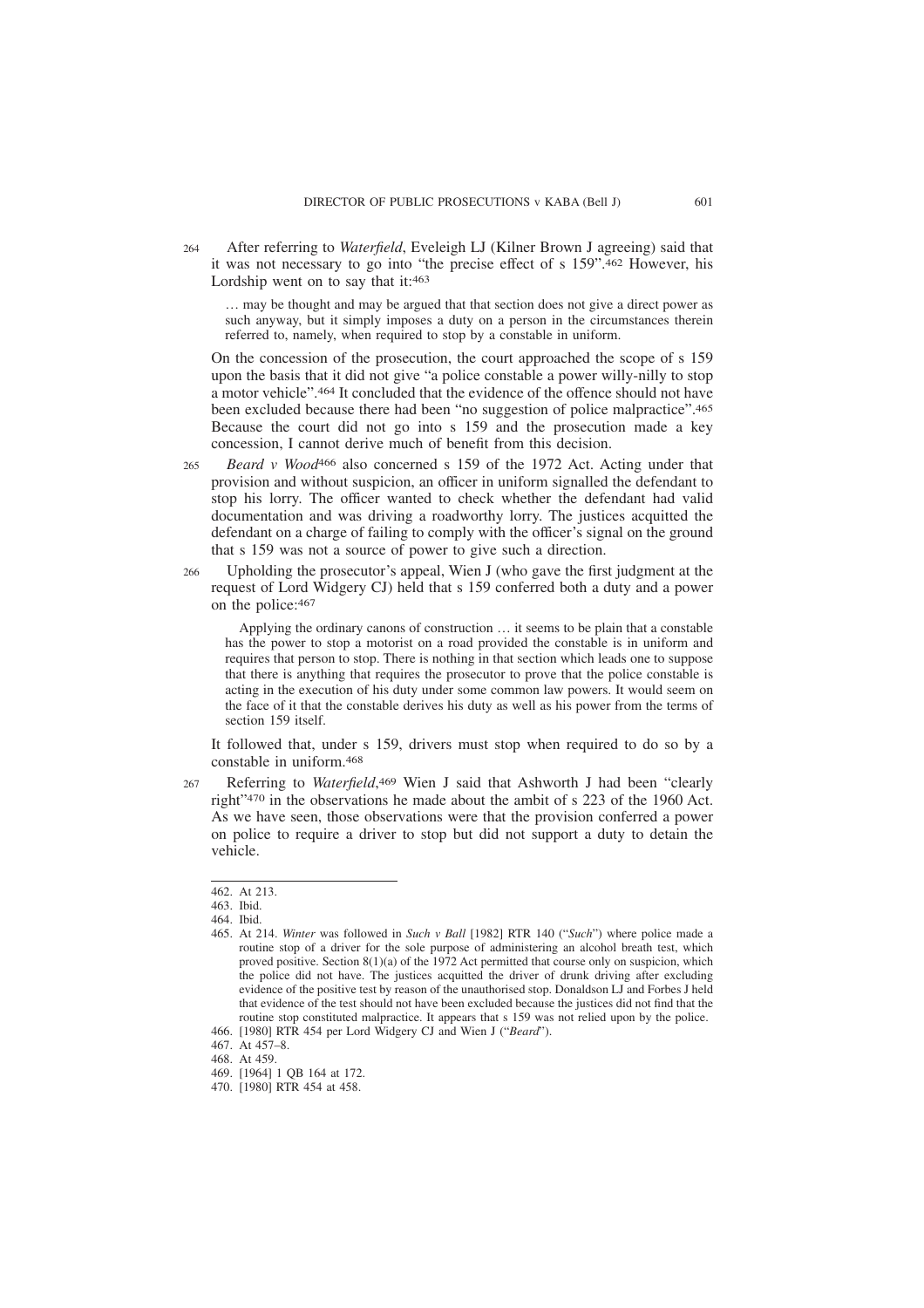- However, Wien J distinguished *Waterfield* on the ground that it was a case concerning detention of a vehicle. He also distinguished *Hoffman*471 upon the ground that the issue was whether the constable was acting in the course of his duty.472 In the present case, there was no question of the police not acting bona fide (which might have justified a different conclusion) and it was not necessary to refer to the general powers of the police at common law.473 268
- Lord Widgery CJ held that the officer was not exceeding his duty by requiring the driver to stop without suspicion because such a requirement was authorised by s 159.474 269
- Section 59(1) of our Road Safety Act can be relevantly compared with s 159 of the 1972 United Kingdom Act. *Beard* unequivocally supports my conclusion as to how our provision should be interpreted. 270
- In *Steel v Goacher*, 475 police in uniform saw a strange car being driven by two men after midnight through "a good class residential area".476 Without suspicion, they stopped the driver to make a "random crime check".477 Smelling alcohol on his breath, they required him to submit to a breath test under s 8(1)(a) of the 1972 Act,478 which proved positive. The justices convicted the driver of drunk driving after rejecting his submission that evidence of the test should be excluded because, lacking common law authority to require him to stop, police were not acting in the course of their duty when they later required him to submit to the test. 271
- In the driver's appeal, it was held that the police requirement to stop was not authorised by s 159 of the 1972 Act. Following the obiter observations of Eveleigh J in *Winter*, 479 Griffiths LJ held that s 159 was to be interpreted as follows:480 272

That section imposes a duty on a motorist to stop when required to do so by a constable in uniform. It does not follow that a constable in uniform must be deemed to have acted lawfully when, for whatever reason, he requires a motorist to stop. For purely practical reasons, there must be a rule that motorists stop when called upon to do so by a constable in uniform. The motorist must assume for the purpose of stopping that he is being lawfully required to stop, otherwise a dangerous and chaotic state of affairs would result. But once the motorist has stopped he can, thereafter, challenge the constable's right to stop him, for nothing in the wording of the section gives any power to the constable to stop the motorist. It is a section designed to ensure safety and good order rather than to confer any specific power on a police constable.

It can be seen that his Lordship interpreted the provision as not conferring power on police to stop a motorist. Mr Kaba so relies upon the judgment.

<sup>471. [1974] 1</sup> WLR 374 per Lord Widgery CJ, Ashworth and Melford Stevenson JJ.

<sup>472. [1980]</sup> RTR 454 at 458.

<sup>473.</sup> At 459.

<sup>474.</sup> Ibid.

<sup>475. [1983]</sup> RTR 98 per Griffiths LJ and Forbes J ("*Steel*").

<sup>476.</sup> At 102.

<sup>477.</sup> Ibid.

<sup>478.</sup> Section 8(1)(a) provided:

A constable … may require any person driving … a motor vehicle on a road … to provide a specimen of breath for a breath test … if the constable has reasonable cause — (a) to suspect him of having alcohol in his body …

<sup>479. [1980]</sup> RTR 209 at 213.

<sup>480.</sup> At 103.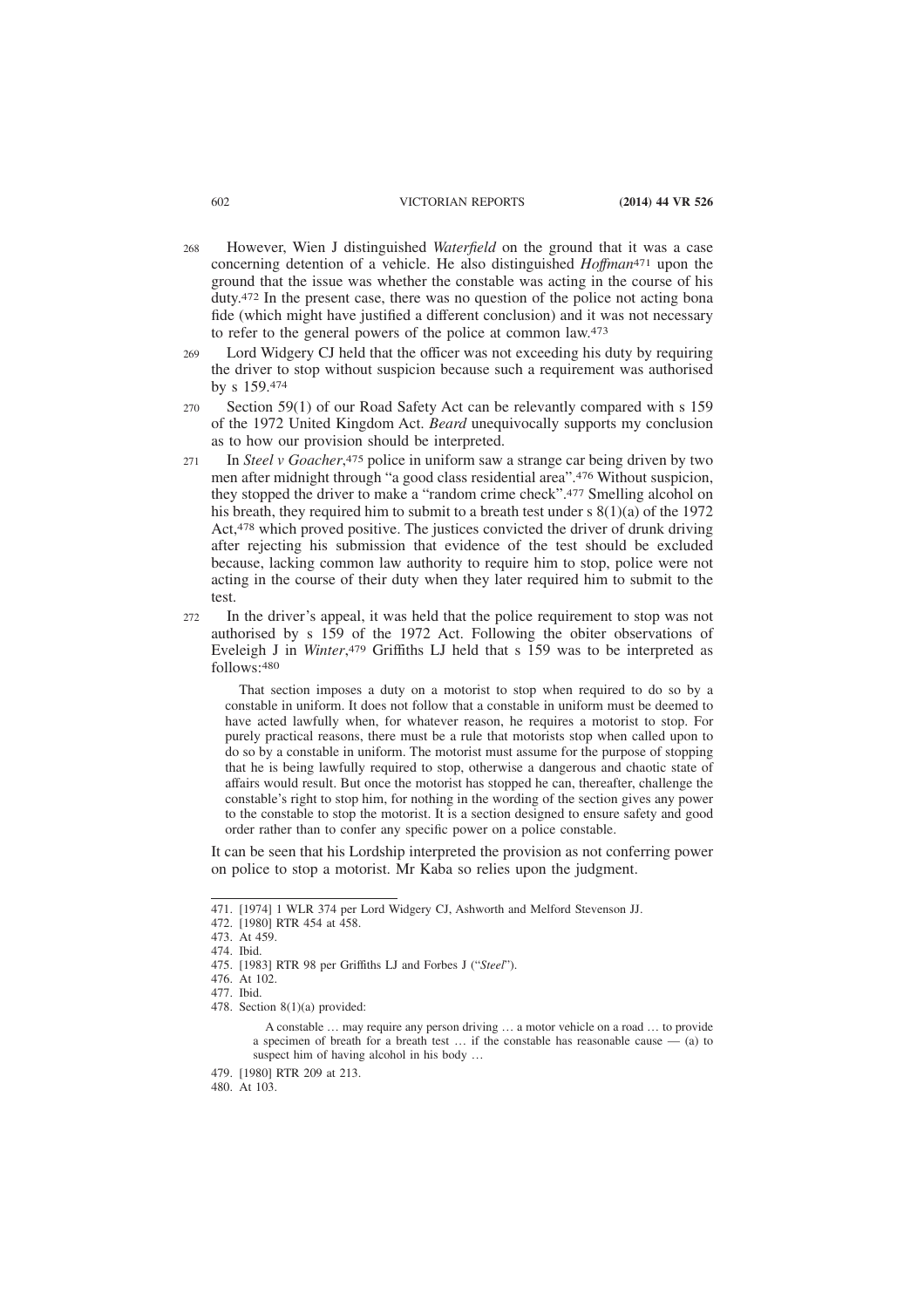- However, contrary to the observations of Ashworth J in *Waterfield*, 481 as adopted by Wien J in *Beard*, 482 Griffiths LJ held that, by virtue of their powers at common law, police were acting in the execution of their duty when they carried out the "random crime check" in the present case. It was the duty of police to "detect and prevent crime",483 for which purpose they were entitled to stop and question motorists, as they did in the present case. As the driver, the appellant was required by s 159 to stop, as the constable was in uniform and his inquiries and requirements to stop were reasonable "in all the circumstances".484 It was hoped that motorists would "co-operate with the police in answering their questions, albeit they are under no legal duty to do so".485 The appeal was dismissed. 273
- *Steel* provides limited support for Mr Kaba's submissions. But the reasoning of the court was greatly bound up with powers and duties of police under both legislation and common law in the United Kingdom context. Here I am concerned only with police power under the legislation in question.  $274$
- In *Lodwick v Sanders*, 486 the defendant was driving a lorry which was stopped by police in uniform on reasonable suspicion. He gave equivocal answers to police and a struggle ensued when he tried to drive off. He was acquitted of assaulting an officer in the execution of his duty upon the basis that the police had no power to detain the defendant or the lorry. 275
- Upholding the prosecution appeal, Watkins LJ agreed with Ashworth J in *Waterfield*487 that s 159 of the Road Traffic Act conferred a power on police in uniform to request a motorist to stop the vehicle.488 The driver was then under a duty to stop. It was a necessary inference from s 159 (and other provisions) that the driver was under a duty to keep the vehicle at a standstill while police had a reasonable opportunity to exercise their power.489 There were also circumstances in which police had power at common law to detain the vehicle. 276
- Watkins LJ also agreed with Griffiths LJ in *Steel*490 that police were entitled to use their power in s 159 to require a driver to stop for the purpose of questioning the driver in the course of exercising their common law duty to detect and prevent crime, although the driver had no legal duty to co-operate.491 Further, on reasonable suspicion, the vehicle could be detained for a reasonable time to effect an arrest. 277
- Webster J held that, when considering s 159, it was important to "distinguish" between a constable's powers and the citizen's duties, and … requiring a driver to stop his vehicle and [police] stopping or physically stopping it".492 His Honour held that Ashworth J in *Waterfield*493 and Wien J in *Beard*494 had correctly 278

<sup>481. [1964] 1</sup> QB 164 at 171–2. 482. [1980] RTR 454 at 458. 483. [1983] RTR 98 at 103. 484. Ibid. 485. Ibid. 486. [1985] 1 WLR 382 per Watkins LJ and Webster J. 487. [1964] 1 QB 164 at 172. 488. [1985] 1 WLR 382 at 388. 489. At 389. 490. [1983] RTR 98 at 103. 491. [1985] 1 WLR 382 at 390. 492. At 391. 493. [1964] 1 QB 164 at 171–2.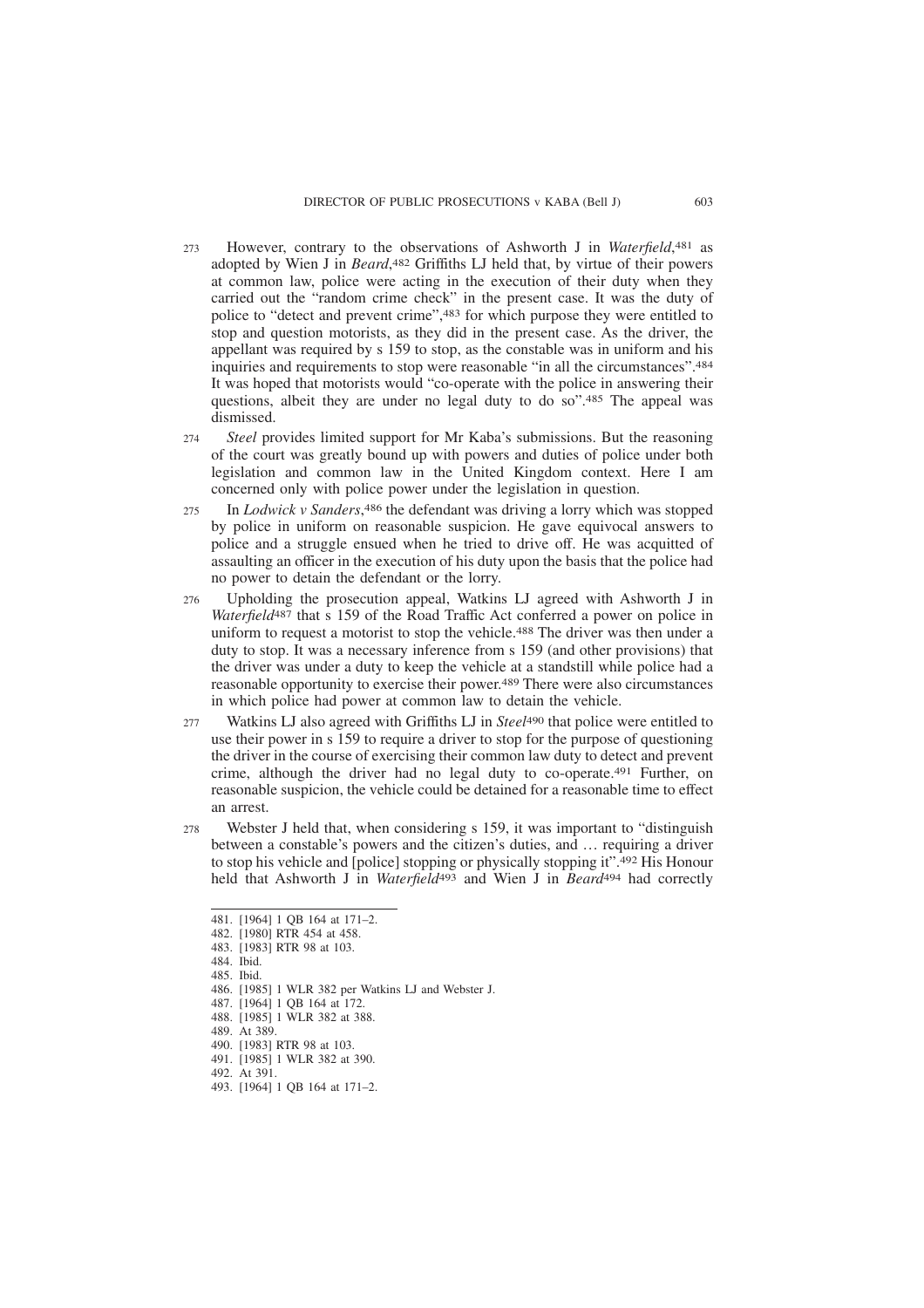decided that s 159 conferred power on police in uniform to require a driver to stop the vehicle, but not a power to detain the vehicle.495 Police in uniform had power under s 159 to require a driver to stop the vehicle and the driver had a duty to do so. The driver also had a duty to keep the vehicle at a standstill while police exercised their powers. But, under the provision, the police had no power of physical detention of the vehicle.496

- After discussing the judgments of Eveleigh LJ (Kilner Brown J agreeing) in *Winter*497 and Griffiths LJ in *Steel*, 498 Webster J held that, under s 159, police had power only to request the driver to stop the vehicle, not power actually to stop the driver nor power physically to detain the vehicle once it had stopped.499 However, in the present case the defendant's actions and equivocal answers to police questions gave rise to a reasonable suspicion that the lorry had been stolen. This entitled the police to detain the vehicle and arrest the defendant in the exercise of their powers.  $279$
- This decision also provides some support for the conclusion I have reached as to the proper interpretation of our provision. 280
- In *Chief Constable of Gwent v Dash*, 500 police used s 159 of the 1972 Act in a program to stop vehicles at random to see whether the driver was drunk-driving or had committed other offences. Police in uniform stopped the defendant and police smelt alcohol on his breath. Suspecting him of drunk-driving, they then used the power under s  $8(1)(a)$  to require him to take a breath test, which proved positive. He was acquitted of charges upon the basis that the random stopping of motor vehicles amounted to malpractice and the requirement for the breath test and the subsequent procedure was unlawful. 281
- Allowing the appeal, Lloyd LJ and Macpherson J held that no evidence supported a conclusion that malpractice or capricious or oppressive conduct had occurred, as mentioned in the decided cases.501 It is at least implicit in the reasoning of the court that it was legitimate to require drivers to stop under s 159 for the purposes of determining whether there was evidence that drivers were drunk-driving and therefore might be reasonably suspected under s  $8(1)(a)$ .<sup>502</sup> As was held by Macpherson J:503 282

[T]here is no restriction upon the stopping of motorists by a policeman in the execution of his duty and the subsequent requirement for a breath test should the policeman then and there genuinely suspect the ingestion of alcohol.

His Honour went on to state: 504

<sup>494. [1980]</sup> RTR 454 at 458.

<sup>495. [1985] 1</sup> WLR 382 at 391.

<sup>496.</sup> Ibid.

<sup>497. [1980]</sup> RTR 209 at 213.

<sup>498. [1983]</sup> RTR 98 at 103.

<sup>499. [1985] 1</sup> WLR 382 at 392.

<sup>500. [1986]</sup> RTR 41 per Lloyd LJ and Macpherson J ("*Dash*").

<sup>501.</sup> See *Winter* [1980] RTR 209 at 215 per Eveleigh LJ, Kilner Brown J agreeing: "malpractice"; *Such* [1982] RTR 140 at 143 per Donaldson LJ, Forbes J agreeing: "malpractice"; and *Steel* [1983] RTR 98 at 104 per Griffiths LJ: "oppressively or capriciously".

<sup>502.</sup> In *Normand v McKellar* 1995 SLT 798 at 799–800 the High Court of Judiciary of Scotland (the Lord Justice General (Hope), and Lord Allanbridge and Lord Cowie) ("*Normand*") said that this interpretation of s 159 was implicit in the reasoning of Macpherson J.

<sup>503. [1986]</sup> RTR 41 at 46.

<sup>504.</sup> At 46–7.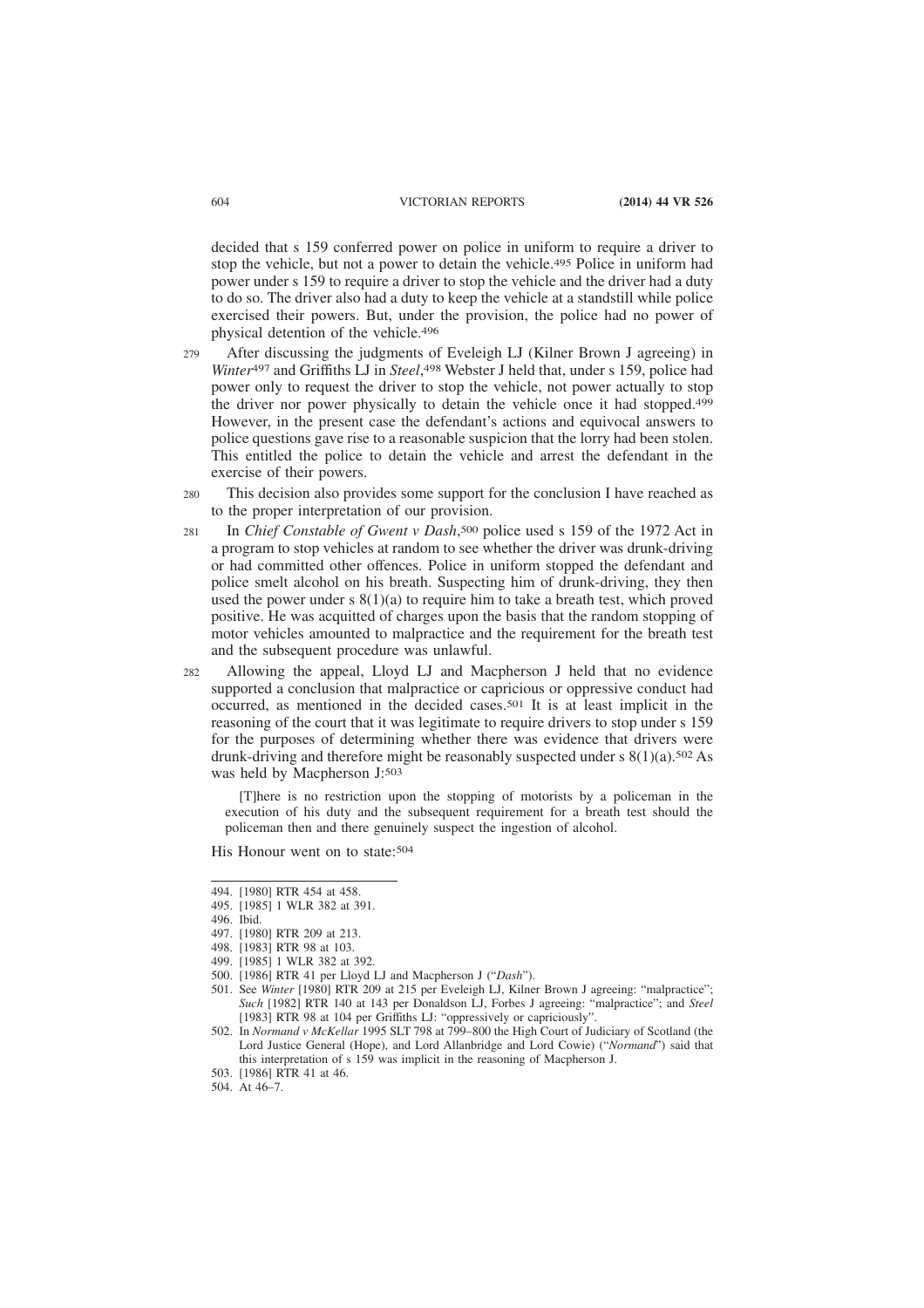In summary, therefore, the police are, in my judgment, not prohibited from the random stopping of cars within the limits already referred to; but are, of course, prohibited from requiring breath tests at random, which is a very different thing.

Likewise, Lloyd LJ held:505

The word "malpractice", as it has come to be used in this field, seems to me to cover cases where the police have acted from some indirect or improper motive or where the conduct on the part of the police could be described as capricious. The random stopping of cars under s 159 of the Road Traffic Act 1972 for the purpose of detecting crime, or for inquiring whether the driver has had too much to drink, cannot be so described. Nor can it be said that the police were acting from some indirect or improper motive. However much the public may dislike the random stopping of cars, I cannot agree that random stopping by itself involves malpractice.

- *Dash* thus treated s 159 of the 1972 Act as conferring on police in uniform both a power to require drivers to stop and a duty to exercise that power. This is consistent with *Lodwick*, 506 which was cited in argument in *Dash* but not discussed. 283
- In *Normand v McKellar*, 507 police in uniform were carrying out a routine road check when they stopped the defendant's vehicle and saw that it had no excise disk displayed. He was acquitted of the excise offence when the magistrate excluded the evidence of the police upon the ground that the road stop was illegal.  $284$
- Upholding the prosecution appeal, Lord Justice General Hope, Lord Allanbridge and Lord Cowie held that the stop was authorised by s 163 of the Road Traffic Act 1988 (UK) c 52508 (the successor to s 159 of the 1972 Act). The court rejected the defendant's submission that s 163(1) should be interpreted narrowly "since it appeared to be an invasion of privacy and liberty".509 It also rejected the submission that "[i]t was going too far to infer that there was an unlimited power to stop the vehicle when the section itself did not expressly confer such a power on the constable".510 It was not impressed with a submission that a restriction preventing capricious use of the power was not a sufficient safeguard because it would be difficult to apply.511  $285$
- Agreeing with Wien J (Lord Widgery CJ agreeing) in *Beard*512 and the implicit reasoning of Macpherson J in *Dash*, 513 the court held that s 163(1) of the 1988 Act was the source of both the power and the duty of the police to require 286

507. 1995 SLT 798 (The Lord Justice General (Hope), Lord Allanbridge and Lord Cowie).

<sup>505.</sup> At 48.

<sup>506. [1985] 1</sup> WLR 382 per Watkins LJ and Webster J.

<sup>508.</sup> Section 163(1) provided:

A person driving a mechanically propelled vehicle on a road must stop the vehicle on being required to do so by a constable in uniform.

<sup>509. 1995</sup> SLT 798 at 799.

<sup>510.</sup> Ibid.

<sup>511.</sup> Ibid.

<sup>512. [1980]</sup> RTR 454 at 457–8.

<sup>513. [1986]</sup> RTR 41 at 46.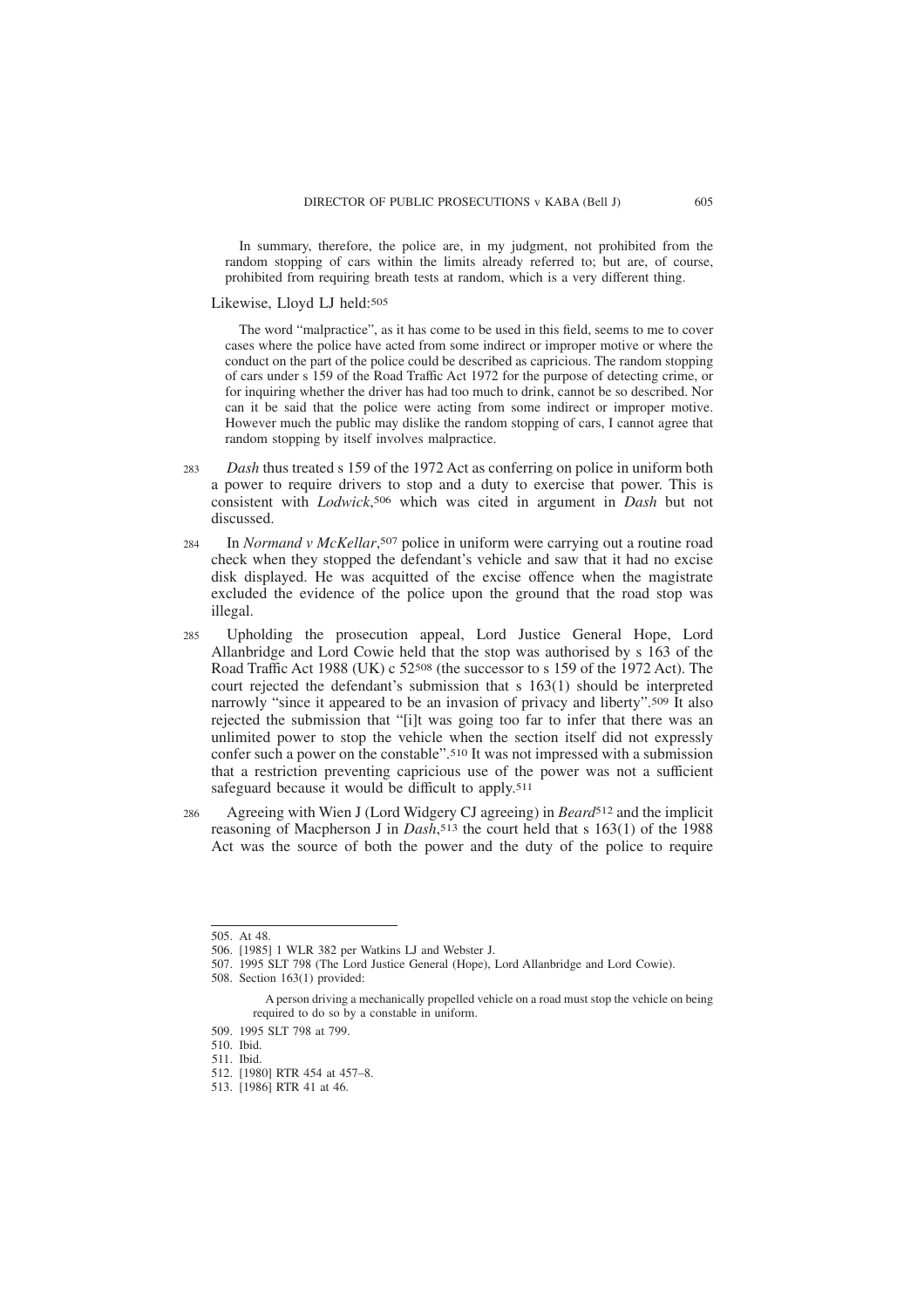motorists to stop.514 As regards to the observation of Wien J in *Beard*515 that police derived both their duty and power from s 159 of the 1972 Act, the court said:516

We understand him to mean from that observation that where you find a duty expressed in a statute, which must be performed when this is required by somebody, there is implicit in the provision a power in that somebody else to require the duty to be performed.

Accepting that the terms of the section were very general, it said that "to describe this as an invasion of privacy and liberty is pressing the point too far" and that the scope of the provision reflected the purposes of the Road Traffic Act, which were "concerned with safety and preservation of order on the roads".517 While I have concluded that our provision does interfere with a driver's privacy and a driver's and passenger's freedom of movement, the court's analysis of the powers and duties created by the United Kingdom provision is consistent with my own.

Similar issues confronted the High Court of Justiciary in *Stewart v Crowe*. 518 In the lead up to Christmas, the police conducted a road safety program. To raise the awareness of motorists of the "morning-after effect", police in uniform stopped vehicles and asked drivers to take a breath test. If they agreed, the test would be administered. If they did not, they would be allowed to go unless alcohol was smelt on their breath, in which case a breath test would be administered on reasonable suspicion under  $s \frac{5(1)}{a}$  of the 1988 Act. After being stopped and agreeing to take a test, which proved positive, the appellant was convicted of drunk driving. The court rejected his submission that he had no case to answer because the police had acted oppressively. 287

Dismissing the appeal, Lord Prosser, Lord Kirkwood and Lord Weir held that "[t]he power of the police" to require drivers to stop was to be found in s 163(1) of the 1988 Act.519 Citing *Dash*520 with approval, the court said that there was nothing oppressive about the general campaign. In particular, the "randomness of what was done obviously distinguishes the case from situations where a particular person is stopped for reasons particular to himself".521 288

The court did, however, observe:522 289

> We would observe that in a situation such as this, there is plainly a very substantial need for the police to act with considerable tact and good manners and to be very scrupulous in not going beyond the intended purpose of merely requesting and doing no more than that, unless reasonable grounds for suspicion arise through the smell of alcohol. But there is no suggestion in this case that there was any impropriety or failure in tact or good manners or scrupulousness in the way in which the powers were used.

I would rely upon both the court's reasoning and this observation.

<sup>514. 1995</sup> SLT 798 at 799–800.

<sup>515. [1980]</sup> RTR 454 at 457–8.

<sup>516. 1995</sup> SLT 798 at 799.

<sup>517.</sup> At 798.

<sup>518. 1999</sup> SLT 899 per Lord Prosser, Lord Kirkwood and Lord Weir.

<sup>519.</sup> At 900.

<sup>520. [1986]</sup> RTR 41 at 46–7 per Macpherson J and *Normand* 1995 SLT 798 (The Lord Justice General (Hope), Lord Allanbridge and Lord Cowie).

<sup>521. 1999</sup> SLT 899 at 900.

<sup>522.</sup> Ibid.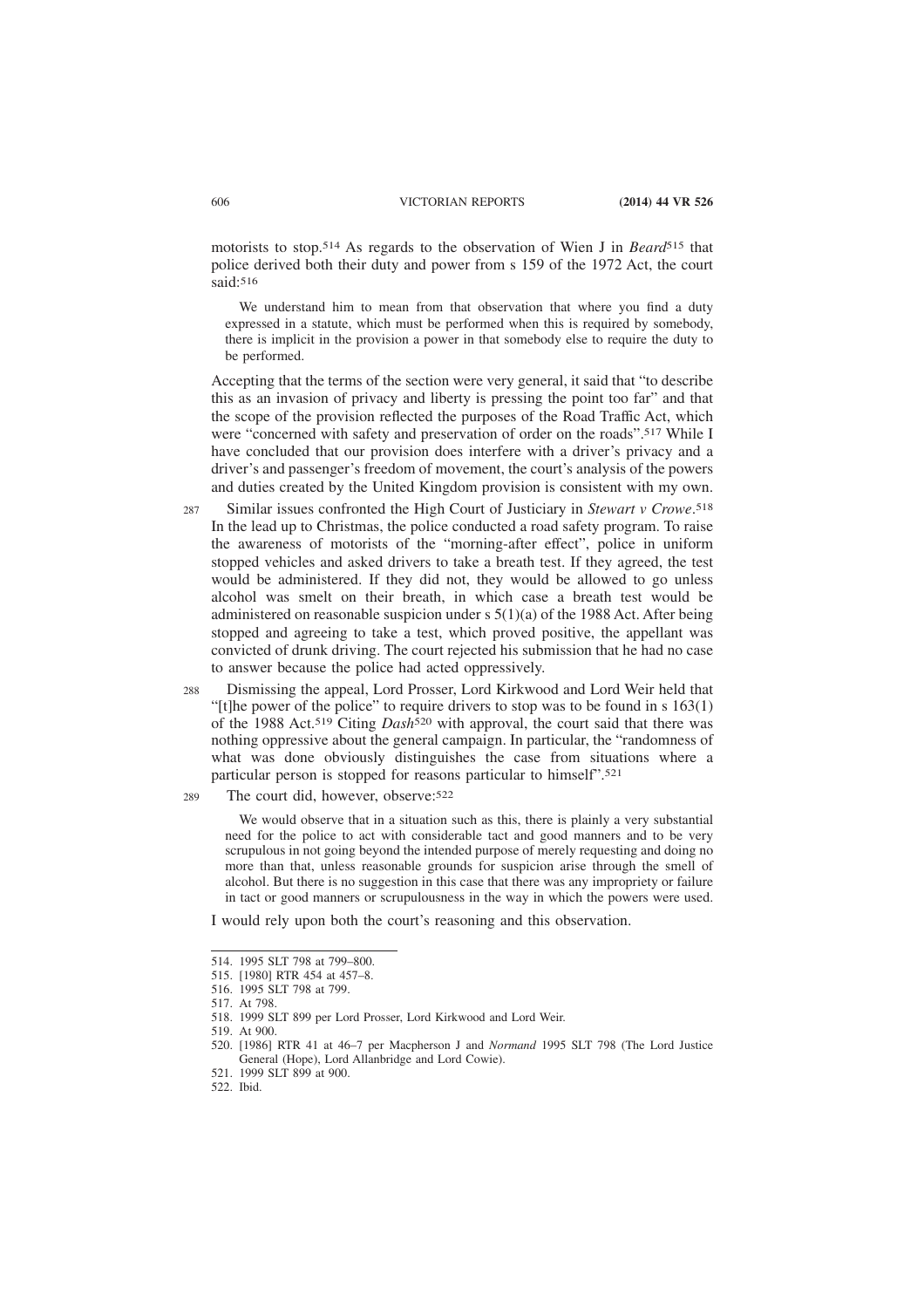- In *McNee v Ruxton*, 523 the appellant was convicted for possession of offensive weapons which were found by police in his vehicle in the course of a routine traffic stop under s 163 of the 1988 Act. He appealed upon the ground that evidence of the weapons was inadmissible because they had been found during that stop. Dismissing the appeal, Lords Coulsfield, Milligan and Cowie held that the power in s 163 was very wide and there was nothing to suggest that police were acting outside that power. 290
- It can be seen that the strong balance of authority in the United Kingdom supports the interpretation of s 59(1) of the Road Safety Act that I have adopted.  $291$
- Now to Canada. 292

#### *Canada*

- The Canadian authorities, to which the parties made reference in their submissions, contain salient discussion of proportionality and interpretation issues in the context of traffic stop and related legislation (as well as exclusion of evidence, which I consider below). As to proportionality, the discussion is relevant only to the application of the principle of consistency. I have mentioned this earlier but it is more convenient to discuss it here. As to interpretation, it will be seen that legislation with features like our own has been examined with pertinent results. I make clear that I do not rely upon the proportionality analysis in the Canadian authorities when applying the principle of legality or s 32(1) of the Charter to the interpretation question.  $293$
- In *Dedman*, 524 which was decided prior to the commencement of the Canadian Charter, police established a spot-check program called Reduce Impaired Driving Everywhere (RIDE) pursuant to which, in selected locations, motorists were randomly pulled over and stopped. For the purpose of detecting drunk drivers, conversation was then initiated by requiring production of licence and insurance documentation. If alcohol was smelt on the driver's breath, he or she was asked to take a breath test. Subject to reasonable suspicion, the test was compulsory under legislation.525 The RIDE program was not supported by legislation.  $294$
- During the program and without suspicion, police required the appellant to pull over and stop. Smelling alcohol on his breath, they demanded that he take a breath test, which he failed to do. His acquittal of charges was set aside by an appeal court. As relevant here, the Supreme Court of Canada was required to determine whether the random stop of the appellant's motor vehicle as part of the RIDE program was unlawful as having been made without statutory or common law authority.<sup>526</sup> 295
- The relevant statutory provision<sup>527</sup> was similar to ours in that it expressly conferred only a duty on the driver. The question was whether it also conferred a power on police to stop a motor vehicle for the purpose of inspecting a licence. 296

524. [1985] 2 SCR 2 per Dickson CJ, Beetz, McIntyre, Chouinard, Lamer, Wilson and Le Dain JJ.

<sup>523. [1999]</sup> GWD 28-1354 per Lord Coulsfield, Lord Milligan and Lord Cowie.

<sup>525.</sup> Criminal Code RSC 1970, c C-34, s 234.1(1).

<sup>526. [1985] 2</sup> SCR 2 at 23 per Le Dain J (question 1).

<sup>527.</sup> Section 14 of The Highway Traffic Act, RSO 1970, c 202 provided:

<sup>(1)</sup> Every operator of a motor vehicle shall carry his licence with him at all times while he is in charge of a motor vehicle and shall surrender the licence for reasonable inspection upon the demand of a constable or officer appointed for carrying out the provisions of this Act.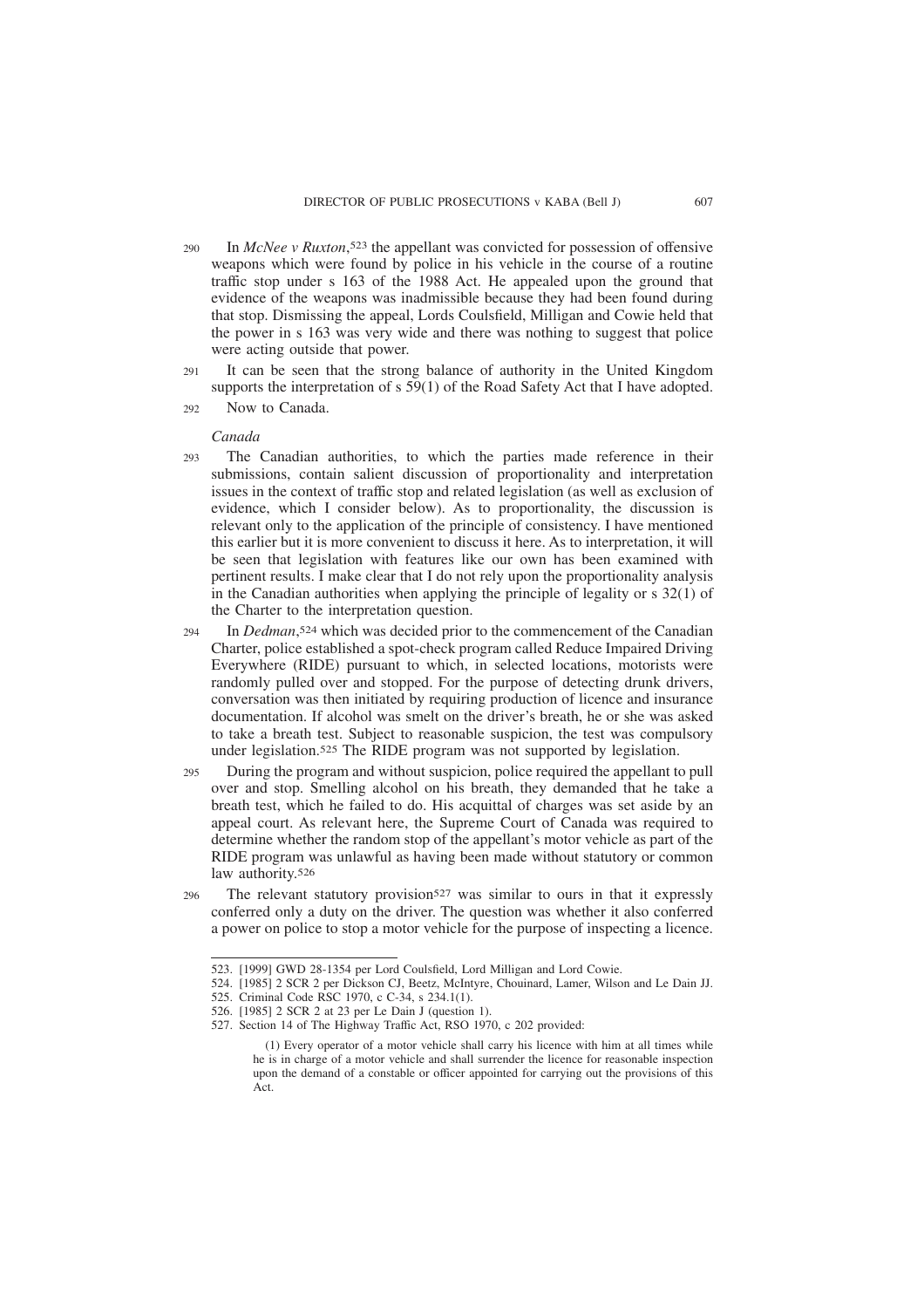The duty was to surrender the licence for inspection on demand by police, not to stop on demand. The plurality528 decided that it was doubtful whether the provisions conferred a police power to stop, the minority<sup>529</sup> held that it did and the court unanimously decided that the provisions did not authorise random stops for the purposes of the RIDE program.530

Giving the plurality judgment, Le Dain J explained that it was doubtful whether the duty on the driver carried with it by implication a police power to stop because this "would appear to involve an unusual extension of the rule of implied powers, as a matter of statutory construction".531 His Honour went on to hold532 that the police lacked statutory power but had validly exercised their common law power pursuant to the principles stated in *Waterfield*. 533  $297$ 

Discussing the exercise of the common law power, Le Dain J began by accepting that there was a "right to circulate in a motor vehicle on the public highway".534 Following *Hoffman*535 and *Johnson v Phillips*, 536 his Honour described this right as a "liberty". In scope, it was: 537 298

… not a fundamental liberty like the ordinary right of movement of the individual, but a licensed activity that is subject to regulation and control for the protection of life and property.

Nevertheless, the random stop in the present case had to be regarded prima facie as an unlawful interference with his liberty because it was not authorised by statute.538

From that starting point, Le Dain J considered whether the interference with liberty constituted by the stop was an unjustifiable use of police resources. Drawing on the "reasonably necessary" test stated in *Johnson*, 539 his Honour said:540 299

The interference with liberty must be necessary for the carrying out of the particular police duty and it must be reasonable, having regard to the nature of the liberty interfered with and the importance of the public purpose served by the interference.

As to the interfering purpose, Le Dain said the importance and necessity of the RIDE program as a deterrent to drunk driving was not open to doubt. As to the nature of the right, his Honour said that it too was important, although circulating on a highway was "a licensed activity subject to regulation and control in the 300

<sup>(2)</sup> Every person who is unable or refuses to surrender his licence in accordance with subsection 1 shall, when requested by a constable, give reasonable identification of himself and, for the purposes of this subsection, the correct name and address of such person shall be deemed to be reasonable identification.

<sup>528. [1985] 2</sup> SCR 2 at 30 per McIntyre, Lamer, Wilson and Le Dain JJ.

<sup>529.</sup> At 10 per Dickson CJ, Beetz and Chouinard JJ.

<sup>530.</sup> At 30–1 per McIntyre, Lamer, Wilson and Le Dain JJ and 10 per Dickson CJ, Beetz and Chouinard II

<sup>531.</sup> At 31.

<sup>532.</sup> At 32.

<sup>533. [1964] 1</sup> QB 164 per Lord Parker CJ, Ashworth and Hinchcliffe JJ.

<sup>534. [1985] 2</sup> SCR 2 at 35.

<sup>535. [1974] 1</sup> WLR 374 at 379 per Lord Widgery CJ, Ashworth and Melford Stevenson JJ agreeing.

<sup>536. [1976] 1</sup> WLR 65 at 70 per Lord Widgery CJ, Milmo and Wien JJ ("*Johnson*").

<sup>537. [1985] 2</sup> SCR 2 at 35.

<sup>538.</sup> Ibid.

<sup>539. [1976] 1</sup> WLR 65 at 70 per Lord Widgery CJ, Milmo and Wien JJ.

<sup>540. [1985] 2</sup> SCR 2 at 35.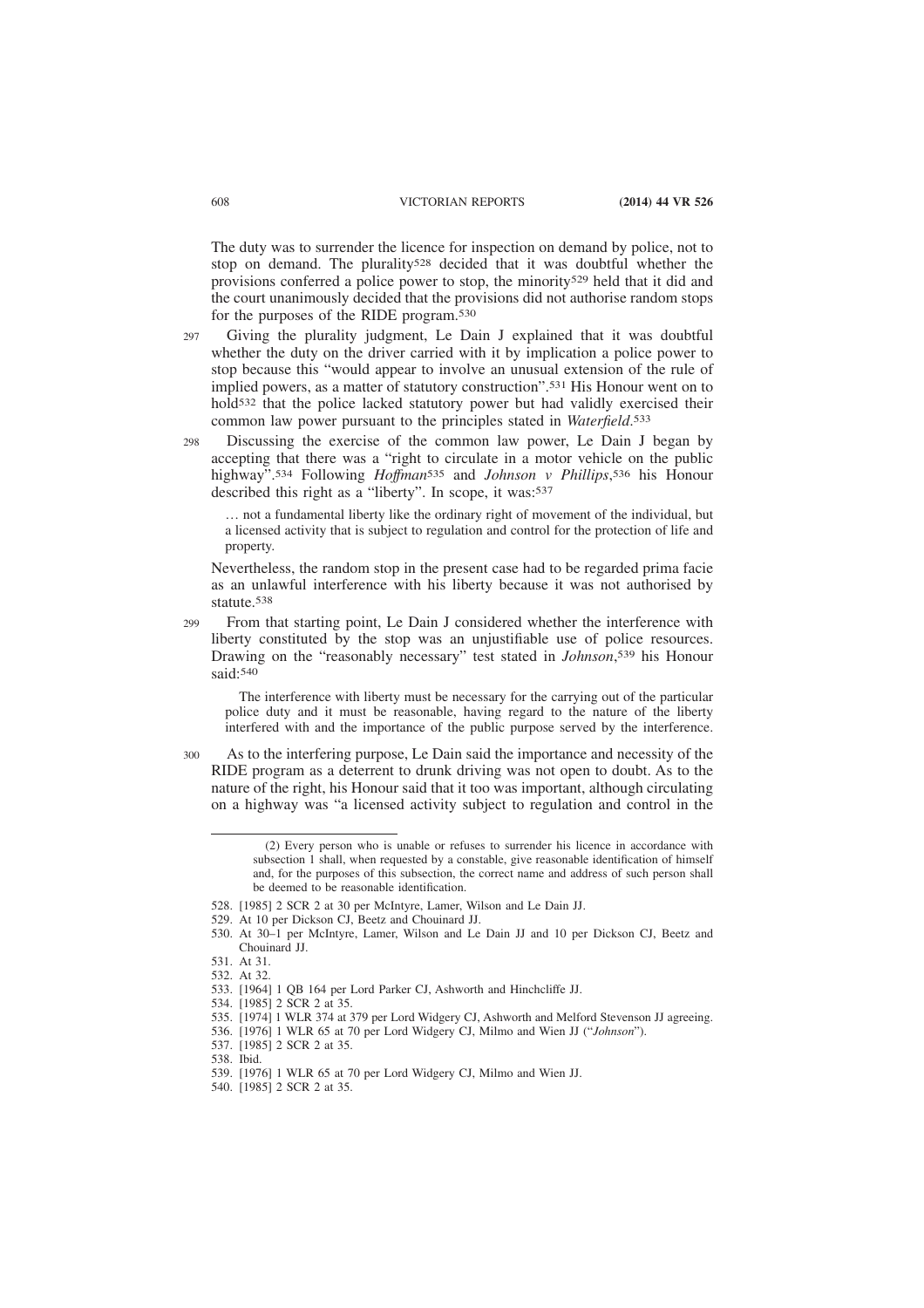interests of safety".541 In his view, it was the random or arbitrary nature of the stop that was the objectionable feature of the interference. However, this was a necessary feature of the deterrence and the stop "would be of relatively short duration and of slight inconvenience".542 His Honour concluded:543

Weighing these factors, I am of the opinion that having regard to the importance of the public purpose served, the random stop, as a police action necessary to the carrying out of that purpose, was not an unreasonable interference with the right to circulate on the public highway. It was not, therefore, an unjustifiable use of a power associated with the police duty, within the *Waterfield* test. I would accordingly hold that there was common law authority for the random vehicle stop for the purpose contemplated by the RIDE program.

It followed that the police had acted lawfully in stopping the appellant and demanding that he take a breath test. The appeal was accordingly dismissed.544

- The minority judgment (Dickson CJ, Beetz and Chouinard JJ) accepted that no statutory powers supported the random stops but did not accept that the stops were supported by the common law duties and powers of police.545 Delivering that judgment, Dickson CJ stated that police no more had power at common law without suspicion compulsorily to stop a motorist than they had power compulsorily to detain a person for that purpose.546 Stopping a motorist on a "chance" was inescapably arbitrary.547 There was a necessary distinction between the scope of police duties and the ambit of police powers.548 To extend police powers at common law to the conduct of random stops:549 301
	- … would run contrary to the long-standing protection accorded individual liberty by the common law and erode the individual's fundamental right to be free from arbitrary interference.

In the view of Dickson CJ, as long as the licensing and road safety laws were complied with by drivers, they had a "right to circulate on the highway [that was] limited to freedom from unreasonable interference by police … [but] exists unfettered except in so far as it is curtailed by law".550

Accepting the force of the judgment of the minority, I think the reasoning of the plurality in relation to proportionality, which held sway in the subsequent cases, is compelling. 302

550. Ibid.

<sup>541.</sup> At 36.

<sup>542.</sup> Ibid.

<sup>543.</sup> Ibid.

<sup>544.</sup> Dismissal of the appeal meant the order of the Ontario Court of Appeal stood. That order was that the case was to be remitted back to the trial judge for determination of whether the unsuccessful attempts of the appellant to take the test were genuine or feigned: [1985] 2 SCR 2 at 9.

<sup>545.</sup> At 10.

<sup>546.</sup> At 16.

<sup>547.</sup> At 17.

<sup>548.</sup> At 12.

<sup>549.</sup> At 17.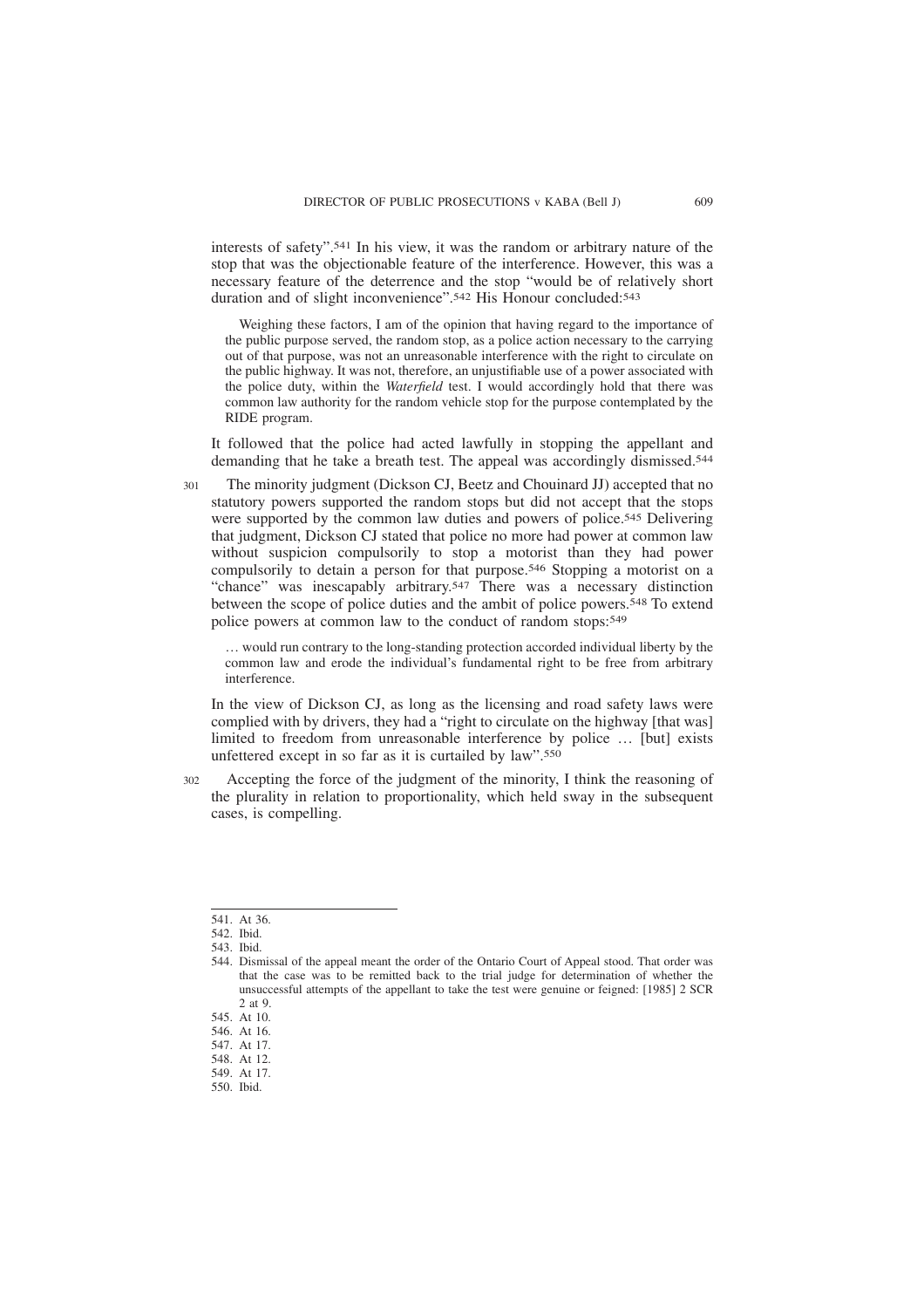- In *Hufsky*, 551 police carried out random stopping of motorists pursuant to an organised program under s 189a of the Highway Traffic Act, RSO 1980, c 198552 as amended after *Dedman*. The provision expressly conferred both a police power to request and a duty on the driver to comply. The court (Dickson CJ, Beetz, Estey, McIntyre, Wilson, Le Dain and La Forest JJ) unanimously decided that random stopping of motorists constituted an arbitrary detention in violation of s 9 of the Canadian Charter,553 which by that time had commenced. However, this violation was demonstrably justified within a free and democratic society pursuant to s 1 of the Charter.554 303
- Giving the judgment of the court, Le Dain J held that police road stops fell within the broad and general concept of detention in s 9 of the Charter which had been enunciated by the court in *Therens*555 and *Thomsen v R*. 556 This was because:557 304

… the police officer assumed control over the movement of the appellant by a demand or direction that might have significant legal consequence, and there was penal liability for refusal to comply with the demand or direction.

In his Honour's view, roadside stops were arbitrary because:558

… there were no criteria for the selection of the drivers to be stopped and subjected to the spot check procedure. The selection was in the absolute discretion of the police officer. A discretion is arbitrary if there are no criteria, express or implied, which govern its exercise.

In determining that such stops were justified in a free and democratic society, Le Dain J applied the proportionality test formulated by Dickson CJ in *R v Oakes*559 and restated in *R v Edwards Books and Arts Ltd*. 560 His Honour's conclusion was:561 305

In view of the importance of highway safety and the role to be played in relation to it by a random stop authority for the purpose of increasing both the detection and the

- (1) A police officer, in the lawful execution of his duties and responsibilities, may require the driver of a motor vehicle to stop and the driver of a motor vehicle, when signalled or requested to stop by a police officer who is readily identifiable as such, shall immediately come to a safe stop.
- (2) Every person who contravenes subsection (1) is guilty of an offence and on conviction is liable to a fine of not less than \$100 and not more than \$2000 or to imprisonment for a term of not more than six months, or to both.
- 553. Section 9 provides:

Everyone has the right not to be arbitrarily detained or imprisoned.

554. Section 1 provides:

The Canadian Charter of Rights and Freedoms guarantees the rights and freedoms set out in it subject only to such reasonable limits prescribed by law as can be demonstrably justified in a free and democratic society.

555. [1985] 1 SCR 613 per Dickson CJ, Beetz, Estey, McIntyre, Chouinard, Lamer, Wilson and Le Dain JJ.

<sup>551. [1988] 1</sup> SCR 621.

<sup>552.</sup> Section 189a provided:

<sup>556. [1988] 1</sup> SCR 640 per Dickson CJ, Beetz, Estey, McIntyrne, Wilson, Le Dain and La Forest JJ. 557. [1988] 1 SCR 621 at 632.

<sup>558.</sup> At 633.

<sup>559. [1986] 1</sup> SCR 103 at 138–40 ("*Oakes*").

<sup>560. [1986] 2</sup> SCR 713 at 768–9.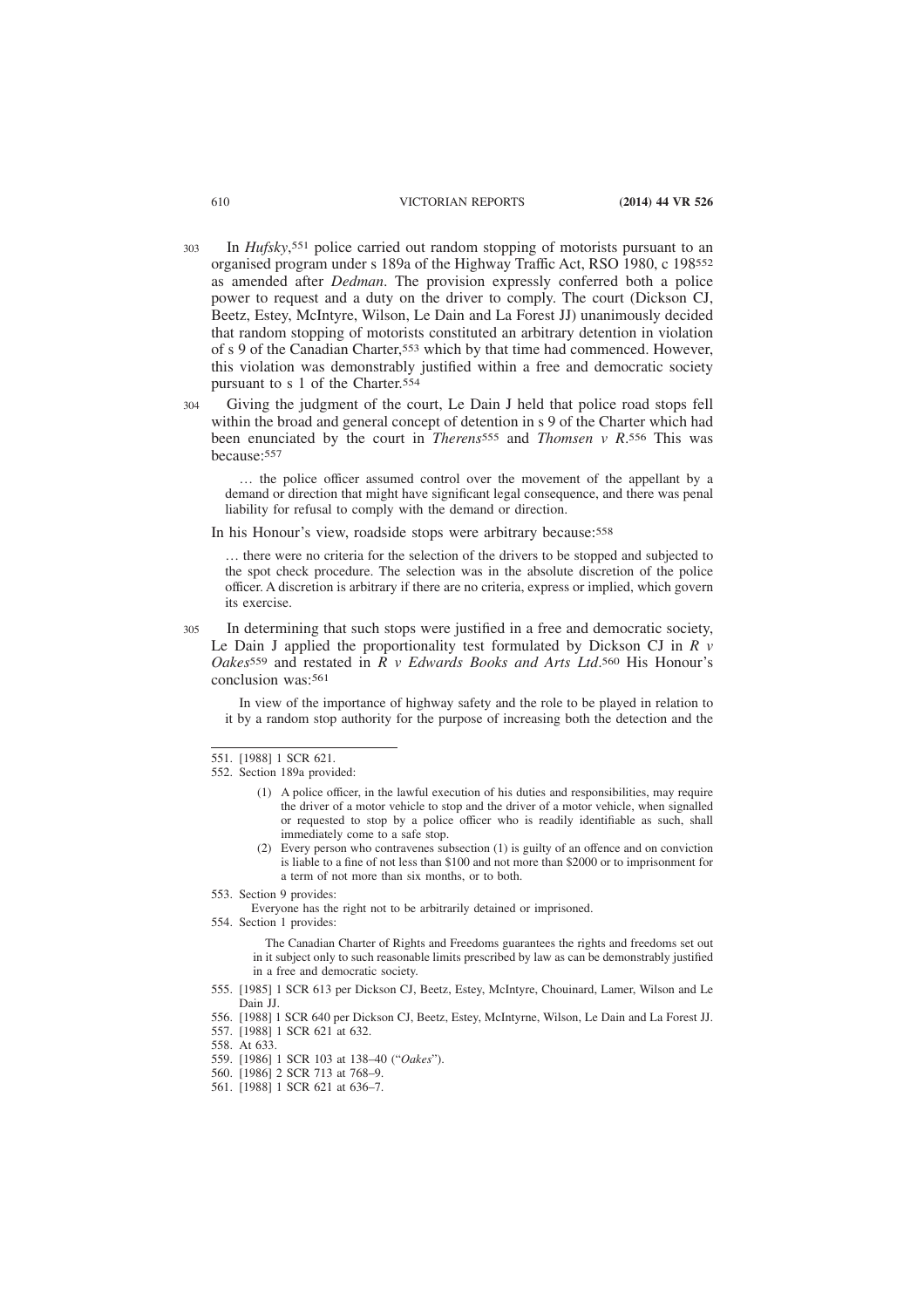perceived risk of detection of motor vehicle offences, many of which cannot be detected by mere observation of driving, I am of the opinion that the limit imposed by s 189a(1) of the Highway Traffic Act on the right not to be arbitrarily detained guaranteed by s 9 of the *Charter* is a reasonable one that is demonstrably justified in a free and democratic society. The nature and degree of the intrusion of a random stop for the purposes of the spot check procedure in the present case, remembering that the driving of a motor vehicle is a licensed activity subject to regulation and control in the interests of safety, is proportionate to the purpose to be served.

With respect, I agree.

- In *Ladouceur*, 562 without suspicion police stopped the appellant for a random search under s 189a of the Highway Traffic Act. When asked for his licence and other documentation, he admitted he was driving whilst his licence was suspended. He was convicted of that offence. His appeals were dismissed. The Supreme Court of Canada had to determine whether the power of random stopping without suspicion in s 189a was inconsistent with ss 7, 8 and 9 of the Canadian Charter563 and if so, whether it could be justified under s 1. 306
- All members of the court held that random roadside stops amounted to arbitrary detention in violation of s 9 of the Charter. A bare majority (Lamer, L'Heureux-Dubé, Gonthier, Cory and McLachlin JJ) held that the stops were reasonably and demonstrably justified in democratic society under s 1 of the Charter. The minority (Dickson CJ, Wilson, La Forest and Sopinka JJ) held that s 189a of the Highway Traffic Act was only valid if limited to organised programs of stopping, such as the RIDE program or road blocks, or to stopping for articulable cause. 307
- Giving the judgment of the majority, Cory J held that there was little difference between the organised program of random stopping under the common law which was found to be valid in *Hufsky* and the general random stopping under s 189a which was at issue in the present case.564 His Honour held, following *Hufsky*, that such stops constituted arbitrary detention in violation of s 9 of the Charter.565 His Honour held that s 8 of the Charter (protection from unreasonable search or seizure) was not violated.566 It was not necessary to determine whether the stops violated s 7 (liberty and security of the person).567 However, applying the justification and proportionality test expounded by Dickson CJ in *Oakes*568 the stops were justified as being a proportionate and appropriate means of addressing pressing and substantial road safety concerns569 and impaired the s 9 right as little as possible.570 His Honour expressed the view that:571 308

Everyone has the right to be secure against unreasonable search or seizure.

570. At 1285.

<sup>562. [1990] 1</sup> SCR 1257.

<sup>563.</sup> I have already set out s 9 of the Charter. Section 7 of the Charter provides:

Everyone has the right to life, liberty and security of the person and the right not to be deprived thereof except in accordance with the principles of fundamental justice. Section 8 of the Charter provides:

<sup>564. [1990] 1</sup> SCR 1257 at 1275.

<sup>565.</sup> At 1277.

<sup>566.</sup> Ibid.

<sup>567.</sup> At 1278.

<sup>568. [1986] 1</sup> SCR 103.

<sup>569. [1990] 1</sup> SCR 1257 at 1276–7, 1283 and 1285–6.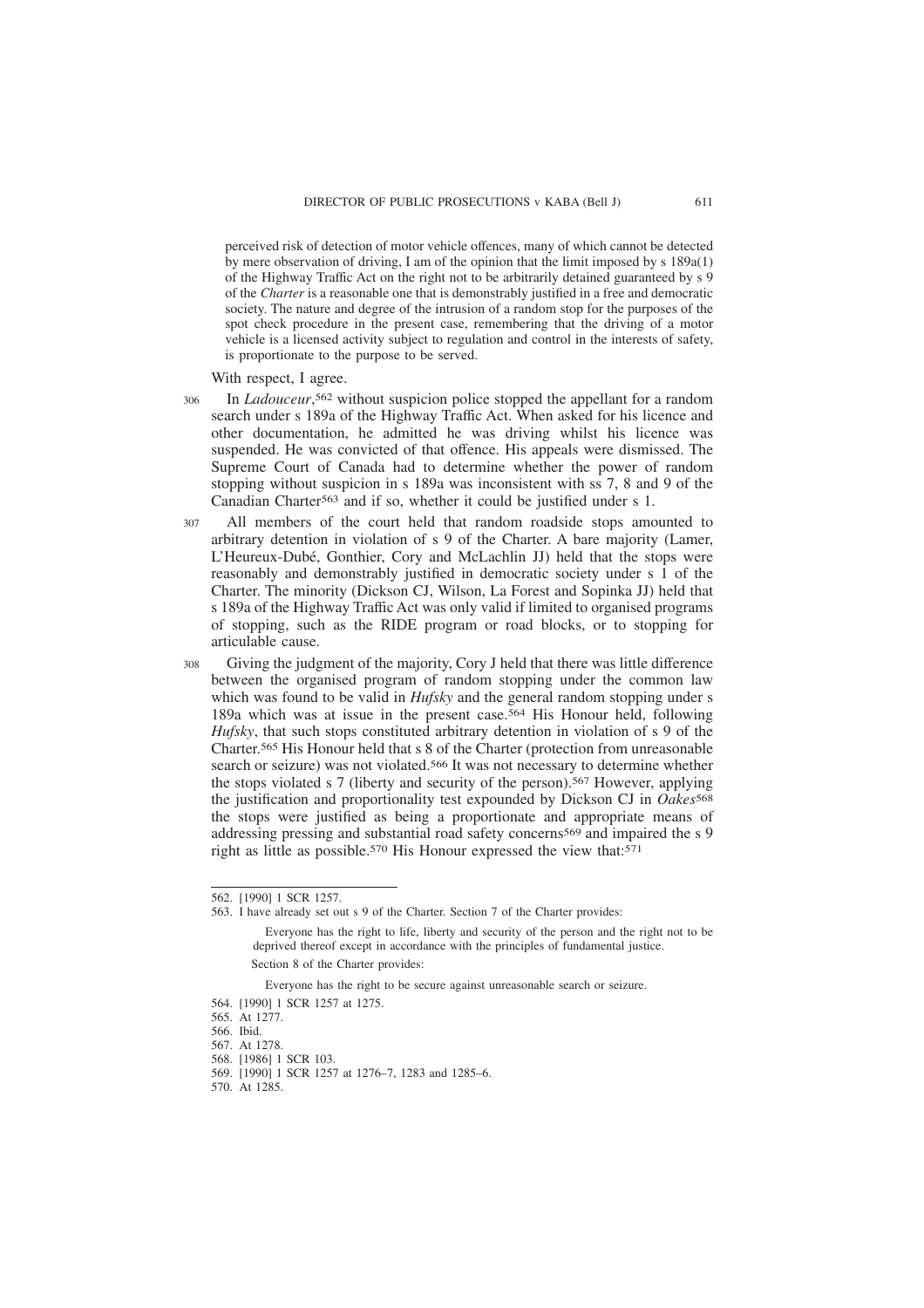… the random stop is rationally connected and carefully designed to achieve safety on the highways. The stops impair as little as possible the rights of the driver. In addition, the stops do not so severely trench on individual rights that the legislative objective is outweighed by the abridgement of the individual's rights.

# The following passage is of importance in explaining this view:572

The only method of ensuring that the brakes and seat belts are operational is by stopping and checking vehicles. Of even greater importance is to determine if a driver is licensed and insured. Once again this can only be done by stopping vehicles. The unlicensed driver is a statistically proven menace on the highways. Moreover, such a driver has demonstrated a contempt for the law and an irresponsible attitude as well as a marked propensity to being involved in serious accidents. All users of the highways have an interest in seeing that unlicensed drivers are apprehended and removed from the highway.

As to why the impairment was minimal, his Honour said:573

The next question is whether the routine check impairs the s 9 right as little as possible. Incompetent driving creates a serious and dangerous hazard to all who use the highways. This has been recognized throughout Canada by legislation which makes it a condition of granting a licence to drive that the applicant demonstrate a minimum standard of competence. It is only those holding a licence who may exercise the right to drive. Even that right is regulated by the provisions of provincial traffic Acts and the Criminal Code. If the right to drive can only be exercised by licence holders, then there must be a method by which society can ensure that this requirement is met by all who drive. This same requirement is embodied in many statutes which seek to regulate other activities and products which raise concerns for the safety of others. See, for example, other acts of the Province of Ontario, such as the Game and Fish Act, RSO 1980, c 182, s 14, and the Motorized Snow Vehicles Act, RSO 1980, c 301, s 15a, where random stops are allowed without articulable cause. This is also true of Acts regulating environmental protection, farm products, off-road vehicles and potential violators of tobacco and fuel taxes. Licensed activities must be carried out exclusively by licence holders who have demonstrated their competence and their willingness to comply with the fair and reasonable guidelines and requirements that govern all licence holders. There would be no point to requiring licences for those who engage in activities that are potentially dangerous and require a demonstrated degree of skill if there was no means of ensuring that a driver holds a valid licence.

With respect, I again agree.

- In reaching these conclusions, Cory J took into account a large body of statistical evidence which was filed on behalf of the government.574 The statistics reveal the number of road deaths in Ontario,575 the positive relationship between the roadworthiness of vehicles, unlicensed driving and drug or alcohol impaired driving on the one hand and the probability of traffic accidents on the other.<sup>576</sup> 309
- Giving judgment for the minority, Sopinka J held that the organised program of random stops found to be valid at common law in *Hufsky* had to be regarded as the "last straw".577 While random stopping under a program infringed human 310

<sup>571.</sup> At 1283–4.

<sup>572.</sup> At 1281.

<sup>573.</sup> At 1285–6.

<sup>574.</sup> At 1279–82.

<sup>575.</sup> At 1279. 576. At 1280–2.

<sup>577.</sup> At 1264.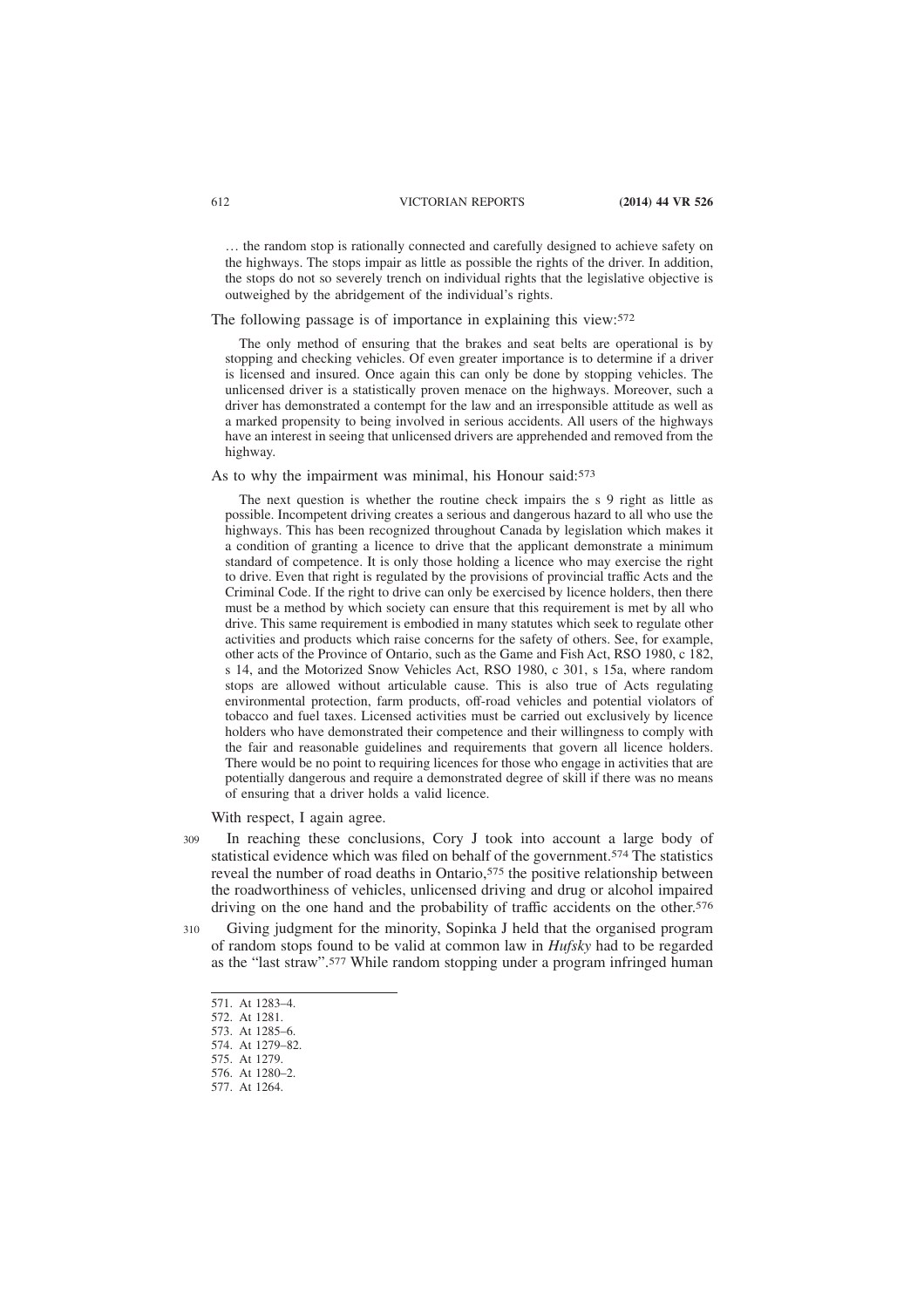rights but a little, roving stops went impermissibly further.578 In his Honour's view, the government had not persuaded the court that an unrestricted power of random stopping without cause was a "necessary addition to the impressive array of enforcement methods" that already existed.579

- *R v Wilson*580 was heard and determined at the same time as *Ladouceur* and raised the same issue. Police stopped the appellant when driving in a small rural town under s 119 of the Highway Traffic Act, RSA 1980, c H-7.581 The officer did not suspect any wrongdoing and was conducting "floating" stops in the street concerned582 but he stopped the vehicle because it had out-of-province registration, he did not recognise any of the three occupants (who were all seated in the front seat) and the local bar had just closed. As the appellant's breath smelt of alcohol, the officer demanded that he take a breath test, which the appellant failed. He was convicted of drunk driving and his appeals failed. 311
- Dismissing the further appeal, Lamer, L'Heureux-Dubé, Gonthier, Cory and McLachlin JJ (Dickson CJ, Wilson, La Forest and Sopinka JJ dissenting) followed their judgment in *Ladouceur* in holding that, if the stop constituted an arbitrary detention, it was valid under s 1 of the Charter.583 However, it was held that the appellant was stopped for reasonable and articulable cause. Therefore the stop was not random and the detention was not arbitrary.584 312
- The court's unanimous interpretation of s 119 of the Highway Traffic Act is significant for us. Like s 59(1) of our Road Safety Act, s 119 was expressed in language that imposed a duty upon a driver to stop upon being signalled or requested to do so by police in uniform. Among other things, the appellant argued in *Wilson* that the provision conferred no power on police to stop vehicles. 313
- The plurality and the minority judges all rejected this argument. Speaking for the plurality, Cory J said:585 314

Though s 119 imposes duties upon motorists rather than conferring powers on the police, the language of this section is broad and enough to authorize random stops of motorists by police officers.

Speaking for the minority, Sopinka J said that "on its face", s 119 authorised "a random stop".586 I have adopted the same interpretation of our provision.

581. Section 119 provided:

<sup>578.</sup> At 1267.

<sup>579.</sup> At 1266.

<sup>580. [1990] 1</sup> SCR 1291 ("*Wilson*").

A driver shall, immediately upon being signalled or requested to stop by a peace officer in uniform, bring his vehicle to a stop and furnish any information respecting the driver or the vehicle that the peace officer requires and shall not start his vehicle until he is permitted to do so by the peace officer.

<sup>582. [1990] 1</sup> SCR 1291 at 1294.

<sup>583.</sup> At 1296.

<sup>584.</sup> Ibid.

<sup>585.</sup> Ibid.

<sup>586.</sup> At 1293.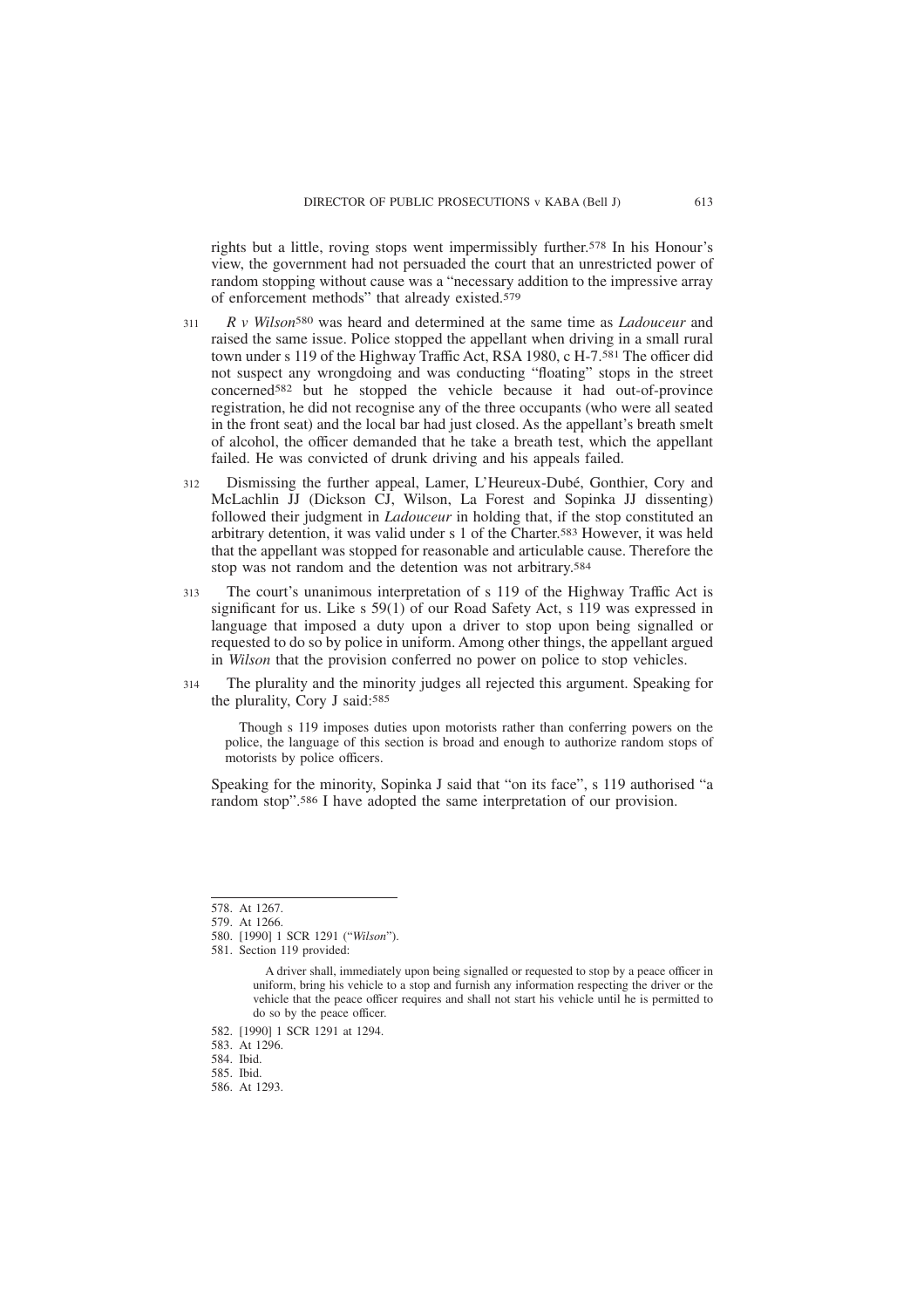- There are other cases in which the Supreme Court of Canada has considered the interpretation of traffic stop legislation. These include *R v Mellenthin*587 and *R v Nolet*, 588 which are best discussed in the context of exclusion of evidence (see below). 315
- As with the authorities concerning comparable legislation in Australia and the United Kingdom, the Canadian authorities generally support my conclusion that s 59(1)(a) of the Road Safety Act confers both a duty on drivers and a power on police. 316
- The first legal issue in this proceeding is determined accordingly. It follows that the magistrate erred in law on the face of the record by interpreting the provision in the way that he did. 317
- That brings me to the second legal issue. 318

## **Exclusion of unlawfully obtained evidence: principles**

#### *Victoria*

- We now examine the second issue, namely whether the magistrate erred in law upon the face of the record, or committed a jurisdictional error, by exercising the discretion in s 138(1) of the Evidence Act not to admit the evidence of Mr Kaba's alleged offending. The basis upon which his Honour so ruled was that the police actions were improper and unlawful and violated Mr Kaba's right to privacy under the ICCPR and the Charter and that the evidence of his alleged offending was caused by those violations. 319
- The parties made comprehensive submissions about the validity of the magistrate's ruling. Those submissions made extensive reference to the Australian authorities on the protection of individual rights and freedoms and exclusion of evidence at common law. Having regard to the reference in s 138(3)(f) of the Evidence Act to the ICCPR and to the obligations of police under s 38(1) of the Charter, the submissions also made reference to the relevant international jurisprudence on human rights and the exclusion of evidence. The submissions in this latter regard were important because they referred to many decisions concerning random traffic stops and questioning of passengers and pedestrians. There have been few such cases in Australia. 320
- Prior to the enactment of s 138 of the Evidence Act, courts had (as they still have) discretion not to admit evidence on a number of grounds. As relevant to this case, I would refer to *R v Ireland*, 589 *Bunning*590 and *Ridgeway v R*. 591 Judgments in these decisions show that, at common law, important values and interests which are embodied in human rights are recognised and appropriately balanced in the exercise of the discretion to exclude unlawfully obtained evidence. 321
- *Ireland* laid the foundation for *Bunning* which laid the foundation for s 138. A question in *Ireland* was whether evidence of persistent questioning of a suspect and photographs of his hands (and forensic analysis thereof) should have been 322

<sup>587. [1992] 3</sup> SCR 615 per Sopinka, Gonthier, Cory, McLachlin and Iacobucci JJ ("*Mellenthin*"). 588. [2010] 1 SCR 851 per McLachlin CJ, Binne, LeBel, Deschamps, Fish, Abella, Charron,

Rothstein and Cromwell JJ ("*Nolet*").

<sup>589. (1970) 126</sup> CLR 321 per Barwick CJ, McTiernan, Windeyer, Owen and Walsh JJ.

<sup>590. (1978) 141</sup> CLR 54 per Barwick CJ, Stephen, Jacobs, Murphy and Aickin JJ.

<sup>591. (1995) 184</sup> CLR 19 per Mason CJ, Brennan, Deane, Dawson, Toohey, Gaudron and McHugh JJ ("*Ridgeway*").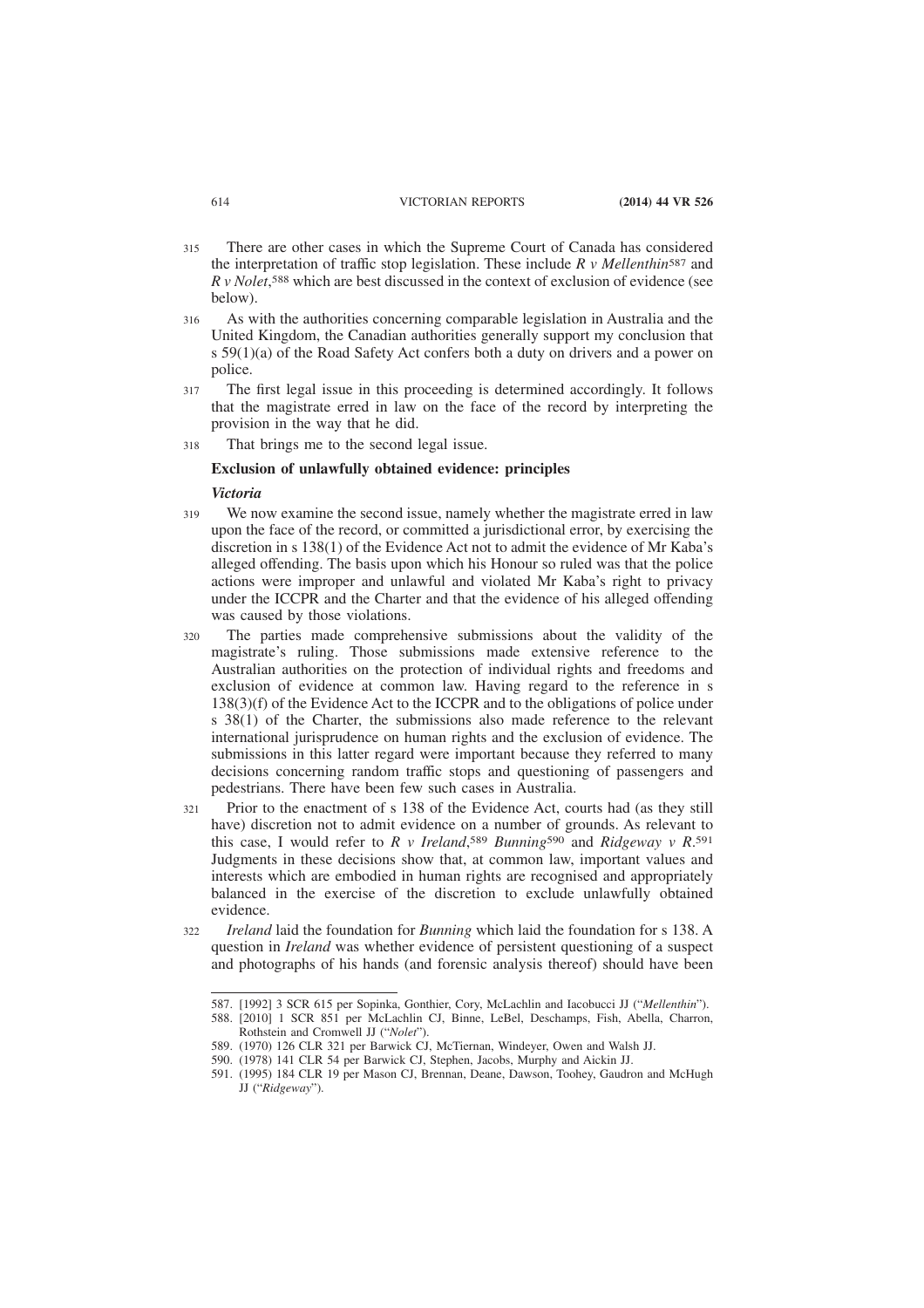excluded. Barwick CJ (McTiernan, Windeyer, Owen and Walsh JJ agreeing) held that "[e]vidence of relevant facts or things ascertained or procured by means of unlawful or unfair acts is not, for that reason alone, inadmissible".<sup>592</sup> However:593

Whenever such unlawfulness or unfairness appears, the judge has a discretion to reject the evidence. He must consider its exercise. In the exercise of it, the competing public requirements must be considered and weighed against each other. On the one hand there is the public need to bring to conviction those who commit criminal offences. On the other hand there is the public interest in the protection of the individual from unlawful and unfair treatment. Convictions obtained by the aid of unlawful or unfair acts may be obtained at too high a price. Hence the judicial discretion.

- Barwick CJ approved of the "rule of practice for the conduct of police officers" that it is "improper for police investigating the commission of a crime to persist in questioning a suspect after indication that he did not wish to answer any more questions".594 This protects the presumption of innocence. His Honour also held that police had no power to compel someone to subject themselves to a photograph "for any purpose other than identification".595 This protects the right to privacy. 323
- The question in *Bunning* was whether it was correct for a magistrate to exclude evidence of drunk driving because it resulted from the unauthorised compulsory administration by police of a breath test on a driver. Stephen and Aickin JJ delivered a seminal judgment which was influential in the formulation of s 138. Building on the judgment of Barwick CJ in *Ireland*, their Honours stated that the power of the court to reject unlawfully obtained evidence was not simply concerned with:596 324

… ensuring fairness to an accused but instead the weighing against each other of two competing requirements of public policy, thereby seeking to resolve the apparent conflict between the desirable goal of bringing to conviction the wrongdoer and the undesirable effect of curial approval, or even encouragement, being given to the unlawful conduct of those whose task it is to enforce the law.

Noting the potential for misuse of contemporary legislative powers, Stephen and Aickin JJ drew attention to:597

… society's right to insist that those who enforce the law themselves respect it, so that a citizen's precious right to immunity from arbitrary and unlawful intrusion into the daily affairs of private life may remain unimpaired.

These statements implicitly give effect to important human rights, including liberty and privacy, whilst at the same time acknowledging that they are not absolute.

The question in *Ridgeway* was whether evidence of alleged illegal importation of drugs should have been excluded because it was induced by police activity that was itself illegal. The court affirmed the principle of discretionary exclusion stated in *Ireland* and *Bunning*. Mason CJ, Deane and Dawson JJ explained it thus: 325

<sup>592.</sup> At 334.

<sup>593.</sup> At 335.

<sup>594.</sup> At 333.

<sup>595.</sup> At 334.

<sup>596. (1978) 141</sup> CLR 54 at 74. 597. At 75.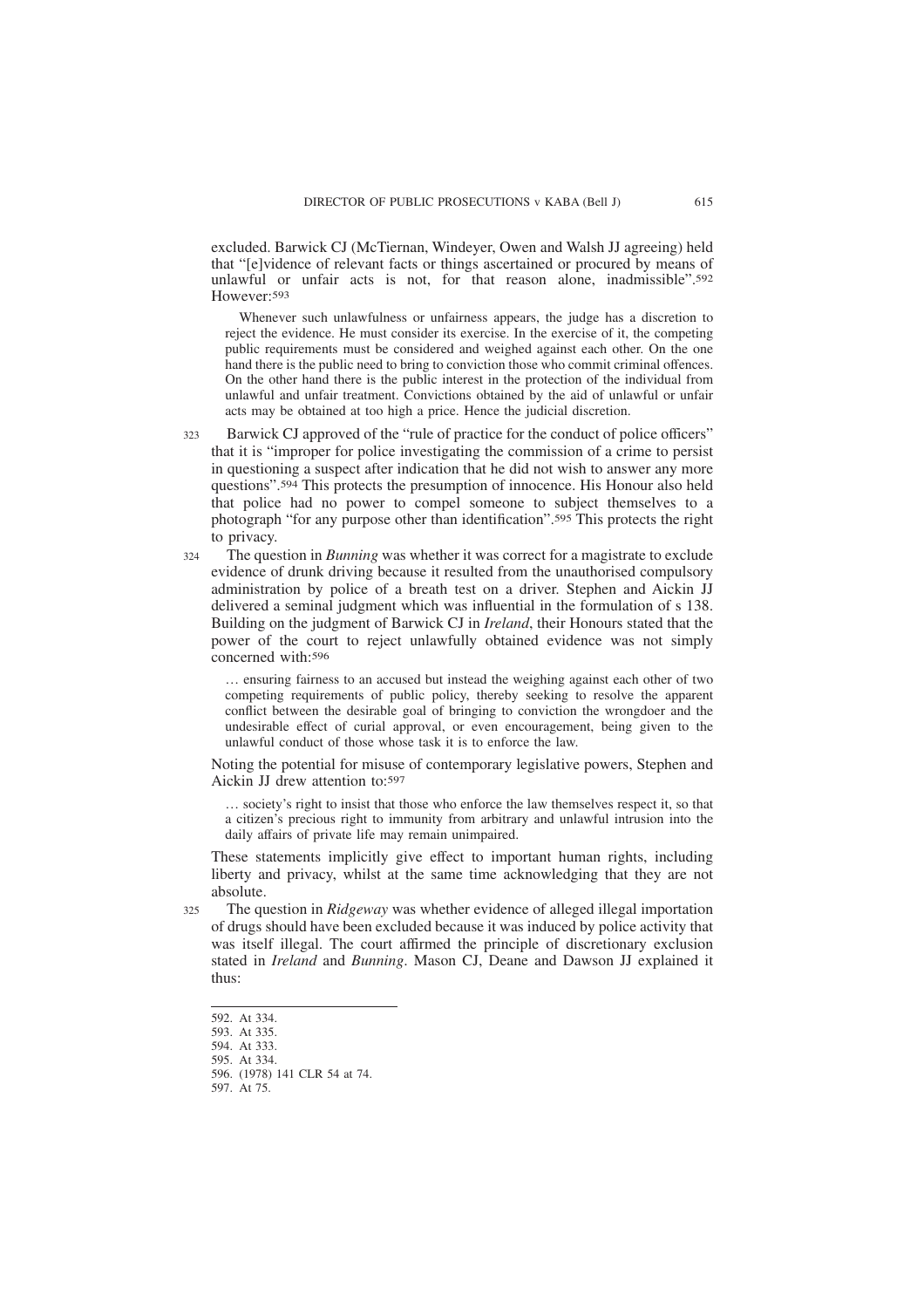The basis in principle of the discretion lies in the inherent or implied powers of our courts to protect the integrity of their processes. In cases where it is exercised to exclude evidence on public policy grounds, it is because, in all the circumstances of the particular case, applicable considerations of "high public policy"598 relating to the administration of criminal justice outweigh the legitimate public interest in the conviction of the guilty.599

It was also made clear that the principle was not confined to unlawful conduct so that the discretion to exclude evidence "extends to cases of either unlawful or improper conduct on the part of authorities".600

Section 138 of the Evidence Act was enacted into that setting of common law principle. It applies to both civil and criminal cases. 326

Section 138(1) provides: 327

- (1) Evidence that was obtained
	- (a) improperly or in contravention of an Australian law; or
	- (b) in consequence of an impropriety or of a contravention of an Australian law —

is not to be admitted unless the desirability of admitting the evidence outweighs the undesirability of admitting evidence that has been obtained in the way in which the evidence was obtained.

This provision contains a rule of non-admission of evidence unless and until the court determines that it should, on balance, be admitted. In *R v Mokbel*, 601 Whelan J gave this description of the "two-stage process" that is required, noting the shifting onus:602 328

First, it is necessary to decide whether the evidence in question was obtained improperly or illegally or as a consequence of impropriety or illegality. This must be established by the party seeking to have the evidence excluded.603 Then, it is necessary to undertake a balancing exercise, comparing the desirability of admitting the evidence with the undesirability of admitting evidence obtained in such a way. The evidence must not be admitted unless the balance is in favour of desirability. Where illegality or impropriety exists, the onus is on the party seeking admission to establish that the desirability of admission outweighs any undesirability.604

This description of the process accords with the decision of the Court of Appeal in *Director of Public Prosecutions v Marijancevic*. 605 In that case Warren CJ, Buchanan and Redlich JJA held that the discretion in s 138 "did not essentially differ from that at common law"606 and "calls for the balancing exercise to be undertaken that is discussed in cases"607 like *Bunning* and *Ridgeway*. However, their Honours noted two important differences: the onus of establishing that evidence obtained as a result of impropriety or contravention should be admitted rested (in a criminal case) upon the prosecution and the terms 329

<sup>598.</sup> *Bunning* (1978) 141 CLR 54 at 74 per Stephen and Aickin JJ.

<sup>599. (1995) 184</sup> CLR 19 at 31.

<sup>600.</sup> At 37 (footnote omitted).

<sup>601. (2012) 35</sup> VR 156.

<sup>602.</sup> At 184, [309].

<sup>603.</sup> *Parker v Comptroller-General of Customs* (2009) 252 ALR 619 at 626, [28] per French CJ, Gummow, Hayne, Heydon and Kiefel JJ.

<sup>604.</sup> Ibid.

<sup>605. (2011) 33</sup> VR 440 ("*Marijancevic*").

<sup>606.</sup> At 445, [17].

<sup>607.</sup> Ibid.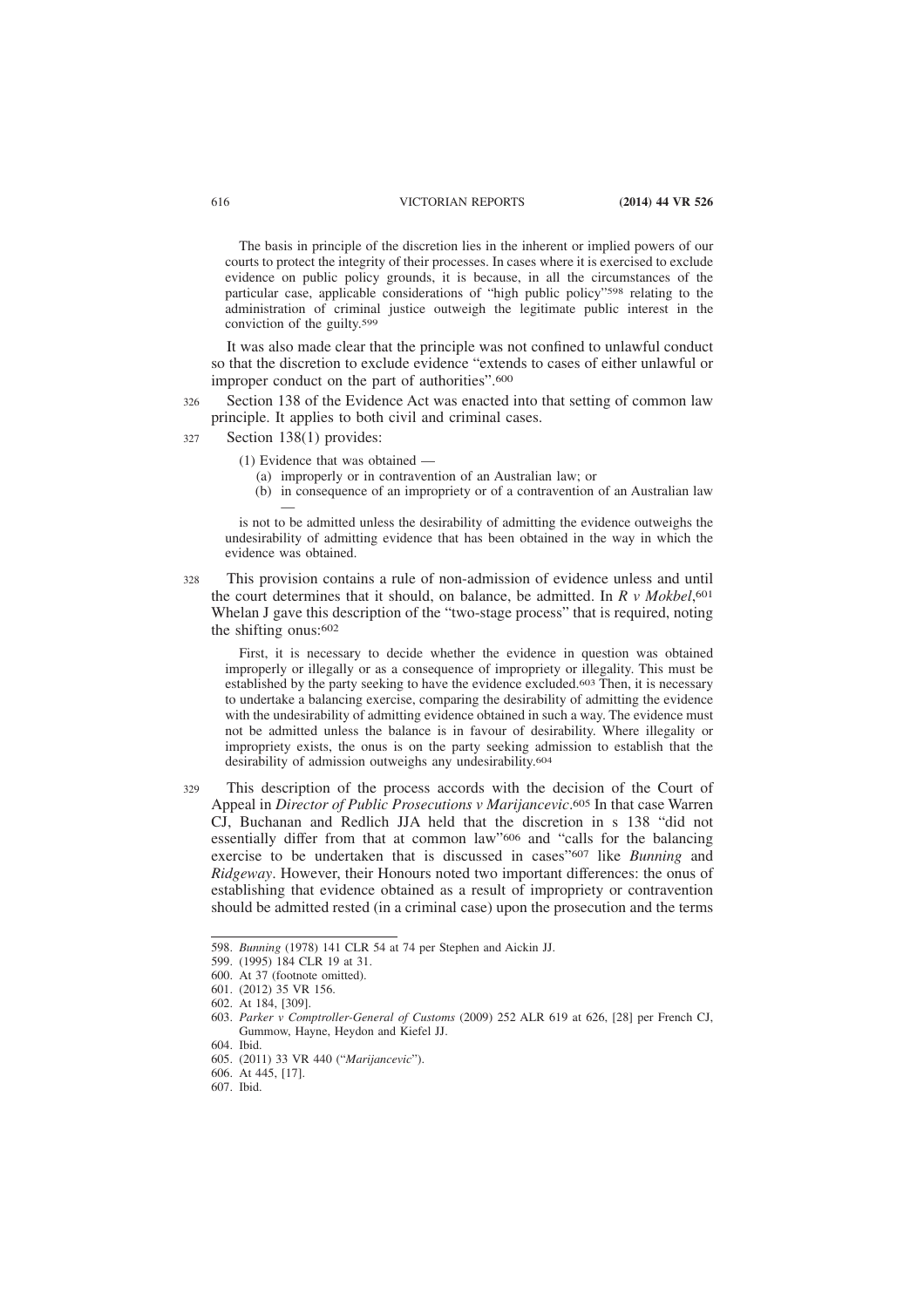of the qualified proscription indicated "the importance of according appropriate weight to the effect of any impropriety or unlawfulness".608

- The words "impropriety or contravention" in s 138(1) are not defined. In the Dictionary in the Evidence Act, "Australian law" is defined to mean "a law of the Commonwealth, State or a Territory" and such a law is defined to mean "a law (whether written or unwritten) of or in force in that place". 330
- As to what constitutes "impropriety", the origin of s 138(1)(a) and (b) suggests that it is permissible to examine what was considered to be improper at common law. What is improper at common law was expressly considered in *Ridgeway*. 609 Mason CJ, Dean and Dawson JJ held that the discretion to exclude evidence at common law arose with respect to "conduct which is not criminal but which is quite inconsistent with the minimum standards which a society such as ours should expect and require of those entrusted with powers of law enforcement".610 331
- Building on that approach, it was decided in *Robinson v Woolworths Ltd*611 by Basten JA (Barr J agreeing) that: 332

… the identification of impropriety requires attention to the following propositions. First, it is necessary to identify what, in a particular context, may be viewed as "the minimum standards which a society such as ours should expect and require of those entrusted with powers of law enforcement". Secondly, the conduct in question must not merely blur or contravene those standards in some minor respect; it must be "quite inconsistent with" or "clearly inconsistent with" those standards. Thirdly, the concepts of "harassment" and "manipulation" suggest some level of encouragement, persuasion or importunity in relation to the commission of an offence …

Only the first two of those propositions are relevant in this case.

- It seems to me that police conduct that is not legally authorised and in significant breach of the common law right to freedom of movement and privacy of an individual is conduct that is inconsistent with the standards expected in our society of law enforcement officers. Such conduct is therefore improper as well as unlawful. In a case like the present, it will also likely be contrary to or inconsistent with the individual's rights under the ICCPR, which will be a relevant discretionary consideration under s 138(3)(f). 333
- Under s 38(1) of the Charter, it is "unlawful" for a public authority to act in a way that is incompatible with human rights or to fail to give proper consideration to human rights in making a decision. Section 39(1) contemplates relief or remedy being given in respect of such unlawfulness in the specified circumstances. As police are public authorities under the Charter,  $612$  it is a source of the standards expected of law enforcement officers in Victorian society. This is relevant to determining whether police actions are improper under s 138(1) of the Evidence Act. Further, acting or making decisions in contravention of an obligation imposed by s 38(1) of the Charter represents a contravention for the purposes of s 138(1) of the Evidence Act. In a case like the present, this too will likely be contrary to or inconsistent with the individual's rights under the ICCPR, which will be a relevant discretionary consideration under s  $138(3)(f)$ . 334

609. (1995) 184 CLR 19.

<sup>608.</sup> Ibid (footnote omitted).

<sup>610.</sup> At 36.

<sup>611. (2005) 158</sup> A Crim R 546 at 553, [23].

<sup>612.</sup> Section 4(1)(d).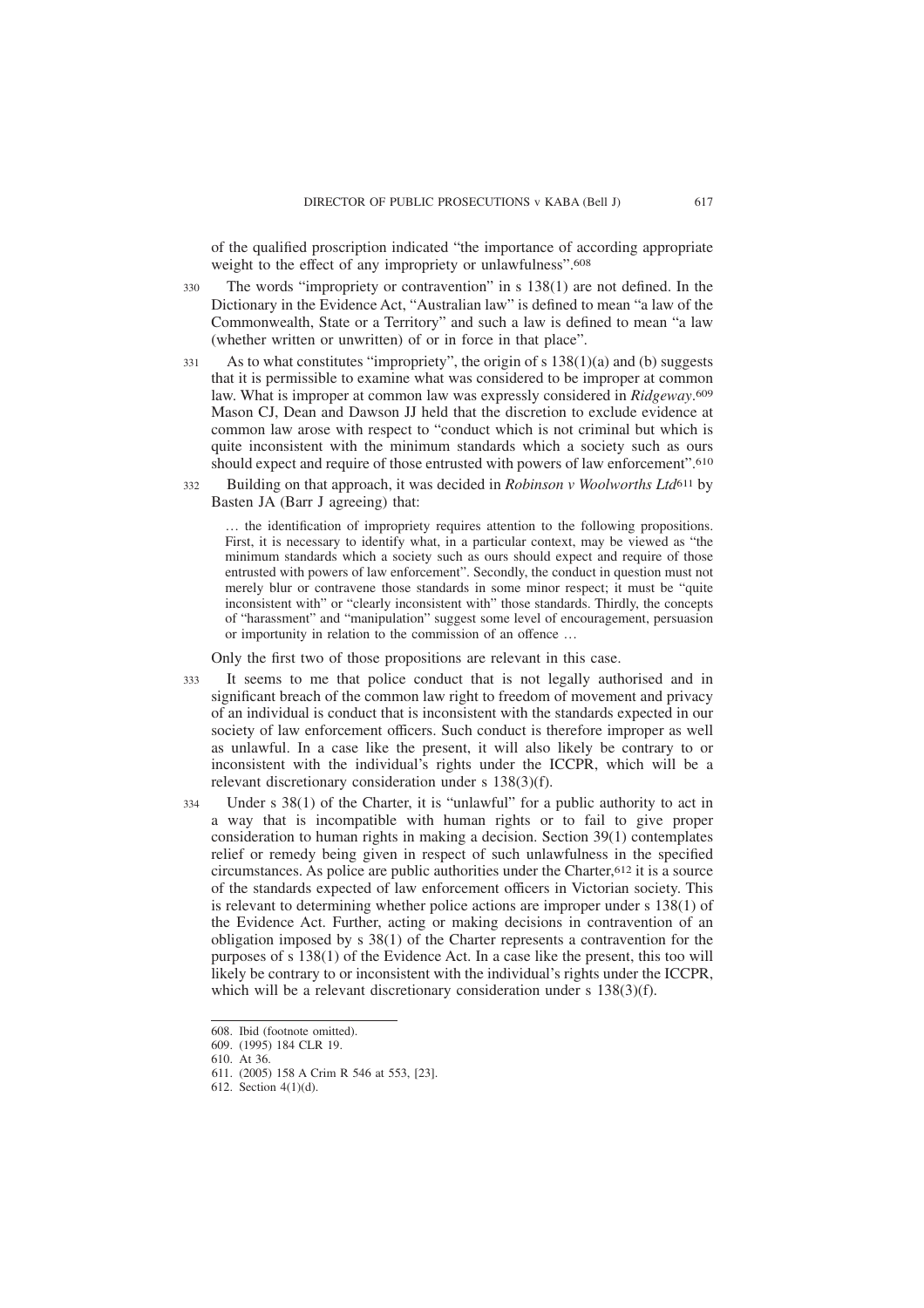- It was submitted on behalf of the Director that, even if the police request for Mr Kaba's name was improper or unlawful, the evidence of his offending was not "obtained  $\ldots$  in consequence" (s 138(1)(b)) thereof and that the magistrate erred in law in concluding otherwise. This raises issues of causation about which the parties made competing submissions. 335
- Under s  $138(1)(b)$ , the exercise of discretion is necessary in respect of evidence that was obtained "in consequence" of an impropriety or contravention, that is, where there was a causal relationship between the obtaining of the evidence and the impropriety or contravention, and that is so even though the obtaining itself was not improper or contravening. The words "obtained … in consequence" specify an objective test of causation and do not incorporate any requirement of intention or purpose. 336
- As a leading text states, the precise nature of the causal relationship between the obtaining of the evidence and the impropriety or contravention "is a matter of some difficulty".613 However, on the authorities, it seems to be clear that it is not necessary for the causation to be direct and that a chain of causation linking the obtaining of the evidence and the impropriety or contravention is sufficient. Thus, in *Cornwell v R*,<sup>614</sup> evidence was obtained pursuant to a warrant obtained on the basis of a minor misstatement. It was held that the evidence was not unlawfully obtained because the misstatement did not cause the warrant to be issued.615 Otherwise (presumably) a chain of causation might have been established. Similarly, in *Re Application by Lee,*616 police retained a photograph obtained during a search carried out in reliance on a defective warrant. They used it a year later in a surveillance operation which produced identification evidence. Penfold J held that the evidence was obtained in consequence of the impropriety or contravention because there was a "clear chain of causation" between the two.617 337
- In the present case, the evidence concerned is evidence of Mr Kaba's offending. It was contended for him that this evidence was obtained "in consequence" of the improper or unlawful conduct of police because the offending itself occurred in consequence of that conduct, as the magistrate held. 338
- Under s 138(1)(b), obtaining evidence of offending that was itself caused by impropriety or contravention can be characterised as obtaining evidence "in consequence" of that impropriety or contravention. This is illustrated by *Robinett v Police*618 and *Director of Public Prosecutions v Carr*. 619 339
- In *Robinett*, which was relied upon by the magistrate, an Aboriginal person was charged and convicted with threatening to cause harm and using offensive language. He was arrested in a state of great intoxication and aggression and sprayed with capsicum spray. Whilst in the cells he repeatedly sought medical attention and complained of asthma, but in language that was extremely 340

<sup>613.</sup> Odgers, *Uniform Evidence Law in Victoria*, Lawbook Company, 2nd ed, (2013), 829 [1.3.14930].

<sup>614. [2010]</sup> NSWCCA 59 (8 April 2010) per McClellan CJ at CL, Simpson and Johnson JJ.

<sup>615.</sup> At [180] per McClellan CJ at CL, Simpson and Johnson JJ agreeing.

<sup>616. (2009) 212</sup> A Crim R 442.

<sup>617.</sup> At 449, [31].

<sup>618. (2000) 78</sup> SASR 85.

<sup>619. (2002) 127</sup> A Crim R 151.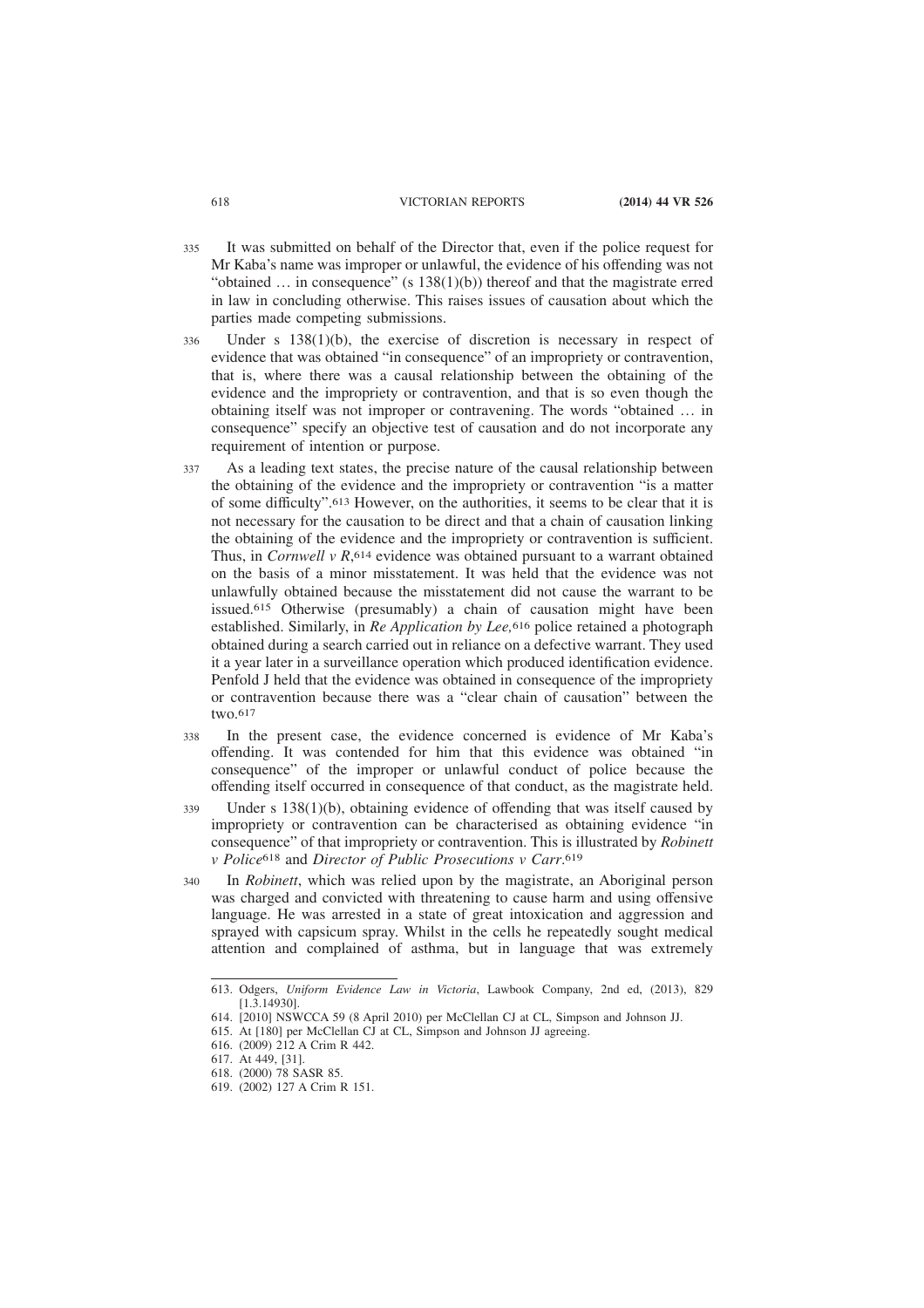abusive620 and may be compared with that of Mr Kaba in the present case. The police did not respond to these requests.

- On appeal, Bleby J found that the conduct of the police had been improper and was "a contributing cause to the ultimate threats and abusive language".621 Their neglect "was almost certain, in the circumstances, to give rise to the type of offending which in fact occurred".622 Further, the conduct of the police was highly inappropriate, especially given the state of community understanding about the possible medical needs of Aboriginals in custody.623 Although the conduct was not unlawful or deliberate, and the police were not conscious of how improper it was, it was not in the public interest to procure a conviction at the cost of condoning impropriety by admitting the evidence.624 Applying *Bunning*, his Honour exercised the common law discretion to exclude the evidence.<sup>625</sup> 341
- *Robinett* was followed in *Carr,* this time under s 138 of the Evidence Act 1995 (NSW). In *Carr*, a magistrate excluded evidence of the commission of the offences of resisting, assaulting and intimidating police. The magistrate found that the arrest was ill-advised and had resulted in the escalation of both the incident and the offending conduct, although the police had acted lawfully, with integrity and in good faith. As here, the exclusion of the evidence left the police with no case. On appeal, Smart AJ held that the decision of the magistrate on this point was correct.  $342$
- The judgment of Smart AJ contains a valuable discussion of the concept of causation in s 138(1)(b). His Honour held that the approach to be followed by Bleby J in *Robinett* under the common law was correct and applicable under s 138(1).626 He pointed out that it was necessary to distinguish between the situations that may arise:<sup>627</sup> 343

The person arrested may in a state of anger at his ill-advised arrest commit a serious crime, for example, attempted murder or maliciously inflicted grievous bodily harm with intent to do so. In such a case, the evidence of those subsequent acts would be admitted. On the other hand he may commit a relatively minor crime such as a mild assault or resist arrest. Further, he may, if moderately intoxicated, utter threats never intended to be carried out. There is also the example of a reaction at the police omitting to summon necessary medical or other attention when they should have done so.

In his Honour's view, when characterising the circumstances in a given case, it was necessary, as in *Robinett*, to take "a robust approach which was based on the realities of the situation in which the defendant found himself".628

<sup>620.</sup> Bleby J described the language as follows (at 87, [7]):

The language included: "Get me a fucking doctor. You burnt my eyeballs you cunt. I want a fucking doctor or I'll sue the arse off you." Another expression was "You white cunts", and after some 15–20 minutes: "I will fucking kill you. I will bury the fat cow. I will get you Michelle and your husband. I will bury you, you fucking dog. I will rape the arse out of you and as for the rest of you …" While saying this the appellant was belting the cell wall or door with his fists.

<sup>621.</sup> At 98, [54].

<sup>622.</sup> At 101, [69].

<sup>623.</sup> At 100–1, [66]–[68].

<sup>624.</sup> At 100–1, [69].

<sup>625.</sup> At 102, [81].

<sup>626. (2002) 127</sup> A Crim R 151 at 165, [61].

<sup>627.</sup> At 165, [63].

<sup>628.</sup> At 165, [64].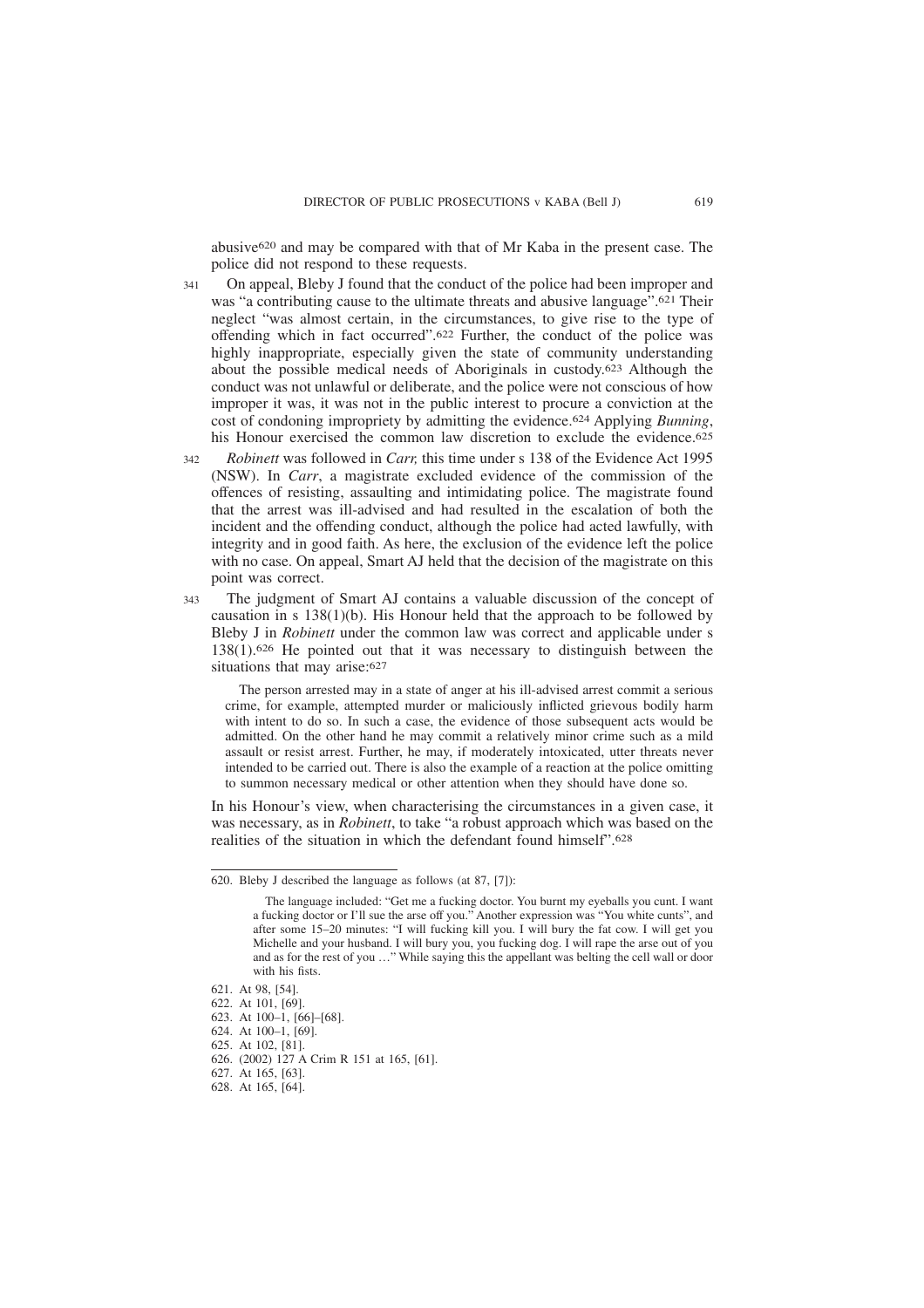Smart AJ did not accept the submission that, in the case before him, the accused had put his own "intervening will" between the impropriety or contravention and the offending such that evidence of the latter was not in consequence of the former. His Honour held:629 344

All the offences were closely related and interconnected and at the lower end of the criminal scale. The offences and the evidence stemmed from the ill-advised and unnecessary arrest. A narrow construction should not be given to  $s$  138(1)(a) and (b) nor one that is unduly broad. This is not the kind of case to apply the "but for" test except in the restricted way outlined above.

However:630

… if the offences were moderately serious to serious and disproportionate to an ill-advised arrest it would not be possible to contend that the evidence of such offences was obtained in consequence of an impropriety. A question of degree is involved. This is not completely satisfactory as it does give rise to debate at the margins.

- In *Director of Public Prosecutions v Coe*, 631 Adams J disagreed with *Robinett* and *Carr*. His Honour held that, under s 138(1)(b), evidence of offending would not be regarded as being "in consequence of" improper or unlawful conduct "unless something more is shown than the mere causal link".632 He stated that the "something more" would "almost invariably" be that "the conduct was intended or expected (to a greater or lesser extent) to achieve the commission of the offences".633 The analysis earlier in the judgment suggests that his Honour had something like the circumstances in *Ridgeway* in mind. 345
- With respect, I would not disagree with the outcome in *Coe* that the evidence was admitted. It was evidence of very serious assaults upon police that were out of all proportion to the alleged misconduct. However, because the concepts of obtaining and causation in s  $138(1)(b)$  are objective and do not incorporate any element of intention or purpose, I would not accept the reasoning of Adams J on that subject. In that connection, I would generally accept the analysis of Hall J in *Director of Public Prosecution (NSW) v AM*634 according to which the cases of *Robinett* and *Carr* are examples of obtaining of evidence of offending that occurred in consequence of (unintended) impropriety or contravening conduct within s 138(1)(b). 346
- Under s 138(3), the court must take into account certain considerations when undertaking the balancing exercise in s 138(1). Section 138(3) provides: 347

Without limiting the matters that the court may take into account under subsection (1), it is to take into account —

- (a) the probative value of the evidence; and
- (b) the importance of the evidence in the proceeding; and
- (c) the nature of the relevant offence, cause of action or defence and the nature of the subject-matter of the proceeding; and
- (d) the gravity of the impropriety or contravention; and
- (e) whether the impropriety or contravention was deliberate or reckless; and

632. At [24].

<sup>629.</sup> At 166–7, [70].

<sup>630.</sup> At 166, [68]. 631. [2003] NSWSC 363 (1 May 2003) ("*Coe*").

<sup>633.</sup> Ibid.

<sup>634. (2006) 161</sup> A Crim R 219 at 235–6, [80]–[82].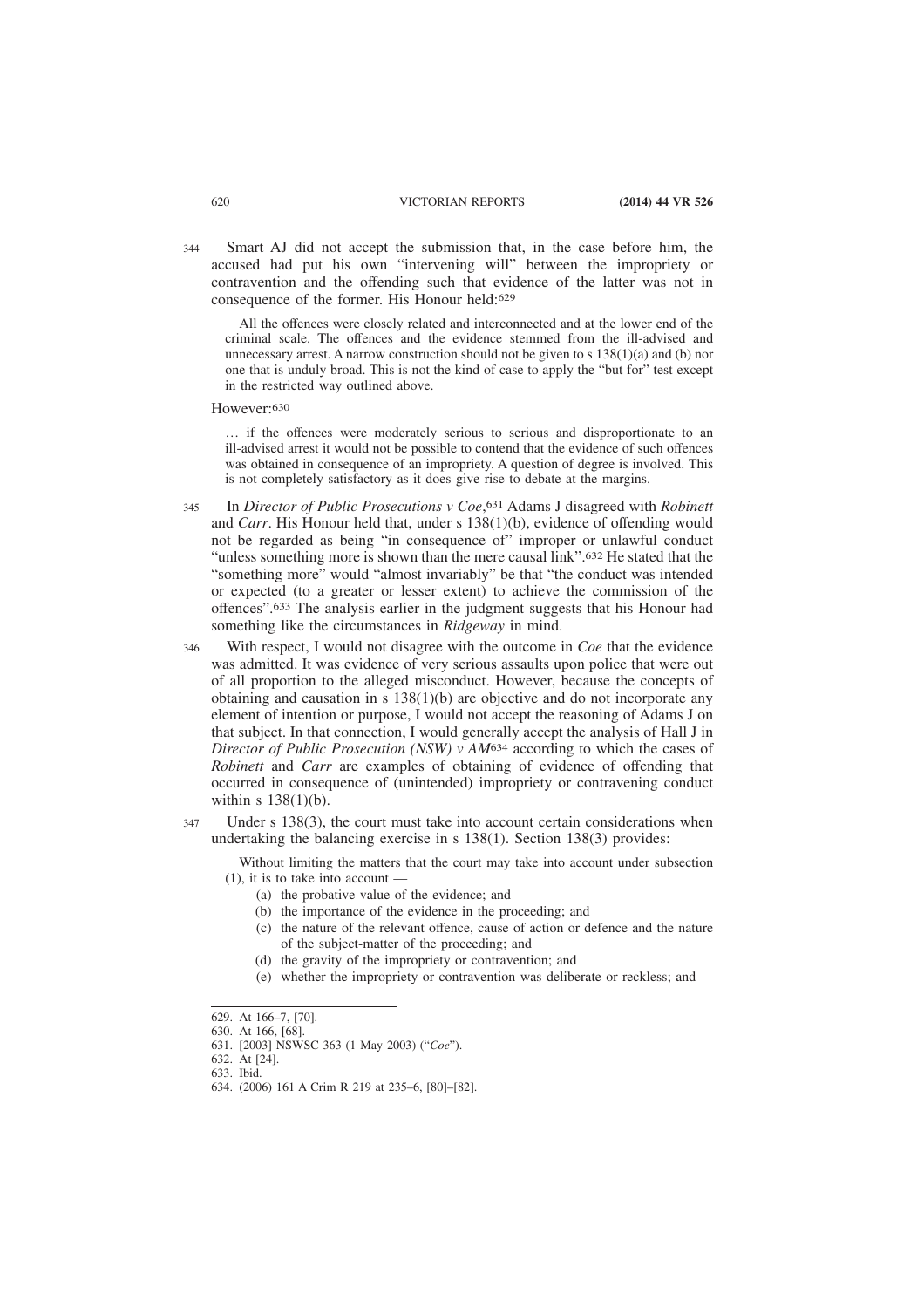- (f) whether the impropriety or contravention was contrary to or inconsistent with a right of a person recognised by the International Covenant on Civil and Political Rights; and
- (g) whether any other proceeding (whether or not in a court) has been or is likely to be taken in relation to the impropriety or contravention; and
- (h) the difficulty (if any) of obtaining the evidence without impropriety or contravention of an Australian law.

*Note*

The International Covenant on Civil and Political Rights is set out in Schedule 2 to the Human Rights and Equal Opportunity Commission Act 1986 of the Commonwealth.

In relation to the gravity of the offending (s 138(3)(d)), in *Marijancevic*635 it was held by Warren CJ, Buchanan and Redlich JJA that impugned conduct may be characterised by reference to a spectrum of least to most serious:636 348

At the least serious end of spectrum of improper conduct would be that which did not involve any knowledge or realisation that the conduct was illegal and where no advantage or benefit was gained as a consequence of that impropriety. In the middle of the range would be conduct which was known to be improper but which was not undertaken for the purpose of gaining any advantage or benefit that would not have been obtained had the conduct been legal. At the most serious end of the range would be conduct which was known to be illegal and which was pursued for the purpose of obtaining a benefit or advantage that could not be obtained by lawful conduct. Cases such as *Ridgeway* exemplify this category of impropriety. There are of course other factors which will bear upon how seriously the impropriety should be characterised such as the nature of the illegality and the extent to which it is widespread.

- Without detracting from the significance of the other specified considerations, s 138(3)(f) is of importance in the present case. As we have seen, the ICCPR creates rights in relation to liberty (Art 9(1)), freedom of movement (Art 12(1)) and privacy (Art 17(1)) each of which are potentially engaged by the circumstances of the present case. 349
- There is a close connection between the protection which is afforded to such rights and freedoms as liberty, freedom of movement and privacy as fundamental principles of the common law and the protection afforded to these (and other) rights and freedoms by the ICCPR. Because of the commonality of the underlying values and interests, especially universal human dignity, many cases of impropriety or contravention under the common law will involve conduct that is necessarily contrary to or inconsistent with the ICCPR. Impropriety or contravention because of the Charter is also likely to involve conduct that is necessarily contrary to or inconsistent with the ICCPR. The separate specification of that consideration in s 138(3)(f) indicates that particular importance is to be attached thereto in the balancing exercise, as with human rights violations in comparable jurisdictions. As will be seen, that is so in the present case. 350

## *Comparable jurisdictions*

In the administration of the Australian law of evidence as it pertains to the exclusion of unlawfully or improperly obtained evidence, increasing attention is being given to human rights. The present case is a good example because, before 351

<sup>635. (2011) 33</sup> VR 440.

<sup>636.</sup> At 458, [67]; cf *Grant* [2009] 2 SCR 353 at 396, [76] per McLachlin CJ, La Bel, Fish, Abella and Charron II.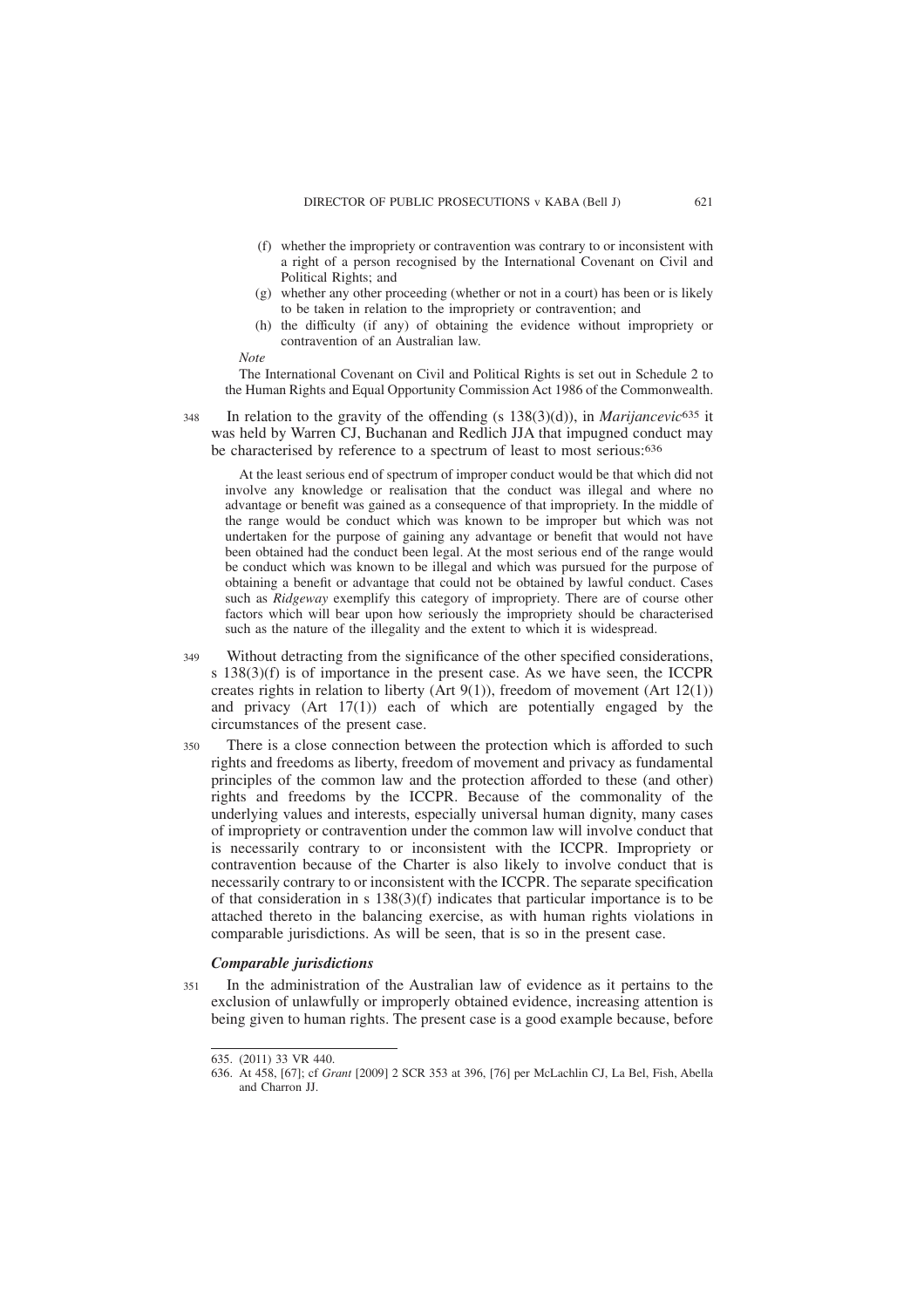the magistrate and on judicial review in this court, the exclusion issues were articulated in human rights terms. This reflects the provisions of the Evidence Act, which is national uniform legislation, and particularly  $s$  138(3)(f), which refers to the ICCPR, and also reflects the provisions of the Victorian Charter, especially s 38(1) (which applies to police).

In several comparable jurisdictions evidence can be excluded because it was obtained in breach of human rights. The relevant principles have been applied in the context of evidence obtained by police at traffic stops and in like situations. While the Victorian provisions must be applied according to their terms, the comparative jurisprudence represents a potential source of guidance on which the parties quite properly drew in their submissions. 352

## *New Zealand*

- Before the enactment of the Bill of Rights Act in 1990, in New Zealand relevant evidence was admissible and no principle required the exclusion of illegally obtained evidence, although at common law it could be excluded in the exercise of the judge's discretion on grounds of unfairness to the accused or abuse of process.637 Following the enactment of the Bill of Rights Act, the courts adopted a position between the preference of the common law for admission of relevant evidence and the rule of automatic exclusion applying in respect of any breach of the Fourth Amendment rights in the United States Constitution (see below). As explained by Elias CJ in *R v Shaheed*, 638 in the initial stages the rule in New Zealand was that "[e]vidence obtained in breach of the Bill of Rights Act [was] presumptively inadmissible unless good cause is shown for its admission".639 353
- In *Temese v Police*, 640 the appellant unsuccessfully relied upon this prima facie exclusionary rule. Police saw him driving erratically and pulled him over. Approaching his stationary vehicle, they exercised their power under s 68B of the Transport Act 1962 (NZ) to ask for the driver's name, address and licence particulars. The appellant gave a false name but later admitted his real name and that he was driving whilst disqualified. When prosecuted, he argued that these and other admissions should be excluded because, as a person detained, he was denied the right in s 23 of the Bill of Rights Act to consult a lawyer. 354
- Dismissing the appeal against the judge's refusal to exclude the evidence, the Court of Appeal held that the accused had not been detained. In the plurality judgment, Casey J held that "[w]e do not think the brief encounter envisaged in those situations amounts to detention"641 and that there was no detention "where a person's movements are interrupted merely for the purpose of answering the questions relating to identity … and for no longer than is reasonably necessary for that purpose".642 I think the same is so in the present case. 355

<sup>637.</sup> *R v Coombs* [1985] 1 NZLR 318 at 321 per Woodhouse P, Somers and Eichelbaum JJ; *R v Williams* [2007] 3 NZLR 207 at 249, [150] per William Young P, Glazebrook and Hammond JJ.

<sup>638. [2002] 2</sup> NZLR 377 ("*Shaheed*").

<sup>639.</sup> At 384, [18]; see also at 418, [140] per Richardson P, Blanchard and Tipping JJ; *R v Williams* [2007] 3 NZLR 207 at 249, [150] per William Young P, Glazebrook and Hammond JJ; *Ministry of Transport v Noort; Police v Curran* [1992] 3 NZLR 260 at 271 per Cooke P, at 285 per Richardson J.

<sup>640. (1992) 9</sup> CRNZ 425 per Richardson, Casey, Hardie Boys and Gault JJ ("*Temese*").

<sup>641.</sup> At 429.

<sup>642.</sup> At 430.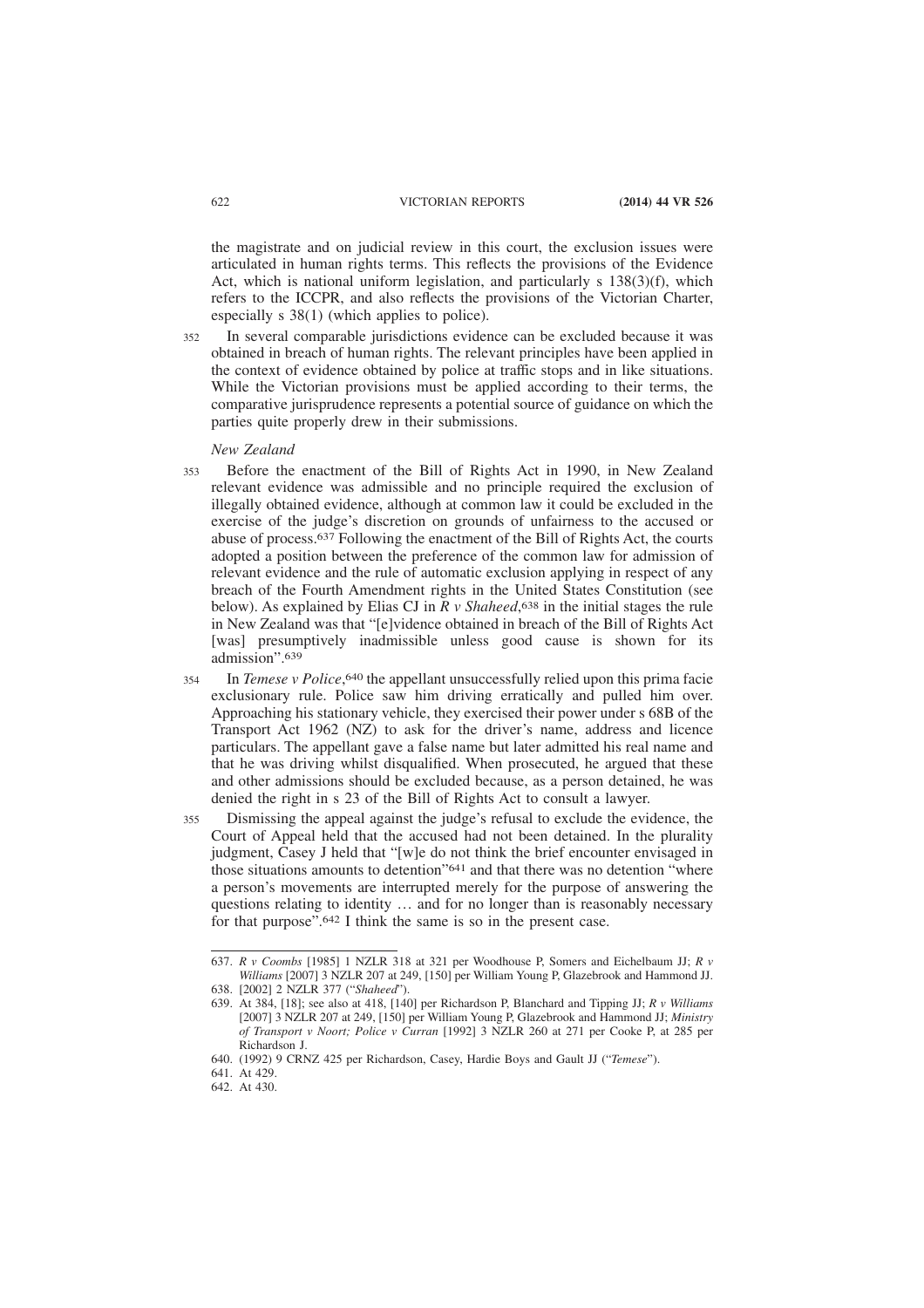- Similarly, in *Police v Smith and Herewini*643 the appellants unsuccessfully relied upon the same rule. They had been involved in a motor vehicle accident and, when taken to hospital, were asked to give a blood sample. One did and the other refused. Finding that the accused had been "detained" at the hospital within the meaning of s 23(1) of the Bill of Rights Act, the trial court excluded the evidence of the sample and the refusal because the accused had not been given access to a lawyer. 356
- The Court of Appeal upheld the prosecution appeal. Richardson, McKay and Hardie Boys JJ (Cooke P and Casey J dissenting) held that the accused had not been detained. The majority rejected the broad concept of detention adopted in Canada with respect to s 10 of the Charter. Richardson J held that "temporary restraints on the absolute liberty of the citizen"644 did not amount to detention. Nor did "keeping a citizen waiting", for "something more than a temporary check, hindrance or intrusion on the citizen's liberty is required".645 McKay J held that "detention" in s 23(1) of the Bill of Rights Act did "not extend to the merely temporary restraint brought about by the making of some demand or the giving of a direction".646 His Honour gave an example of importance to the present case. He stated that statutory demands by police for a driver's name and address or licence particulars did not constitute detention.647 Again, that is so here. 357
- *Temese* was followed in *Andresen v Police*648 and *Strangman v New Zealand Police*. 649 In *Andresen*, Randerson J held that there was no detention of a truck driver who had been stopped for questioning by police under transport regulations even though the driver was not free to go for some 10 minutes. In *Strangman*, Mander J held that there was no detention of a driver who was pulled over for a short period for questioning in relation to alleged dangerous driving and then allowed to go. 358
- *R v Anderson*650 is another case involving the prima facie rule. Police were engaged in an otherwise lawful roadside conversation with a driver. Without legal foundation, they asked him to open the car boot. When he refused, their request was repeated more emphatically. The trial judge found that the driver had opened the boot because "he believed he had no choice".651 Cannabis was found, leading to a charge and conviction. 350
- On appeal, applying the prima facie rule, Eichelbaum CJ, Blanchard and Herron JJ held that the evidence of the cannabis should have been excluded because the police search was unreasonable under s 21 of the Bill of Rights Act. There was no foundation for the request to open the boot and the search was entirely "speculative".652 It was not made reasonable because the accused had cooperated. He was "ignorant of the right to refuse and it is clear that he would 360

<sup>643. [1994] 2</sup> NZLR 306 per Cooke P, Richardson, Casey, Hardie Boys and McKay JJ.

<sup>644.</sup> At 315.

<sup>645.</sup> At 316.

<sup>646.</sup> At 329.

<sup>647.</sup> Ibid; his Honour referred to ss 66 and 68B of the Transport Act 1962 (NZ).

<sup>648.</sup> Unreported, High Court of New Zealand, Randerson J, 23 November 2006 ("*Andresen*").

<sup>649. [2014]</sup> NZHC 526 (20 March 2014) per Mander J ("*Strangman*").

<sup>650. (1997) 4</sup> HRNZ 169 ("*Anderson*").

<sup>651.</sup> At 167.

<sup>652.</sup> At 169.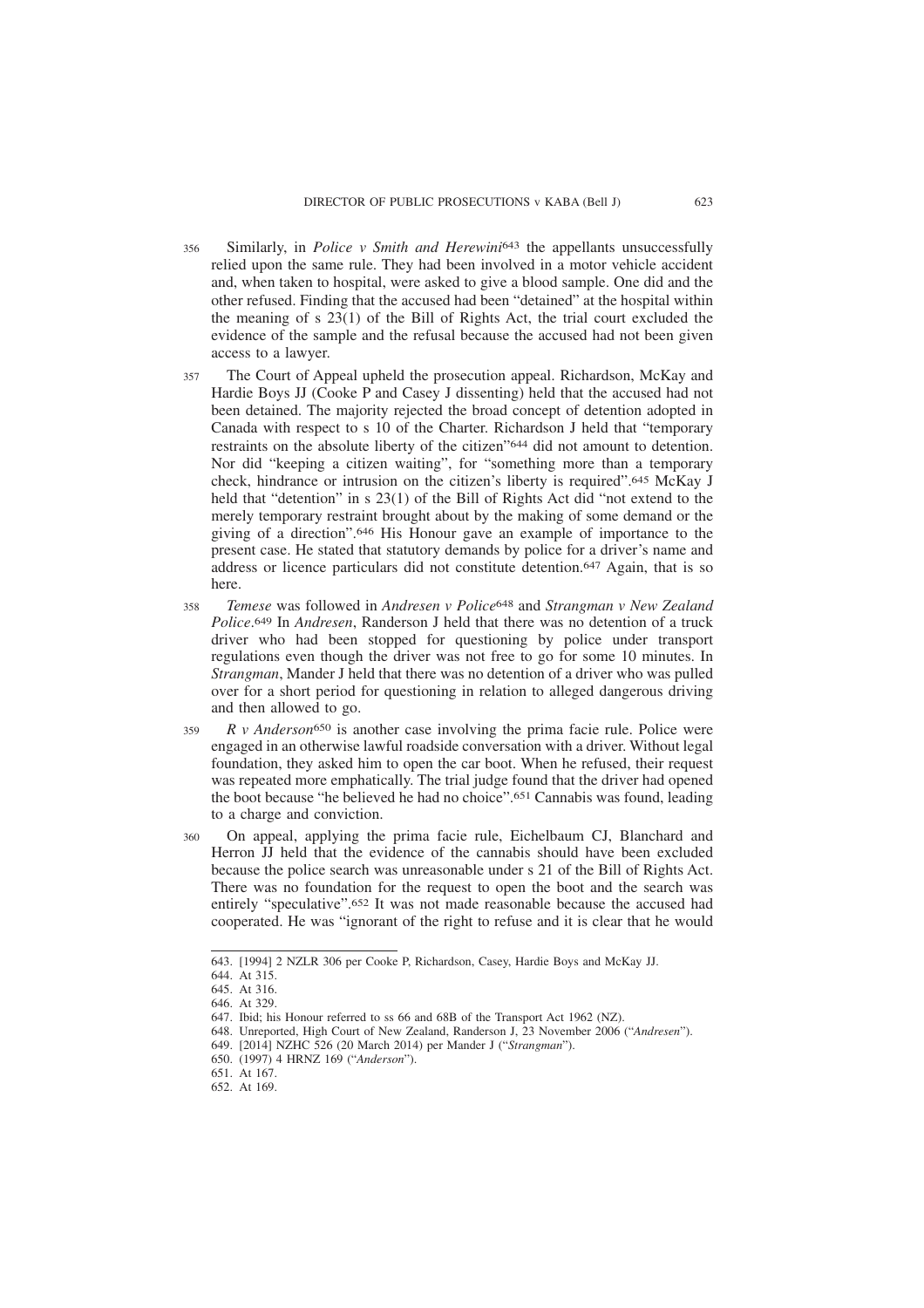have refused if aware that he could do so".653 In *R v Hjelmstrom*654 Blanchard, Laurenson and Doogue JJ explained *Anderson* as a case in which the vehicle search was unlawful "because the police officer's aggressive approach led the suspect to believe, incorrectly, that he had no choice but to acquiesce".<sup>655</sup>

The prima facie exclusionary rule was revised by the judgment of the majority (Richardson P, Gault, Blanchard, Tipping, McGrath and Anderson JJ; Elias CJ dissenting) in *Shaheed*. 656 The leading judgment was delivered by Richardson P, Blanchard and Tipping JJ. After analysing the rules applying in comparable jurisdictions, their Honours held that the new rule should be a balancing test in which the judge was required to adopt "a response which is proportionate to the character of [the] breach of the right in question".657 In doing so, "as a starting point, appropriate and significant weight is given to the fact that there has been a breach of a quasi-constitutional right".658 In this regard, their Honours approved the judgment of the Privy Council in *Mohammed v The State*659 which concerned a confession obtained in breach of a constitutional right to be informed of the right to access a lawyer. Giving the judgment of the Judicial Committee, Lord Steyn held:660 361

The fact that there has been a breach of a constitutional right is a cogent factor militating in favour of the exclusion of the confession. In this way the constitutional character of the infringed right is respected and accorded a high value.

While accepting the importance of this consideration, Richardson P, Blanchard and Tipping JJ held in *Shaheed* that it:<sup>661</sup>

… might, in the end, be held to be outweighed by the accumulation of other factors. In such a case, the conscientious carrying out of the balancing exercise will at least demonstrate that the right has been taken seriously.

It followed that this consideration could not be given undue weight in circumstances where "the disputed evidence is strongly probative of guilt of a serious crime".662 In the balancing exercise, a breach of human rights "is a very important but not necessarily determinative factor".663

Richardson P, Blanchard and Tipping JJ went on to discuss the relevant factors in the balancing exercise, stressing the importance of the starting point:664 362

The starting point should always be the nature of the right and the breach. The more fundamental the value which the right protects and the more serious the intrusion on it, the greater will be the weight which must be given to the breach.

In relation to the conduct of police, their Honours said:665

655. At 212, [13].

<sup>653.</sup> Ibid.

<sup>654. (2003) 20</sup> CRNZ 208 ("*Hjelmstrom*").

<sup>656. [2002] 2</sup> NZLR 377.

<sup>657.</sup> At 422, [156].

<sup>658.</sup> At 418, [143].

<sup>659. [1999] 2</sup> AC 111 per Lord Steyn, Lord Hutton, Lord Hobhouse, Lord Millet and Sir Patrick Russell.

<sup>660.</sup> At 124.

<sup>661. [2002] 2</sup> NZLR 377 at 419, [144].

<sup>662.</sup> At 419, [143].

<sup>663.</sup> At 419, [144].

<sup>664.</sup> At 419, [147].

<sup>665.</sup> At 420, [148].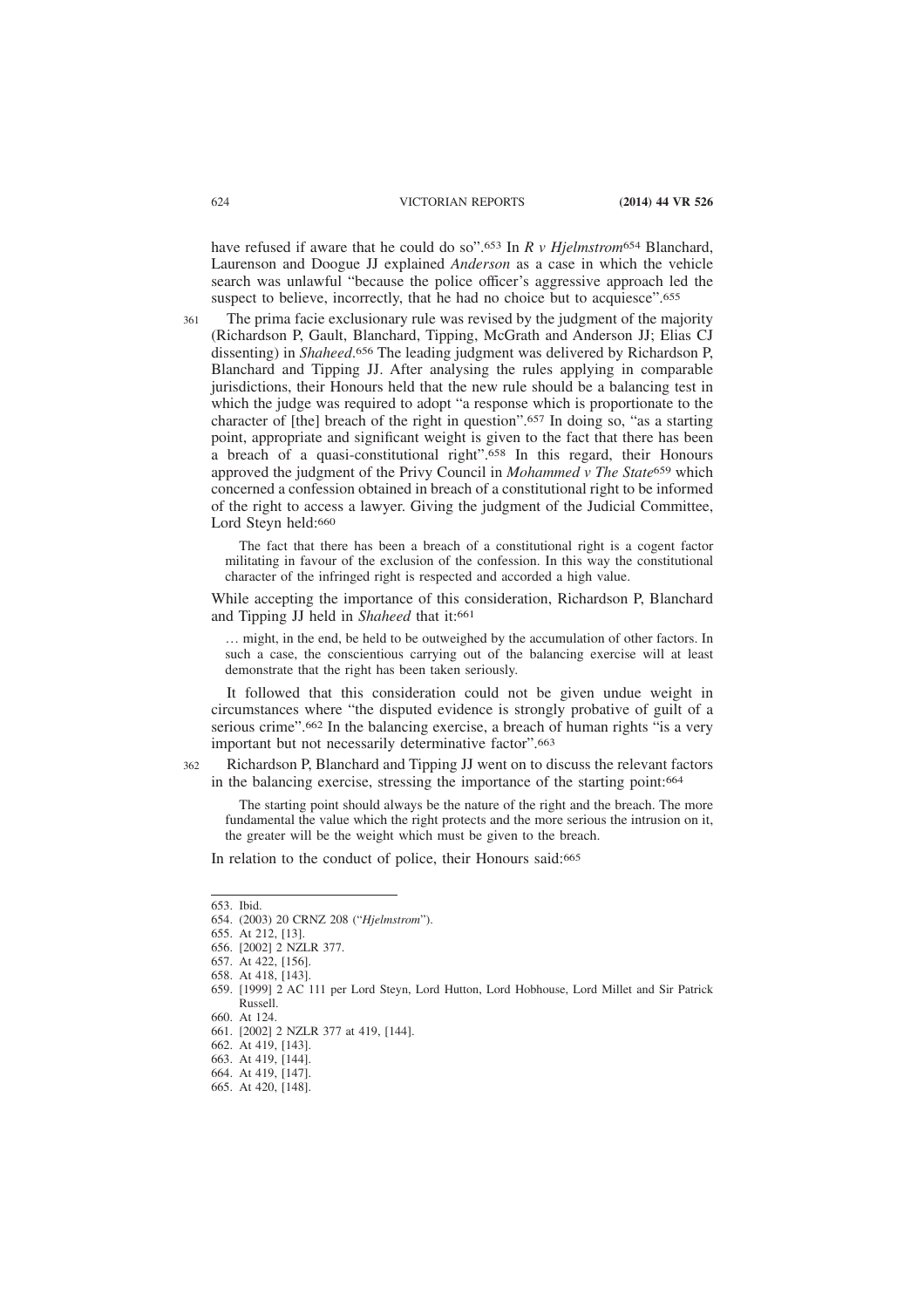Exclusion will often be the only appropriate response where a serious breach has been committed deliberately or in reckless disregard of the accused's rights or where the police conduct in relation to that breach has been grossly careless. A system of justice which readily condones such conduct on the part of law enforcement officers will not command the respect of the community. A guilty verdict based on evidence obtained in this manner may lack moral authority. Society's longer term interests will be better served by ruling out such evidence.

363

Richardson P, Blanchard and Tipping JJ held that the "nature and quality of the evidence must be considered in the balancing exercise",<sup>666</sup> as was the importance of the evidence to the prosecution case:667

It is also a matter which must be given weight in favour of admission if the disputed evidence is not only reliable but also central to the prosecution's case — that the admission of the evidence will not lead to an unfair trial and the case is likely to fail without it. The more probative and crucial the evidence, the stronger the case for inclusion, although this factor ought not by itself to lead to automatic admission.

Exclusion of improperly obtained evidence in criminal cases is now regulated by s 30 of the Evidence Act 2006 (NZ) which codifies the balancing test stated in *Shaheed*. According to s 30(2), when determining whether to exclude such evidence, the judge must: 364

- (a) find, on the balance of probabilities, whether or not the evidence was improperly obtained; and
- (b) if the Judge finds that the evidence has been improperly obtained, determine whether or not the exclusion of the evidence is proportionate to the impropriety by means of a balancing process that gives appropriate weight to the impropriety but also takes proper account of the need for an effective and credible system of justice.

Section 30(3) inclusively specifies a number of relevant matters. Section 30(4) compels the judge to exclude improperly obtained evidence if he or she "determines that its exclusion is proportionate to the impropriety". By s 30(5), evidence obtained by a public authority to whom the Bill of Rights Act applies in breach of any enactment or rule of law is improperly obtained.

In *R v Williams*, 668 William Young P and Glazebrook J (Hammond J agreeing) extensively discussed the application of the balancing test and offered substantial guidance as to its application in relation to the nature of the right, the extent of the illegality, the nature of any privacy interest invaded, aggravating, mitigating and mutual factors, the need for a systematic analysis, public interest factors, the seriousness of offending, the nature and quality of the evidence and proportionality.669 William Young P and Glazebrook J considered that their observations on the balancing test in *Shaheed* applied equally to the operation of s 30 of the Evidence Act.<sup>670</sup> Their Honours confirmed that the:<sup>671</sup> 365

… starting point in the balancing exercise is the nature of the right and the nature of the breach. The more fundamental a right and the more serious the breach, the less likely it is that the balancing test will result in the evidence being admitted.

<sup>666.</sup> At 420, [151].

<sup>667.</sup> At 420–1, [152].

<sup>668. [2007] 3</sup> NZLR 207.

<sup>669.</sup> At 239–49, [104]–[148].

<sup>670. [2007] 3</sup> NZLR 207 at 249, [150].

<sup>671.</sup> At 239, [106].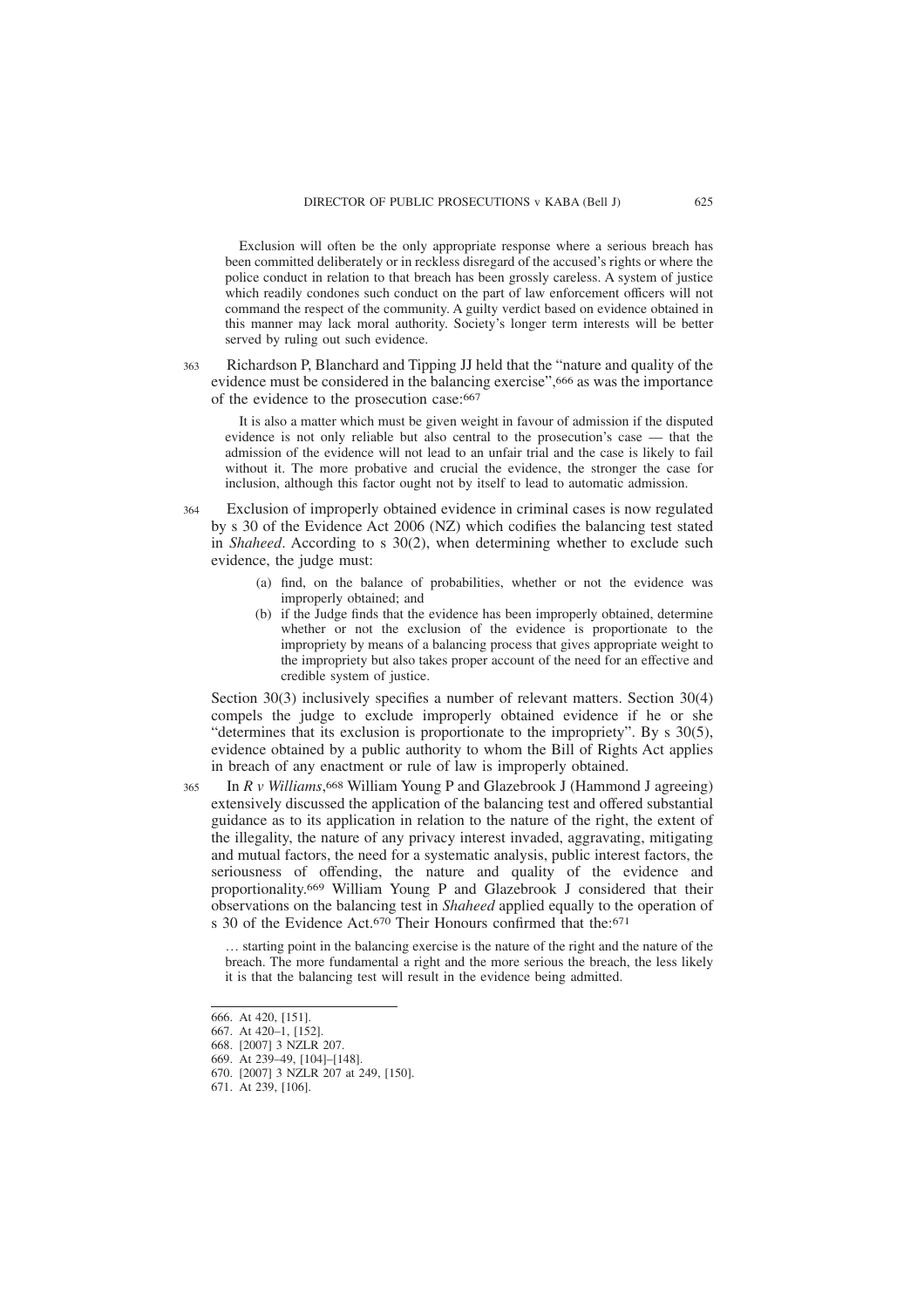These factors were regarded as "of fundamental importance".672

- The operation and application of s 30 was again discussed in *Hamed*. 673 Elias CJ stressed that, when conducting an inquiry under s 30(2), a balance was not struck between the gravity of the impropriety and maintaining an effective and credible system of justice. Rather, the assessment was "contextual" — one that "necessitates a broader inquiry than ascertainment of the fact that the evidence has been improperly obtained".<sup>674</sup> Blanchard J held that, under s 30, "the case for exclusion is always stronger when a breach of the Bill of Rights Act has been found".675 366
- The operation of the balancing test stated in *Shaheed* and expressed in s 30(2) of the Evidence Act is illustrated by *Hjelmstrom*. 676 Police wanted to search the property of the accused but had insufficient suspicion to obtain a warrant. They went to the property and were told they could not search it. They pressed their request, representing incorrectly that a warrant could be obtained. The accused relinquished because "he thought he had no other choice". Cannabis was found, leading to a charge and conviction. 367
- Upholding the appeal against the ruling of the trial judge not to exclude the evidence, Blanchard, Laurenson and Doogue JJ held that the search was not consensual. While there was no general obligation on police to "formally advise suspects of their right to refuse a request for consent to a search",677 the consent of the accused in the present case had been "legally ineffective".678 Police had induced in the accused a "reasonable belief" that he would be "unable to prevent the search".679 He was "effectively denied a choice".680 The public interest and other matters favouring admission of the evidence did not outweigh the breach of the accused's right to be free from unreasonable searches.<sup>681</sup> 368
- It can be seen that the Victorian and New Zealand provisions share a focus on the legitimacy of the system of justice and require consideration of any human rights violations, among other considerations, in that context. Under both, the presence of such a violation is an important but not a determinative consideration. Beyond that, I stress again the need to interpret and apply our legislation according to its terms. 369

#### *Canada*

Exclusion of evidence is governed by s 24682 of the Canadian Charter. Here too the focus is upon systemic considerations and exclusion is discretionary and contextual. When considering the authorities reviewed below it is necessary to 370

<sup>672.</sup> At 248, [148].

<sup>673. [2012] 2</sup> NZLR 305.

<sup>674.</sup> At 331, [58].

<sup>675.</sup> At 363, [191] (citation omitted).

<sup>676. (2003) 20</sup> CRNZ 208.

<sup>677.</sup> At 212, [14].

<sup>678.</sup> At 212, [13].

<sup>679.</sup> Ibid.

<sup>680.</sup> Ibid.

<sup>681.</sup> At 214, [20].

<sup>682.</sup> Section 24 provides:

<sup>(1)</sup> Anyone whose rights or freedoms, as guaranteed by this Charter, have been infringed or denied may apply to a court of competent jurisdiction to obtain such remedy as the court considers appropriate and just in the circumstances.

<sup>(2)</sup> Where, in proceedings under subsection (1), a court concludes that evidence was obtained in a manner that infringed or denied any rights or freedoms guaranteed by this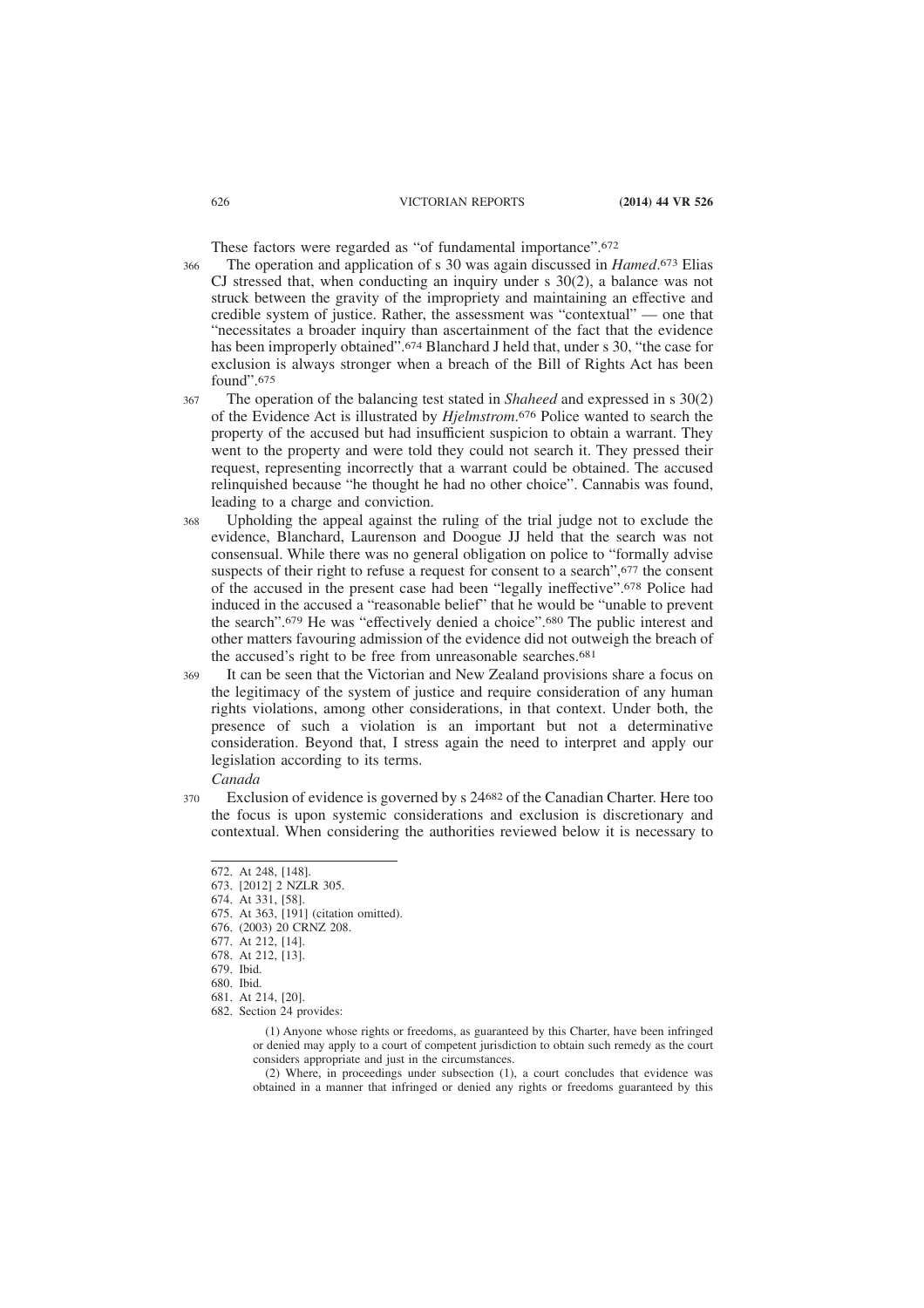bear in mind that the context is constitutional and that the rights to be free from arbitrary search and seizure (s 8) and arbitrary detention (s 9) are widely interpreted in the absence of an express right to freedom of movement and privacy, which are applicable in Victoria under the common law, the ICCPR and the Charter. Despite these differences, the authorities show how human rights can be taken into account in the context of exclusion of evidence.

- In *Collins v R*,<sup>683</sup> the court identified three sets of factors to be taken into account when applying s 24(2): (1) whether admission of the evidence would affect the fairness of the trial; (2) the seriousness or insignificance of the violation; (3) the effect of exclusion of the evidence on the reputation of the administration of justice.684 These considerations were confirmed in *R v Stillman*. 685 371
- *Grafe*686 is an early case of interest because it concerned a request by police for the name of pedestrians. Without suspicion, police pulled up beside the accused and his friends, asking for their names. The accused gave a false name for which he was charged. He was acquitted after the trial judge excluded the evidence upon the basis that the questioning deprived him of his liberty without justification (ss 1 and 7 of the Canadian Charter). 372
- The Ontario Court of Appeal upheld the prosecution appeal against the acquittal. Martin, Tarnopolsky and Krever JJA held that the police had a common law right to ask questions even without reasonable suspicion. Asking questions did not amount to deprivation of liberty.687 While police had no power to compel the person to answer, there had been no compulsion in this case. The Charter did "not seek to insulate all members of society from all contact with constitutional authority".688 It took into account "the full range of contacts in modern society between state and citizen".689 I have already noted the importance of these considerations. As the evidence should not have been excluded, a retrial was ordered. 373
- The Supreme Court has given a lot of attention to the exclusion of evidence obtained at police traffic stops and like situations. The principles were extensively discussed in *Dedman*, 690 *Hufsky*691 and *Ladouceur*. 692 It was held in *Dedman* that police derived their authority to stop motorists randomly under the 374

686. (1987) 36 CCC (3d) 267.

Charter, the evidence shall be excluded if it is established that, having regard to all the circumstances, the admission of it in the proceedings would bring the administration of justice into disrepute.

<sup>683. [1987] 1</sup> SCR 265 per Dickson CJ, McIntyre, Chouinard, Lamer, Wilson, Le Dain and La Forest JJ ("*Collins*").

<sup>684.</sup> At 283–8 per Dickson CJ, Lamer, Wilson and La Forest JJ.

<sup>685. [1997] 1</sup> SCR 607 per Dickson CJ, La Forest, L'Heureux-Dubé, Sopinka, Gonthier, Cory, McLachlin, Iacobucci and Mayor JJ.

<sup>687.</sup> At 271.

<sup>688.</sup> At 274.

<sup>689.</sup> Ibid.

<sup>690. [1985] 2</sup> SCR 2 per Dickson CJ, Beetz, McIntyre, Chouinard, Lamer, Wilson and Le Dain JJ.

<sup>691. [1988] 1</sup> SCR 621 per Dickson CJ, Beetz, Estey, McIntyre, Wilson, Le Dain and La Forest JJ.

<sup>692. [1990] 1</sup> SCR 1257 per Dickson CJ, Lamer, Wilson, La Forest, L'Heureux-Dubé, Sopinka, Gonthier, Cory and McLachlin JJ; affirmed in *R v Wilson* [1990] 1 SCR 1291.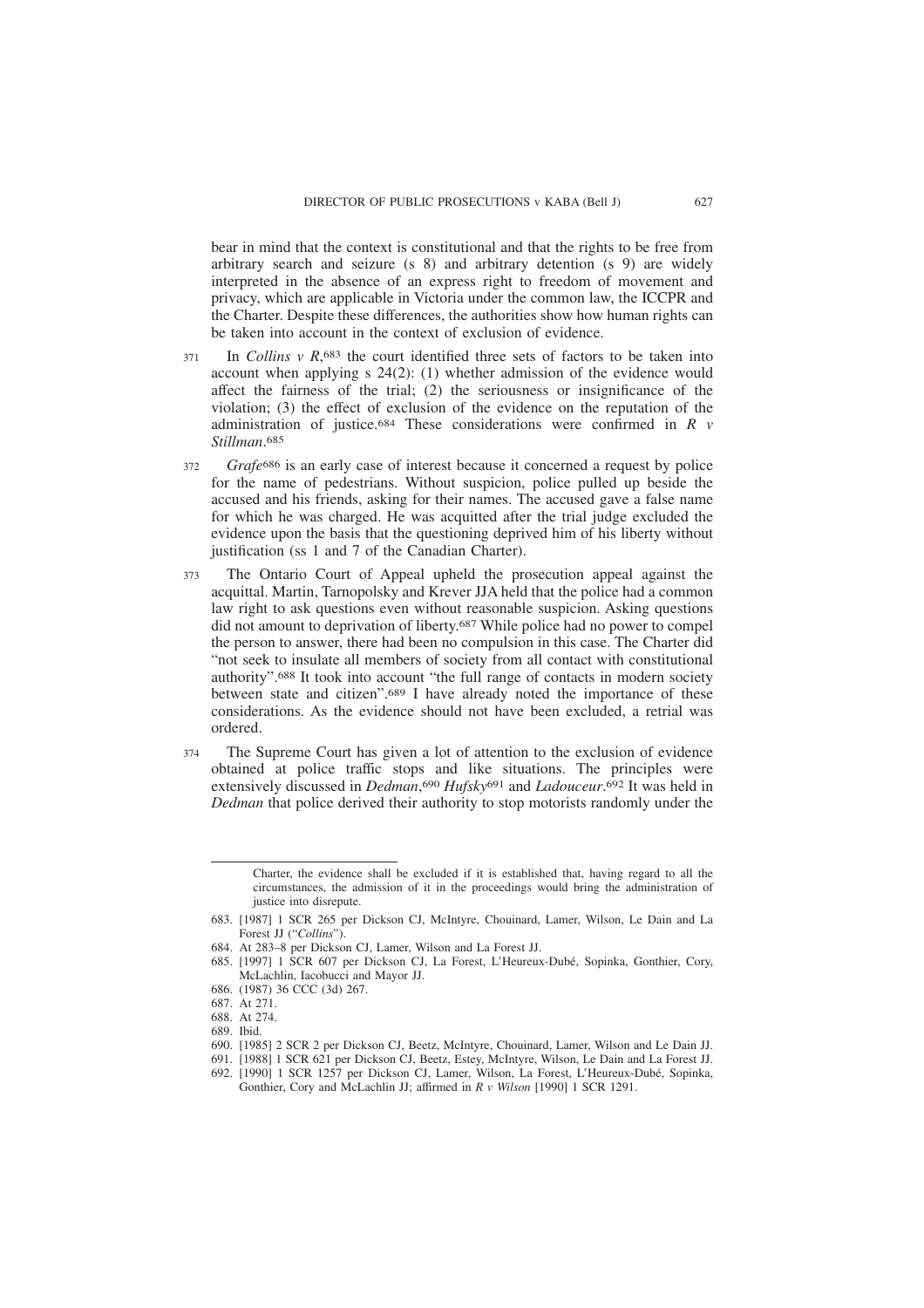RIDE program from the common law.693 It was held in *Hufsky* that random (but organised) police stops under provincial legislation constituted arbitrary, but justified, detention and not unreasonable search or seizure (ss 1, 8 and 9 of the Canadian Charter).694 It was held in *Ladouceur* that truly random police stops under the same provincial legislation were also valid.695

- Potential misuse of the police power of random stop and mistreatment of passengers and pedestrians have loomed large as concerns. So, in *Ladouceur*, Sopinka J (for the minority) complained that a decision to stop could be based "on any whim" and "racial considerations may be a factor".696 Cory J (for the plurality) responded that mechanisms were in place to prevent such abuse. In particular, the power could be exercised only for road safety purposes; going beyond that subject had to be based on reasonable suspicion.<sup>697</sup> 375
- The limited purpose of such powers was determinative in the influential case of *Mellenthin.*698 Police randomly stopped a vehicle without suspicion under provincial legislation. They asked what was in the bag on the front seat and, on a search, found drugs. Upon the ground that the search was unreasonable (s 8 of the Charter), the trial judge excluded this evidence. An appeal court overturned, and the Supreme Court restored, the acquittal. 376
- In a much-cited unanimous judgment, Sopinka, Gonthier, Cory, McLachlin and Iacobucci JJ held that police had abused their power, which had to be directed to the aims of road safety. Their Honours stated firmly:699 377

The police use of check stops should not be extended beyond these aims. Random stop programs must not be turned into a means of conducting either an unfounded general inquisition or an unreasonable search.

- The court then applied the exclusion test in s 24(2) of the Charter by reference to the factors identified in *Collins*. It held: to "search a person who is stopped at a check stop, without any reasonable or probable cause, goes far beyond the purpose and aim of these stops and constitutes a very serious Charter breach".700 It made clear that such searches were "unacceptable" and that a "check stop does not and cannot constitute a general search warrant for searching every vehicle, driver and passenger that is pulled over".701 Accordingly, the trial judge had correctly excluded the evidence.702 378
- Building upon that case, the Canadian courts have closely scrutinised the exercise of police traffic stop and like powers against fundamental human rights standards. An important body of authority has been developed for determining when the misuse of such powers should result in the exclusion of evidence. Many 379

<sup>693. [1985] 2</sup> SCR 2 at 36 per McIntyre, Lamer, Wilson and Le Dain JJ; Dickson CJ, Beetz and Chouinard II dissenting.

<sup>694. [1988] 1</sup> SCR 621 at 631–3, 637 and 638 per Dickson CJ, Beetz, Estey, McIntyre, Wilson, Le Dain and La Forest JJ.

<sup>695. [1990] 1</sup> SCR 1257 at 1288 per Lamer, L'Heureux-Dubé, Gonthier, Cory and McLachlin JJ. 696. At 1267.

<sup>697.</sup> At 1287.

<sup>698. [1992] 3</sup> SCR 615.

<sup>699.</sup> At 624.

<sup>700.</sup> At 628.

<sup>701.</sup> At 629.

<sup>702.</sup> At 630.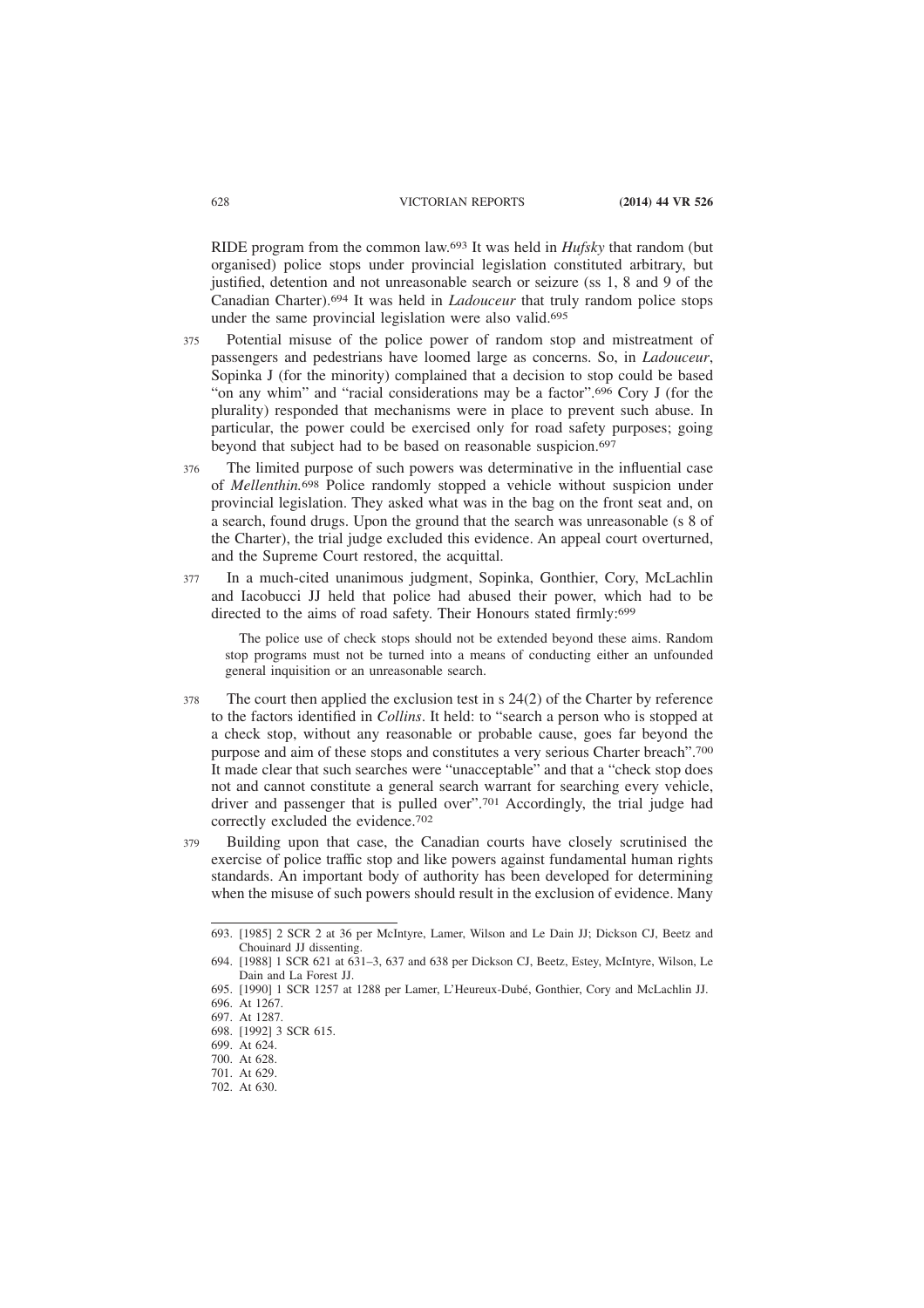of the observations in *Mellenthin* and the subsequent cases may be equally applicable in the case of random stops under s 59(1) of our Road Safety Act.

A leading authority is *Brown v Regional Municipality and Durham Police Service Board*. 703 Police set up a large-scale checkpoint program for the stopping of motor cycle gang members. In an action in the Supreme Court of Ontario by the motorcyclists for a remedy for breach of the Canadian Charter, the trial judge found that their detention had not been unjustifiably arbitrary (ss 1 and 9). The Court of Appeal upheld that finding. 380

The judgment of Doherty, Weiler and Goudge JJ contains an extensive discussion of the purposive nature of legislative704 powers of random stop. Their Honours stressed that the exercise of such powers was liable to misuse and, for the necessary protection of human rights, must be limited to cases where police had genuine "highway regulation and safety purposes"705 and no "co-existing improper purpose".706 In particular, highway safety concerns could not be used as a "ruse" to justify stopping motorists.707 The selection of motorists according to rational and neutral criteria (for example "every third vehicle")708 was valid. But the exercise of the power for improper purposes was not. For example:709 381

Officers who stop persons intending to conduct unauthorized searches, or who select persons to be stopped based on their sex or colour, or who stop someone to vent their personal animosity toward that person, all act for an improper purpose. They cannot rely on [the statutory power] even if they also have highway safety concerns when making the stop.

Applying *Ladouceur* and *Mellenthin*, the court held that nothing of that sort had been established. So also in the present case nothing of that sought was (in the end) pressed.

- The principles stated in *Ladouceur*, *Mellenthin* and *Brown* have been applied in a number of cases concerning passengers. *R v Pinto*710 concerned the prosecution of a passenger in a vehicle pulled over for a traffic stop. Without suspicion, police asked him to get out of the vehicle and state his name and address. A fight ensued in which the accused punched a police officer. After arrest and search, he was found to possess a knife. 382
- At trial, Hill J cited *Ladouceur* and *Mellenthin* and referred to the concern of society that traffic stops could "mask abusive or excessive use of police authority as the real motive for a motorist's detention" and held that such stops could not be used as a "ruse or gimmick for general criminal investigative work".711 As the passenger had not been suspected of wrongdoing, he "was entitled to sit in the front passenger seat … and be left alone" while the driver was questioned712 and 383

<sup>703. (1998) 43</sup> OR (3d) 223 ("*Brown*").

<sup>704.</sup> The provision in question was s 216(1) of the Highway Traffic Act, RSO 1980, c 198. The predecessor to this provision — s 189(1)a — was found in *Ladouceur* to be valid under the Canadian Charter (see above).

<sup>705. (1998) 43</sup> OR (3d) 223 at 234.

<sup>706.</sup> At 238.

<sup>707.</sup> At 234.

<sup>708.</sup> At 239.

<sup>709.</sup> At 238.

<sup>710. (2003) 46</sup> MVR (4th) 263 (Ontario Superior Court of Justice) per Hill J ("*Pinto*").

<sup>711.</sup> At [36].

<sup>712.</sup> At [55].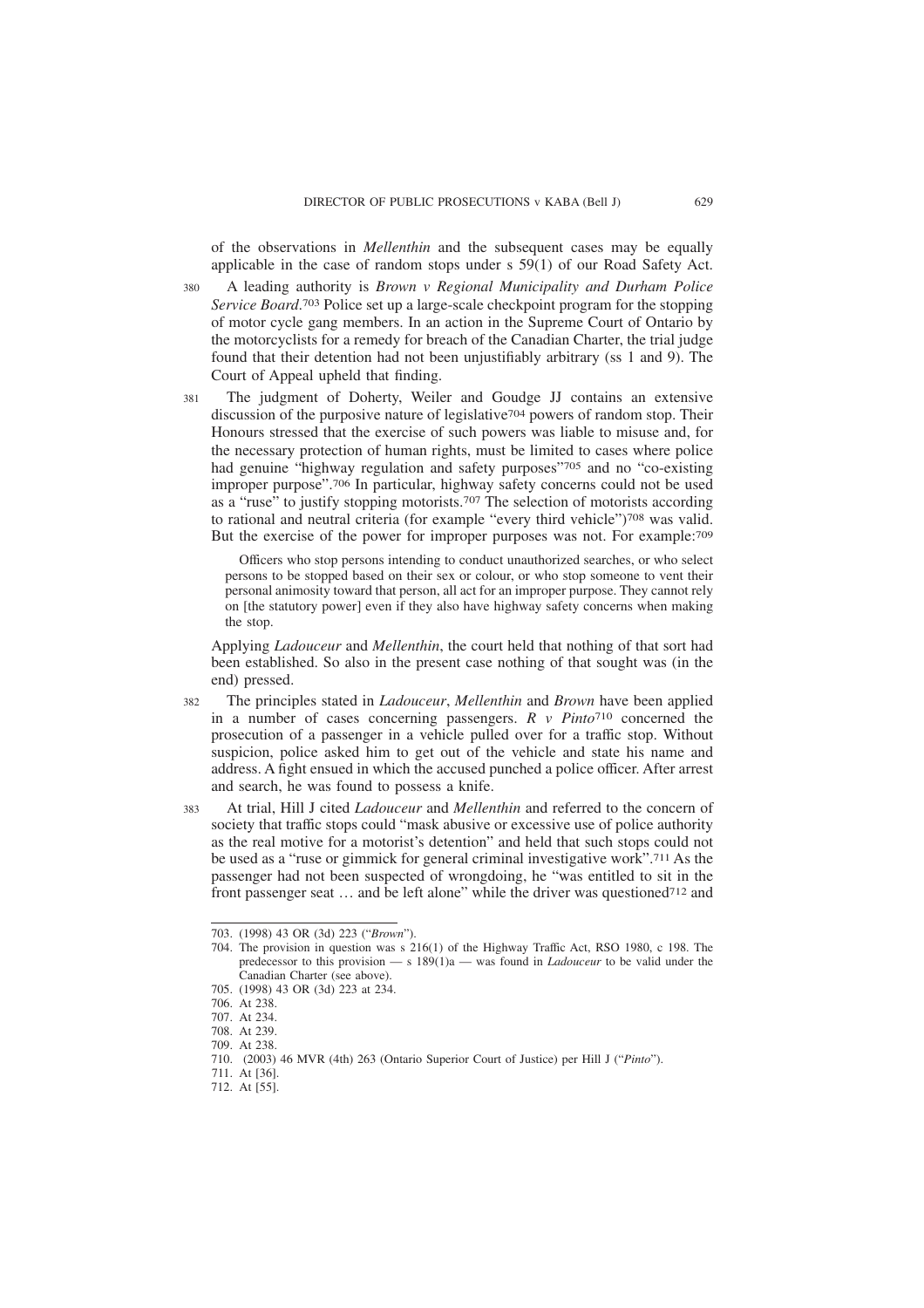could not "be subjected to a non-consensual dragnet or general investigative questioning or identification production".713 It is no different under our law.

- Finding that police were not acting in the lawful execution of their duty, Hill J dismissed the assault charge. After excluding evidence of the knife under s 24(2) of the Charter, his Honour dismissed the weapon charge. In that connection, his Honour held that "[p]olice over-extension at traffic stops, even where police bad faith is not present, involves an unacceptable and serious violation".714 384
- In  $R \, v \, SH$ ,<sup>715</sup> the accused was one of three passengers in a vehicle lawfully stopped by police for a licence inspection. But three police vehicles attended, creating an intimidating atmosphere. The driver and passenger were asked for their names. The accused passenger gave a false name, which he later admitted, leading to probation breach and other charges. 385
- At the trial, De Filippis J said courts should "carefully scrutinise traffic stops to ensure that what is otherwise a lawful exercise of police power is not used as a ruse for a general criminal investigation".716 While incidental detention of a passenger might be a lawful consequence of stopping and questioning a driver, the police had to recognise that "passengers are free to leave — however unlikely and impractical this may be".717 They were entitled to ask passengers for identification, but could not insist upon a reply. Following *Pinto*, his Honour held:718 386

It must also be understood that in a case such as this, unless the prosecution can establish legally valid consent on the part of passengers in the vehicle to produce identification, there exists no lawful authority to compel answers and identification production.

- De Filippis J held that the answers of the accused to the questions of the police were not truly voluntary because three police vehicles and several officers were in attendance, three of them directly involved in the questioning. Relying on the judgment of Le Dain J in *Therens*, 719 his Honour held that police had engaged in an unreasonable search of the accused (s 8 of the Charter). Excluding evidence of his admissions pursuant to s 24(2), he took into account "the prevalence of the practice as well as the fact that many people, like the defendant, will feel compelled to respond" in the circumstances that he confronted.720 387
- Although the facts of the present case are different, the legal principles stated in cases like *Pinto* and *SH* are the same as those applying here. The cases demonstrate the way in which human rights can be taken into account, as appropriate, in the exercise of the exclusionary discretion in cases regarding the alleged mistreatment of passengers at police traffic stops. 388
- The traffic stop in *R v Dennis*<sup>721</sup> concerned a driver and two passengers. Without suspicion, police asked the accused passenger for identification. He said he had none. Under further questioning, he gave a false name. Police took his 389

<sup>713.</sup> Ibid.

<sup>714.</sup> At [71] (citation omitted).

<sup>715. [2005]</sup> ONCJ 131 (28 April 2005) ("*SH*").

<sup>716.</sup> At 5, [9].

<sup>717.</sup> At 4, [7].

<sup>718.</sup> Ibid.

<sup>719. [1985] 1</sup> SCR 613 at 644.

<sup>720. [2005]</sup> ONCJ 131 (28 April 2005) at 6, [12].

<sup>721. (2005) 29</sup> MVR (5th) 110 (Ontario Court of Justice) per Clark J.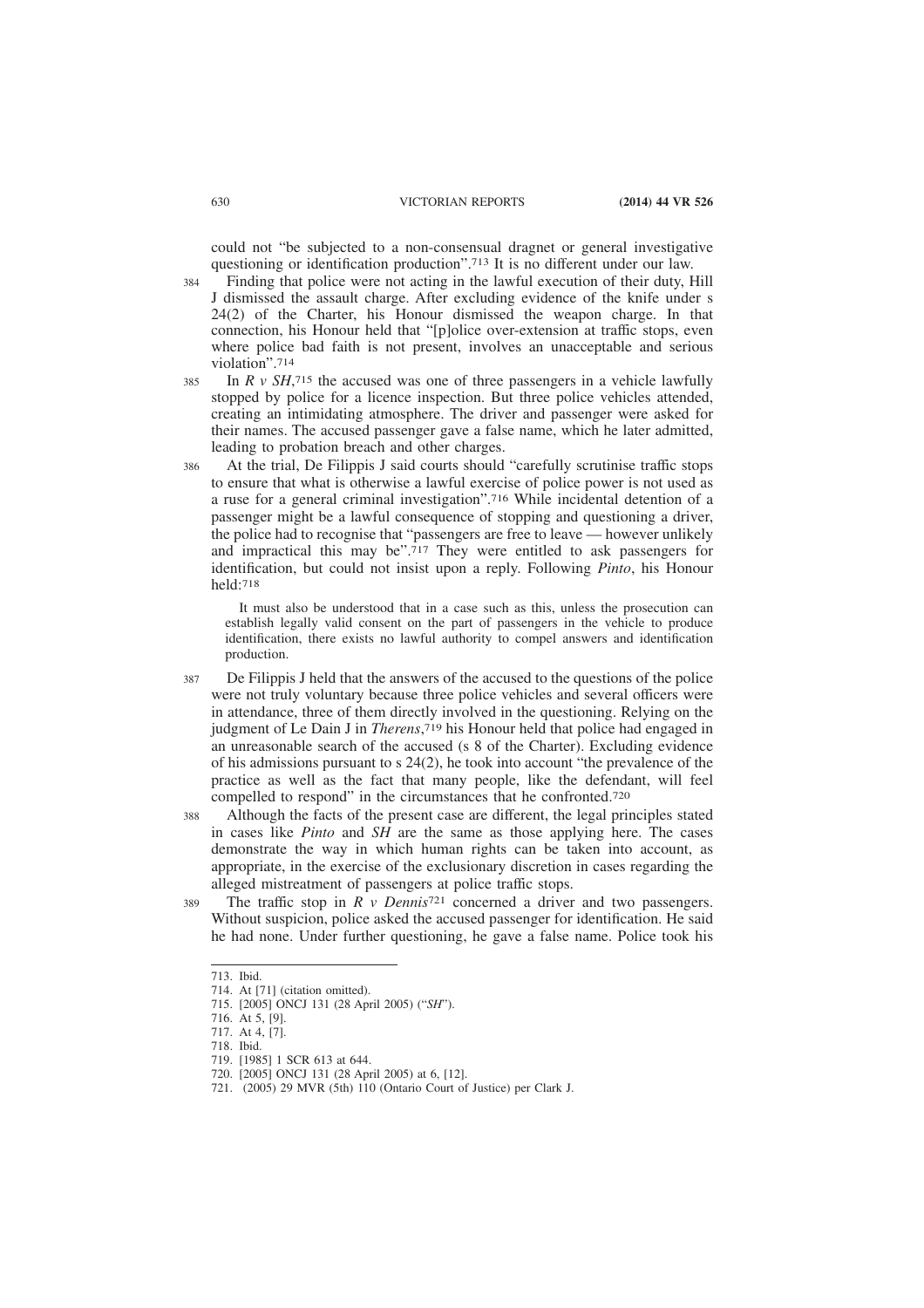mobile telephone and used it to discover his real name. He was then arrested and searched. A knife and drugs were found, leading to charges.

Excluding the evidence and dismissing the charges, Clark J referred to *Pinto* and other cases which stressed the need to scrutinise the exercise of traffic stop powers. His Honour said that it was particularly important to understand the "experience and perspective of visible minorities respecting the police".722 Then he stated this general principle as regards passengers:723

… a passenger cannot be subjected to a non-consensual, or dragnet, or general investigative questioning, or production of identification. An officer is not engaged in a lawful execution of duty in proceeding to ask for identification in those circumstances.

The answers of the accused were held not to be voluntary and the search of his mobile telephone unreasonable (ss 8 and 9 of the Canadian Charter). Therefore the evidence was excluded under s  $24(2)$ .<sup>724</sup> With respect, I agree with his Honour's observations and, in my view, the law is materially the same here. As will be seen, I consider that the magistrate correctly decided that police violated these principles in respect of Mr Kaba.

- Another passenger case was *R v Harris*. 725 During a traffic stop and without suspicion, the accused passenger was asked to give identification, which he did. Being in breach of a bail curfew, he was arrested. When searched, he was found to be in possession of drugs, leading to charges. Applying s 24(2) of the Charter, the trial judge excluded the evidence and entered an acquittal. On appeal, McMurty CJO, O'Connor ACJO and Doherty JA held that the trial judge had been wrong to do so and ordered a retrial. 391
- The case is of particular relevance because of the discussion of the contextual significance of a request for a person's name. Rejecting the prosecution submission that such a request is innocuous, Doherty JA (McMurty CJO concurring) observed that the police had not sought the name of the accused out of curiosity or for legitimate social reasons. Rather, police:726 392

… intended to use that identification to access a wealth of personal information about Harris before allowing Harris to proceed on his way. That information included whether Harris had a criminal record, was subject to any outstanding court orders and, if so, the terms of those orders.

His Honour held that, in context, there was no functional difference between asking the accused for his name and asking him about his criminal past and bail status.727 The accused had reasonably felt obliged to answer.728 Following *Mellenthin*, Doherty JA said the inquiry into the identity of the accused was not a proper purpose of the traffic stop and constituted an unreasonable search (s 8 of the Canadian Charter).729

390

<sup>722.</sup> At [21].

<sup>723.</sup> At [22].

<sup>724.</sup> At [36].

<sup>725. (2009) 87</sup> OR (3d) 214.

<sup>726.</sup> At [38].

<sup>727.</sup> At [39].

<sup>728.</sup> At [42].

<sup>729.</sup> At [40] and [44]. Dissenting on this point, O'Connor ACJO held that the request for the name of the applicant did not breach s 8 of the Charter.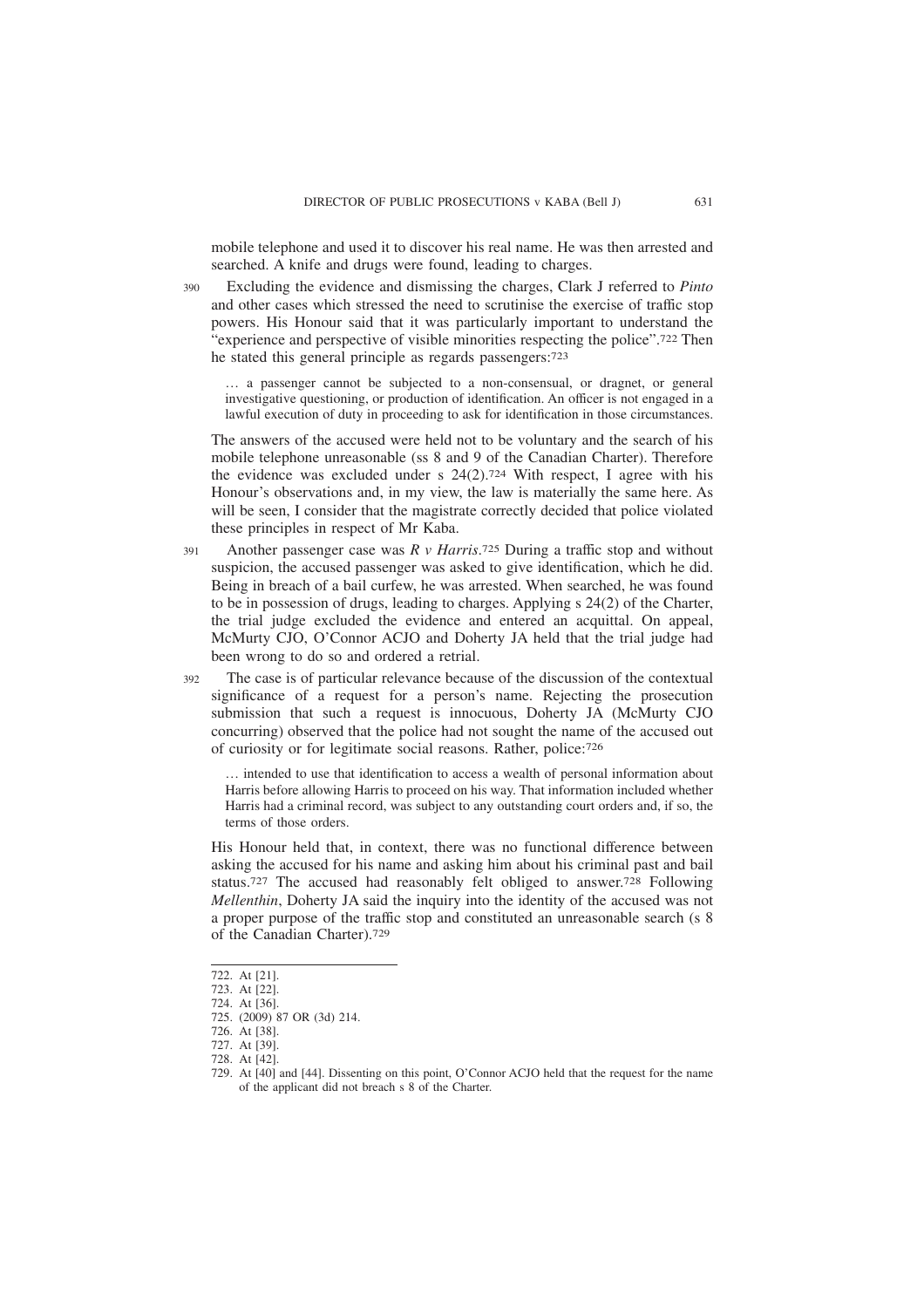- In the present case police, also on mobile patrol and in uniform, were acting in an official capacity in seeking Mr Kaba's name. It was not a social occasion or a request from someone walking by in the street. It was not an innocuous request. That police virtually insisted on him giving his name made that clear. Mr Kaba was entitled to think that police would not have been so insistent unless they wanted his personal details for a reason. 393
- Applying the factors identified in *Collins*, Doherty JA engaged in a careful assessment of whether the evidence had been correctly excluded. His Honour took into account that the fairness of the trial would not suffer by admitting the evidence.730 Characterising the conduct of the police, his Honour said:731 394

Police misconduct resulting in a Charter violation can be placed on a continuum for the purposes of accessing the seriousness of that conduct. [The police officer's] conduct falls somewhere between the two extremes of a good faith error and a blatant disregard for constitutional rights. Having regard to the manner in which [the police officer] conducted himself, I would place his breach considerably nearer the good faith end of that continuum … The characterization of the police conduct tends against describing the breach as serious.

When viewed from the citizen's perspective, the breach was not trivial or minimally intrusive:732

The use of the broad powers associated with Highway Traffic Act stops to routinely investigate passengers who have nothing to do with the concerns justifying those stops must have a significant cumulative, long-term, negative impact on the personal freedom enjoyed by those who find themselves subject to this kind of police conduct. While for persons in some segments of the community, these stops may be infrequent, this record suggests that for others the stops are an all too familiar part of their day-to-day routine. Viewed from the perspective of those who are most likely to find themselves stopped and questioned by police, I think this form of interrogation is anything but trivial. It seems to me at some point it must become provocative.

For the main reason that police had lawful power to obtain the same evidence in the circumstances, his Honour held that the evidence should not have been excluded. The nature of the breach, although not trivial, was insufficient to warrant exclusion of evidence in relation to serious charges.733

The analysis of Doherty JA is salient in the present case. But, as you will see, here the balancing exercise will result in a different outcome because the alleged offences were relatively minor and the circumstances were different. 395

On 17 July 2009 the Supreme Court of Canada delivered judgment in *Grant*, 734 *Suberu v R*735 and *Harrison v R*. 736 In *Grant*, a pedestrian case, the Supreme Court revised the principles specified in *Collins* concerning the 396

<sup>730.</sup> At [59].

<sup>731.</sup> At [62].

<sup>732.</sup> At [63]. This passage was cited with approval in *R v Chronopoulos* (2009) CanLii 18288 (16 April 2009) at [32] (Ontario Supreme Court of Justice) per Harvison Young J. In comparable circumstances, Harvison Young J excluded evidence of the passenger's admissions and possession of drugs: at [34]. The judgment is notable for the emphasis placed on the need to break up the interactions between the police and the driver and passengers and into the legally and factually relevant episodes: see at [14].

<sup>733.</sup> At [74]–[78].

<sup>734. [2009] 2</sup> SCR 353 per McLachlin CJ, Binnie, LeBel, Deschamps, Fish, Abella and Charron JJ.

<sup>735. [2009] 2</sup> SCR 460 per McLachlin CJ, Binnie, LeBel, Deschamps, Fish, Abella and Charron JJ ("*Suberu*").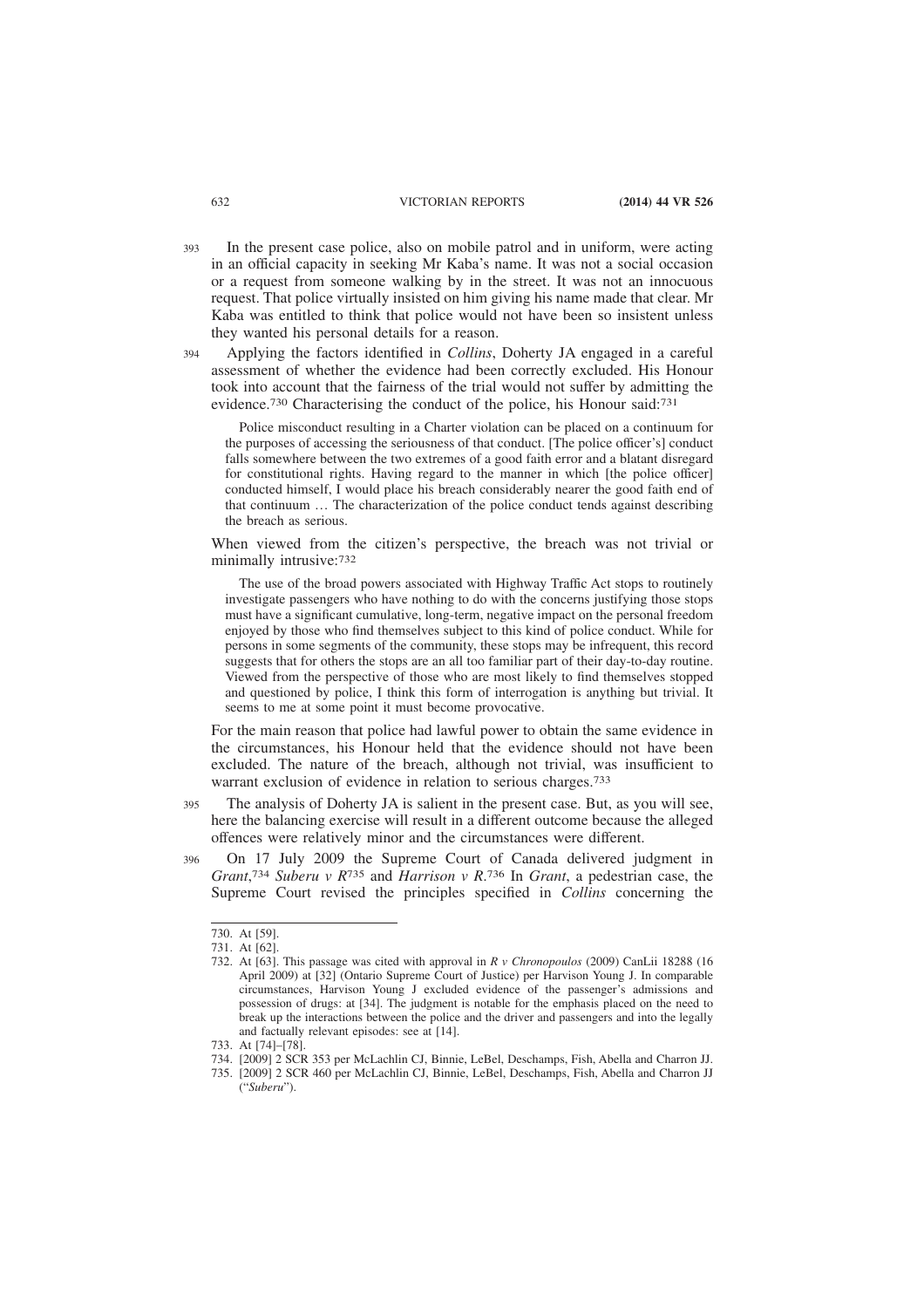exclusion of evidence under s 24(2) of the Charter. The revised principles were applied in *Suberu* (which need not concern us) and *Harrison*, a traffic stop case. The revised principles do not weaken the relevance of the breach of human rights in the exclusionary determination.

- In *Grant*, a young man was walking along a sidewalk (as Mr Kaba was trying to do). Whilst under questioning without suspicion, he was effectively surrounded by three police officers. Approving *Grafe*, McLachlin, LeBel, Fish, Abella and Charron JJ held that police were free to question persons in the street. The law was clear that persons questioned were "free to walk away" and reasonable people would not conclude from mere questioning that their right to choose to do so was being challenged.737 A point was reached, however, where reasonable people would conclude that they were "not free to choose to walk away or decline to answer questions".738 That had happened in the instant case, resulting in an unjustified arbitrary detention (s 9 of the Canadian Charter). 397
- In the questioning, the accused admitted possession of a gun (among other things) for which he was arrested, charged and convicted. On appeal, McLachlin, LeBel, Fish, Abella and Charron JJ upheld the decision of the trial judge not to exclude evidence of the weapon, despite the unlawful questioning. In doing so, their Honours held that s 24(2) of the Canadian Charter was to be applied as follows:739 398

When faced with an application for exclusion under s 24(2), a court must assess and balance the effect of admitting the evidence on society's confidence in the justice system having regard to: (1) the seriousness of the Charter infringing state conduct (admission may send the message the justice system condones serious state misconduct), (2) the impact of the breach on the Charter-protected interests of the accused (admission may send the message that individual rights count for little), and (3) society's interest in the adjudication of the case on its merits. The court's role on a s 24(2) application is to balance the assessments under each of these lines of inquiry to determine whether, considering all the circumstances, admission of the evidence would bring the administration of justice into disrepute. These concerns, while not precisely tracking the categories of considerations set out in *Collins*, capture the factors relevant to the s 24(2) determination as enunciated in *Collins* and subsequent jurisprudence.

In relation to the seriousness of the Charter-infringing conduct (factor  $(1)$ ), McLachlin, LeBel, Fish, Abella and Charron JJ held that the focus was not upon punishment or deterrence of the police but to "preserve public confidence in the rule of law".740 It was necessary to consider the effect of admitting evidence obtained unlawfully by those entrusted with upholding the rights guaranteed by the Charter.741 This depended upon the nature of the breach and its place along the spectrum of severity. The more severe and deliberate was the 399

<sup>736. [2009] 2</sup> SCR 494 per McLachlin CJ, Binnie, LeBel, Deschamps, Fish, Abella and Charron JJ ("*Harrison* ").

<sup>737. [2009] 2</sup> SCR 353 at 381–2, [37].

<sup>738.</sup> At 384, [41].

<sup>739.</sup> At 394, [71].

<sup>740.</sup> At 395, [73].

<sup>741.</sup> At 395, [34].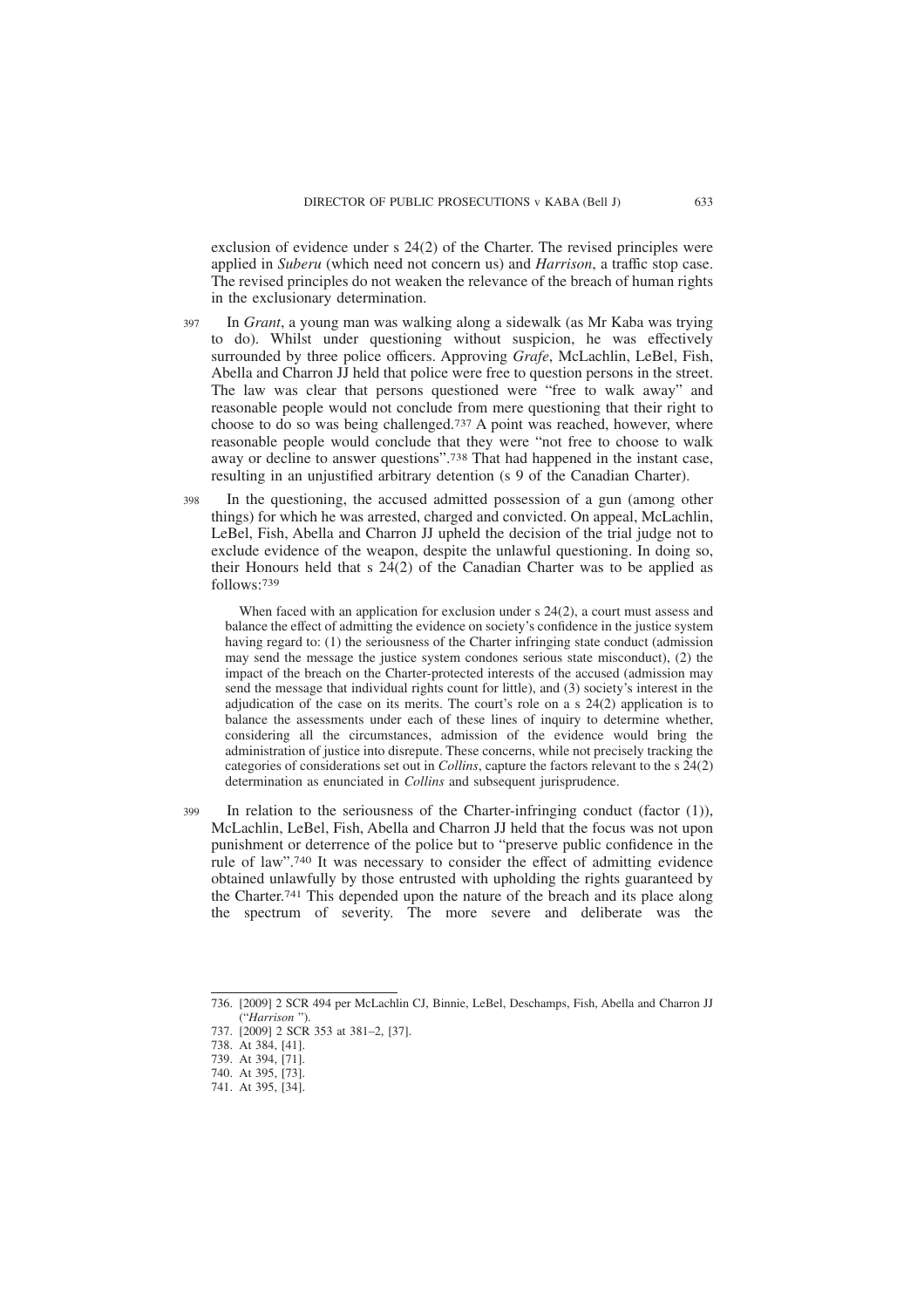Charter-infringing conduct, the greater was the need for the court to preserve public confidence in, and ensure state compliance with, the rule of law by excluding the evidence.742

In relation to the impact of the infringement on the Charter-protected interests of the accused (factor (2)), it was necessary to examine "the interests engaged by the infringed right and … the degree to which violation impacted on those interests".743 The impact of the infringement upon those interests:744 400

… may range from fleeting and technical to profoundly intrusive. The more serious the impact on the accused's protected interests, the greater the risk that admission of the evidence may signal to the public that *Charter* rights, however high-sounding, are of little actual avail to the citizen, breeding public cynicism and bringing the administration of justice into disrepute.

- In relation to society's interest in an adjudication on the merits (factor  $(3)$ ), this was a general expectation.<sup>745</sup> Several considerations were important in this context, including the reliability of the evidence746 and its importance to the prosecution case.747 401
- After discussing the application of these principles in particular contexts,<sup>748</sup> McLachlin, LeBel, Fish, Abella and Charron JJ turned to the present case. Their Honours held that, on balance, the trial judge had not erred in admitting the evidence, particularly because police were acting in a situation of legal uncertainty.749 402

The principles stated in *Grant* were applied in *Harrison*. Without suspicion and not acting under traffic legislation, police pulled over the driver of a rented motor vehicle. The officer had mistakenly thought that the vehicle needed a front registration plate, which it lacked. Despite realising that no plate was required, he continued with the pullover to preserve "the integrity of the police in the eyes of observers".750 On questioning, the driver was found to have a suspended licence. A search of the vehicle revealed drugs, leading to charges and conviction. 403

Entering an acquittal on appeal, McLachlin CJ, Binnie, LeBel, Fish, Abella and Charron JJ (Deschamps J dissenting) overturned the failure of the trial judge to exclude the evidence. Applying the *Grant* principles, their Honours held that the police stop represented a "blatant" disregard of Charter rights.751 The impact on the driver's privacy and liberty rights — including his "expectation of being left alone" — was "much more than trivial".<sup>752</sup> Emphasising that the third factor "must not take on disproportionate significance", the court stated:<sup>753</sup> 404

<sup>742.</sup> At 394, [72].

<sup>743.</sup> At 396, [77].

<sup>744.</sup> At 396, [76]; cf *Marijancevic* (2011) 33 VR 440 at 458, [67] per Warren CJ, Buchanan and Redlich JJ.

<sup>745.</sup> At 397, [79].

<sup>746.</sup> At 397, [81].

<sup>747.</sup> At 398, [83].

<sup>748.</sup> For example, the court said that a heightened concern with police conduct and the centrality of human rights meant that unlawfully obtained confessional statements should normally be excluded: At 403, [98].

<sup>749.</sup> At 417, [140].

<sup>750. [2009] 2</sup> SCR 494 at 500, [5].

<sup>751.</sup> At 508, [27].

<sup>752.</sup> At 509–10, [31].

<sup>753.</sup> At 510, [34].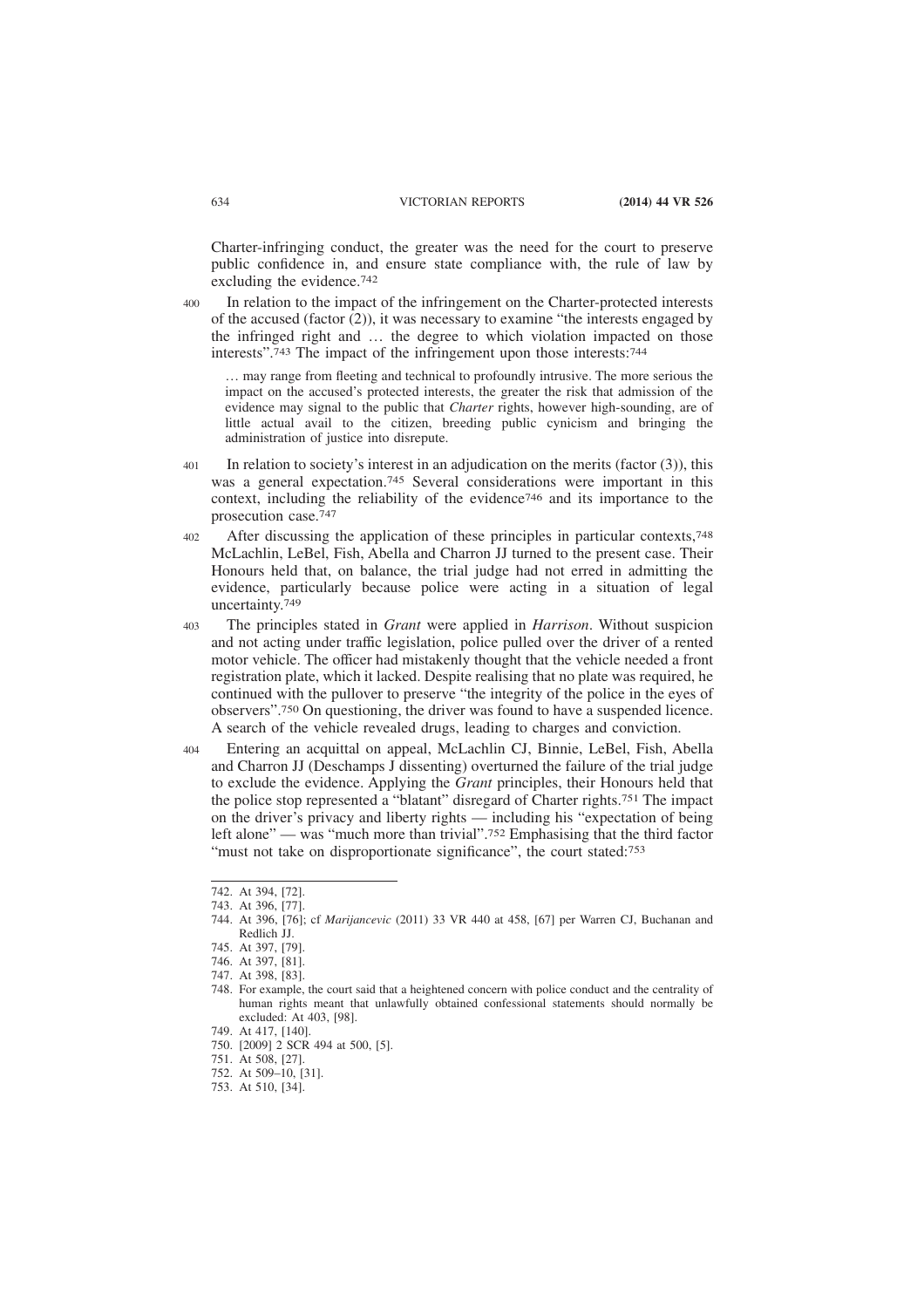… while the public has a heightened interest in seeing a determination on the merits where the offence charged is serious, the public also has a vital interest in a justice system that is beyond reproach, particularly where the penal stakes for the accused are high.

It was held that the trial judge had placed undue emphasis on the public interest in the trial of the charges, effectively translating the analysis under s 24(2) "into a simple contest between the degree of police misconduct and the seriousness of the offence".754 This approach neglected the importance of other factors, particularly "the need to disassociate the justice system from flagrant breaches" of Charter rights.755

Examples of the application of the *Grant* principles include *R v Nguyen*756 (traffic stop, passenger questioning and vehicle search — evidence excluded), *Nolet*757 (truck stop and search — no Charter breach), *R v Humphrey*758 (traffic stop and passenger questioning — no Charter breach) and *R v Dale*759 (traffic stop and passenger questioning — evidence excluded). A consistent theme in these authorities is the need, as emphasised in *Ladouceur* and *Mellenthin*, to ensure that the exercise of police traffic stop and like powers are kept to their highway safety purposes and not allowed to degenerate into unfounded general investigations and unreasonable searches.760 As I have said, that too is a relevant concern here. 405

#### *United States of America*

As we have seen, the Fourth Amendment of the Constitution prohibits violation of "[t]he right of the people to be secure in their persons, houses, papers, and effects, against unreasonable searches and seizures". It "protects people, not places"761 and applies to "all seizures of the person, including seizures that involve only a brief detention short of traditional arrest".762 As in Canada, these rights are broadly interpreted, reflecting the absence of an express right to freedom of movement and privacy. 406

The Fourth Amendment imposes a limit on search and seizure powers "in order to prevent arbitrary and oppressive interference by enforcement officials with the privacy and personal security of individuals".<sup>763</sup> The Supreme Court has repeatedly emphasised that "the ultimate touchstone … is 'reasonableness'".764 Reasonableness is assessed "by balancing [the] intrusion on the individual's Fourth Amendment interests against its promotion of legitimate governmental 407

<sup>754.</sup> At 511, [37].

<sup>755.</sup> Ibid.

<sup>756. (2009)</sup> CarswellOnt 66556 (Ontario Superior Court of Justice) per Bryant J ("*Nguyen*").

<sup>757. [2010] 1</sup> SCR 851 per McLachlin CJ, Binnie, LeBel, Deschamps, Fish, Abella, Charron, Rothstein and Cromwell JJ.

<sup>758. [2011]</sup> ONSC 3024 (30 May 2011) (Ontario Superior Court of Justice) per Code J ("*Humphrey*").

<sup>759. [2013]</sup> ONSC 3329 (16 June 2013) (Ontario Superior Court of Justice) per Ray J ("*Dale*").

<sup>760.</sup> See for example *Nguyen* (2009) CarswellOnt 66556 at [127], *Nolet* [2010] 1 SCR 851 at 867, [23], *Humphrey* [2011] ONSC 3024 at 18, [81] and *Dale* [2013] ONSC 3329 at 5, [19].

<sup>761.</sup> *Katz* 389 US 347 at 351 per Stewart J for the court (1967).

<sup>762.</sup> *United States v Brignoni-Ponce* 422 US 873 at 878 per Powell J for the court (1975) ("*Brignoni-Ponce*").

<sup>763.</sup> *United States v Martinez-Fuerte* 428 US 543 at 554 per Powell J for the court (1976) ("*Martinez-Fuerte*").

<sup>764.</sup> *Brigham City, Utah v Stuart* 547 US 398 at 403 per Roberts CJ for the court (2006).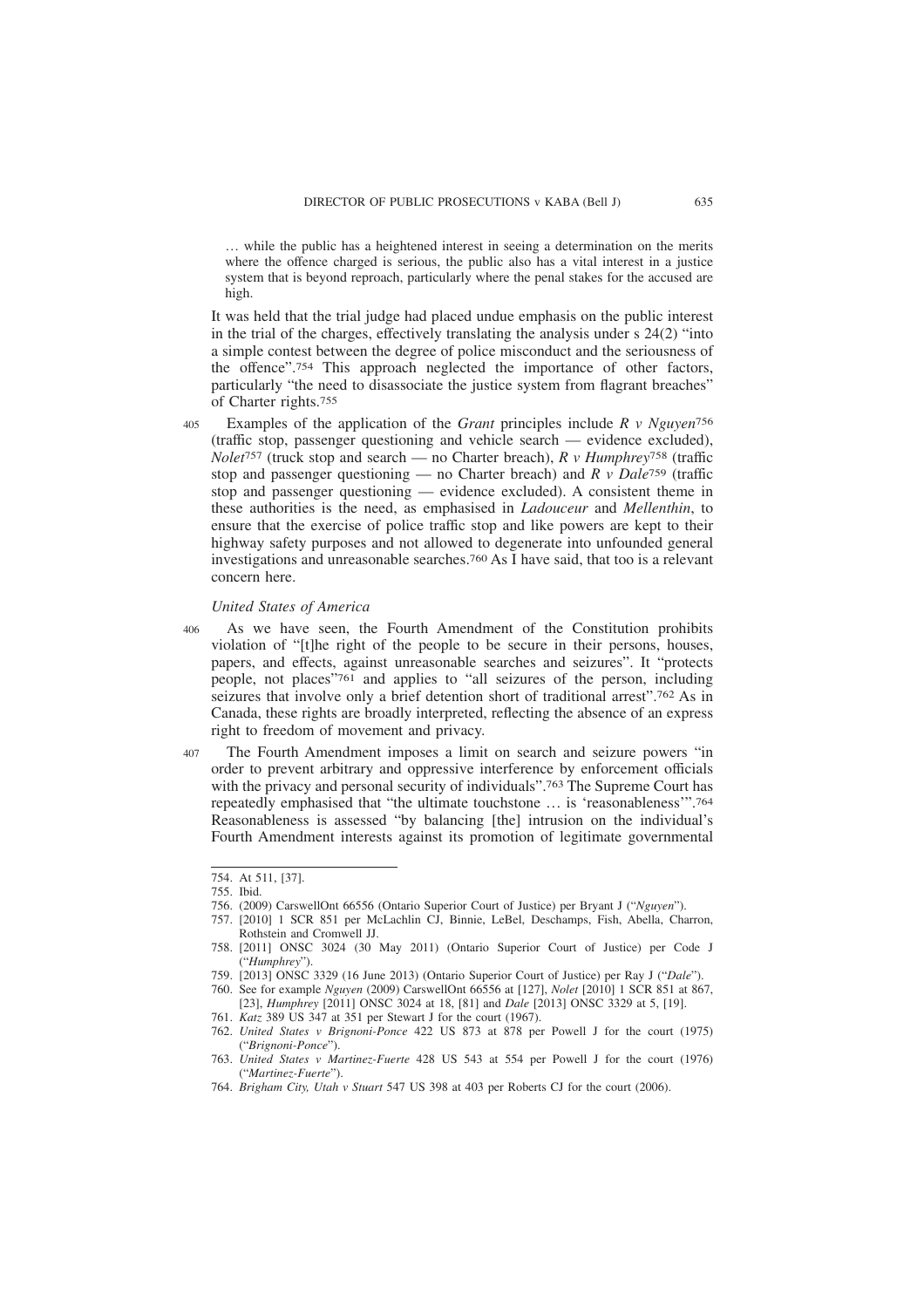interests".765 The reasonableness standard usually requires the intrusion to be measured against an objective test, such as probable cause or some lesser test.766 In cases where individualised suspicion cannot be used as the test, other safeguards must protect the individual from discretionary invasion of privacy.<sup>767</sup>

- In judicial proceedings, exclusion of evidence obtained in violation of the Fourth Amendment is virtually automatic,768 subject to exceptions including the "independent source" doctrine<sup>769</sup> and the "good faith" rule.<sup>770</sup> 408
- Many of the leading cases concerning the scope and application of the Fourth Amendment rights, and the exclusion of evidence obtained in violation thereof, have been decided in the context of police questioning of pedestrians and stopping of motorists and passengers. It has been held that such powers are constitutionally available in certain circumstances and not others. Control of misuse of such powers, even when available, has loomed large as a consideration, as it has in Canada and, in my mind, should here. 409
- In relation to the questioning of pedestrians, *Terry v Ohio*, 771 confirmed that a person, "[u]nquestionably … was entitled … as he walked down the street" to the protection of the Fourth Amendment against unreasonable searches and seizures by the police.772 The court rejected the suggestion that a "stop" and "frisk" of a person on the street did not engage the protection. It held that "whenever a police officer accosts an individual and restrains his freedom to walk away, he has "seized" that person".773 Indeed, such actions constitute "a serious intrusion upon the sanctity of the person … [and] may inflict great indignity".774 The situation experienced by the individual is non-consensual in the sense that police "by means of physical force or show of authority, [have] in some way restrained the liberty of the citizen".775 In *Floyd v City of New York*, 776 Judge Scheindlin referred with approval to cases in which the seizure had been constituted by a low level of coercion, as when an officer twice ordered a person to "hold on a second" and after the second order the person stopped. The similarity with the facts of the present case will be noted. While we do not need to call such interference a seizure, I think it does infringe upon freedom of movement and privacy. 410
- However, it was held in *Terry* that the Fourth Amendment did not prevent police from approaching people in a public place for the purpose of asking questions. As explained in the latter case of *United States v Sokolow*, 777 it was also decided in *Terry* that "police can stop and briefly detain a person for 411

<sup>765.</sup> *Prouse* 440 US 648 at 654 per White J for the court (1979) (citations omitted).

<sup>766.</sup> Ibid.

<sup>767.</sup> At 655 per White J for the court.

<sup>768.</sup> *Weeks v United States* 232 US 383 at 393–4 per Day J for the court (1914).

<sup>769.</sup> *Murray v United States* 487 US 533 per Scalia J for the court (1988).

<sup>770.</sup> *United States v Leon* 468 US 897 per White J for the court (1984); *Massachusetts v Sheppard* 468 US 981 per White J for the court (1984).

<sup>771. 392</sup> US 1 per Warren CJ for the court; Black J concurring in the judgment, Harlan and White JJ concurring; Douglas J dissenting (1968) ("*Terry*").

<sup>772.</sup> At 9 per Warren CJ for the court.

<sup>773.</sup> At 16 per Warren CJ for the court.

<sup>774.</sup> At 17 per Warren CJ for the court.

<sup>775.</sup> At 19 fn 16 per Warren CJ for the court.

<sup>776. 959</sup> F Supp 2d 540 at 566 (SDNY, 2013) ("*Floyd*").

<sup>777. 490</sup> US 1 at 7 per Rehnquist CJ for the court (1989).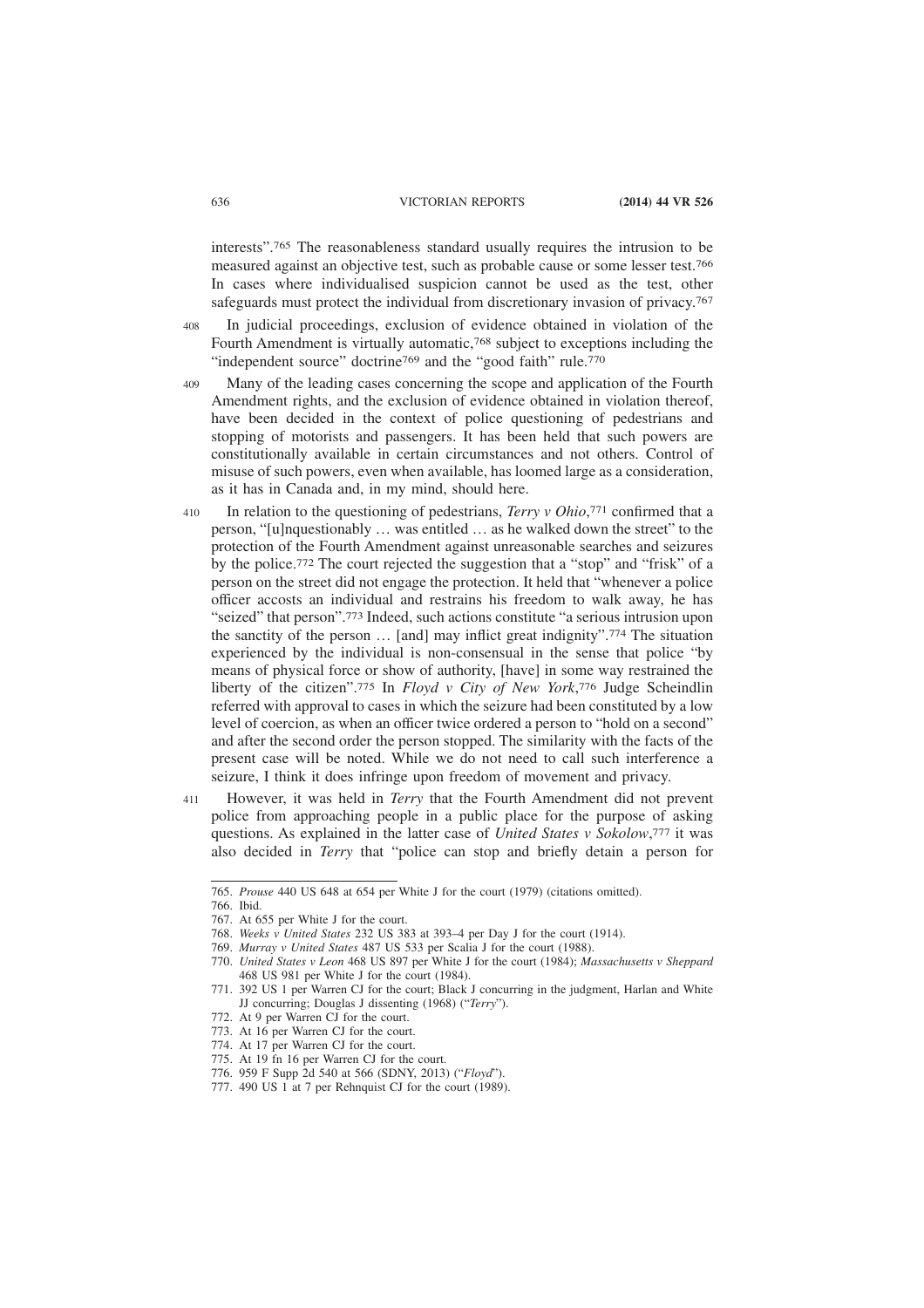investigative purposes if the officer has a reasonable suspicion supported by articulable facts that criminal activity 'may be afoot', even if the officer lacks probable cause".

- It was further decided in *Terry* that, when there is reason to believe the person being questioned is armed, police can conduct a pat-down search, even when no offence is suspected.778 This is not unreasonable in circumstances where a police officer can "point to specific and articulable facts which, taken together with rational inferences from those facts, reasonably warrant that intrusion".779 412
- I am not by this discussion implying that I am approving *Terry*. With respect, in several respects I do not accept the reasoning and it could not, consistently with our law, be accepted here. 413
- Since *Terry* the court has repeatedly held that mere police questioning does not constitute a seizure. For example, in *Florida v Royer*780 it was explained that:781 414

… law enforcement officers do not violate the Fourth Amendment by merely approaching an individual on the street or in another public place, by asking him if he is willing to answer some questions, by putting questions to him if the person is willing to listen, or by offering in evidence in a criminal prosecution his voluntary answers to such questions.

By extension, it was held in *Florida v Bostick*782 that, when asking such questions, police can also "ask to examine the individual's identification" and request consent to search his or her luggage".<sup>783</sup>

The court in *Bostick* emphasised that such questioning did not amount to a constitutional seizure "as long as the police do not convey a message that compliance with their requests is required".784 The co-operation has to be consensual and "'consent' that is the product of official intimidation or harassment is not consent at all".<sup>785</sup> The test of consent to questioning is objective and depends upon whether, in all of the circumstances:786 415

… the police conduct would have communicated to a reasonable person that the person was not free to decline the officers' requests or otherwise terminate the encounter.

As we have seen, this statement fairly represents the position in Australia under the common law.

The potential for misuse of discretionary police powers to stop and question pedestrians has been amply demonstrated by *Floyd*. 787 The plaintiffs were African-Americans and Hispanic individuals stopped by police pursuant to the 416

785. At 438 per O'Connor J for the court.

<sup>778. 392</sup> US 1 at 27 per Warren CJ for the court (1968).

<sup>779.</sup> At 21 per Warren CJ for the court (citations omitted).

<sup>780. 460</sup> US 491 per White J for the court; Powell J concurring; Brennan J concurring in the result; Burger CJ, Blackmun, Rehnquist and O'Connor JJ dissenting (1983).

<sup>781.</sup> At 497 per White J for the court.

<sup>782. 501</sup> US 429 per O'Connor J for the court; Marshall, Blackmun and Stevens JJ dissenting (1991) ("*Bostick*").

<sup>783.</sup> At 435 per O'Connor J for the court.

<sup>784.</sup> Ibid.

<sup>786.</sup> At 439 per O'Connor J for the court. In *United States v Mendenhall,* 446 US 544 at 554 (1980) Stewart J said seizure occurred if "in view of all the circumstances surrounding the incident, a reasonable person would have believed that he was not free to leave" (footnotes omitted) ("*Mendenhall*"). *Brendlin* 551 US 249 at 255 per Souter J for the court (2007) endorsed both the *Bostick* and *Mendenhall* tests.

<sup>787. 959</sup> F Supp 2d 540 (SDNY, 2013).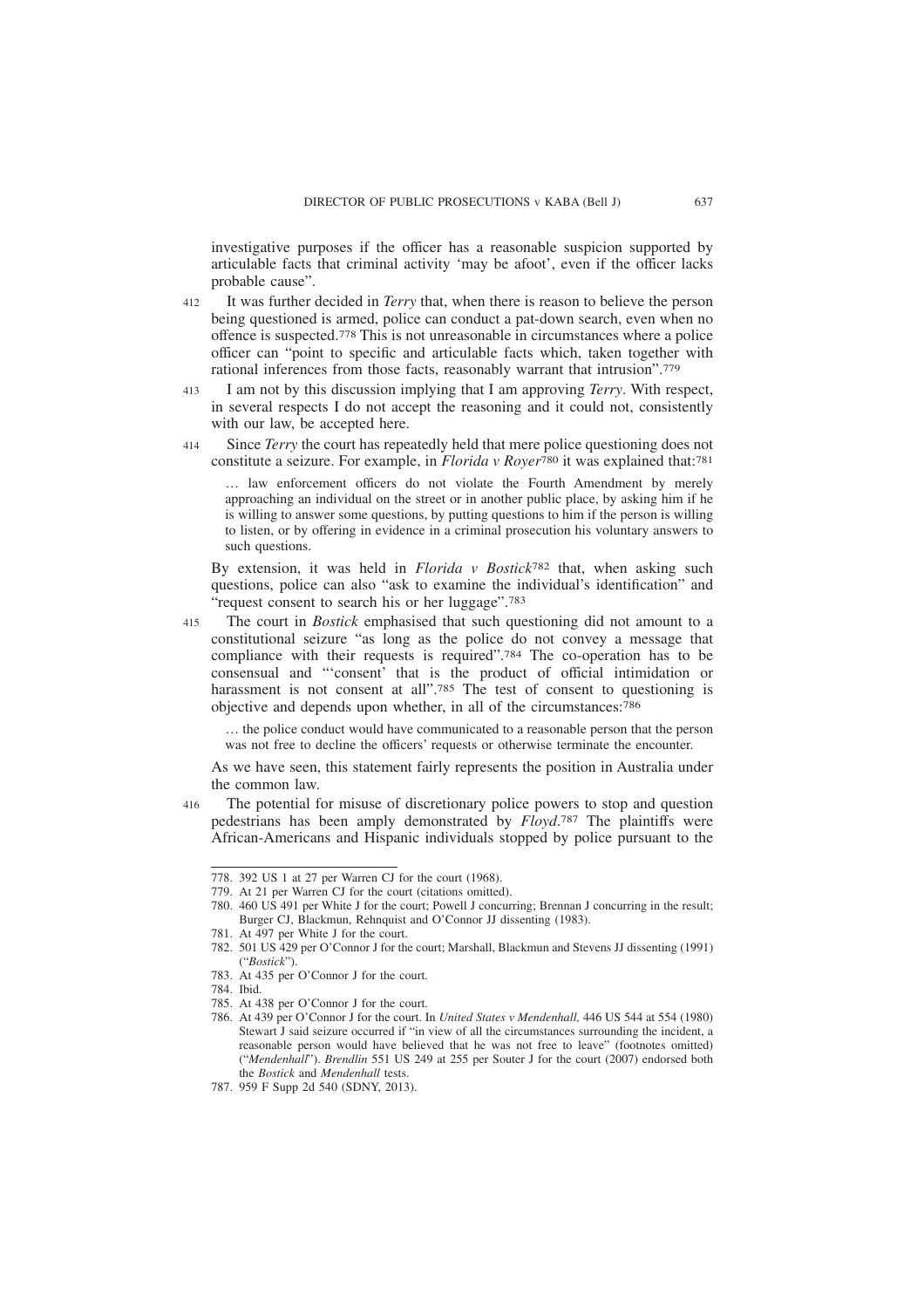New York City stop and frisk policy, which was based on *Terry*. They alleged breach of their Fourth and Fourteenth (equal protection of the law) Amendment rights. In the United States District Court, Judge Scheindlin found that the police powers were being used in a capricious and discriminatory manner, contrary to "bedrock principles of equality".788 Her Honour ordered immediate changes to the policy and other relief.789 The issues of fact addressed in that case illustrated those that might legitimately be explored under the Charter where it is alleged that police powers are being used in a discriminatory way, as with racial profiling. I have already noted that allegations of that nature were not pressed in the present case.

- In relation to traffic stops, it is constitutionally permissible to conduct random stops for or in certain limited purposes or circumstances but not for general highway safety purposes. 417
- *Almeida-Sanchez v United States*790 concerned police on roving patrol who, without reasonable suspicion, randomly stopped a motor vehicle 25 miles from the Mexican border. The search revealed drugs for which the driver was charged and convicted. The Supreme Court (by a majority) upheld the appeal and ordered an acquittal upon the ground that the drugs were the product of an illegal search and should have been excluded as evidence. 418
- In so deciding, the court held that it was constitutionally permissible to carry out "routine inspections and searches of individuals or conveyances seeking to cross our borders"791 and also at its "functional equivalents", such as "an established station near the border" or a relevant airport.792 But a search during a roving patrol 25 miles from the border without warrant, probable cause or consent was "conducted in the unfettered discretion" of police793 and not justified by any legitimate purpose of border protection.794 419
- In *United States v Ortiz*, 795 the defendant was convicted of knowingly transporting illegal aliens. His vehicle was searched at an organised checkpoint far from the border. The court followed *Almeida-Sanchez* to hold that such a checkpoint stood in no different position to a roving patrol. To search private vehicles at a checkpoint far from the border on a random basis involved an impermissible degree of discretion. In the view of the court: 420

A search, even of an automobile, is a substantial invasion of privacy.796 To protect that privacy from official arbitrariness, the court always has regarded probable cause as the minimum requirement for a lawful search.797

<sup>788.</sup> At 664.

<sup>789.</sup> At 667.

<sup>790. 413</sup> US 266 per Stewart J for the court; Powell J concurring; Burger CJ, White, Blackmun and Rehnquist JJ dissenting (1973) ("*Almeida-Sanchez*").

<sup>791.</sup> At 272 per Stewart J for the court.

<sup>792.</sup> At 273 per Stewart J for the court.

<sup>793.</sup> At 270 per Stewart J for the court.

<sup>794.</sup> At 273–4 per Stewart J for the court.

<sup>795. 422</sup> US 891 per Powell J for the court; Rehnquist J concurring; Burger CJ, Blackmun and White JJ concurring in the judgment (1975) ("*Ortiz*").

<sup>796.</sup> The degree of the invasion of privacy in an automobile search may vary with the circumstances, as there are significant differences between "an automobile and a home or office". *Chambers v Maroney* 399 US 42 (1970); *Almeida-Sanchez* 413 US 266 at 279 per Powell J concurring (1973).

<sup>797. 422</sup> US 891 at 896–7 per Powell J for the court (1975).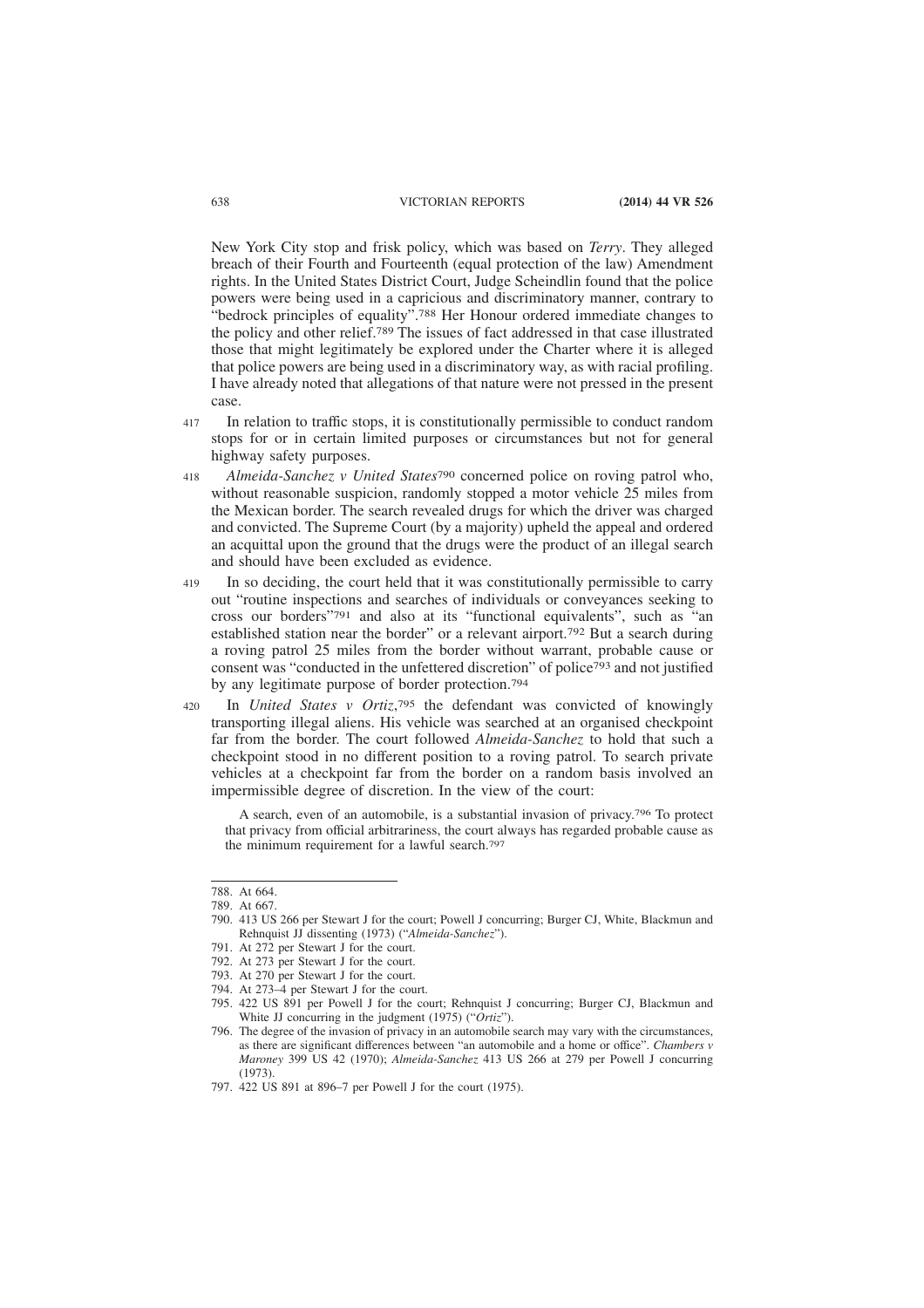Finding that the lower appeal court had correctly decided that the product of the illegal search (the concealed aliens) should have been excluded as evidence, the court upheld the reversal of the defendant's conviction. Confirming *Ortiz*, in *United States v Martinez-Fuerte*798 the court repeated that "checkpoint searches are constitutional only if justified by consent or probable cause to search".

- *United States v Brignoni-Ponce*799 was decided on the same day as *Ortiz* but differed from that case in that the government did not claim authority to search vehicles, only to question occupants about their immigration and citizenship status. The police were found to be on roving patrol near the border. They stopped a vehicle and questioned the occupants because they "appeared to be of Mexican descent".800 Illegal aliens were discovered in the vehicle. The court affirmed the decision of the lower appeal court that the stop was invalid and that the driver had not been properly convicted. 421
- The court held that the stop and questioning constituted a seizure.801 It was therefore necessary to consider whether it was reasonable. Citing *Camara v Municipal Court*, 802 it stated that, in doing so, it was necessary to strike "a balance between the public interest and the individual's right to personal security free from arbitrary interference by law officers".803 422
- Applying that test, the court took into account the importance of protecting the border, the minimal intrusion created by a stop and the absence of practical alternatives. Drawing on *Terry*, the court held:804 423

… when an officer's observations lead him reasonably to suspect that a particular vehicle may contain aliens who are illegally in the country, he may stop the car briefly and investigate the circumstances that provoke suspicion … The officer may question the driver and passengers about their citizenship and immigration status, and he may ask them to explain suspicious circumstances, but any further detention or search must be based on consent or probable cause.

However, the court held that seeing occupants of Mexican appearance, standing alone, did not justify a stop by a roving patrol. Therefore the evidence of the presence of the aliens in the vehicle had been illegally obtained and should have been excluded.805

The court took a step further in *Martinez-Fuerte*. 806 After being arrested at a permanently fixed checkpoint operated away from the border, the defendants were convicted of transporting illegal aliens. Vehicles were liable to be stopped and the occupants questioned even when there was no reason to believe illegal aliens were present. The court held that the stops were not unreasonable.  $424$ 

<sup>798. 428</sup> US 543 at 567 per Powell J for the court (1976).

<sup>799. 422</sup> US 873 per Powell J for the court; Rehnquist J concurring; Burger CJ, Blackmun, Douglas and White JJ concurring in the judgment (1975).

<sup>800.</sup> At 875 per Powell J for the court.

<sup>801.</sup> At 878 per Powell J for the court.

<sup>802. 387</sup> US 523 at 536–7 per White J for the court (1967).

<sup>803. 422</sup> US 873 at 878 per Powell J for the court (1975).

<sup>804. 422</sup> US 873 at 881–2 per Powell J for the court (1975).

<sup>805.</sup> At 886–7 per Powell J for the court.

<sup>806. 428</sup> US 543 per Powell J for the court; Brennan and Marshall JJ dissenting (1976).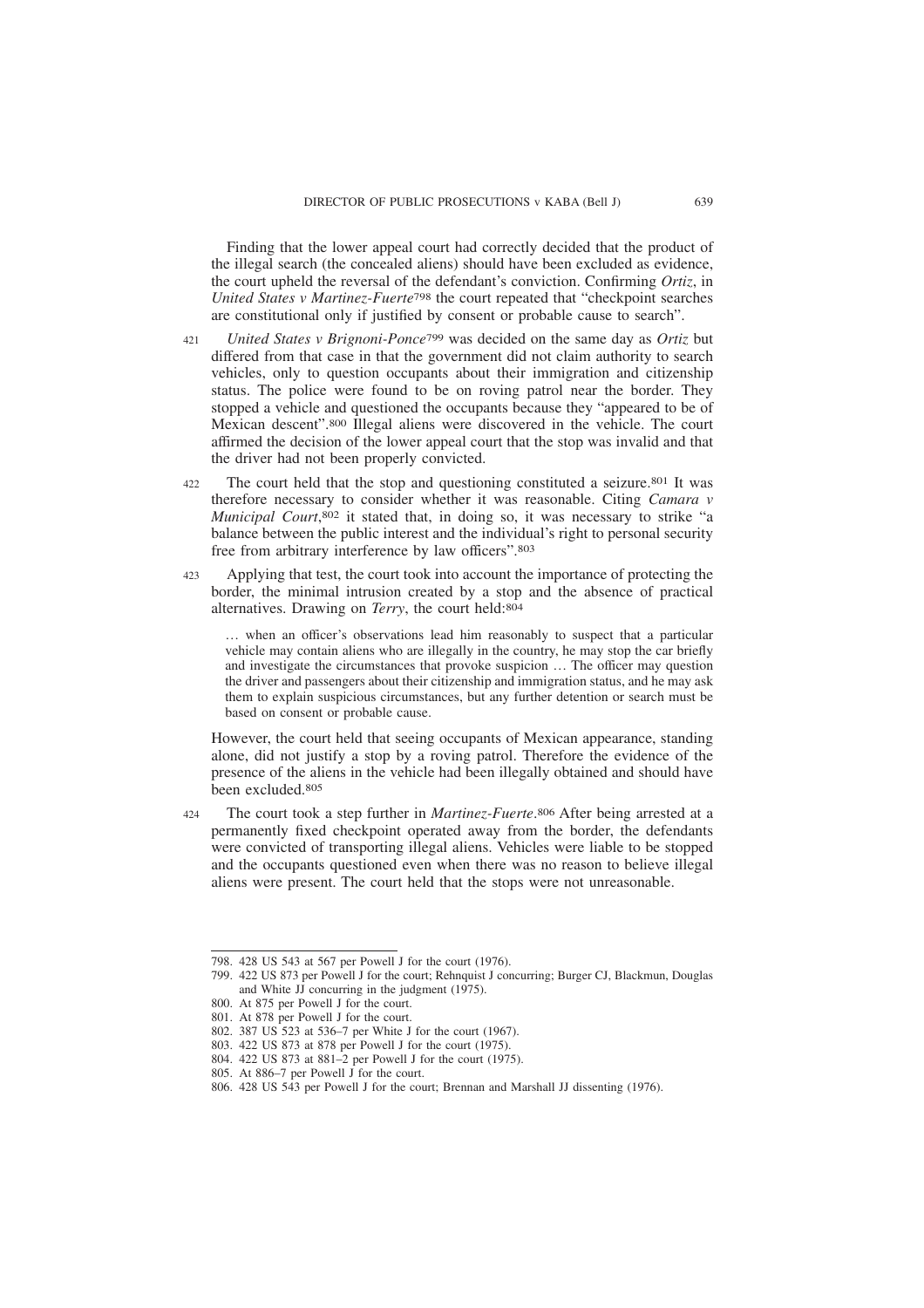- In balancing the reasonableness of the stops, the court took into account the (carefully selected) location of the checkpoint,807 the importance of protecting entry by illegal aliens<sup>808</sup> and the need to do so at points away from the border.<sup>809</sup> It followed810 the holding in *Carroll v United States*811 that stops intruded upon the rights of motorists to "free passage [along public highways] without interruption". But it was held that the intrusion was minimal and involved only visual inspection and questioning, not search of the vehicle.812 In *Prouse*, 813 the court (by a majority) said this was a critical consideration justifying random stopping at checkpoints. In view of that minimal intrusion, it was held in *Martinez-Fuerte* that it was reasonable to allow police a wide discretion to stop; therefore the discretion could be exercised even on the sole basis of the apparent Mexican descent of the vehicle occupants.814 425
- Counsel for Mr Kaba relied heavily upon the decision of the court in *Prouse*. 815 At issue was the constitutionality of a random stop by police on roving patrol. When so stopping a driver without suspicion, police saw drugs in the vehicle, leading to a charge. The trial judge acquitted the driver after excluding the evidence as the product of an illegal search and seizure. 426
- White J (Blackmun and Powell JJ concurring; Rehnquist J dissenting) held that the trial judge had been correct. After reviewing the previous decisions of the court, his Honour held that a random stop, like a stop at a checkpoint, represented a "physical and psychological intrusion visited upon the occupants of a vehicle … by means of a possibly unsettling show of authority".816 Both random and checkpoint stops "interfere with freedom of movement".817 Automobile travel was "a basic, pervasive, and often necessary mode of transportation" in which many found a great sense of "security and privacy".818 The security guaranteed by the Fourth Amendment would be "seriously circumscribed" by unfettered random stops of the kind which had occurred.819 427
- As to whether the intrusion was reasonable, White J accepted the "vital interest" of government in ensuring road safety.820 Registration of vehicles and similar regulatory requirements were "essential elements in a highway safety program".821 However, the primary means of enforcing compliance with regulations must be "acting upon observed violations".822 Random spot checks 428

<sup>807.</sup> At 553 per Powell J for the court.

<sup>808.</sup> At 552 per Powell J for the court.

<sup>809.</sup> At 556 per Powell J for the court.

<sup>810.</sup> At 557–8 per Powell J for the court).

<sup>811. 267</sup> US 132 at 154 per Taft CJ for the court (1925).

<sup>812. 428</sup> US 543 at 559 per Powell J for the court (1976).

<sup>813. 440</sup> US 648 at 656 per White J for the court (1979).

<sup>814. 428</sup> US 543 at 563–4 per Powell J for the court (1976).

<sup>815. 440</sup> US 648 per White J for the court; Blackmun and Powell JJ concurring; Rehnquist J dissenting (1979).

<sup>816.</sup> At 657.

<sup>817.</sup> Ibid.

<sup>818.</sup> At 662.

<sup>819.</sup> At 663.

<sup>820.</sup> At 658.

<sup>821.</sup> Ibid.

<sup>822.</sup> At 659.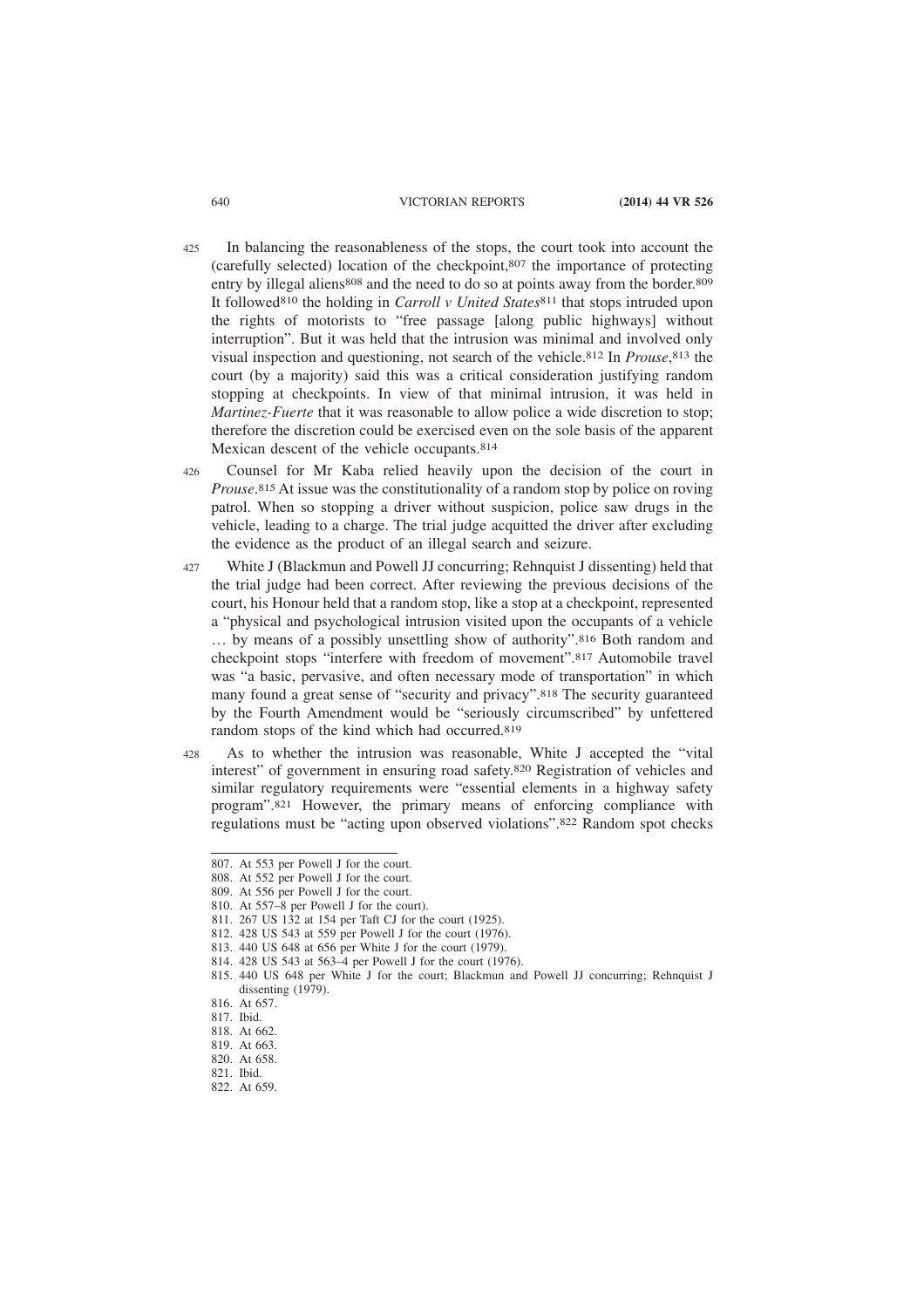made only a "marginal contribution to roadway safety"823 yet represented the acknowledged "evil" of "standardless and unconstrained discretion".824

Rehnquist J powerfully dissented. Citing the lack of empirical data to support the reasoning of the majority, his Honour held that the interests of the individual were merely "diaphanous".825 Random stop checks were a reasonable intrusion upon those interests. That was especially because:826 429

[t]he whole point of enforcing motor vehicle safety regulations is to remove from the road the unlicensed driver before he demonstrates why he is unlicensed. The Court would apparently prefer that the State check licenses and vehicle registrations as the wreckage is being towed away.

- In relation to proportionality, I have already expressed my respectful disagreement with the conclusion of the plurality in *Prouse*, although there is much in the underlying reasoning with which I do agree. 430
- *Prouse* concerned a driver. *Brendlin*827 applied the same reasoning to a passenger. When police on roving patrol randomly stopped a driver, drugs were found in the vehicle, leading to a charge against the passenger. Finding that the passenger had not been seized under the Fourth Amendment, the trial judge refused to exclude evidence of the drugs. The court upheld the appeal of the passenger against that ruling. 431
- Endorsing the clear dicta in several previous cases, the court held that, at a random vehicle stop, a passenger was seized just as much as a driver.828 Applying the *United States v Mendenhall* and *Bostick* tests, the question was whether a reasonable person in the position of the passenger would feel free to leave.829 432
- In the view of the court, "any reasonable passenger would have understood the police officers to be exercising control to the point that no one in the car was free to depart without police permission".830 The intrusion into privacy and personal security did not distinguish between passenger and driver.<sup>831</sup> As the passenger was seized, the holding in *Prouse* applied. Therefore the ruling had to be reconsidered upon the basis that the passenger had been seized.832 433

*United Kingdom (and Europe)*

- I will consider the United Kingdom and the provisions of the European Convention on Human Rights together.833 434
- In the United Kingdom, at common law the judge in a criminal trial has a discretion to refuse to admit evidence if "its prejudicial effect outweighs its probative value" but not upon the ground that the evidence "was obtained by 435

<sup>823.</sup> At 661.

<sup>824.</sup> Ibid.

<sup>825.</sup> At 666.

<sup>826.</sup> Ibid.

<sup>827. 551</sup> US 249 per Souter J for the court (2007).

<sup>828.</sup> At 255–6 per Souter J for the court.

<sup>829.</sup> At 255–6, 257 per Souter J for the court.

<sup>830.</sup> At 257 per Souter J for the court.

<sup>831.</sup> Ibid.

<sup>832.</sup> At 263 per Souter J for the court.

<sup>833.</sup> See generally Emerson et al, *Human Rights and Criminal Justice*, Sweet & Maxwell, 3rd ed, (2012), [634]–[650].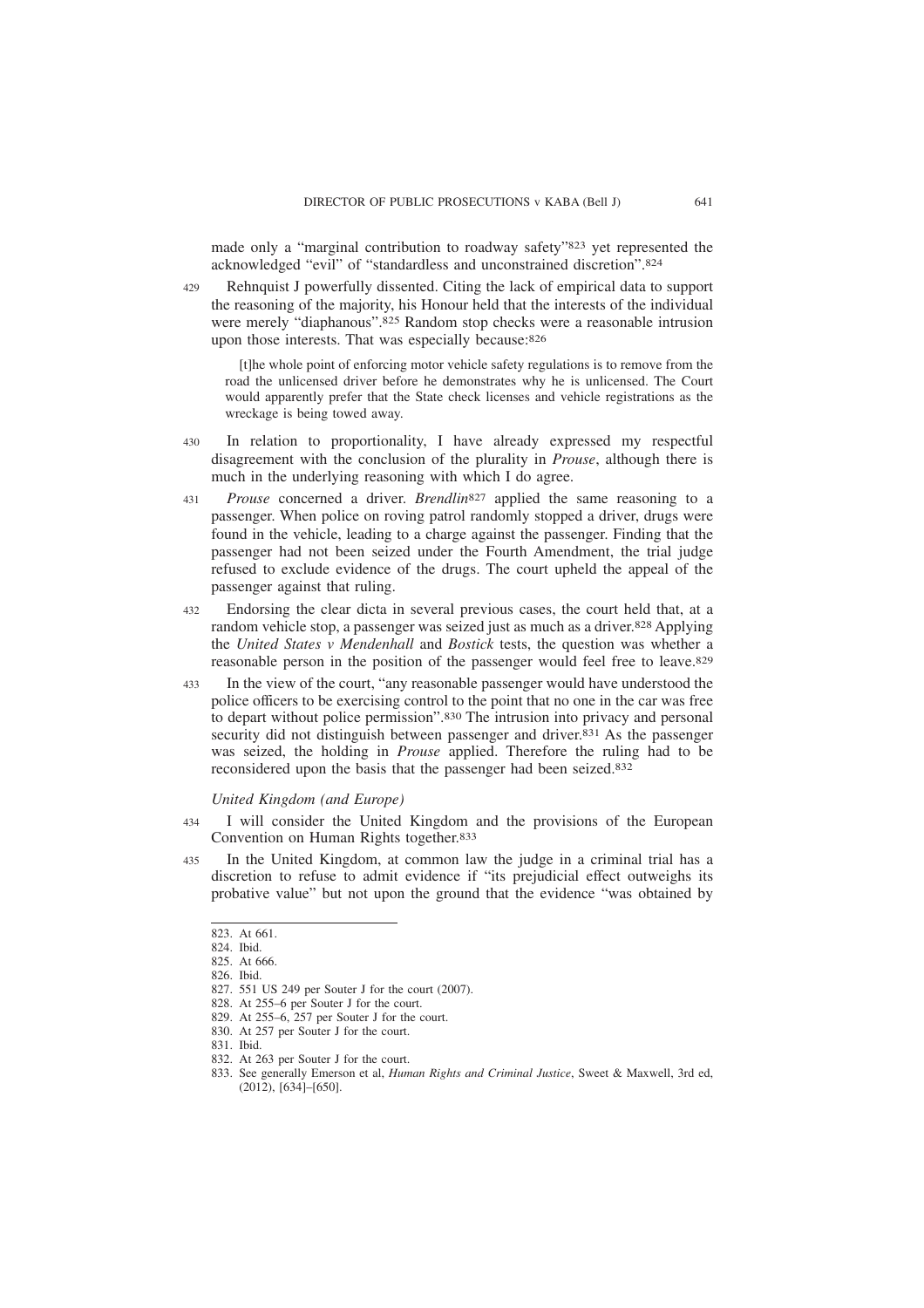improper or unfair means".834 Disciplining police is not a purpose of the common law of evidence and the remedy for unlawful obtaining of evidence must lie outside the criminal trial process.835 As we have seen, our common law is much stronger.

436

The Police and Evidence Act 1984 (UK) c 60 implemented a broader approach by introducing a new ground upon which such evidence might be excluded. Section 78 relevantly provides:

(1) In any proceedings the court may refuse to allow evidence on which the prosecution proposes to rely to be given if it appears to the court that, having regard to all the circumstances, including the circumstances in which the evidence was obtained, the admission of the evidence would have such an adverse effect on the fairness of the proceedings that the court ought not to admit it.

(2) Nothing in this section shall prejudice any rule of law requiring a court to exclude evidence.

- *R v Fennelley*836 illustrates how the provision applies in a case with similarities to the present. Evidence derived from an unlawful stop and search in a street and at a police station was excluded under s 78. Judge Watts held that this was done not to discipline the police but to safeguard the trial of the accused.837 437
- The relevance of human rights to the exercise of the discretion in s 78 was considered in *R v Khan*. 838 Installation of an electronic listening device involved trespass, damage to property and invasion of privacy. Following *R v Sang*, 839 it was held that evidence thereby obtained was admissible and relevant even if unlawfully obtained. The court went on to hold that any breach of the right to privacy in Art 8 (privacy) of the European Convention on Human Rights was relevant to, but not determinative of, the exercise of the discretion in s 78:840 438

… if the behaviour of the police in the particular case amounts to an apparent or probable breach of some relevant law or convention, common sense dictates that this is a consideration which may be taken into account for what it is worth. Its significance, however, will normally be determined not so much by its apparent unlawfulness or irregularity as upon its effect, taken as a whole, upon the fairness or unfairness of the proceedings.

Lord Nicholls stated that "the discretionary powers of the trial judge to exclude evidence march hand in hand with" Art 8.841

Evidence obtained through torture stands in a different category. It must be excluded under an absolute common law prohibition.842 439

<sup>834.</sup> *R v Sang* [1980] AC 402 at 437 per Lord Diplock ("*Sang*"); see also *R v Khan* [1997] AC 558 at 576 per Lord Nolan ("*Khan*").

<sup>835.</sup> *Sang* [1980] AC 402 at 436 per Lord Diplock.

<sup>836. [1989]</sup> Crim LR 142 (Acton Crown Court).

<sup>837.</sup> At 143.

<sup>838. [1997]</sup> AC 558 per Lord Keith, Lord Browne-Wilkinson, Lord Slynn, Lord Nolan and Lord Nicholls.

<sup>839. [1980]</sup> AC 402 per Lord Diplock, Viscount Dilhorne, Lord Salmon, Lord Fraser and Lord Scarman.

<sup>840. [1997]</sup> AC 558 at 582 per Lord Nolan.

<sup>841.</sup> At 583.

<sup>842.</sup> *A v Secretary of State for the Home Department (No 2)* [2006] 2 AC 221 at 270, [52] per Lord Bingham.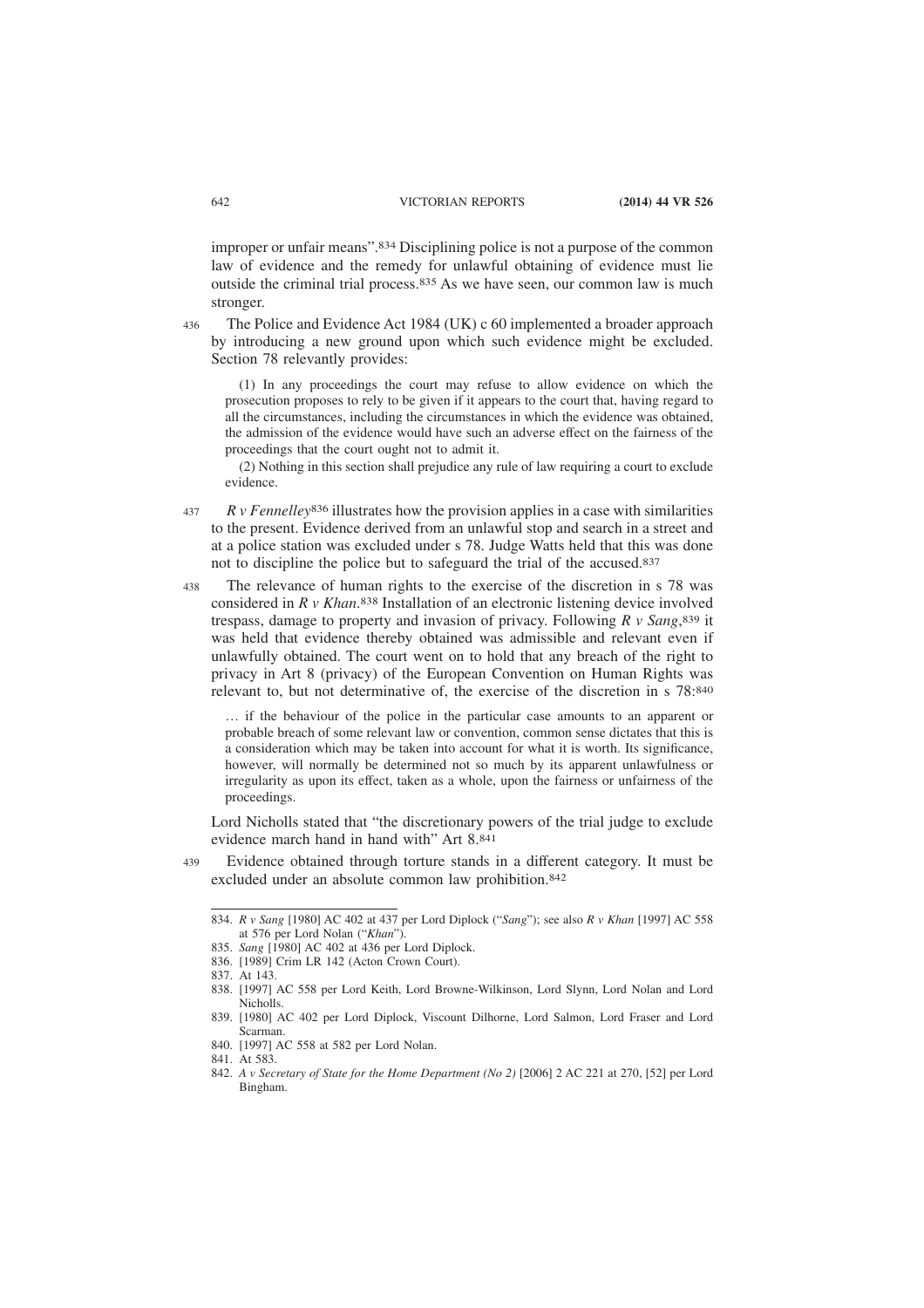*Khan* was decided before the enactment of the Human Rights Act which gave domestic force to the European Convention on Human Rights. In *R v P*, 843 it was held that the same approach was to be followed. Following decisions of the Strasbourg court, it was held:844 440

… the direct operation of articles 8 and 6 does not invalidate their Lordships' conclusion or alter the vital role of section 78 as the means by which questions of the use of evidence obtained in breach of article 8 are to be resolved at a criminal trial. The criterion to be applied is the criterion of fairness in article 6 which is likewise the criterion to be applied by the judge under section 78. Similarly, the European Court of Human Rights decision that any remedy for a breach of article 8 lies outside the scope of the criminal trial and that article 13 does not require a remedy for a breach of article 8 to be given within that trial shows that their Lordships were right to say that a breach of article 8 did not require the exclusion of evidence. Such an exclusion, if any, would have to come about because of the application of article 6 and section 78.

*Khan* was also endorsed by the House of Lords in *Kinloch v Her Majesty's Advocate*. 845 This represents the current state of the law.846

- As can be seen, the British courts take into account the obligations arising under Arts 6 (fair trial) and 8 of the European Convention on Human Rights in the context of unlawfully obtained evidence. I will look briefly at what the Strasbourg court has said about this subject. 441
- In *Schenk v Switzerland*, 847 the applicant complained that unlawfully intercepted telephone conversations had been used against him in a criminal trial. He alleged a breach of Arts 6 and 8. The court (by a majority) held that Art 6 did "not lay down any rules on the admissibility of evidence as such, which is therefore principally a matter for regulation under national law".848 The question was whether the "trial as a whole was fair".849 The court ruled against the applicant on that issue after conducting a careful examination of the whole of the trial, including the evidence presented. This approach has been followed in many subsequent cases.850 442
- Later cases have emphasised that, to be fair under Art 6, the trial procedure must allow evidence obtained in breach of the European Convention on Human Rights to be challenged on that ground. One such case was *Khan v United Kingdom*851 which arose out of the pre-Human Rights Act decision of the House of Lords in *Khan*. The court held that the applicant's rights under Art 8 had been breached because, in the United Kingdom, there was not then any statutory regulation of the use of covert listening devices.852 However, it was held that his Art 6 rights had not been breached because, under s 78 of the Police and  $443$

<sup>843. [2002] 1</sup> AC 146 per Lord Hutton, Lord Goff, Lord Browne-Wilkinson, Lord Cooke and Lord Hobhouse.

<sup>844.</sup> At 161–2 per Lord Hobhouse.

<sup>845. [2013] 2</sup> AC 93 at 105, [15]–[17] per Lord Hope.

<sup>846.</sup> *R v Plunkett* [2013] 1 WLR 3121 at 3131–2, [54] per Sir John Thompson P, Swift and MacDuff JJ.

<sup>847. (1991) 13</sup> EHRR 242.

<sup>848.</sup> At 265–6.

<sup>849.</sup> At 266.

<sup>850.</sup> See *Khan v United Kingdom* (2001) 31 EHRR 45 at 1025, [34]; *PG v United Kingdom* (2008) 46 EHRR 51 at 1294, [76] ("*PG*"); *Allan v United Kingdom* (2003) 36 EHRR 12 at 155–6, [42]; *Gäfgen v Germany* (2011) 52 EHRR 1 at 41, [162]–[164].

<sup>851. (2001) 31</sup> EHRR 45.

<sup>852.</sup> At 1023, [27]–[28].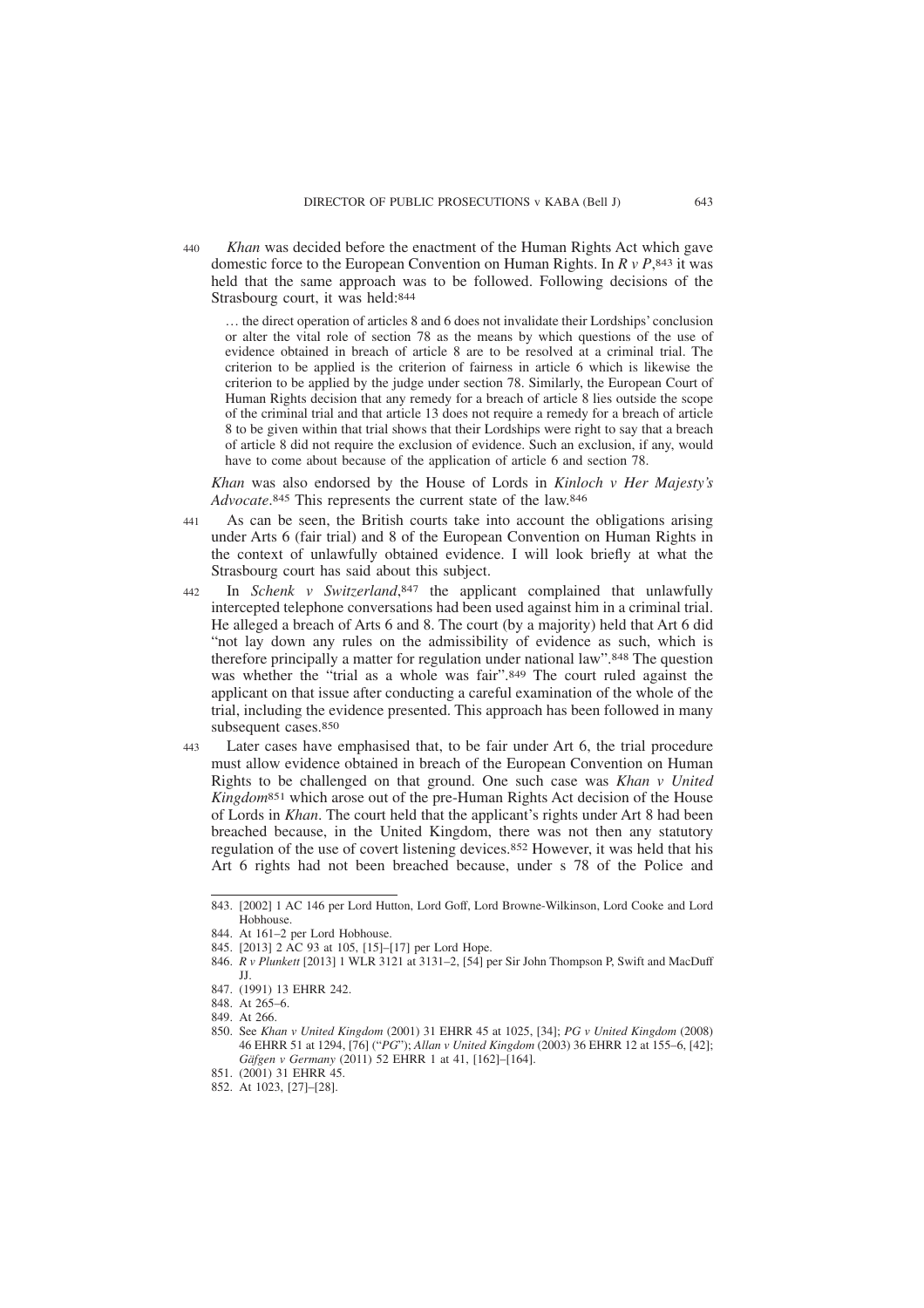Evidence Act, he had been given "ample opportunity to challenge both the authenticity and use of the recording" obtained in breach of Art 8.853According to a leading text, it follows from this decision that judges exercising the discretion in s 78 will need to take into account:854

… the nature of the unlawful activity alleged, the gravity of the breach of Convention rights, any element of inducement or compulsion, the existence of other evidence implicating the accused, the probative weight of the disputed evidence and its reliability.

That brings me to the application of the principles in the present case. 444

#### **Exclusion of unlawfully obtained evidence: application**

### *General issues*

- It was the case for the Director that the discretion in s 138(1) of the Evidence Act was not enlivened because there was no impropriety or contravention of Australian law or, alternatively, the evidence was not obtained in consequence thereof. Alternatively, if the discretion was enlivened, no magistrate acting reasonably could have exercised the discretion to exclude the evidence.  $445$
- I have upheld the submissions of the Director in relation to the interpretation of s 59(1) of the Road Safety Act. Contrary to the submissions of Mr Kaba and the Commission, there was no unlawfulness in relation to the stopping of the vehicle or the request that the driver produce his driver's licence and state his name and address. 446
- I do not accept the submissions made for Mr Kaba, based on *Patrick's Case*, 855 that even if the police had a power of stop and request under s 59(1) of the Road Safety Act, the exercise of that power could be attacked in the present case for breach of human rights under s  $38(1)$  of the Charter. On the view I have taken of s 59(1), the provision confers a power of routine or random stop and request in respect of drivers for the purposes of the administration of the Road Safety Act. What the police did in stopping the vehicle, requesting the driver's name and address and the production of his driver's licence was so authorised and, in the circumstances of the case, they could not reasonably have acted differently (see s 38(2) of the Charter). 447
- In so concluding I emphasise that, in those circumstances, there was nothing to suggest any human rights were interfered with beyond those involved as an ordinary and natural consequence of the due exercise of the power concerned. If the power had been being used selectively to target drivers of a particular race or ethnicity, or for other improper purposes, that might be an abuse of the power in s 59(1) and a breach of human rights under the Charter. But that was not pressed. Moreover, the interference with the right to freedom of movement of Mr Kaba as a passenger was the ordinary and natural consequence of the due exercise of the power in s 59(1) and was also covered by s 38(2). 448
- The magistrate was critical of the request made by Constable Andrews to search the vehicle. His Honour said that the request was made "on [a] tenuous basis". But he found that the driver had consented to the search and did not 449

<sup>853.</sup> At 1027, [38]; see also *PG* (2008) 46 EHRR 51 at 1294–6, [76]–[81].

<sup>854.</sup> Emerson et al, *Human Rights and Criminal Justice*, Sweet & Maxwell, 3rd ed, (2012), [647] (footnote omitted).

<sup>855. (2011) 39</sup> VR 373 at 441, [310] per Bell J.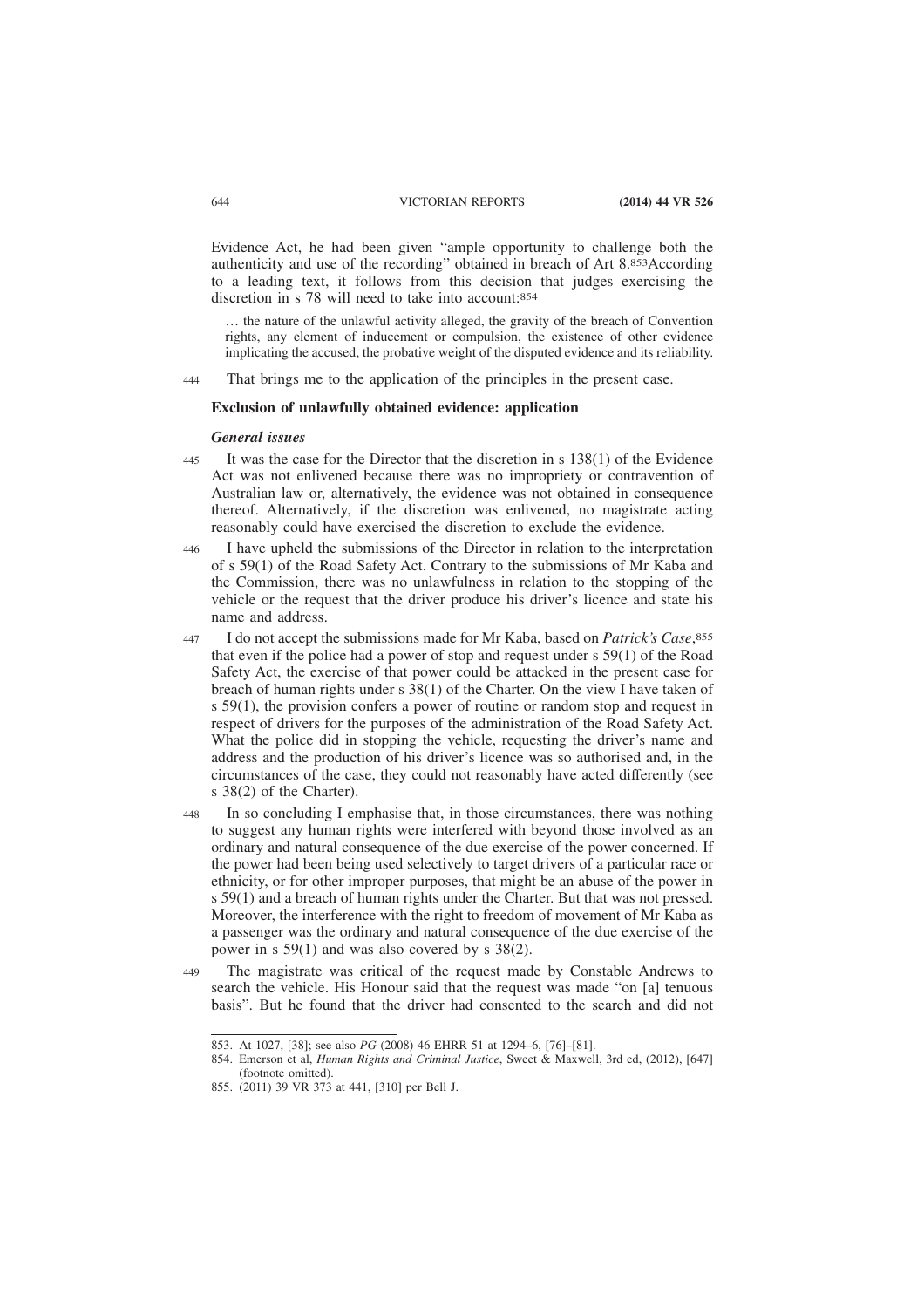determine that it was unlawful. The search of the vehicle played no part in his Honour's decision to exclude the evidence and it was not relevant to any question which arose before me. As submitted by the Director and the Commission, it is therefore not appropriate for me to determine Mr Kaba's submission that the request for consent to conduct the search was unlawful.

## *Sequence of events*

The authorities and human experience reveal that random police traffic stops are apt to be dynamic and develop in unpredictable ways with significant consequences for the police powers that may be available. Police must be ready to react to circumstances as they initially present and may develop. It is not appropriate to examine their conduct without appreciating the challenging nature of police work, although police are trained to withstand insult and expected to exercise restraint.856 When analysing whether police have properly exercised their powers in a traffic stop situation, the approach described by Binnie J for the Supreme Court of Canada in *Nolet*<sup>857</sup> is instructive:<sup>858</sup> 450

It is necessary for a court to proceed step by step through the interactions of the police and the appellants from the initial stop onwards to determine whether, as the situation developed, the police stayed within their authority, having regard to the information lawfully obtained at each stage of their inquiry.

- I have already set out the magistrate's findings and reasons for decision. On the found facts, I think the sequence of events can be broken up into three stages: the random stop, the walking away and questioning of Mr Kaba and the arrest and alleged offending. 451
- The interaction between the driver and Mr Kaba and the police began with the random traffic stop without suspicion of wrongdoing. Despite seeing the scissors and computer and getting radio information about the vehicle, police at this stage formed no reasonable suspicion and made no arrest. The only power available to support the stop was in s 59(1) of the Road Safety Act. Before the magistrate, Mr Kaba argued that this power did not have this power, not that it was exercised unlawfully (for example, in a manner that was racially discriminatory). 452
- On the found facts, Mr Kaba left the vehicle while the stop was underway and walked along the footpath, as he was entitled to do. He was asked for his name and details on three occasions, twice by Constable Andrews and on the third occasion by Senior Constable Randall. On that last occasion, the senior constable said to Mr Kaba: "Mate, I need your name to say I spoke to you". Mr Kaba was not then under suspicion. 453
- What followed was the alleged abuse by Mr Kaba, the arrest and the alleged exposure, assault and other offending. For the purposes of the present application, I must take the facts alleged by police as established, as did the magistrate. 454
- As I see it, the magistrate properly examined the facts of the case in that order. 455

<sup>856.</sup> *Ferguson v Walkley* (2008) 17 VR 647 at 655–6, [35] per Harper J, citing *Coleman* (2004) 220 CLR 1 at 79, [200] per Gummow and Hayne JJ.

<sup>857. [2010] 1</sup> SCR 851.

<sup>858.</sup> At 858, [4].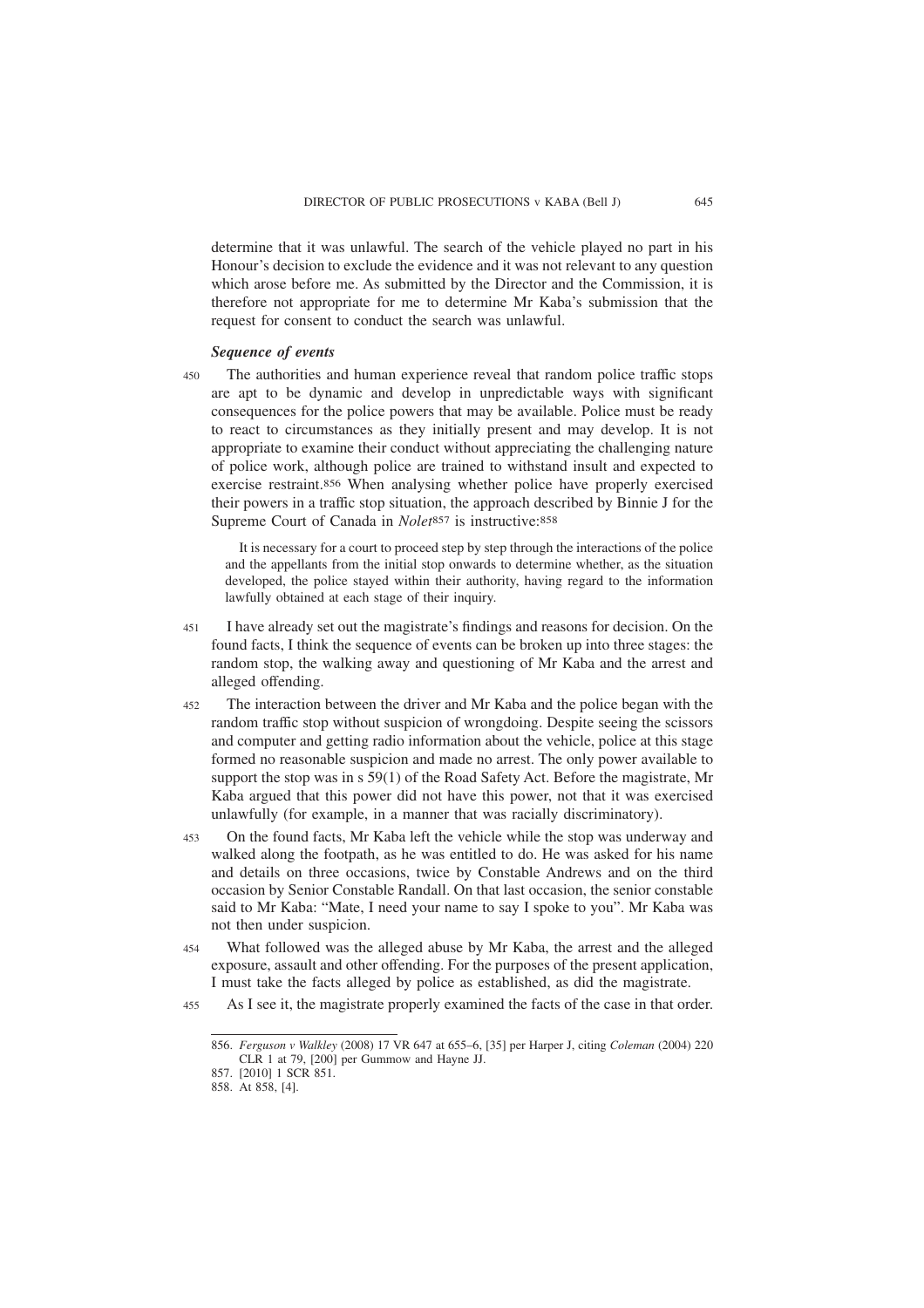## *Magistrate's decision*

- After so examining the facts, the magistrate decided not to admit the evidence under s 138(1) of Evidence Act on the basis that both the police random stop of the vehicle and the persistent questioning of Mr Kaba was improper and unlawful. I have concluded that his Honour erred in concluding that s 59(1) of the Road Safety Act did not authorise the stop. The question remains whether he erred in concluding that Mr Kaba's right to privacy under the common law, the ICCPR and the Charter was contravened by the questioning. 456
- The issue may be considered by reference to whether police engaged in improper and unlawful conduct and whether the evidence was obtained in consequence of that conduct. The Director submitted that neither was the case. I will later turn to the discretionary considerations. 457

# *Improper and unlawful police conduct*

#### *Common law*

- On my reading of the reasons for decision of the magistrate, his Honour concluded that the questioning of Mr Kaba was improper and unlawful because it was done both without legal authority and in actual breach of his human rights under the Charter. His Honour explicitly accepted the submissions made on behalf of Mr Kaba to that effect. 458
- It is clear from the authorities that I have discussed that people are not immune from contact with police in public places. The ordinary power of police to ask questions is an important means by which they can fulfil their duty to prevent crime and protect the community. Up to a certain point, police questioning of individuals does not interfere with their rights and freedoms at common law. The line of permissible questioning is crossed when the questioning becomes coercive, that is, when the individual is made to feel that he or she cannot choose to cease co-operating or leave, judged by reference to how a reasonable person would feel in the circumstances. 459
- Whether the line of permissible questioning was crossed with respect to Mr Kaba was a question of fact for the magistrate to determine. Having regard to his Honour's reasons for decision, I think he decided that the line had been crossed and that Mr Kaba had been subjected to unlawful questioning through the assertion of coercive authority by police in uniform. On the found facts, that conclusion was not only open, it was irresistible. Mr Kaba was stopped walking on his lawful way. He was asked on three occasions, increasingly persistently, for his name and details and police refused to take no for an answer. Although Mr Kaba did not provide his name and details, a reasonable person would have felt that he or she had no choice but to do so and not leave until it was done. I think the magistrate attributed at least some of Mr Kaba's abusive language and behaviour to the stress that was placed upon him by the coercive police questioning. 460
- In my view, the magistrate correctly decided that, under s 138(1)(a), the police questioning was improper and in contravention of Australian law because it was done without authority and in contravention of Mr Kaba's rights and freedoms at common law. He made no error in so deciding, indeed was correct to so decide. 461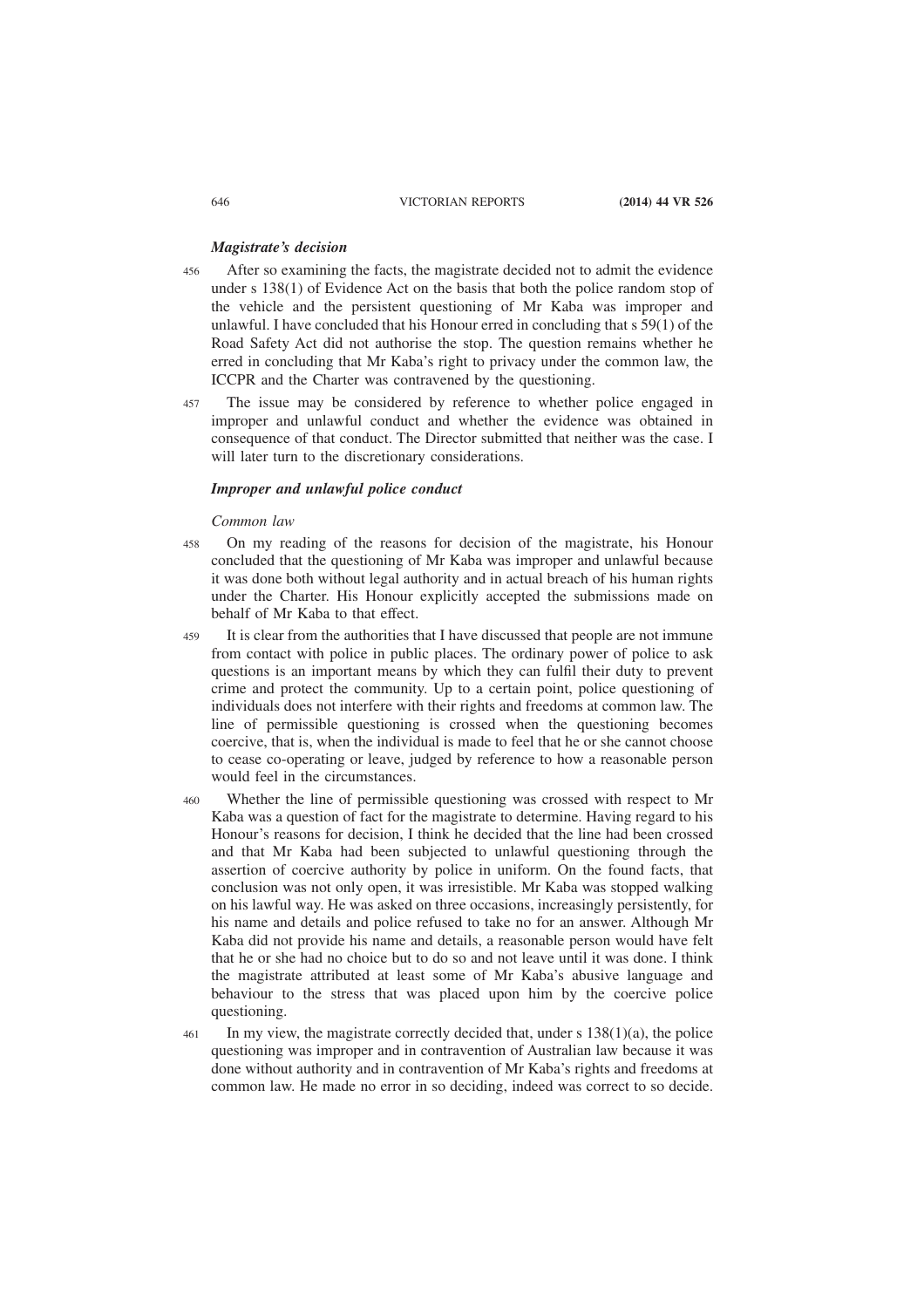#### *ICCPR*

- As you have seen, the magistrate decided that asking Mr Kaba for his name and identification particulars breached rights recognised in the ICCPR. From the context, I think his Honour was referring to the right to privacy in Art 17(1). 462
- In my view, that right was clearly engaged and actually breached by the police questioning of Mr Kaba. For the reasons I have given, it interfered with the privacy of Mr Kaba's name and other personal details. Without legal authority, the police had no right to press him to divulge this information to them. No error of law was committed by the magistrate in so deciding. 463
- It was also open on the found facts for the magistrate to decide that Mr Kaba's right to freedom of movement under Art 12(1) was also breached. Once the police questioning on the footpath became coercive, it interfered with his right to walk freely in the public streets. However, this does not affect the outcome of this case or add significantly to the seriousness of the violation. 464
- Because the police questioning was not only unlawful and improper but also contrary to or inconsistent with Mr Kaba's rights under the ICCPR, this was a relevant discretionary consideration under s 138(3)(f). 465

#### *Charter (s 38(1))*

- It was common ground that, under s  $4(1)(d)$ , a police officer is a public authority under the Charter. Therefore the obligation in s 38(1) applies to police. 466
- The magistrate spoke of police not giving "proper consideration" to human rights. That is the language of s 38(1) in respect of decisions. There was no decision of police in this case. What they rather did was to "act" in a way towards Mr Kaba that was incompatible with human rights. On a fair reading of his Honour's reasons, he so decided. 467
- There is a question whether, in relation to the concept of incompatibility with human rights, ss 7(2) and 38(1) must be read and applied together. I think the better view, as adopted in the submissions of the parties, is that they must be so read and applied. If that is correct, under s 7(2), Mr Kaba's human rights could only be limited "subject to law". But, when police interfered with Mr Kaba's right to privacy in s 13(a), they acted without lawful authority. There was no law to which his right to privacy (and freedom of movement) was relevantly subject. He was standing dignified and free in the arena of civil protection fully possessed of his human rights. There was simply no legal foundation for the coercive questioning in which police engaged in the face of his plainly expressed resistance. Therefore the police actions could not satisfy the legality component of the limitations test in  $\frac{s}{2}$ . It follows that they acted incompatibly with human rights and unlawfully under s 38(1). Police should have given effect to and respected Mr Kaba's human rights, not breached them. But in this case none of that necessarily matters. If, contrary to my view, the interpretation and application of s  $38(1)$  must be disengaged from s  $7(2)$ , the police actions towards Mr Kaba were clearly unlawful under s 38(1) because, under s 38(2), there was no statutory provision or other law according to which police could not reasonably have acted differently. Being incompatible with the human rights in the Charter under s  $38(1)$ , and not being protected by s  $38(2)$ , the police actions were unlawful. 468
- In my view, the magistrate correctly decided that, under s 138(1) of the Evidence Act, the police questioning of Mr Kaba was improper and in contravention of Australian law because it was in incompatible with his human 469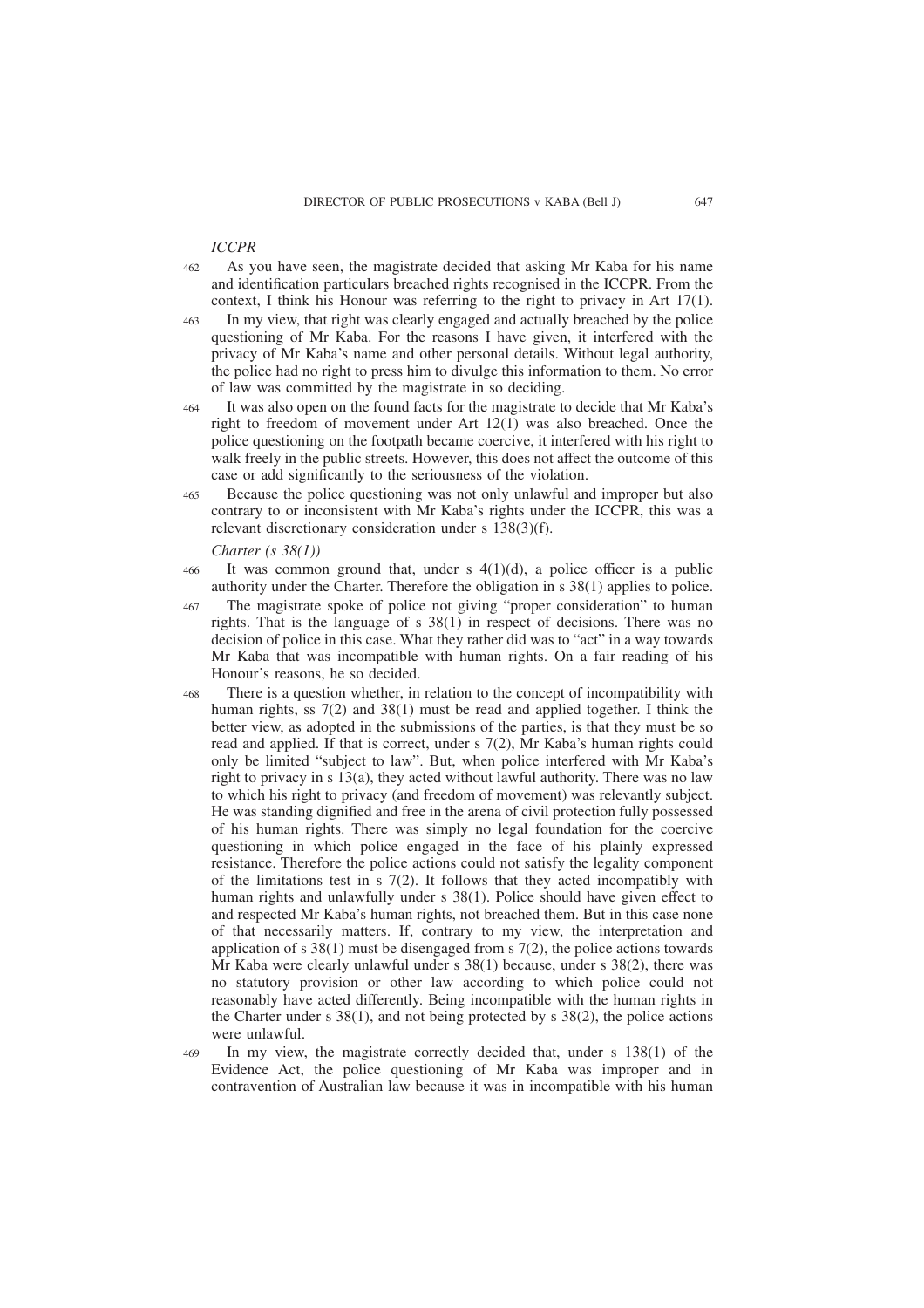right to privacy in s 13(a) and unlawful under s 38(1) of the Charter. He could equally have so decided in respect of the right to freedom of movement in s 12, although this does not affect the outcome of the case or add significantly to the seriousness of the violation.

In summary, the magistrate correctly decided under s 138(1)(a) of the Evidence Act that the police questioning of Mr Kaba was improper and unlawful at common law and under the Charter and was also contrary to or inconsistent with his rights under the ICCPR (see s 138(3)(f)). 470

# *Evidence obtained in consequence*

- In the alternative, it was submitted on behalf of the Director that, even if the police request for Mr Kaba's name and details was improper, unlawful and in breach of human rights, the evidence of Mr Kaba's offending was not capable of being characterised as being "obtained … in consequence" thereof under s 138(1)(b) of the Evidence Act. I do not accept that submission. 471
- As I have discussed by reference to the authorities, under s 138(1)(b) a chain of causation must be shown between the impropriety or contravention and the obtaining of the evidence. It can be direct or indirect. Evidence of offending can be excluded where the impugned police conduct gave rise to the offending in circumstances that make it appropriate to find that the evidence was "obtained … in consequence of" of that conduct. Where a person commits an offence by acting in a way that, viewed objectively, is disproportionate to impugned police conduct, the court might be compelled to find that the evidence of the offending was not, as a matter of causation, obtained in consequence of it. 472
- The magistrate did not accept that Mr Kaba's reaction was so disproportionate that, as a matter of causation, the offending was not in consequence of impugned conduct of police. His Honour did not accept that Mr Kaba's reaction was induced by his unsubstantiated belief that he was being racially harassed. He found Mr Kaba's offensive language, verbal abuse, indecent exposure and assault, viewed objectively, were provoked by the impugned conduct. He did not consider that the assault upon Senior Constable Randall was so grossly disproportionate that it could not sensibly be concluded that evidence of it was obtained in consequence of that conduct. 473
- In my view, the magistrate was entitled to make those findings. In doing so, his Honour did not err in law in the interpretation and application of the requirement in s 138(1)(b) that the excluded evidence be "obtained … in consequence" of the impropriety or contravention. 474
- It is true that, on the found facts, this was not a case in which the evidence of offending arose out of an ill-advised or unlawful arrest or improper physical restraint. The actual arrest was a lawful response to Mr Kaba's offensive language. His indecent exposure and physical assault of Senior Constable Randall occurred after that. However, the magistrate found that the offending was causally connected to the earlier improper and unlawful police conduct. His Honour was of the view, on the found facts, that the arrest did not sever the connection between that conduct and the offending. In my view, he was clearly entitled so to find. 475
- It is also true that the magistrate did not find that police had intentionally provoked Mr Kaba into committing the offences. Although, on the found facts, the police conduct was deliberate in the sense that they knew what they were 476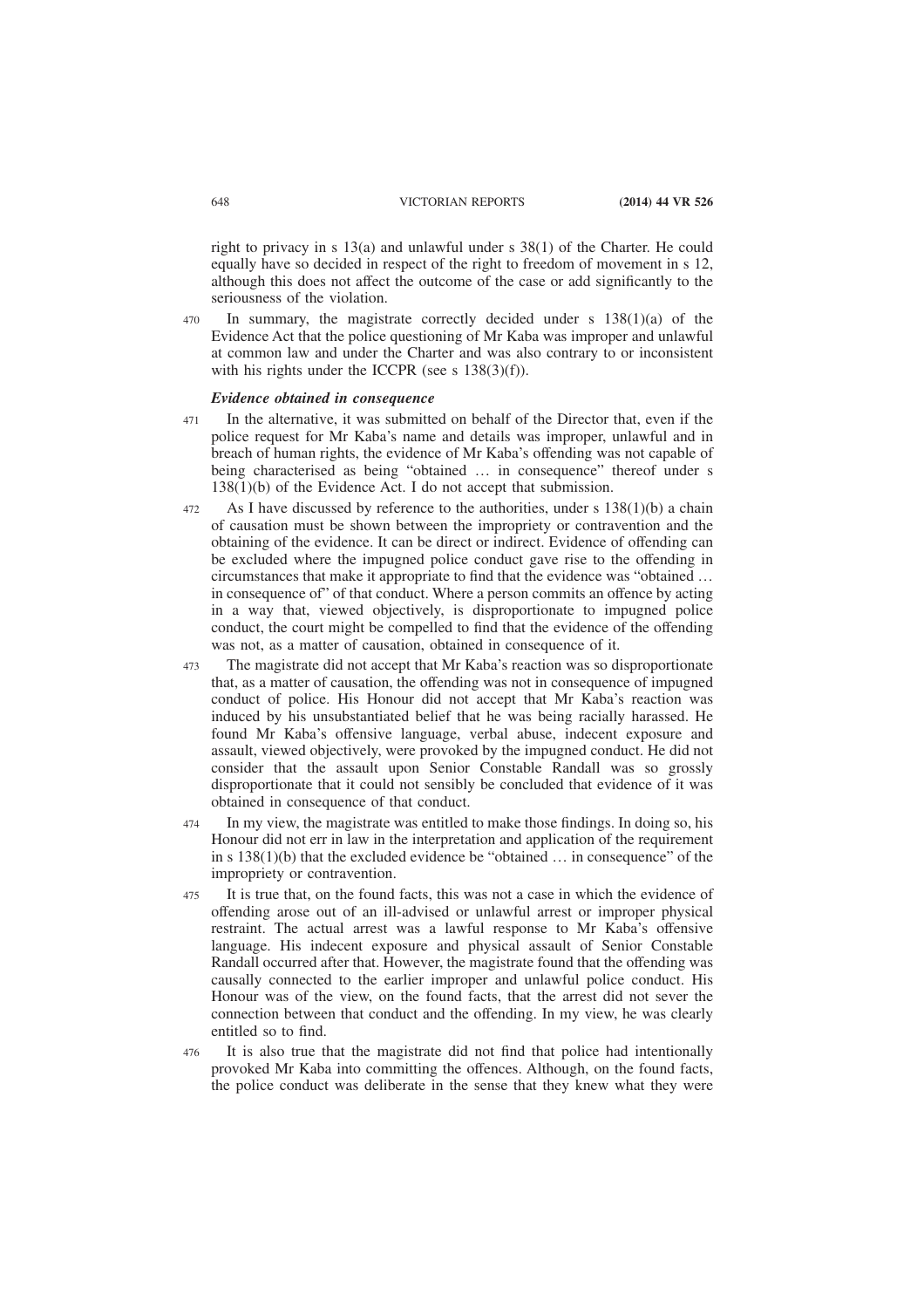doing and nothing had happened by accident, I would accept that the facts did not support a finding that police had intentionally provoked Mr Kaba. But, in my view, the magistrate did not need to have facts supporting, or to make, such a finding. As his Honour decided, under s 138(1), evidence can be "obtained" by police "in consequence of" their improper or unlawful conduct without them intending, by that conduct, to produce offending and therefore to obtain evidence of offending. On his Honour's finding, that had happened in this case. That finding was open. This case really did have similarities with *Robinett* and *Carr*. The reasoning in those cases was applicable, as his Honour found.

- Finally it is true that, on the part of police, there was no physical interference with Mr Kaba or the driver, or with private property, and no tortious conduct. Any interference with his human rights was of short duration. There was no breach of his right not to incriminate himself. The police conduct was not objectively threatening, physically intimidating or inflammatory. 477
- I accept, as I think the magistrate did, that these matters must be taken into account when considering the causation issues arising under s 138(1)(b). But I think his Honour considered, as I consider, that these matters fail to capture the objective gravity of how police behaved towards Mr Kaba. He was not suspected of wrongdoing. He was free to go and he sought to go. He was then coercively asked for his name and details. Police could see that he was angry. They were trained to deal with such situations and made professional choices. Police could easily have let Mr Kaba go on his way and they should have done so. Whether he would give them his name and details was his private business but they pressed him well over the line of permissible questioning. I do not condone his offending. But it was objectively foreseeable that he might react in the way that he did in response to the police conduct. All that too had to be taken into account when applying s  $138(1)(b)$ , and the magistrate correctly did so. I would specifically reject the submission, as did his Honour, that the police human rights breach can be characterised as a brief and innocuous request for Mr Kaba's name and address. 478
- I reject the submission of the Director that the magistrate erred in law in the interpretation and application of the causation test in s 138(1)(b) of the Evidence Act. In so concluding I make clear that, in my view, the error committed by his Honour in relation to the interpretation of s 59(1) of the Road Safety Act did not undermine his decision in that regard. 479

#### *Discretion not to admit evidence*

- It is first necessary for me to determine submissions that were made in relation to the exercise of the magistrate's discretion to refuse to admit the evidence. Many of these submissions remain relevant even given my decision that his Honour erred when interpreting s 59(1) of the Road Safety Act. I will then return to the discretionary implications of that error. 480
- The Director submitted that, in exercising the discretion, the magistrate was required to take into account the gravity of the impropriety and contravention (s  $138(3)(d)$ ) and whether it was deliberate or reckless (s  $138(3)(e)$ ) or contrary to a right in the ICCPR  $(s\ 138(3)(f))$ . Viewed across the spectrum, any improprieties of the police were minor and not found by the magistrate to be deliberate or reckless (in the relevant culpable sense of having foresight of impropriety but 481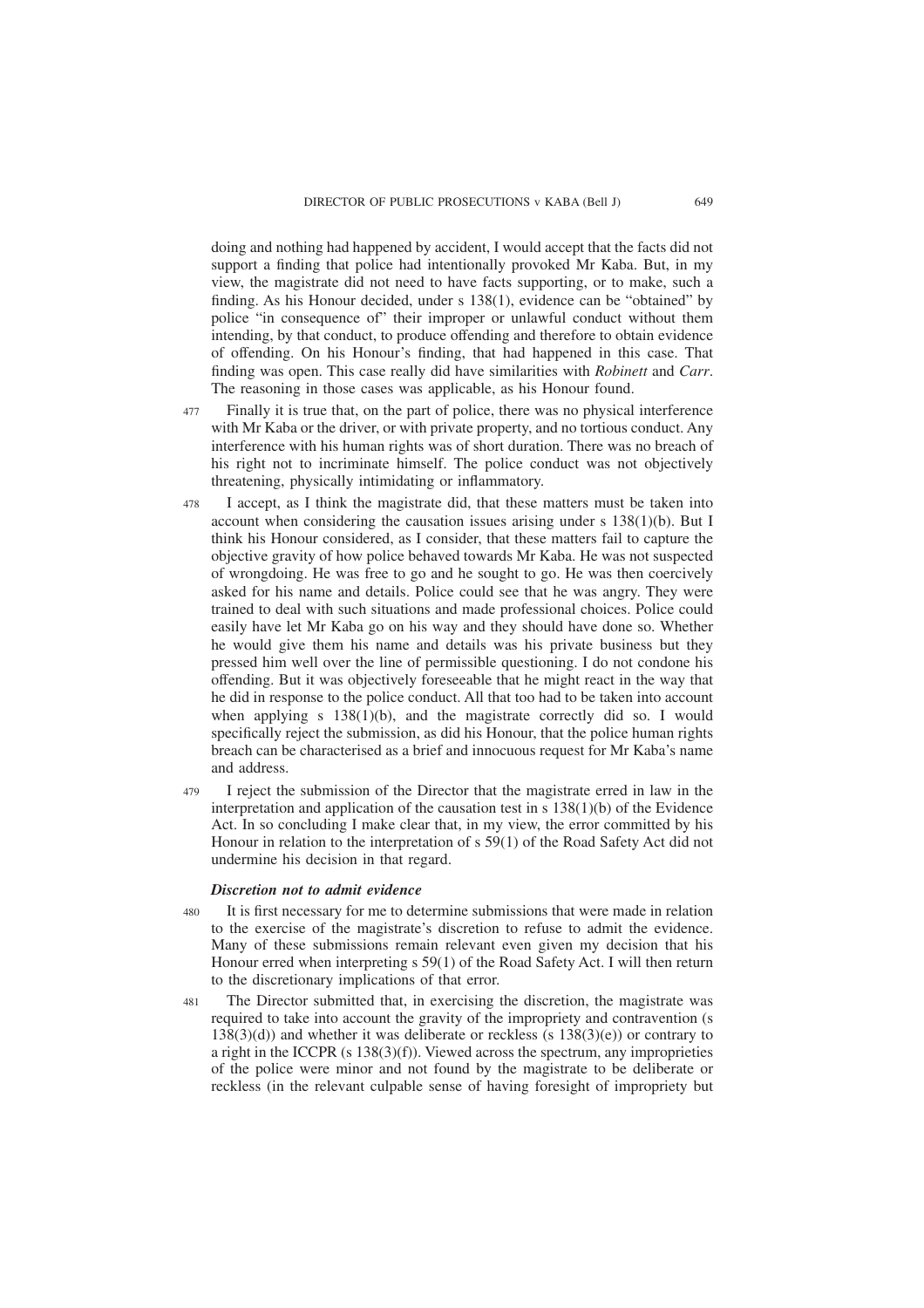proceeding with indifference (mere negligence not being enough)).859 On the evidence, the only conclusion available was that police acted in good faith and with integrity, honestly believing that they had power to do what they did. Their conduct was not designed to secure any advantage but was merely routine police work. It was not found, and there was no evidence, that the police believed that they were acting improperly by repeatedly asking Mr Kaba for his name and address. If misconduct occurred, it was at the lowest end of the spectrum. It was not suggested that any human rights breaches were trivial.

- Many of these submissions may be accepted and were accepted by the magistrate. His Honour did not find that the police had acted intentionally or recklessly. He did not find bad faith. On the evidence, he could not have found either. His Honour did not find that the impropriety or contravention was minor and it was not. In relation to Mr Kaba, the interference with his common law right to privacy and the breach of his human right to privacy under the ICCPR and the Charter was serious. As submitted by the Commission, any violation of a Charter right should be regarded as serious860 as the violation itself represents damage to the administration of justice861 and the rule of law. That had to be weighed in the balance and it deserved to receive, and was correctly given, more consideration than the Director's submissions would admit. 482
- The Director also submitted that the magistrate was required to take into account the probative value of the evidence  $(s\ 138(3)(a))$  and the importance of the evidence in the proceeding (s  $138(3)(b)$ ). The consequence of the exclusion of the evidence was that the police had no case. All of the evidence of all of the alleged offending was excluded. In my view, his Honour paid due regard to these considerations. 483
- The Director submitted that the magistrate was required to take into account the nature of the relevant offence (s  $138(3)(c)$ ). The most serious offence was the physical assault of Senior Constable Randall. Of course I would accept the public interest in prosecuting persons for physically assaulting police officers on duty. Here too it is clear that his Honour took this consideration into account. For this very purpose, he properly characterised Mr Kaba's offence as one of "modest seriousness". He did not under-value the significant public interest in punishing and deterring crimes of the kind charged. His Honour had to balance this consideration against the other considerations, including the gravity of the impropriety and contravention  $(s 138(3)(d))$  and the breach of the ICCPR and the Charter that had occurred (s 138(3)(f)). 484
- The difficulty is that the magistrate's exercise of the discretion in s 138(1) of the Evidence Act not to admit the evidence appears to have been based upon two legal grounds, one of which was in error. Therefore it is not appropriate to allow it to stand. As I have explained, in the circumstances the ruling should be quashed because of the error made with respect to the interpretation of s 59(1) of the Road Safety Act. His Honour should reconsider the exercise of the discretion to refuse to admit the evidence upon the basis that the conduct of Senior Constable Randall 485

<sup>859.</sup> *R v Helmhout* (2001) 125 A Crim R 257 at 262–3, [33] per Hulme J.

<sup>860.</sup> *Shaheed* [2002] 2 NZLR 377 at 418–19, [143] per Richardson, Blanchard and Tipping JJ; *Grant* [2009] 2 SCR 353 at 393, [68]-[69] per McLachlin CJ and Charron J for the court.

<sup>861.</sup> *Hamed* [2012] 2 NZLR 305 at 362, [187] per Blanchard J; *Mellenthin* [1992] 3 SCR 615 at 629 per Cory J for the court.